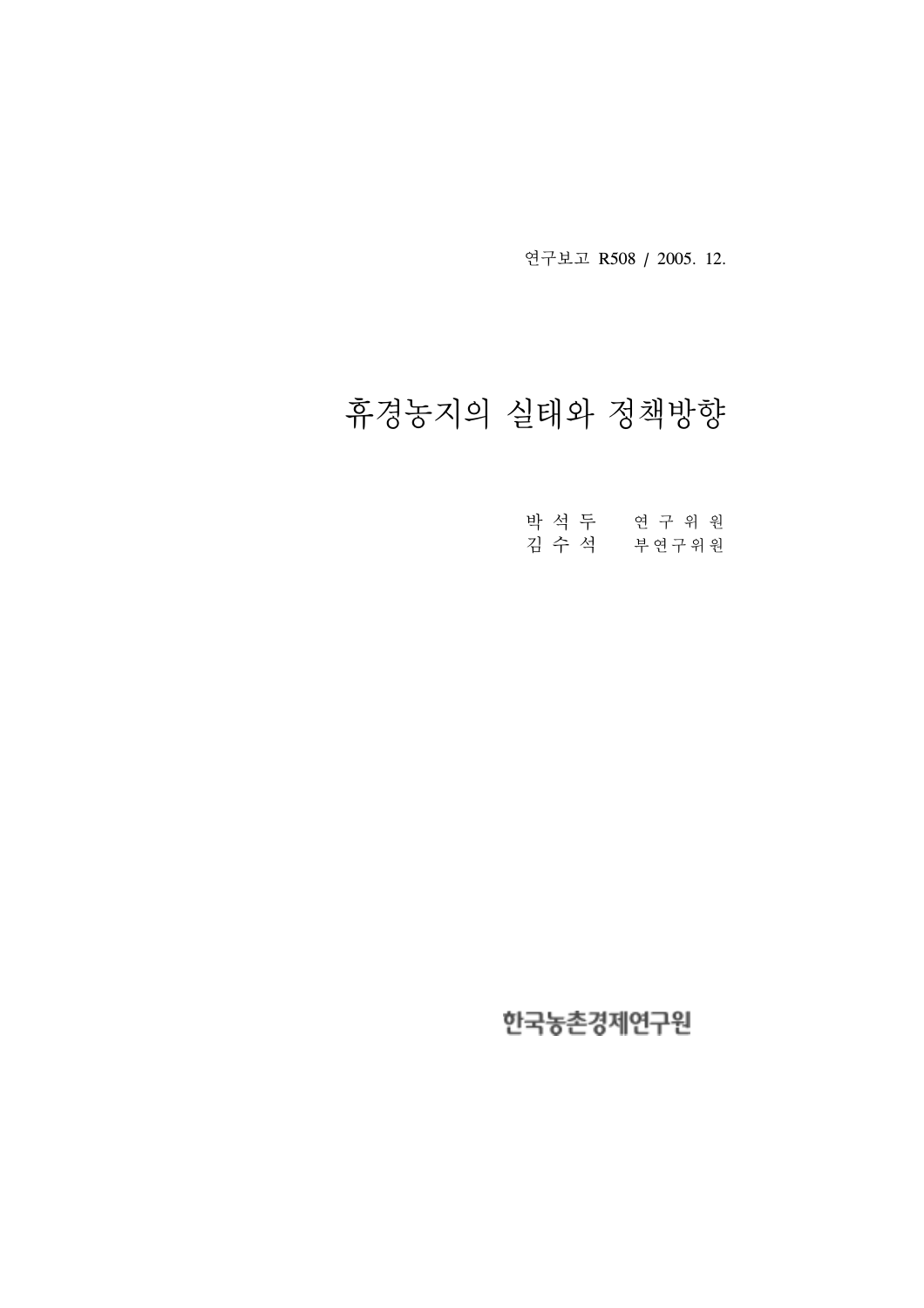# 연구 담당

박 석 두 연 구 위 원 연구 총괄, 제1장∼제5장 집필 김 수 석 부연구위원 제3장 집필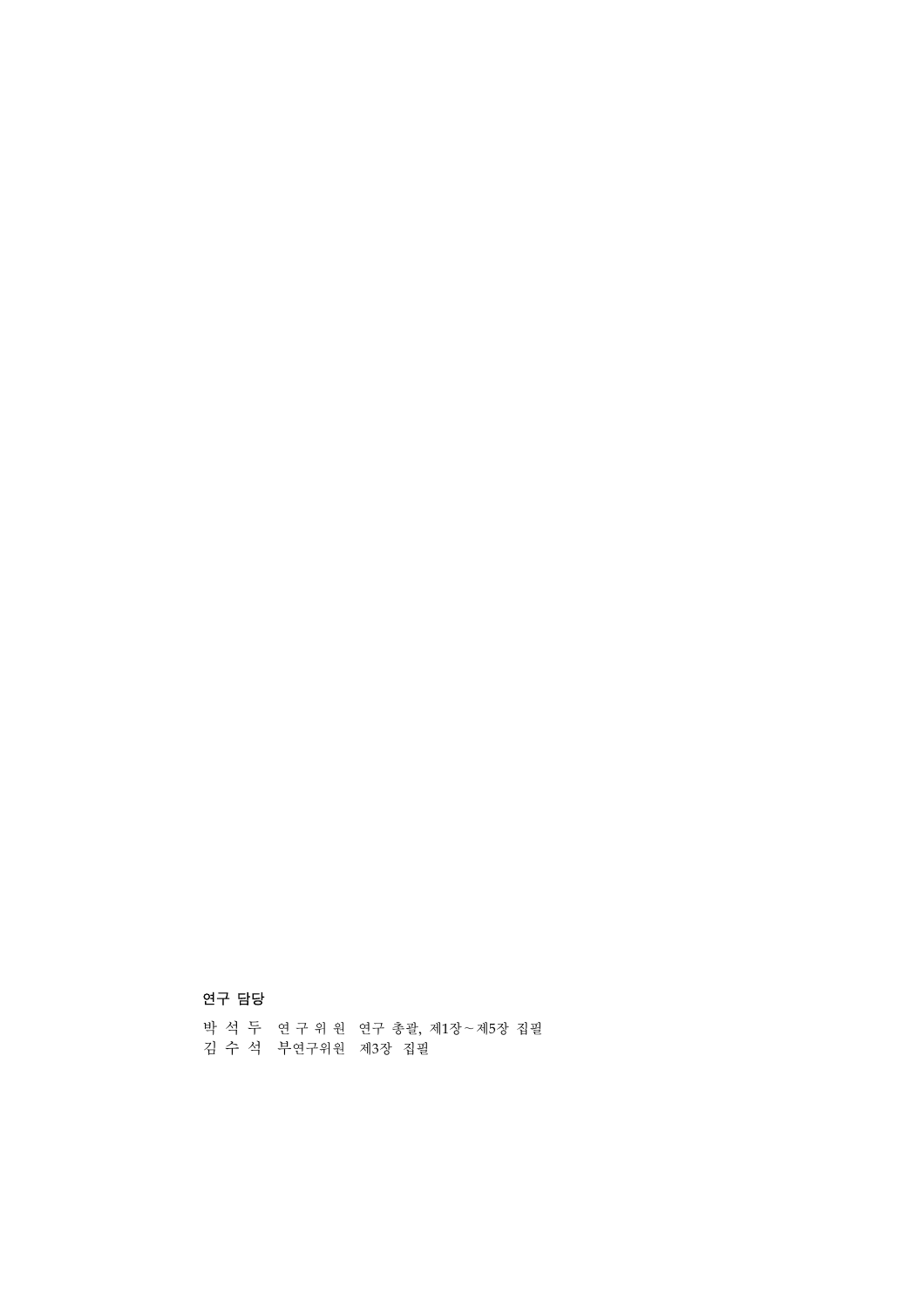머 리 말

i

1975년 이래 2004년까지 누적된 휴경농지 · 유휴지 면적은 20만ha에 달하는 것으로 추산된다. 2004년 총 경지면적의 11%에 해당되는 막대 한 면적의 농지자원이 경작에 이용되지 않고 있는 것이다. 더욱이 휴 경농지․유휴지는 앞으로도 계속 발생할 것으로 전망된다. 그러나 이 들 농지는 대부분 접근하기 어렵고 농기계로 작업하기 어려운 곳에 자리 잡고 있으며, 소규모로 분산 존재하는 경우가 많다. 농업생산기 반을 정비하기 어렵거나 경제성이 낮은 여건의 농지인 것이다. 양적으 로는 무시할 수 없으나 질적․경제적으로는 활용하기 어려운 휴경농 지․유휴지에 대한 정책이 필요할까?

 이 연구는 이상의 의문에서 시작된 것이다. 따라서 휴경농지․유휴 지의 활용을 전제로 활용 유형이나 활용을 위한 정책수단 등을 검토 하지 않았다. 대신 휴경농지․유휴지를 직접 대상으로 하는 정책은 효 과도 없고 불필요하다는 것, 지역정책의 관점에서 지자체가 중심이 되 어 포괄적인 정책에 포함해야 한다는 것을 정책방향으로 제시하였다.

 연구를 수행하는 데 도움을 주신 국립농산물품질관리원 시․군 출장 소와 읍․면 산업계 담당자, 사례조사에 협조해 주신 강원도 홍천군 서 석면 산업계장님과 수하1리 이장님께 감사드린다. 아무쪼록 이 연구가 휴경농지․유휴지의 정책방향을 정립하는 데 일조하기를 기대한다.

#### 2005. 12.

#### 한국농촌경제연구원장 최 정 섭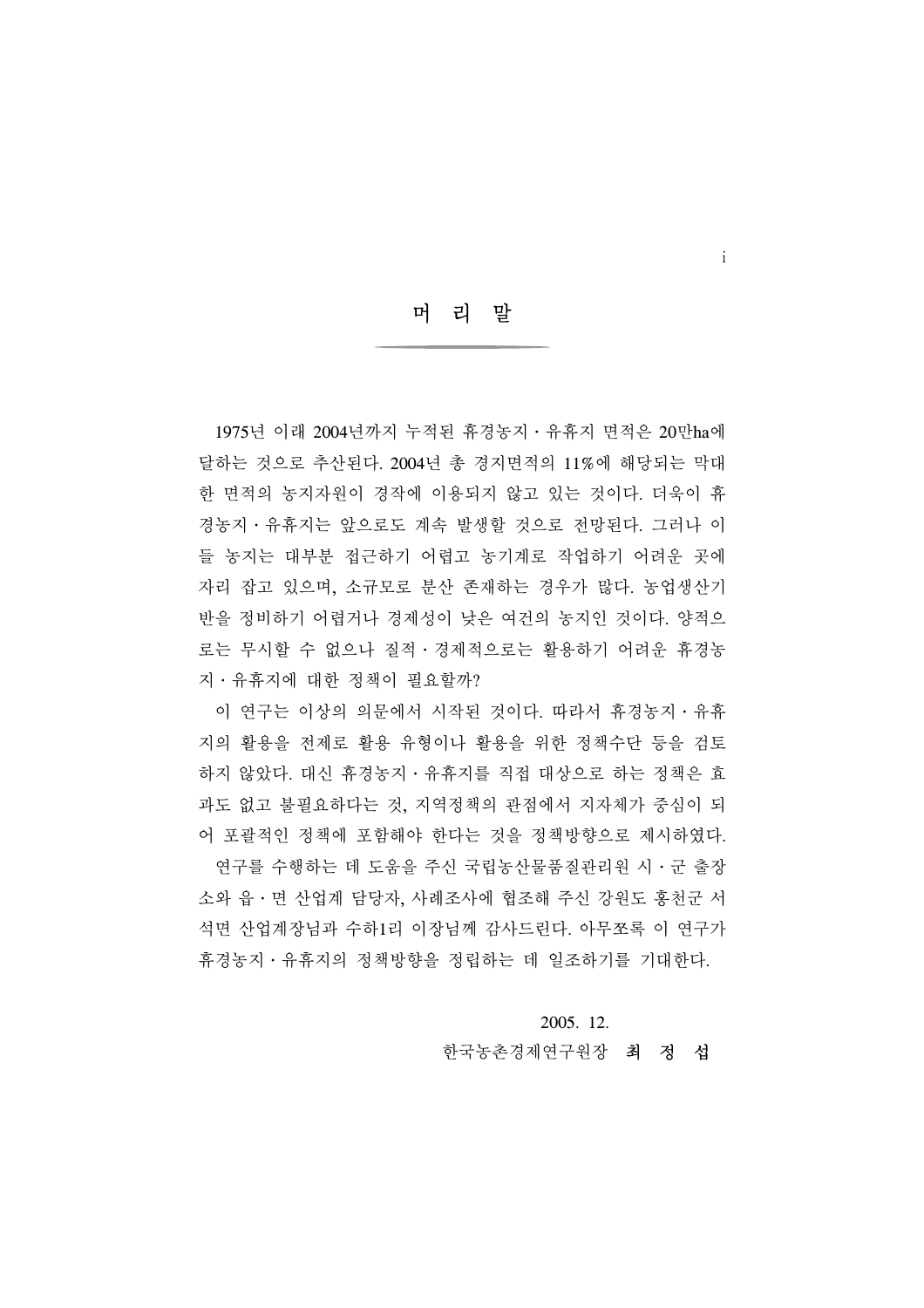요 약

 이 연구의 목적은 휴경농지․유휴지의 추이와 전망, 발생원인과 특 성 등을 파악하여 그에 대한 정책의 방향을 제시하는 것이다. 휴경농 지란 매년 5차에 걸쳐 실시하는 작물재배면적 조사에서 1년 이상 계 속 작물을 재배하지 않고 있는 것으로 조사된 농지를 말한다. 동 조사 에서는 2년 이상 계속 휴경하여 경지로서의 형태와 기능을 상실한 농 지를 유휴지로 구분하고 있다. 따라서 이 연구에서는 휴경농지와 유휴 지를 함께 연구 대상으로 삼았다.

#### (1) 휴경농지․유휴지 면적의 추이와 전망

 휴경농지․유휴지 면적은 1975∼2004년에 발생한 유휴지 누계 면적 16만ha에 2004년 휴경농지 면적 4만ha를 합해 20만ha 정도로 추산된 다. 이는 2004년 총경지면적의 11%에 해당되는 막대한 면적이다. 휴 경농지․유휴지는 토지적성등급 4급지를 한계로 볼 경우 앞으로도 최 대 30만ha까지 발생할 것으로 전망된다. 또한 KREI-ASMO 2005 모형 에 의한 휴경농지 면적 계측 결과 2010년 이후 연간 8만ha 내외일 것 으로 추정되었다.

#### (2) 휴경농지․유휴지의 발생 원인과 특성

 작물재배면적 조사에서 휴경농지․유휴지의 발생 원인은 세 가지로 파악되었다. 그것은 면적을 기준으로 하여 ① 노동력 부족 41.9%, ② 영농조건 불량 28.2%, ③ 부재지주 소유 26.0% 등이었다. 여기서 '부

iii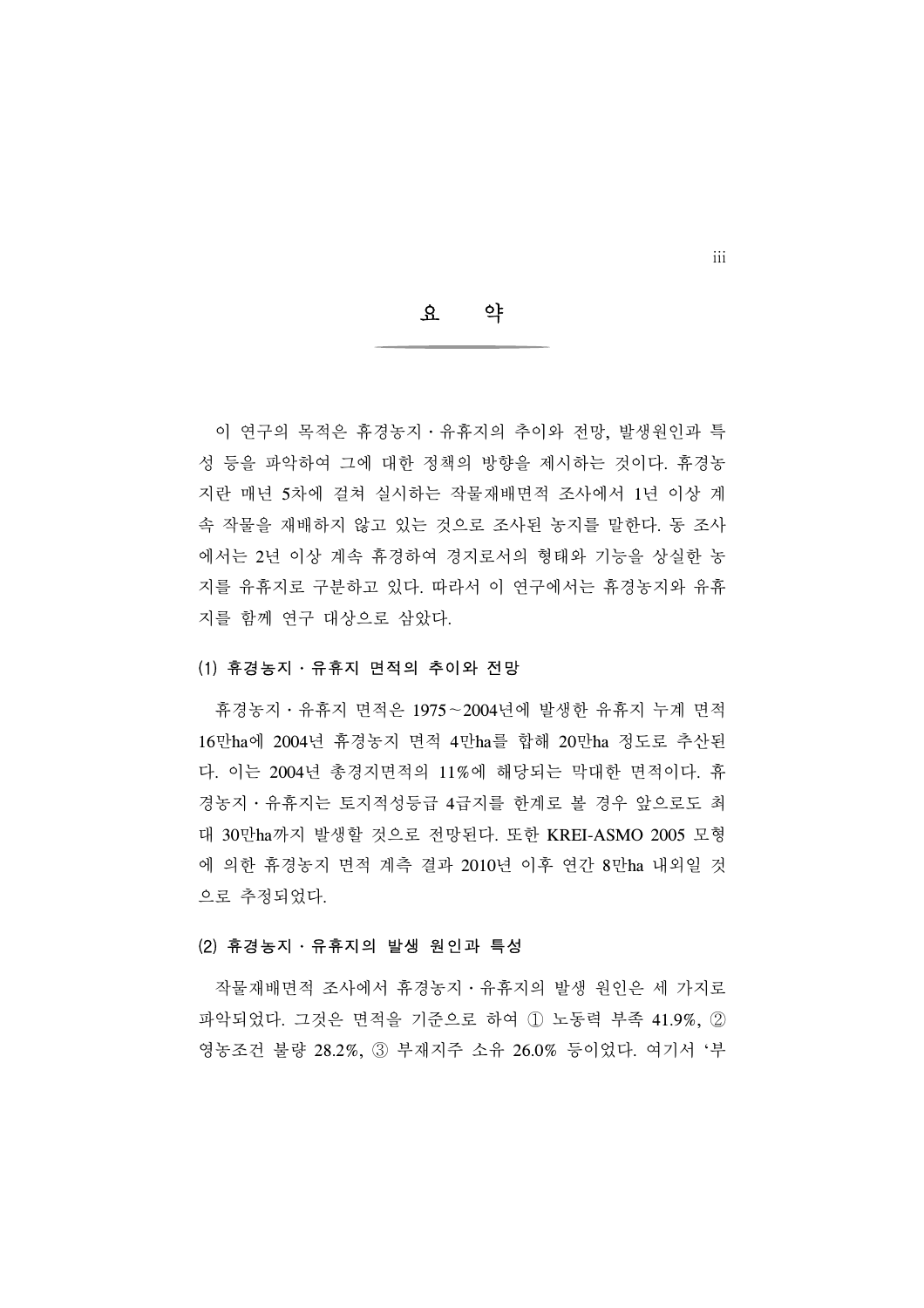재지주 소유'란 조사자가 휴경농지 소유자를 만나 확인하지 못하는 사정 때문에 붙여진 사유이다. 이와 같은 통계조사의 한계를 보완하기 위하여 이 연구에서는 한국농촌경제연구원의 현지 통신원을 대상으로 우편 설문조사를 하는 한편 강원도 홍천군 서석면 수하1리 지역을 대 상으로 사례조사를 하였다.

 설문조사에서 휴경농지․유휴지의 발생 원인은 응답자 수를 기준으 로 ① 노동력 부족 38.9%, ② 영농조건 불량 38.1%, ③ 재배 작물의 채산성 저하 8.7%, ④ 재해로 인한 농지 황폐화 7.1% 등으로 나타났 다. 이 조사에서 영농조건 불량의 비율이 전국 통계조사 결과에 비해 높게 나타난 것은 재촌 농가를 대상으로 조사하여 부재지주 소유농지 가 조사에서 제외되었기 때문이다. 영농조건 불량의 내용은 ① 농기계 이용 불능 51.6%, ② 고도․경사도로 인한 재배작물 제한 13.0%, ③ 농업용수 이용 불능 12.0%, ④ 집에서 먼 거리 10.3% 등으로 나타났 다. 설문조사 응답자 449명 중 20.5%에 달하는 92호가 휴경농지․유 휴지를 보유하고 있었는데, 그 면적은 대부분 1천평 미만으로서 경영 주의 연령이나 경작규모 및 전․겸업과는 상관관계가 없고 농업종사 자 수와는 역비례 관계였다. 휴경농지․유휴지를 매각하지 않는 이유 는 매각하고자 하나 매입 희망자가 없거나 희망 가격이 낮고 지가가 낮아서 팔 생각조차 않기 때문으로 조사되었다. 또한 응답자의 57%는 휴경농지․유휴지를 재활용하는 게 좋다는 의견이었으나 재활용 가능 성이 희박하다는 의견부터 재활용 가능하지만 않는 것이 좋다거나 재 활용이 불필요하다는 의견까지 재활용에 회의적인 견해도 37%에 달 하였다. 휴경농지․유휴지를 농지로 재활용하기 위해서는 농기계를 이용할 수 있도록 농로를 개설한다거나 경지정리․용수개발 등이 필 요한데 그 경제성이 문제인 것이다.

iv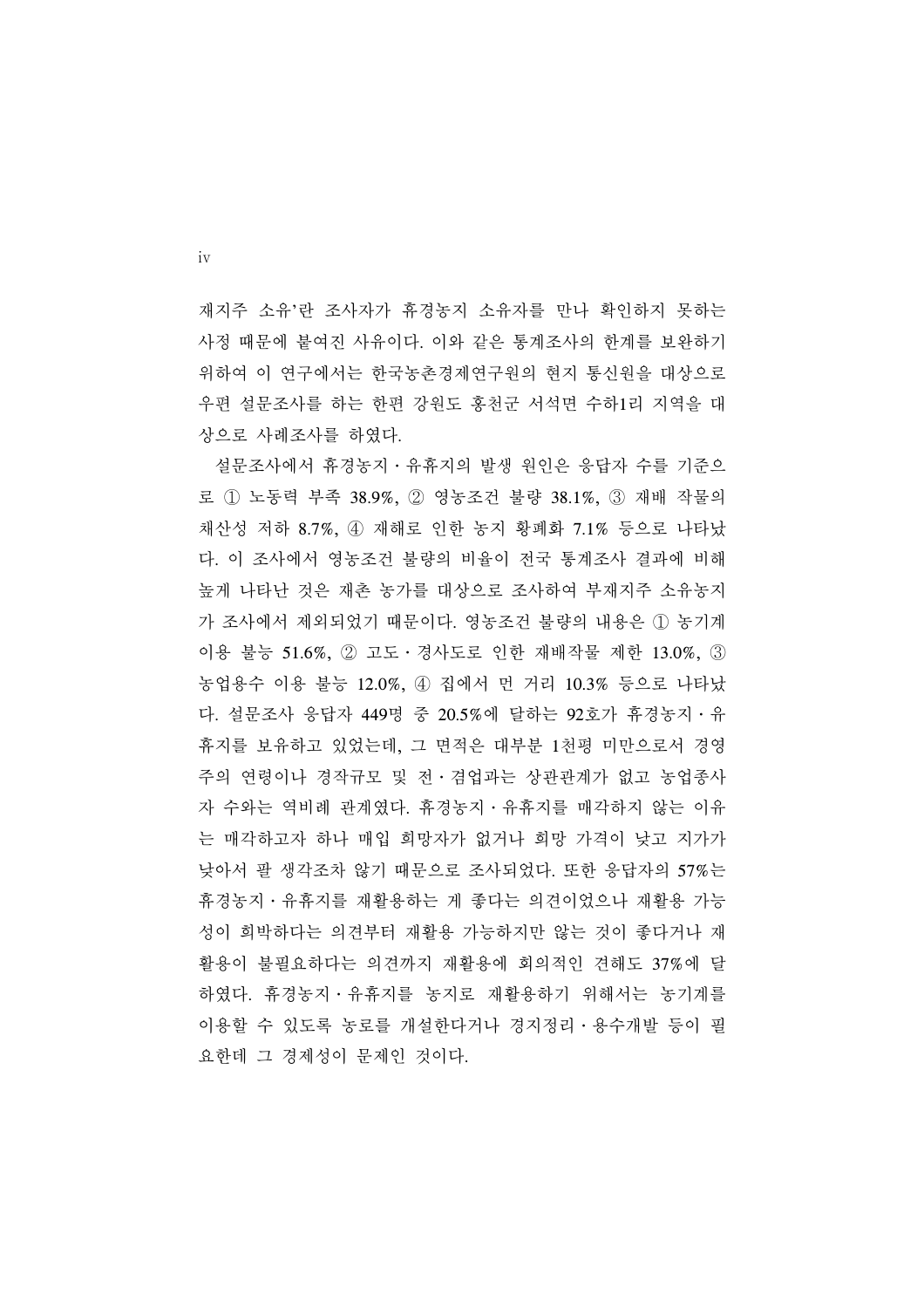사례 지역 조사 결과 강원도 홍천군 서석면 수하1리의 휴경농지․ 유휴지 면적은 21.7ha로서 전체 토지 면적의 11.2%에 달하였는데, 지 목별로는 논이 79.4%, 밭이 20.6%였다. 휴경농지․유휴지 소유자의 거주지를 보면 부재지주 소유가 19.7%로 일반 농지의 부재지주 소유 면적 비율 42.6%보다 극히 낮았다. 또한 휴경농지․유휴지의 거래도 일반 농지에 비해 활발하지 못하였으며, 소유규모도 영세하였다. 휴경 농지․유휴지는 극히 접근성이 떨어지는 외딴 골짜기에 존재하며, 그 때문에 휴경되었을 뿐 아니라 심지어 이 지역에 외지 전입자들의 이 주가 활발한데 투기 대상으로도 인기가 없다. 휴경농지․유휴지의 재 활용 사례는 찾아볼 수 없었다.

#### (3) 휴경농지․유휴지 정책의 방향

 현행의 휴경농지․유휴지 관련 제도와 정책을 총괄하여 다음과 같 이 정리할 수 있다. 첫째, 휴경농지․유휴지를 직접 대상으로 하는 제 도로서 농지법 의 대리경작자 지정이 있으나 휴경농지․유휴지 경 작의 경제성이 전혀 없는 데다 대리경작의 주체가 없는 상태이기 때 문에 유명무실한 제도라 해도 과언이 아니다. 둘째, '농어촌정비법」 은 한계농지 정비에 대해 한계농지 정비 기본 방침의 수립부터 재정 조치까지 규정하였으나 한계농지 정비의 경제성이 없는 데다 입지 조 건이 훨씬 우수한 농지를 얼마든지 전용․개발할 수 있기 때문에 한 계농지 정비 실적은 극히 미미하며, 앞으로도 효과를 기대하기 어렵 다. 셋째, 쌀 생산조정제는 일단 2005년을 끝으로 종료되는데, 쌀 생 산 조정을 위한 정책 수단이 아니라 휴경농지․유휴지의 발생을 예방 하는 정책 수단으로서 효과가 있다. 넷째, 쌀 소득보전직불제의 고정 직불금은 논의 형상과 기능의 유지를 조건으로 지급되므로 직접 유휴지

v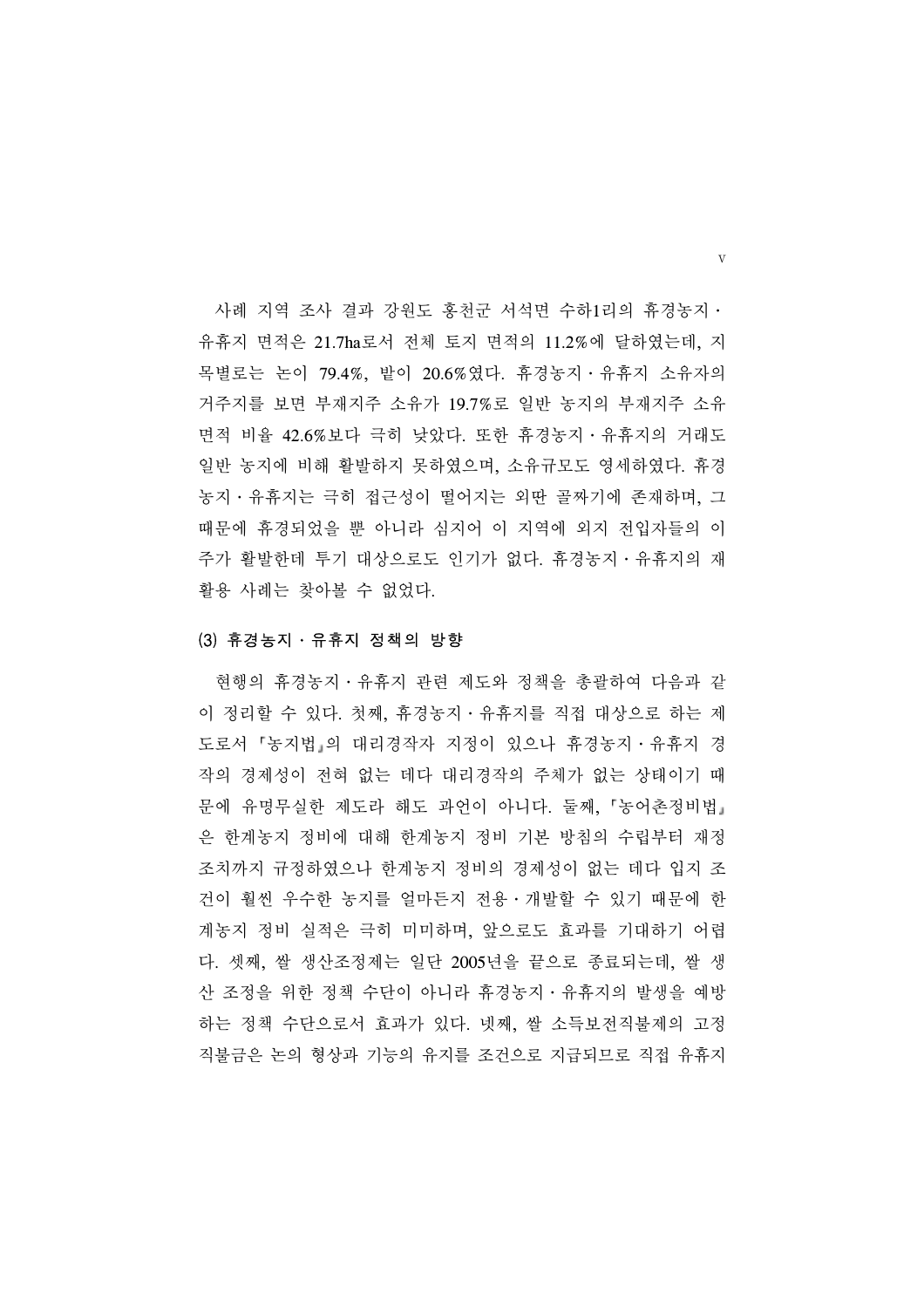의 발생을 예방하는 효과가 있다. 다섯째, 조건불리지역 밭농업직불제 는 현재 시범사업 단계이며 조건불리지역의 논을 제외한 밭에 대해서 만 적용된다는 점에서 한계가 있다. 그러나 휴경농지․유휴지가 다른 지역보다 많은 조건불리지역에서 그 발생을 억제하는 효과와 함께 복 구 및 재활용을 장려하는 정책수단으로 활용될 수 있다. 여섯째, 총괄 적으로 휴경농지․유휴지와 관련되는 현행의 제도와 정책은 그 발생 을 억제 또는 예방하는 정책수단으로서 효과가 미미하며, 사후 복구․ 재활용에 대해서는 전혀 효과가 없는 실정이다.

 일본의 경우 휴경농지의 발생 억제와 복구․활용을 위해 다양한 대 책을 시행하고 있으며, 활용 유형도 다양하기 그지없다. 그러나 그 면 적은 10년 전부터 경지면적 감소의 주범으로 등장하여 매년 발생하고 있는 휴경농지 면적에 비하면 극소량에 불과하다. 또한 2005년에 휴 경농지 대책을 정비하였다고 하지만, 그 내용은 결국 소유자가 이용하 지 않은 휴경농지를 농지보유합리화법인에 임대하도록 강제한다는 것 으로서, 농지보유합리화법인이 이를 경작하여 수익을 낼 수 있을지 의 심된다. 아무리 공익법인이라 하더라도 적자가 계속된다면 존립하기 어려울 것이기 때문이다. 그렇다면 2005년의 휴경농지 대책으로도 일 본의 휴경농지는 해소되기 어려울 것으로 전망된다.

 휴경농지․유휴지의 정책 방향을 정립하기 위해 우선 휴경농지․유 휴지에 관한 객관적 사실을 정리하면 다음과 같다. 첫째, 휴경농지․ 유휴지는 1975년 이후 지금까지 누적된 면적이 20만ha 이상에 달하 며, 앞으로도 그 이상 발생할 수 있을 것으로 예상된다. 휴경농지․유 휴지의 면적이 양적으로 심각하다는 문제를 재인식할 필요가 있다. 둘 째, 휴경농지․유휴지는 질적으로 영농조건 및 입지 여건이 열악한 열 등농지라는 점이다. 휴경농지․유휴지는 대체로 접근이 어려운 골짜

vi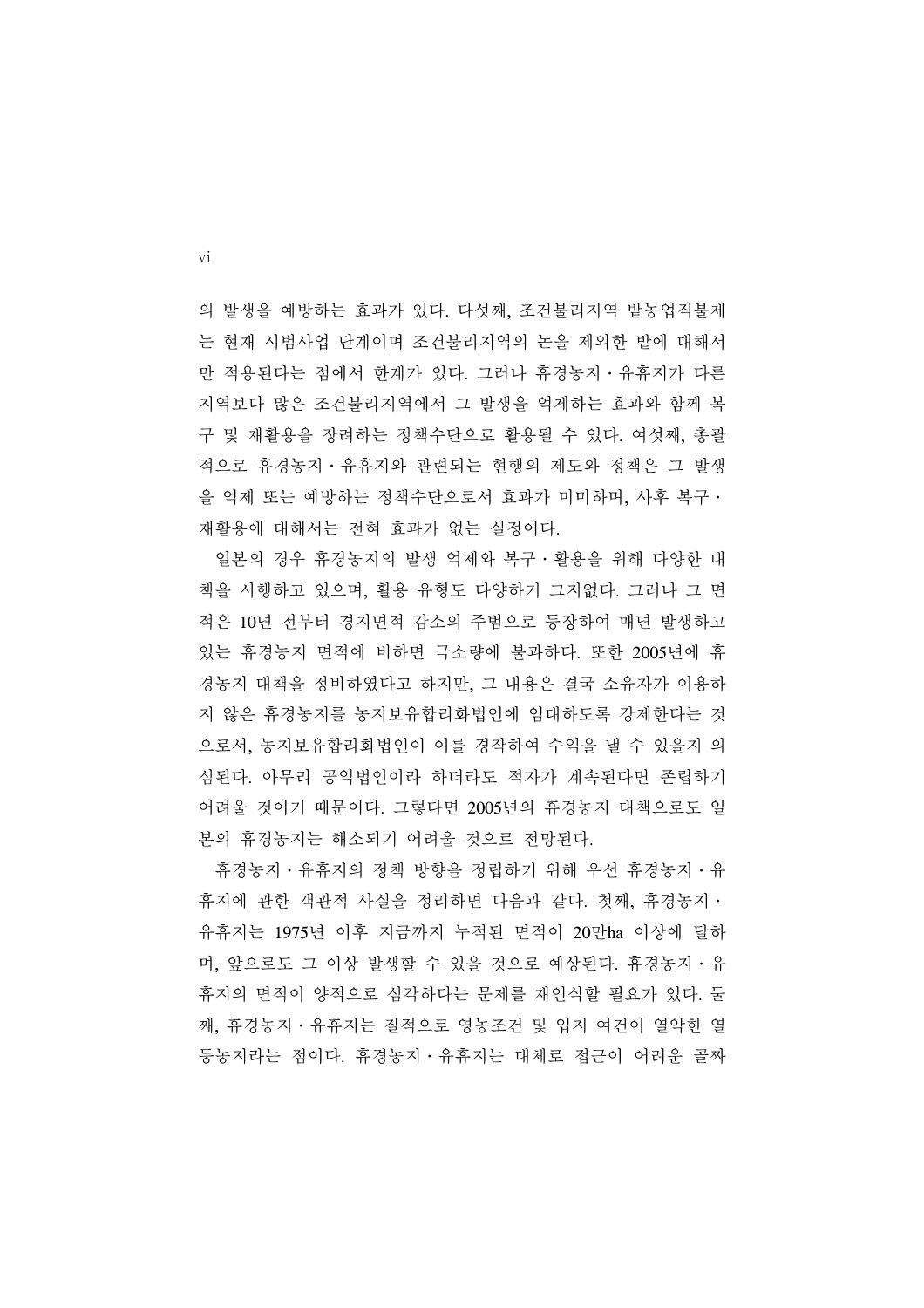기에 존재하거나 농기계를 이용하기 어렵고 생산기반이 정비되지 않 아 농지로 재활용하려면 농로개설․기반정비 등의 투자가 필수적인데 경제성이 극히 낮다. 농외용도로 활용하기에도 입지 여건이 극히 좋지 않다. 같은 지역의 다른 농지에 비해 지가가 낮은데도 매입 희망자가 없어 매각하기 어려운 경우도 많다. 셋째, 휴경농지․유휴지의 발생 원인은 노동력 부족과 농지의 영농조건 불량 등이다. 어느 요인이나 우리 농업이 안고 있는 가장 근본 문제이며 해결하기 어려운 난문제 이다. 넷째, 휴경농지․유휴지에 관한 현행 제도 및 정책은 그 발생을 억제하거나 사후 복구․재활용하도록 하는 데 별 효과가 없다. 그나마 쌀 소득보전직불제와 조건불리지역 밭농업직불제 등이 대리경작자 지 정이나 한계농지 정비사업 등보다 휴경농지․유휴지 방지 효과가 크 다. 일본의 경우 휴경농지를 농지로 복구․재활용하는 데 중산간지역 직불제가 활용되고 있다.

 휴경농지․유휴지에 대한 정책이 필요한 것은 두 가지 이유 때문이 다. 첫째, 식량자급률 제고 등 농업․농촌의 다원적 기능을 유지하기 위해서는 일정 규모 이상의 농업생산과 농지가 유지되지 않으면 안 되며, 이를 위해서는 막대한 휴경농지․유휴지의 방지와 재활용이 요 청된다. 둘째, 휴경농지․유휴지는 경작의 경제성이 낮기 때문에 발생 하는 것이므로 민간의 자발성에 의해 방지․활용되기 어렵다. 따라서 시장의 실패를 보완하기 위해서는 정책의 개입이 불가피하다.

 휴경농지․유휴지 정책의 방향을 선택하기 위해서는 몇 가지 원칙 과 기준이 필요하다. 첫째, 정책 비용이 적게 드는 정책 방향을 선택 해야 한다(비용최소화의 원칙). 둘째, 휴경농지․유휴지를 직접 대상 으로 하는 단일 정책보다는 정책 효과가 높은 조건불리지역 직접지불 제 등의 간접․포괄 정책을 택하는 것이 좋다(간접․포괄 지원의 원

vii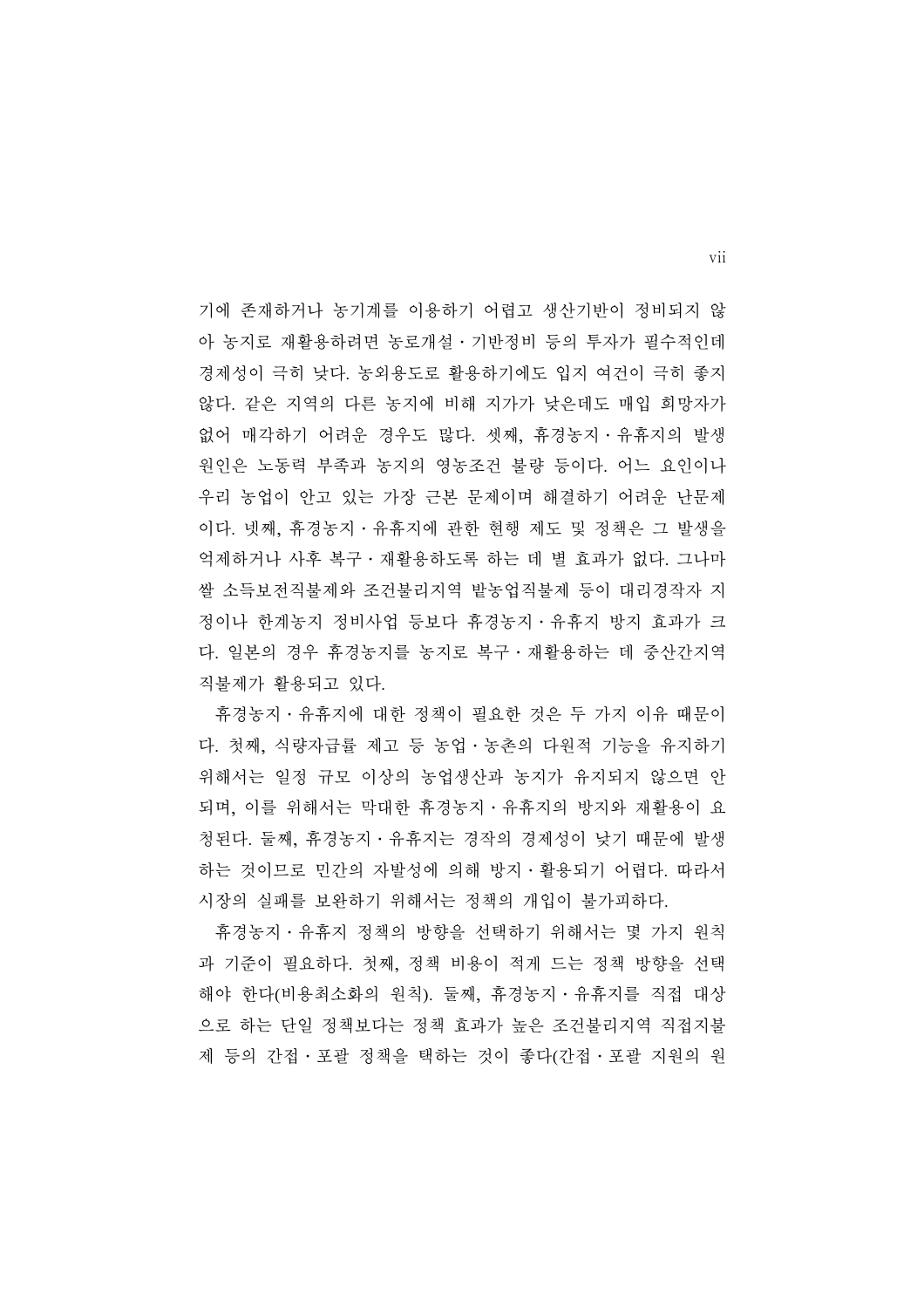칙). 셋째, 휴경농지․유휴지 정책의 대상은 농지보다는 영농주체․사 업주체로 설정할 필요가 있다(경영주체 우선의 원칙). 넷째, 휴경농 지․유휴지를 활용하기 위해서는 농업용이든 비농업용이든 용도를 가 릴 필요가 없다(용도 불문의 원칙).

 휴경농지․유휴지의 실태와 발생원인 및 특성, 관련 제도와 정책 동 향, 정책 방향 선택의 원칙과 기준 등을 감안하여 정책의 방향을 다음 과 같이 제시하였다.

 ① 휴경농지․유휴지의 발생을 예방․억제하는 목적이든 사후 복 구․활용을 목적으로 하는 정책이든 휴경농지․유휴지를 직접 대상으 로 하는 단일 정책은 불필요하다.

 ② 휴경농지․유휴지 정책은 농지정책의 관점이 아니라 지역정책의 시각에서 도출해야 한다.

 ③ 휴경농지․유휴지 정책의 실천을 위해 가장 중요한 것은 지방자 치단체가 지역 실정에 적합한 정책을 수립․시행하도록 하고 중앙정 부는 그것을 행정․재정적으로 뒷받침할 수 있는 체제를 정비하는 것 이다.

 이상과 같은 방향에 부합되는 정책으로는 휴경농지․유휴지의 방 지․억제와 복구․활용 시책을 포함하면서 지자체와 지역 주민이 지 역 실정에 맞는 시책을 선택할 수 있는 내용의 조건불리지역 직접지 불제를 들 수 있다.

viii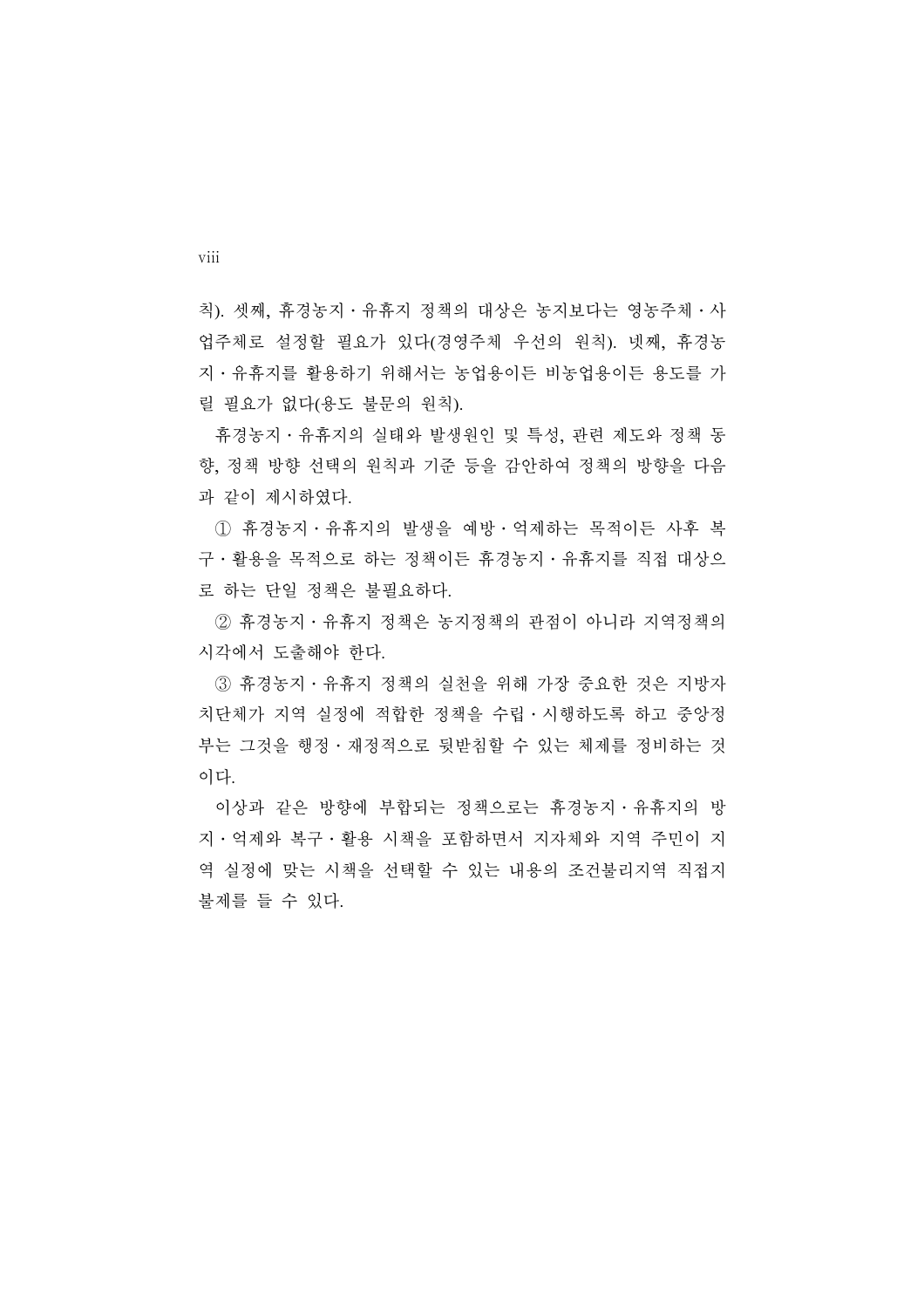#### **ABSTRACT**

# Current Condition of abandoned or Idle Farm Land and Policy Direction

The purpose of the study is to propose the direction of policy on abandoned or idle farm land by analyzing the characteristics, the current condition and prediction of abandoned or idle farm land, and reasons why they exist. According to the annual crop growing survey, abandoned farm land is defined as the farm land not used more than a year for farming, while idle farm land is defined as the land left idle for more than two years, thus losing the form of farm land and the capability of growing crops. This research regards abandoned or idle farm land as research subject.

The acreage of abandoned or idle farm land in 2004 is estimated to be 200 thousand/ha, which is composed of 160 thousand/ha of the accumulated idle farm land from 1975 to 2004 and 40 thousand/ha of the abandoned farm land in 2004. This is equivalent to 11% of total cultivated acreage which is combined by the land owned by absentee  $(26%)$  and the land owned by residents(74%). About 20% of residing farms owns abandoned or idle farm land. Among them about 60% is farm owned abandoned farm land which is smaller than 1 thousand/pyong. In general, the reasons of having abandoned or idle farm land are ① insufficient labor, ② inappropriate land condition for cultivating, ③ lower profitability and lack of substitute crop, and ④ land devastation by natural disasters. More than the half of inappropriate land condition for cultivation is caused by the inability to use machinery in farming.

The examination focuses on the location of abandoned or idle farm land, farming condition and ownership for Suha 1-ri, Seosuk-myun, Hongcheon-gun, Kangwon-do. The acreage of abandoned or idle farm land in Suha 1-ri is 21.7/ha, among them

ix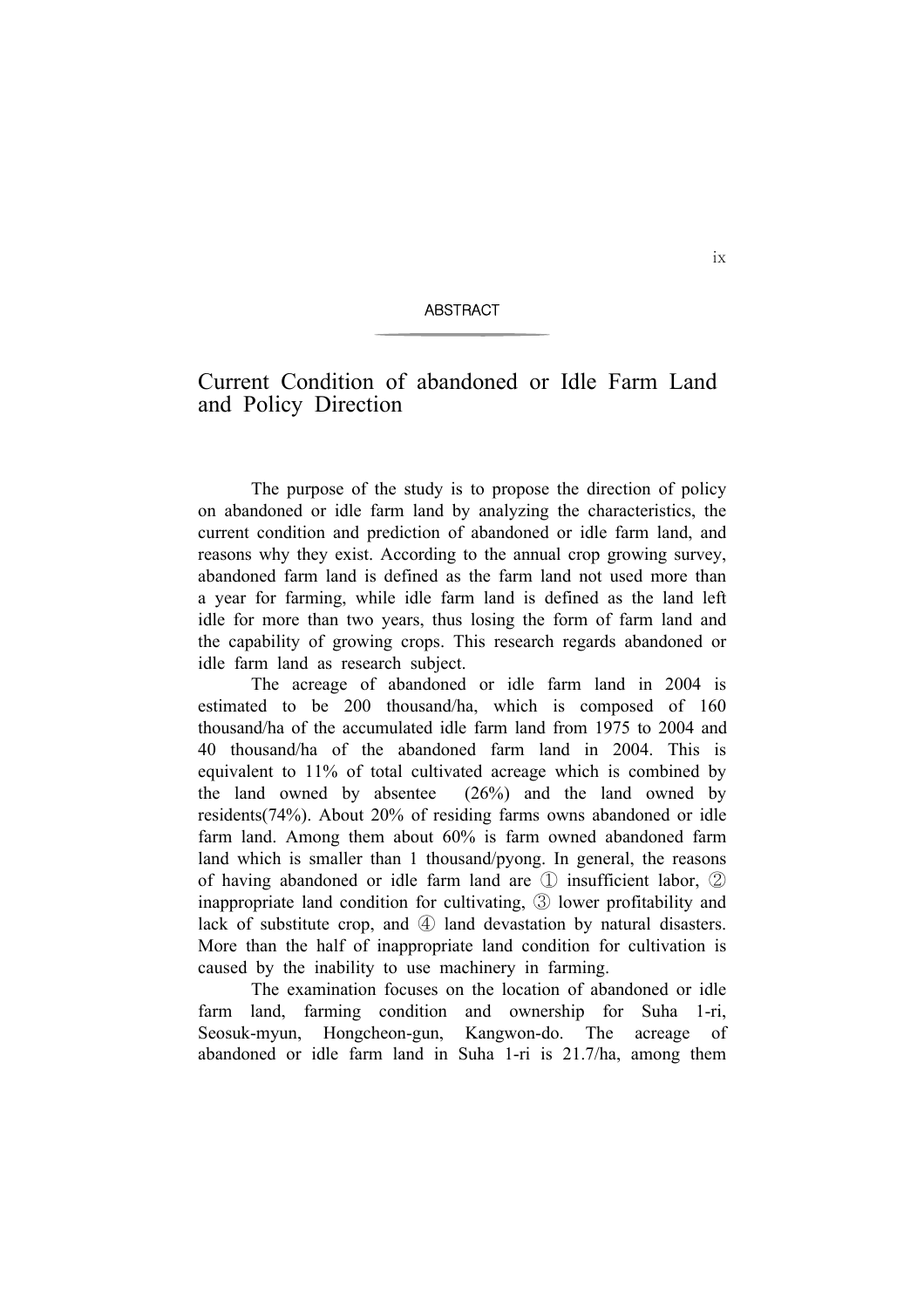79.4% is paddy field and 20.6% is upland, that covers 11.2% of total land. According to the residence of owners, the ownership by absentee is 19.7% that is much lower than the one for general land, 42.6%. The land transaction of abandoned or idle farm land is less active than the case of general land. The abandoned or idle farm land in Suha 1-ri is located at very remote valley. Because of the low accessability, it got abandoned in the beginning and even now when lots of people from other regions move to the region, the abandoned or idle farm land is not attractive as the target of speculative investment. It is barely happened to reuse the abandoned or idle farm land.

The current government programs and systems regarding abandoned or idle farm land are the designation of cultivation by proxy from <sup>r</sup>Agricultural Land Act<sub>1</sub>, the coordination of marginal farm land, rice production control, rice income compensation direct payment, field farming direct payment for unfavorable land from <sup>r</sup>Agriculture and Fishery Community Improvement Act<sub>1</sub>. However, these programs and policies are not effective in terms of preventing abandoned or idle farm land and thus for the reuse of them.

It is enormous the acreage of cumulated abandoned or idle farm land. Most of the previous studies suggested a solution as finding the way of using it in either farming or non-farming purpose. However, only a small portion of it is able to reuse for other purposes. Moreover, the size of land used for farming is getting smaller and the occupancy rate of land is getting lower. It is expected that the farm size will be bigger, the number of big farmer will be greater and their farm land usage will be more. In other words, concentration of farm land for the small number of best practice farmers and the according land transmission of them will be more important than the increase or decrease of total cultivating land itself.

Four basic rules to choose the direction of policy are proposed in the study. They are ① cost minimization, ② indirect and comprehensive support, ③ priority for farm manager and business manger, and  $\circled{4}$  no question on the purpose of usage. We also propose the following for the direction of the policy. First, it is

x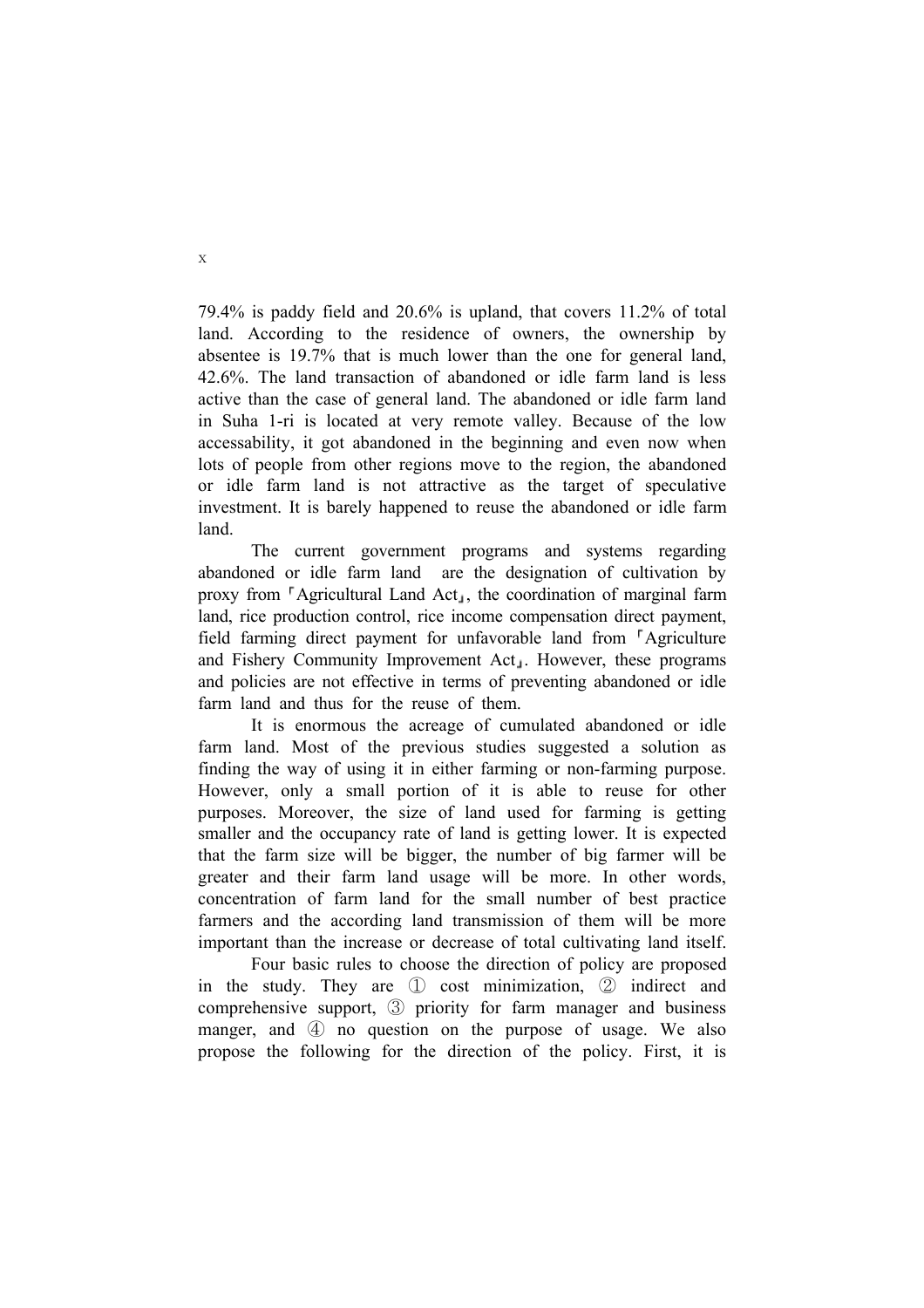unnecessary to have a separate policy only directed for abandoned or idle farm land either for preventing or reuse. Second, if it is necessary, the policy of abandoned or idle farm land should be designed based on regional policy not the farm land policy itself. Third, the last and the most important in the policy is that the local governments have authority to design and administrate the policy appropriate for the condition of the regions, and the central government support them.

Researchers: Seok-Doo Park, Soo-Suk Kim E-mail address: sdpark@krei.re.kr

#### xi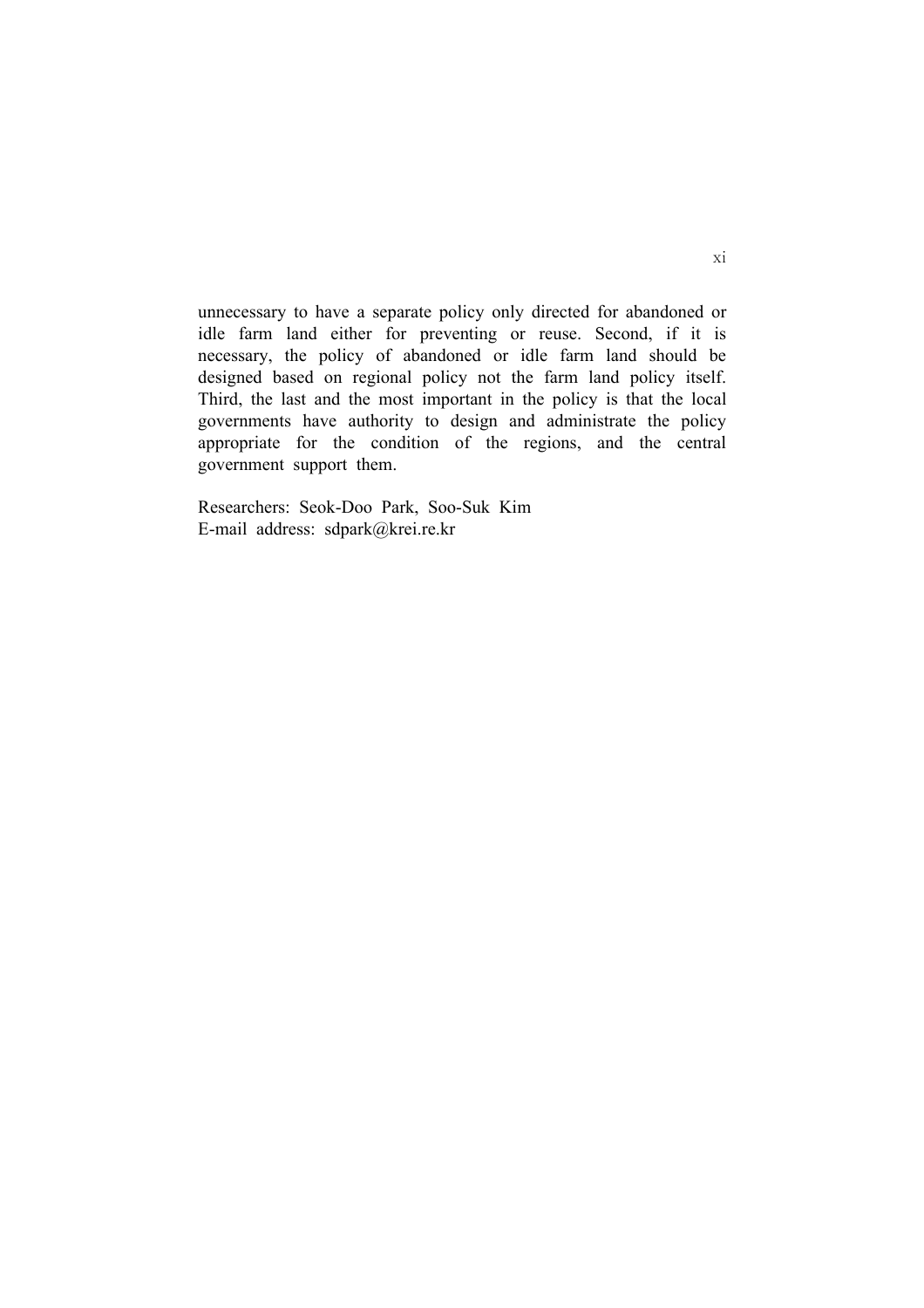차 례

# 제1장 서 론

| 3. 연구 범위, 연구 내용과 방법 …………………………………………… 11 |  |
|------------------------------------------|--|

# 제2장 휴경농지 · 유휴지 면적의 추이와 전망

| 1. 휴경농지 · 유휴지 면적 추이 …………………………………………… 14  |  |  |  |
|-------------------------------------------|--|--|--|
| 2. 휴경농지 · 유휴지 면적 전망 ……………………………………………… 21 |  |  |  |
| 3. 휴경농지 · 유휴지 면적 총괄 ……………………………………………… 23 |  |  |  |

# 제3장 휴경농지 · 유휴지의 발생 원인과 특성

|  | 2. 농가의 휴경농지 · 유휴지 보유 실태 ………………………………… 29                      |  |
|--|---------------------------------------------------------------|--|
|  | 3. 사례조사 지역 휴경농지 · 유휴지의 특성 ································ 33 |  |

# 제4장 휴경농지 · 유휴지 정책의 방향

| 1. 휴경농지ㆍ유휴지 관련 제도와 정책 ……………………………………… 48 |
|------------------------------------------|
| 2. 일본의 휴경농지 대책 …………………………………………………… 57   |
| 3. 휴경농지 · 유휴지 정책 방향 …………………………………………… 66 |
| 제5장 요약 및 결론 ……………………………………………………………… 74  |

xiii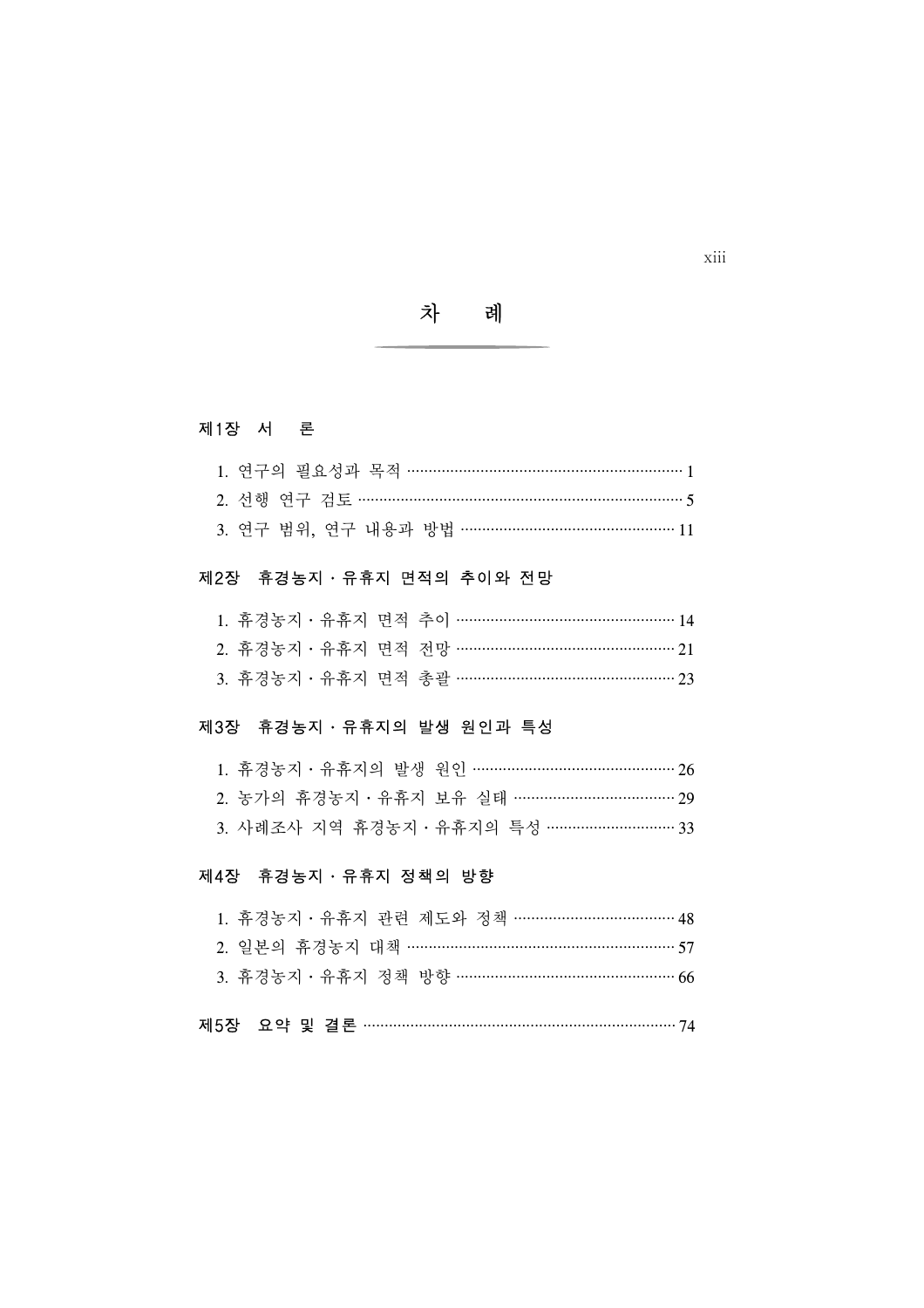| 부록1: 휴경농지 · 유휴지 실태에 과한 설무조사표 ………………… 79 |  |
|-----------------------------------------|--|
| 부록2: 휴경농지 · 유휴지 실태에 과한 설무조사 집계 결과 …… 85 |  |
| 부록3: 일본의 휴경농지 활용 사례 ………………………………………… 88 |  |
| 참고문헌 …………………………………………………………………………… 90   |  |

xiv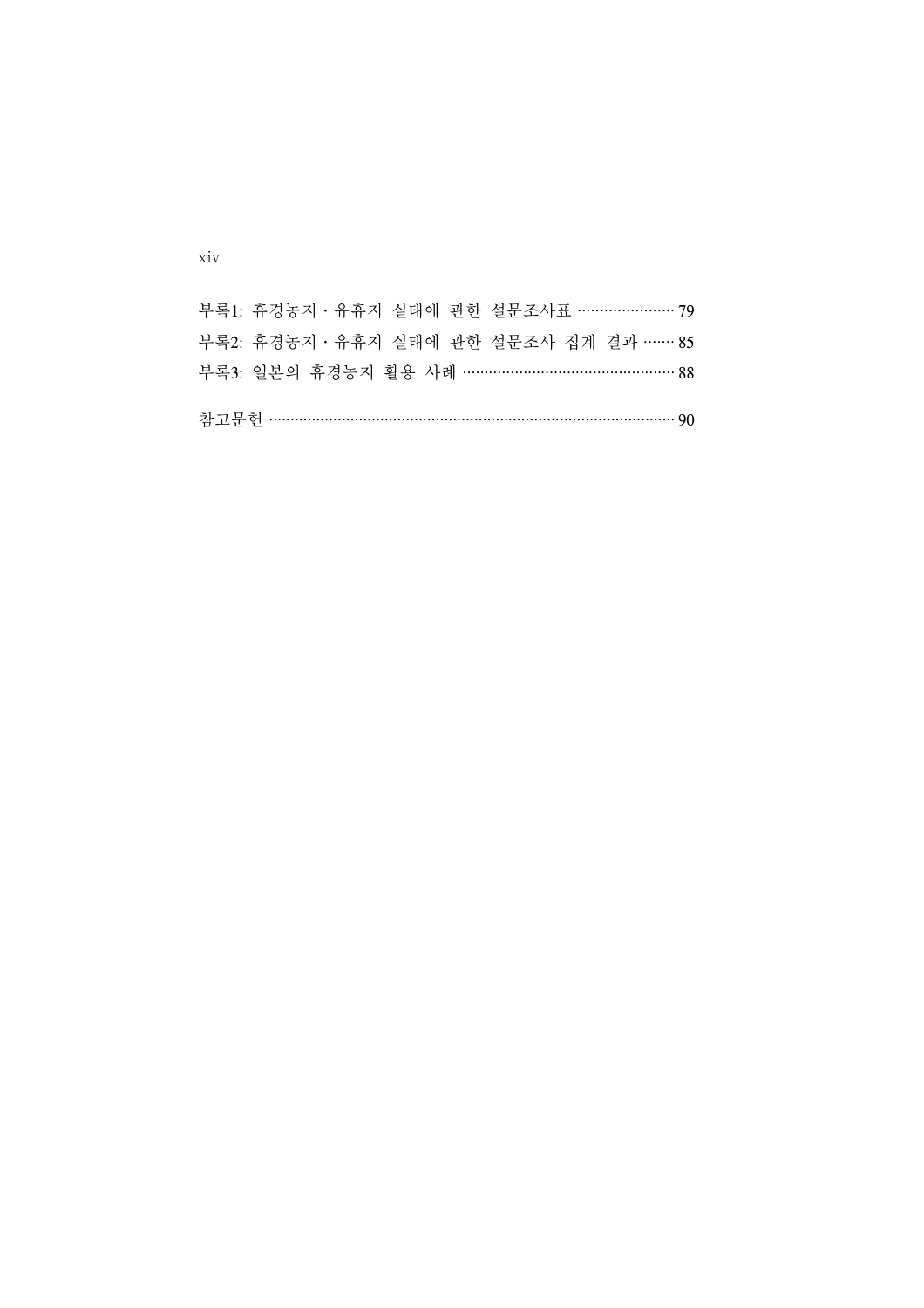표 차 례

# 제2장

| 표 2- 1. 경지 중 휴경 면적 추이(1985-2004) ……………………… 17   |
|-------------------------------------------------|
| 표 2- 2. 경지증감 사유별 면적 추이(1975-2004) ………………… 18    |
| 표 2- 3. 전 · 답별 유휴지 면적 추이(1990-2004) …………………… 20 |
| 표 2- 4. 전국 시 · 도별 유휴지 면적 추이(2002-2004) ………… 20  |
| 표 2- 5. 개방 시나리오별 경지면적, 휴경면적 및 경지이용률 전망 · 23     |
| 표 2-6. 휴경농지와 유휴지의 면적 비교(1990~2004) ……… 24       |

# 제3장

|                | 표 3- 1. 사유별 휴경 면적 추이(1992~1999) ……………………… 27 |
|----------------|----------------------------------------------|
|                |                                              |
|                | 표 3-3. 농업지대별 영농조건 불량 유형 …………………………… 28       |
| <b>표</b> 3-4.  | 농가경영주 연령대별 휴경농지 · 유휴지 보유 규모 … 29             |
|                | 표 3- 5. 경작규모별 휴경농지 · 유휴지 면적 ……………………… 30     |
|                | 표 3-6. 전 · 겸업별 휴경농지 · 유휴지 면적 ……………………… 31    |
| <b>표</b> 3- 7. | 농업종사자수별 휴경농지 · 유휴지 면적 ……………… 31              |
| <b>H</b> 3- 8. | 휴경농지 · 유휴지를 매각하지 않는 이유 …………… 32              |
| <b>H</b> 3- 9. | 휴경농지 · 유휴지 재활용 의향 …………………………… 33             |
|                | 표 3-10. 휴경농지 · 유휴지 재활용을 위한 정비 유형 ………… 33     |
| <b>표</b> 3-11. | 서석면의 경지규모별 농가호수 분포(2000) …………. 35            |
|                | 표 3-12. 수하1리의 가구주 연령별 농가 구성(2005) …………… 37   |
|                | 표 3-13. 수하1리의 지목별 토지 구성 ………………………………… 37     |
|                | 표 3-14. 수하1리 소재 토지의 소유자 거주지별 소유 현황 · 42      |

xv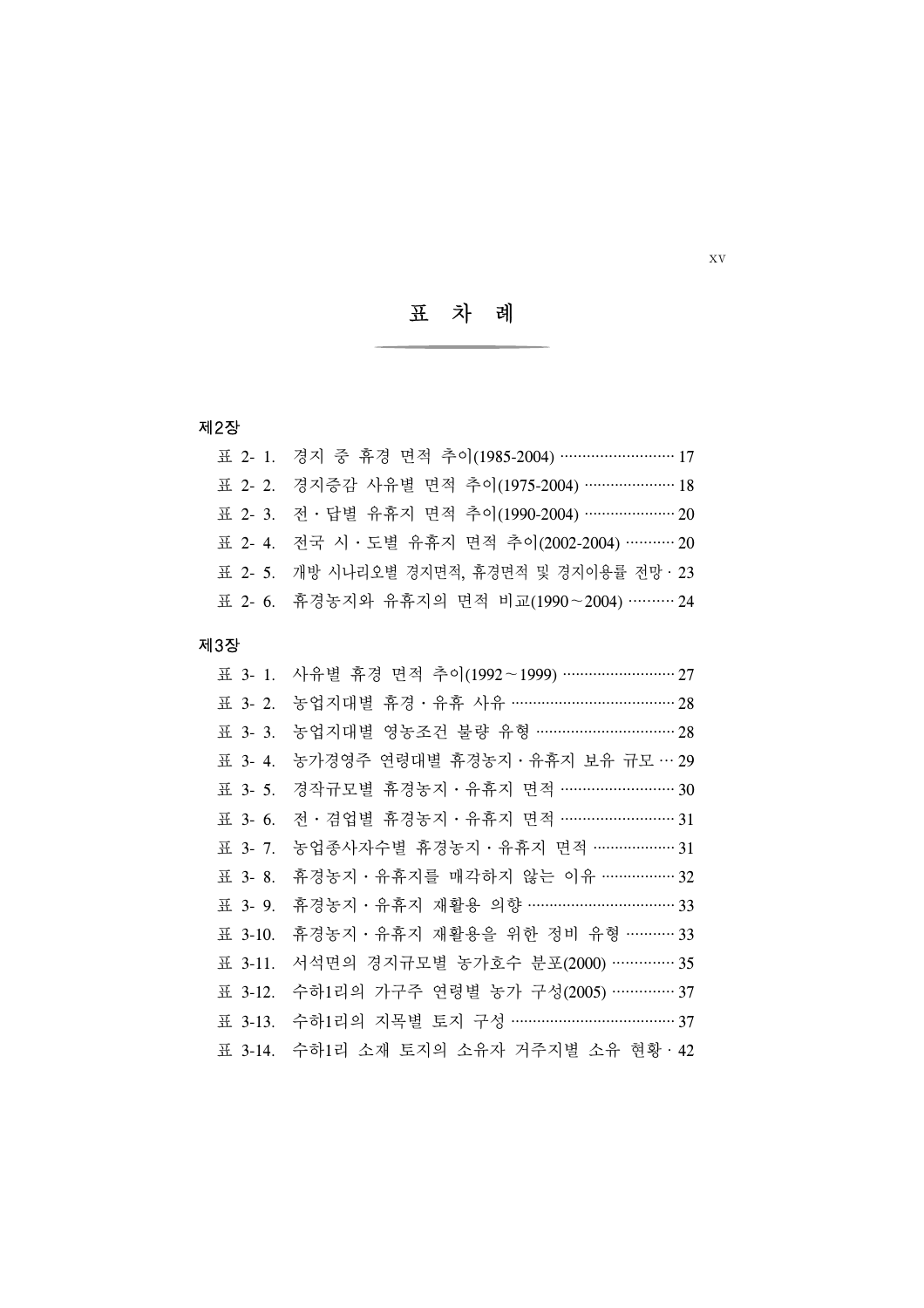표 3-15. 수하1리 소재 토지의 소유권 변동 시기별 면적 ····· 42 표 3-16. 수하1리 소재 토지의 소유규모별 소유면적 및 소유자 수 ·· 43 표 3-17. 수하1리 소재 휴경농지의 소유자 거주지별 소유 현황 ···· 44 표 3-18. 수하1리 소재 휴경농지의 소유권 변동 시기별 면적 ······· 45 표 3-19. 수하1리 소재 휴경농지의 소유규모별 소유면적․소유자 46

#### 제4장

표 4- 1. 농업기반공사의 한계농지 정비사업 시행지구 현황 52

부록2

|  | 부표 1. 응답자의 연령 구성 …………………………………………… 85  |
|--|----------------------------------------|
|  | 부표 2. 연령별 휴경지별 농가 분포 ………………………………… 85  |
|  | 부표 3. 농업지대 구성 …………………………………………………… 86  |
|  | 부표 4. 농가당 영농종사자 수 …………………………………………… 86 |
|  |                                        |
|  | 부표 6. 불량농지의 휴경 사유 …………………………………………… 86 |
|  | 부표 7. 휴경농지를 매각하지 않는 사유 …………………………… 86  |
|  | 부표 8. 휴경농지 재활용에 대한 견해 ……………………………… 86  |
|  | 부표 9. 농지로 활용대책 …………………………………………………… 87 |
|  | 부표 10. 부재지주 휴경 사유 …………………………………………… 87 |
|  | 부표 11. 투기 목적에 의한 휴경 사례 ……………………………… 87 |
|  | 부표 12. 마을에 존재하는 재활용 휴경농지 ……………………… 87  |
|  | 부표 13. 휴경농지의 기반정비 상태 …………………………………… 87 |

#### 부록3

부표 14. 일본의 휴경농지 활용 사례(1998년) ………………… 88

xvi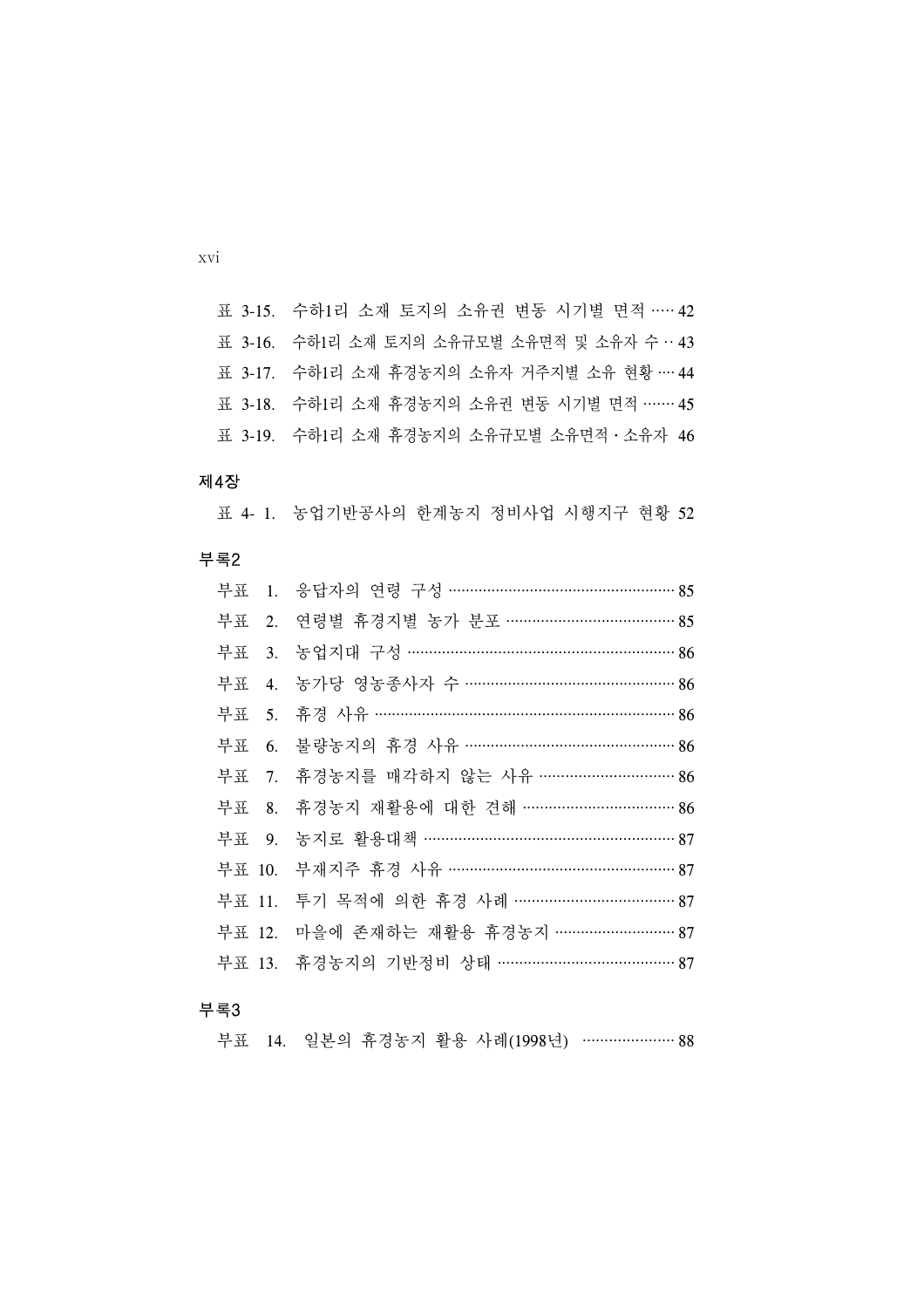그 림 차 례

제3장

그림 3- 1. 홍천군 서석면 수하1리의 휴경농지․유휴지

소재지역 ································································· 47

xvii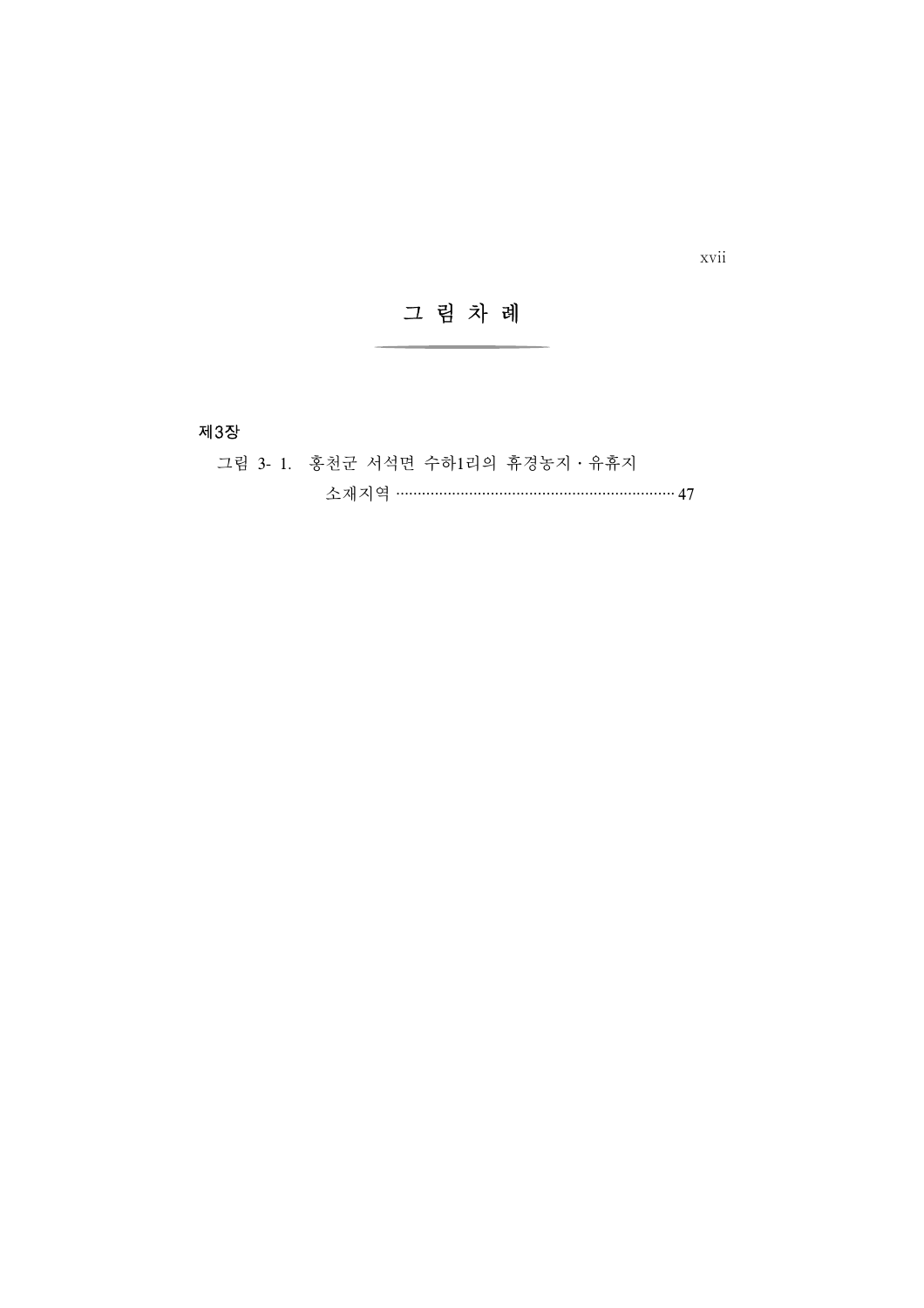

# 1. 연구의 필요성과 목적

### 1.1. 연구의 필요성

 휴경농지란 국립농산물품질관리원이 주관하여 연간 5회 조사하는 작물재배면적 조사에서 계속 작물을 재배하지 않고 있는 것으로 조사 된 농지를 말한다. 작물재배면적 조사에서는 휴경농지 중 2년 이상 계 속 휴경하여 경지로서의 형태와 기능을 상실하고 농업 외의 다른 용 도로도 이용되지 않은 채 농지로 이용하려면 개간에 준하는 작업이 필요한 상태의 농지를 유휴지로 구분하여 농지 감소로 처리하고 있다. 현행 통계조사에서 휴경농지가 미래의 유휴지라면, 유휴지는 과거의 휴경농지라 해도 과언이 아니다. 따라서 여기서는 유휴지를 별도로 구 분하면서도 휴경농지의 일환으로 함께 살펴보게 될 것이다.

 휴경농지 면적은 농림부 통계에 의하면 1985년의 2만ha에서 1988년 19천ha로 감소 혹은 정체 추세였다가 1989년 26천ha, 1990년 4만ha로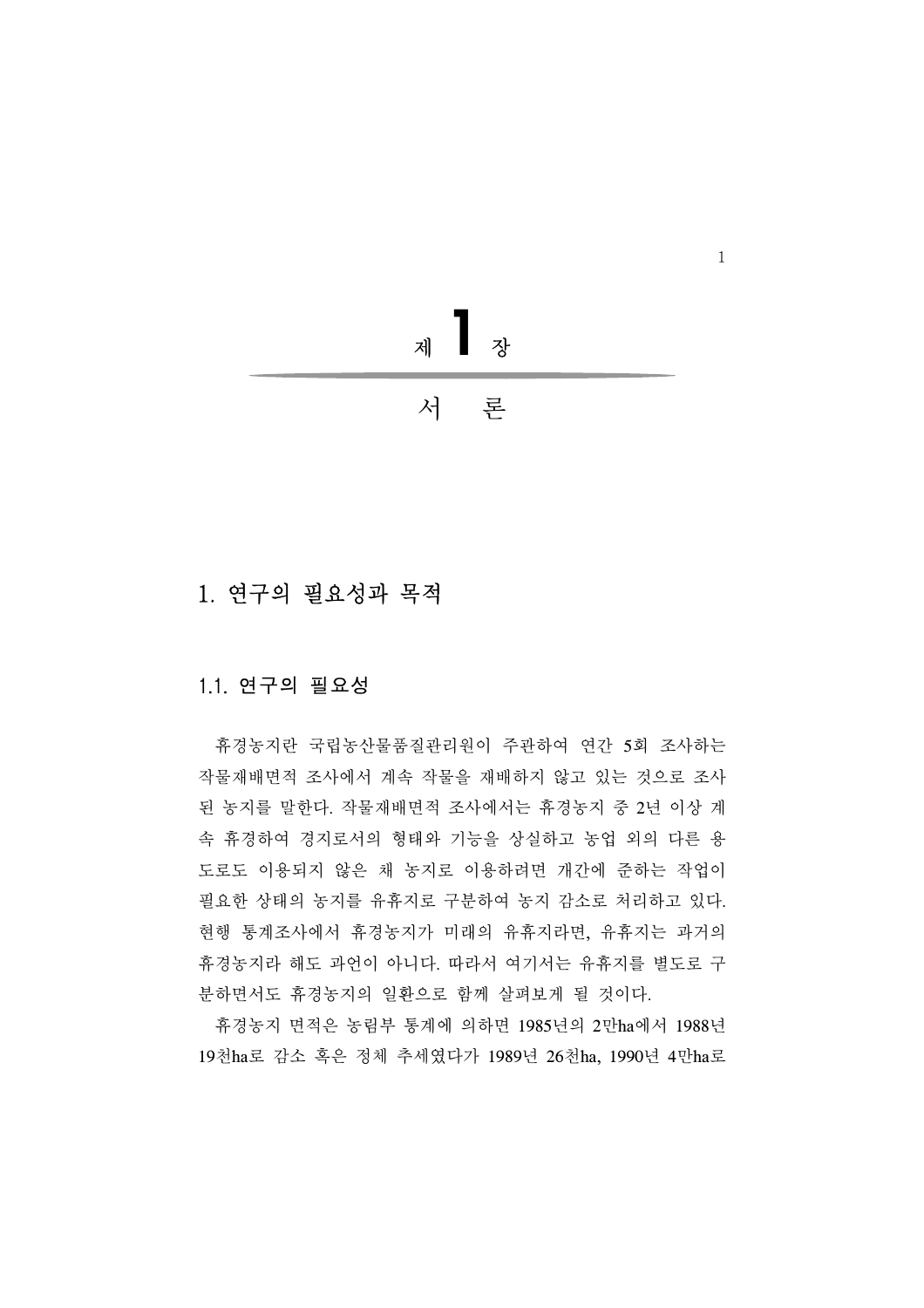증가한 데 이어 1991년 67천ha로 급증하여 1995년 64천여ha 수준을 유지하였다. 그 후 감소 추세로 전환되어 1996년 34천ha에서 2001년 17천ha로 감소하였다가 2002년 2만ha로 증가한 이래 2003년 46천ha, 2004년 48천ha로 증가 추세를 나타냈다. 이와 같이 매년 발표되는 휴 경농지 면적은 누적 면적이 아니며, 매년 발생하는 신규 면적이라고 할 수도 없는 면적이라는 데 주의해야 한다.

 유휴지 면적은 1990년의 3,515ha에서 1996년의 20,303ha까지 매년 증가하는 추세였다가 1997년 9,727ha로 감소한 이래 2002년 4,031ha 까지 계속 감소하였으나 2003년 4,406ha, 2004년 4,209ha 등 증가추세 로 전환되었다. 이와 같이 매년 발표되는 유휴지 면적은 신규 발생 면 적이므로 이를 합산하면 지금까지 발생한 유휴지의 누적 총면적을 산 출할 수 있는바, 1990∼2004년의 15년 동안 발생한 유휴지 면적은 논 40,839ha, 밭 78,745ha, 합계 119,584ha이었다. 이 면적에 2004년 휴경 면적 47,849ha를 합한 휴경농지․유휴지 면적은 167,433ha로서 같은 기간 건물건축에 의한 감소 면적 누계 141,394ha, 공공시설에 의한 감 소면적 누계 89,594ha보다 많다. 휴경농지․유휴지는 농지 면적 감소 의 주범이라 할 수 있는 것이다.

 작물재배면적 조사에서 농지를 휴경하는 주된 이유는 세 가지로 조 사되었다. 1992∼1999년에 발생한 휴경농지의 원인별 면적 비율은 ① 노동력 부족 41.9%, ② 영농조건 불량 28.2%, ③ 부재지주 소유 26.0%, ④ 기타 3.9% 등이었다. 여기서 부재지주 소유란 부재지주이 기 때문에 휴경농지의 소유자에게 휴경 사유를 조사할 수 없었고, 그 때문에 할 수 없이 휴경 사유를 '부재지주 소유'로 한 데서 비롯된 것 이다. 농지소유자가 현지 농업인이라면 휴경하지 않을 조건의 농지라 도 소유자가 부재지주이기 때문에 휴경하는 경우도 있다. 그러나 부재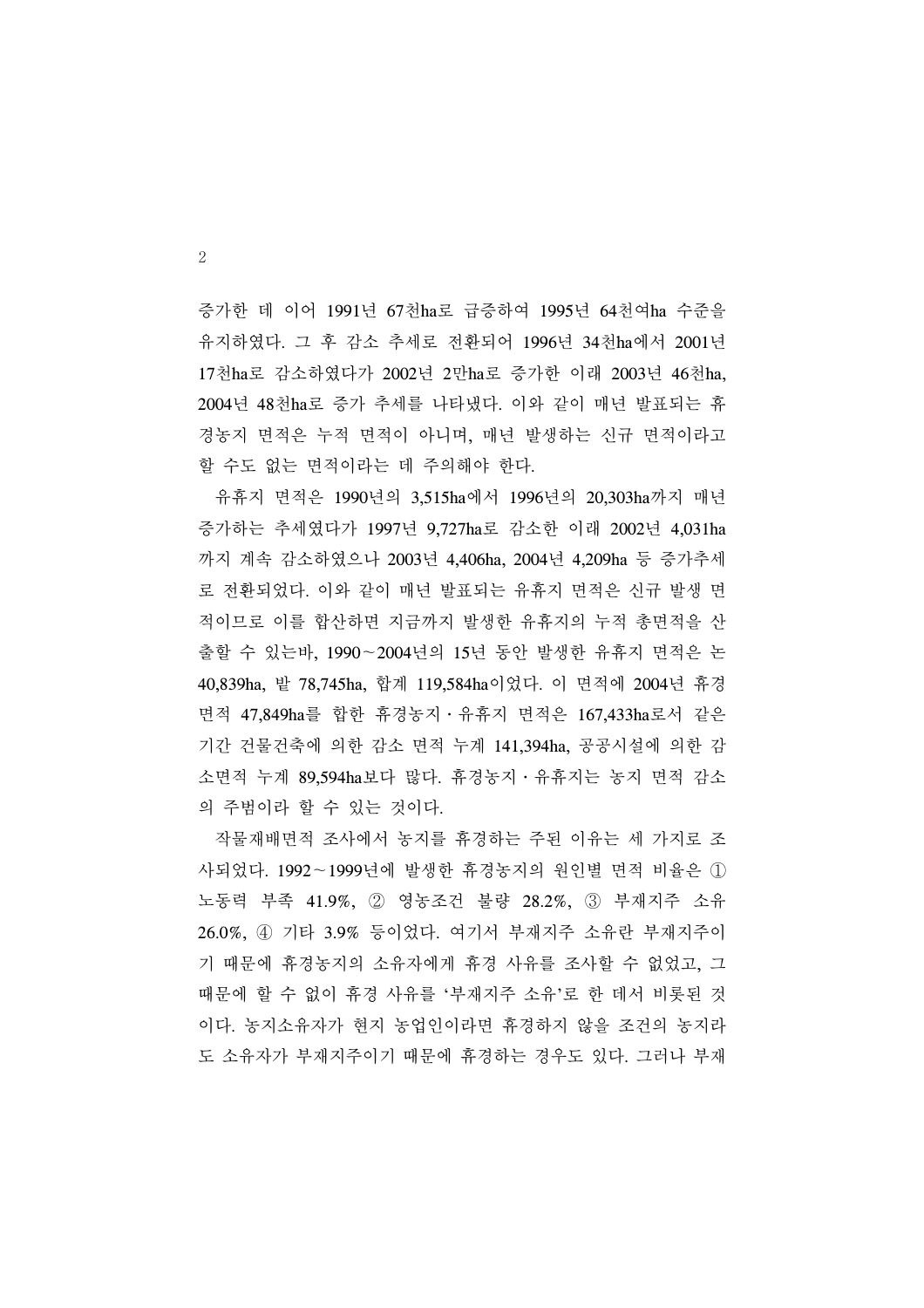지주 소유라 하더라도 부재지주가 고의로 영농을 기피하는 극히 일부 의 경우를 제외하고는 대체로 영농 조건이 불량한 농지가 휴경된다고 할 수 있다. 어떻든 이 같은 조사 결과로부터 휴경농지․유휴지에 관 한 정책, 특히 활용대책을 찾기 어려울 것임은 쉽게 짐작할 수 있다. 노동력 부족이나 불량한 영농조건의 해결 대책을 필요로 하는데, 그 해결책을 찾기가 어렵기 때문이다.

 휴경농지․유휴지는 앞으로도 농업인력의 노령화와 후계인력 부족, 쌀 생산․재고 과잉과 가격 하락 및 농업수익 악화, 생산조정제 등으 로 인해 계속해서 발생할 것으로 전망된다. 영농조건이 불량한 농지부 터 휴경농지․유휴지로 바뀐다고 할 수 있지만 농지의 영농조건은 절 대적 기준에 의해서가 아니라 재배작물과 농업수익 여건 및 농가경영 조건 등에 의한 상대적 기준에 의해 결정되므로 휴경농지는 무한정은 아니지만 어느 수준까지는 계속 발생할 수 있다. 지금까지 최소한 20 만ha 이상의 열등농지가 휴경농지․유휴지로 되어 왔기 때문에 앞으 로는 휴경농지․유휴지로 될 열등농지는 없을 것이란 예상은 성립할 수 없다는 말이다.

 휴경농지는 방치할 경우 유휴지로 되어 초생지․삼림지로 환원된 다. 외딴 골짜기에 존재하는 휴경농지․유휴지는 아무런 문제를 야기 하지 않는다. 그러나 오랜 기간 피땀으로 돌을 쌓아 논둑을 만든 다랑 논은 유휴지가 되는 순간 아름답고 독특한 경관은 자취도 없이 훼 손․소멸되어버린다. 농경지 한가운데 휴경농지․유휴지가 존재할 경 우 병충해의 온상이 되고 조수의 서식지가 되어 인접농지에 막대한 피해를 끼치게 될 것이다. 또한 휴경논의 경우 토양 산성도와 유효인 산 성분은 배수 등급에 관계없이 감소한 반면 유기물 함량은 증가하 였으나, 재경작시 벼의 양분 흡수량이 휴경기간이 오래될수록 낮고 수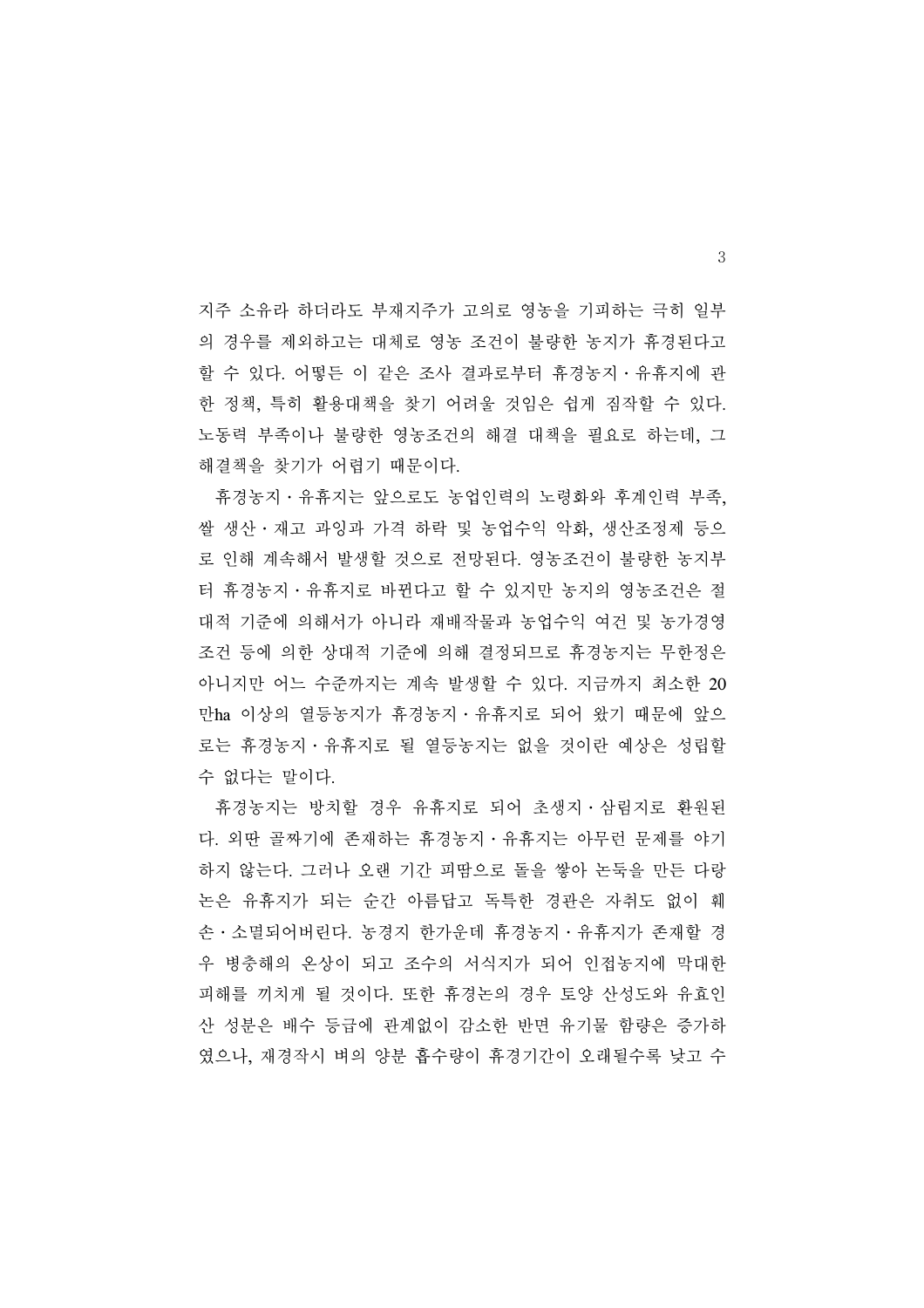확량은 인근 경작논에 비해 10∼30% 낮은 것으로 나타났다(김세근 등, 1998). 농업생산 면에서 휴경은 어느 모로나 좋지 않은 것이다.

 휴경농지․유휴지를 직접 대상으로 하는 농업정책은 농지법 의 대 리경작자 지정 제도와 농어촌정비법 의 한계농지정비를 들 수 있다. 그 밖에 간접 관련 정책으로 쌀 생산조정제와 소득보전직불제 및 조 건불리지역 밭농업직불제 등이 있다. 어느 제도 및 정책이나 휴경농 지․유휴지에 대한 정책의 기본 방향이나 종합대책의 수립과는 거리 가 멀다. 또한 작물재배면적 조사의 일환으로 휴경농지와 유휴지의 면 적 및 사유를 조사하고 있으나 전면적인 실태조사라고는 할 수 없다. 휴경농지․유휴지에 대한 본격적인 정책은 없다고 해도 과언이 아닌 것이다. 더욱이 휴경농지보다 우량한 농지도 생산조정제에 의해 휴경 하도록 장려하는 실정에서 휴경농지에 대한 대책을 고려할 필요가 있 는지 의문시되기도 한다.

 그러나 국토자원이 협소한 우리 실정에서 지금까지 발생한 휴경농 지․유휴지는 막대한 면적에 달하며, 앞으로도 계속 발생할 것이라는 점만으로도 문제는 심각하다. 휴경농지․유휴지에 대한 대책이 필요 한지, 필요하다면 어떤 정책 방향을 택해야 할 것인지에 대한 연구가 절실한 것이다.

### 1.2. 연구 목적

 이 연구는 휴경농지의 실태와 전망을 파악하여 그에 대한 정책의 방향을 제시하는 데 목적을 둔다. 그러나 이 연구는 휴경농지․유휴지 의 활용대책을 목표로 하지는 않을 것이다. 휴경농지․유휴지는 기본 적으로 영농 조건이 불량하며, 현실적․합리적 원인에 의해 발생한다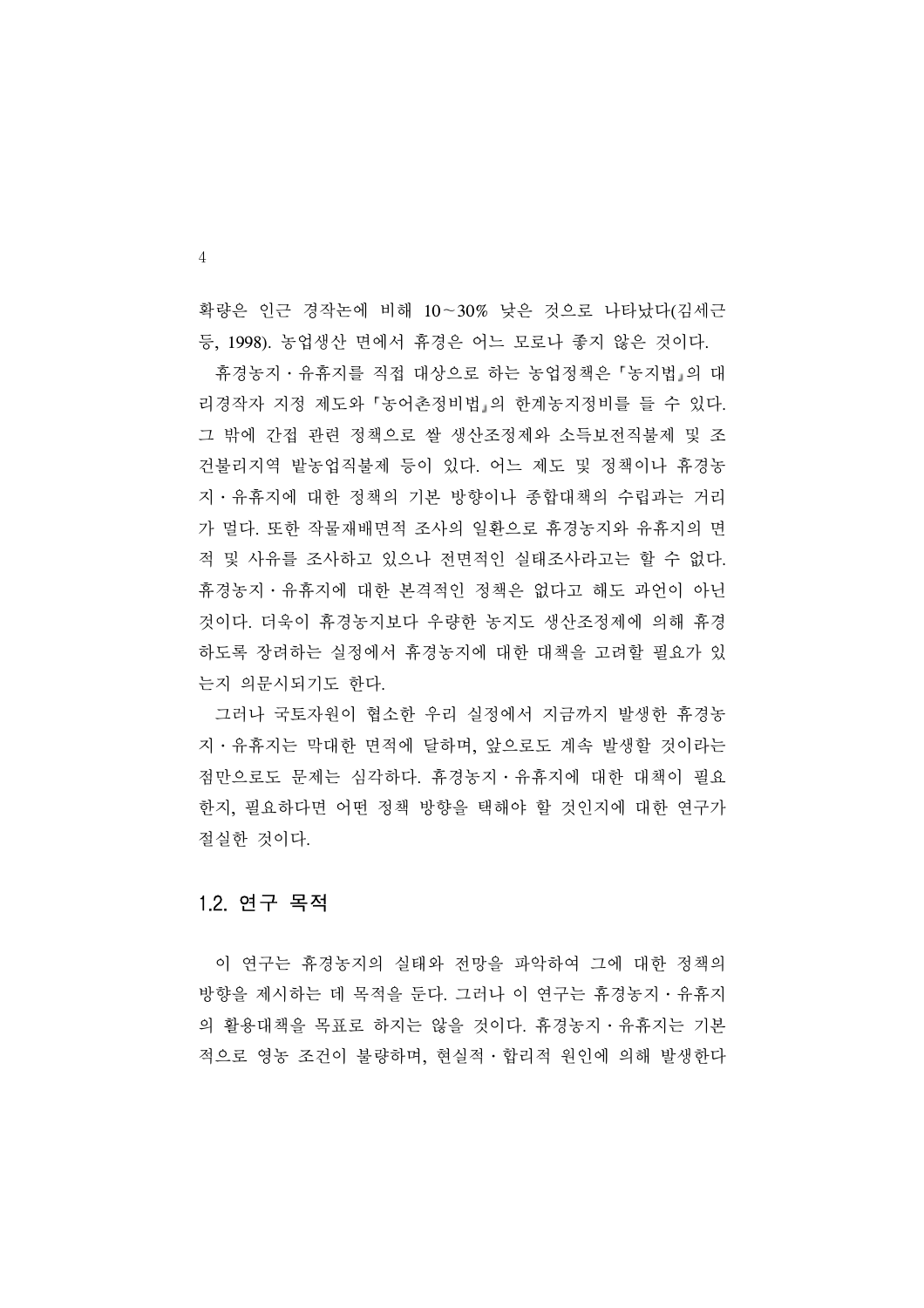고 할 수 있기 때문이다. 따라서 이 연구는 휴경농지의 발생 원인과 입지적․경제적 존재형태를 파악하는 데 중점을 두며, 정책에 대해서 도 대책이 필요한지 여부를 검토하고 정책 방향을 수립하기 위한 원 칙과 기본 방향을 모색하고자 한다.

# 2. 선행 연구 검토

### 2.1. 한국에서의 선행 연구

 휴경농지․유휴지에 관한 선행 연구는 대부분 사례지역 농가를 대 상으로 유휴․한계농지의 면적과 발생원인 및 활용 방안 등에 대해 설문조사한 연구로서, 휴경농지의 규모․영농조건․이용가능성 등에 대해서는 파악하지 않았으며, 활용 방안에서도 활용할 수 있는 유형과 그에 대한 의견 등을 제시한 데 그치고 정책 방향과 유형 및 실현방안 등을 제시하지 않았다.

 권택진(1991)은 지대론에 의한 이론적 한계지와 휴경지․유휴농지 등의 현실적 한계지로 구분하고, 한계농지의 활용 방안으로서 한계농 지의 입지 특성과 지역 여건에 따라 ① 농업적 이용형(농가소득 증대 를 위한 축산단지․과수단지․특작단지 조성) ② 도농교류형(효도농 원․주말농원․체험농원 조성) ③ 비농업적 이용형(택지․휴양지․공 장용지) 등 3가지 이용유형을 제시한 데 그쳤다.

 김정호․권택진(1992)은 농가 설문조사를 통한 경지 유휴화 실태와 원인, 토지 특성(산록경사지․구릉지, 경사도 15%, 표고 300m, 토양등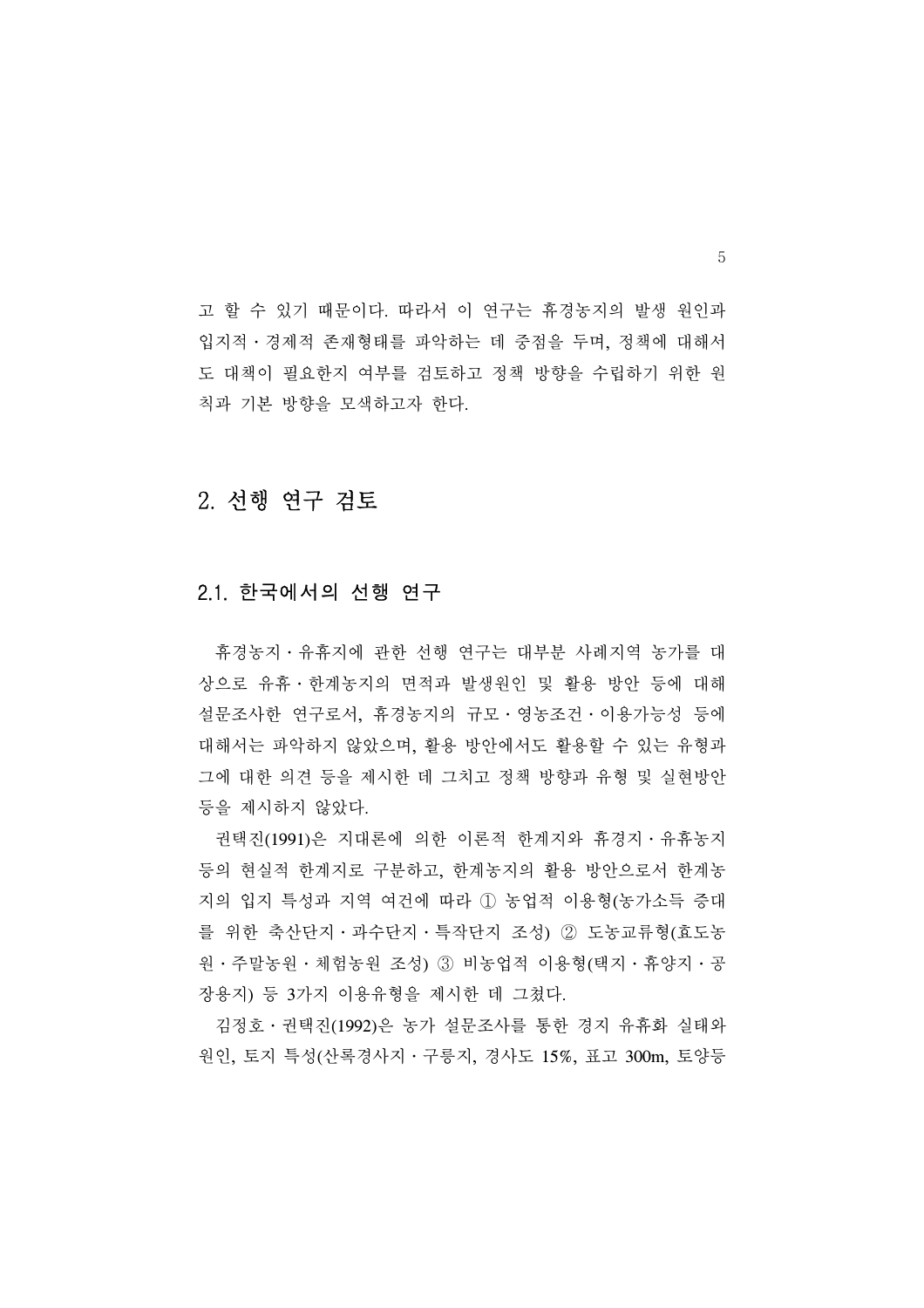급 4급지 이하 농지)에 의해 50만ha가 유휴화될 것으로 전망하였다.

 김상기 등(1994)은 1992․1993년 경북의 시․군별 유휴지 필지 수 와 면적, 발생원인, 유휴지 활용방안으로서 '서비스농업'=도농교류형 관광농업을 제시하였다.

 농어촌진흥공사(1995)는 "유휴․한계농지의 다목적 활용 방안"을 주제로 한 심포지엄에서 발표된 한국․유럽․일본․대만의 유휴․한 계농지 활용 방식에 관한 4편의 특별강연과 4편의 주제발표문 및 토 론 내용을 수록한 것이다. 특별강연은 유럽의 직불제를 통한 조건불리 지역 지원, 일본의 중산간지역 대책과 진흥 사례, 대만의 '관광농업구 설치 및 관리법'에 의한 경사지 관광농업구 설치와 자연경관 유지 및 법에 의한 자연․환경보호 중심의 한계농지 관리 등을 소개한 것이다. 주제논문 발표에서 임재환은 1985∼1993년의 연도별 휴경면적에 의한 추세방정식을 통해 2004년에 휴경농지 면적이 144,900ha1에 달할 것 으로 전망하고, 한계농지 대상지역의 설정과 그에 대한 농산물의 생산 비차액보상 제도 및 부재지주 소유 휴경농지에 대한 중과세 등이 필 요하다고 하였다. 오호성은 한계농지의 환경생산성이 높다는 전제하 에 조건불리지역에 환경보전형 농업지구를 설정하고 보전에 의한 손 실을 보상할 수 있도록 '환경보전형농업육성법'을 제정해야 한다고 하 였다. 이태일은 환경보전을 중시하면서 농어민과 도시민이 함께 하는 생활공간 창출, 소득․생산기반 조성 등을 목적으로 한계농지를 이용 해야 한다고 하였다. 이광원은 농업 중심의 산촌개발에 한계가 있으므 로 산촌지역종합개발, 산림도시개발 차원에서 산지와 연계한 산촌지 역 농지 활용을 제시하였다.

<sup>1</sup> 제시한 추세방정식에 의해 계산하면 152,300ha인데, 착오인 듯하다.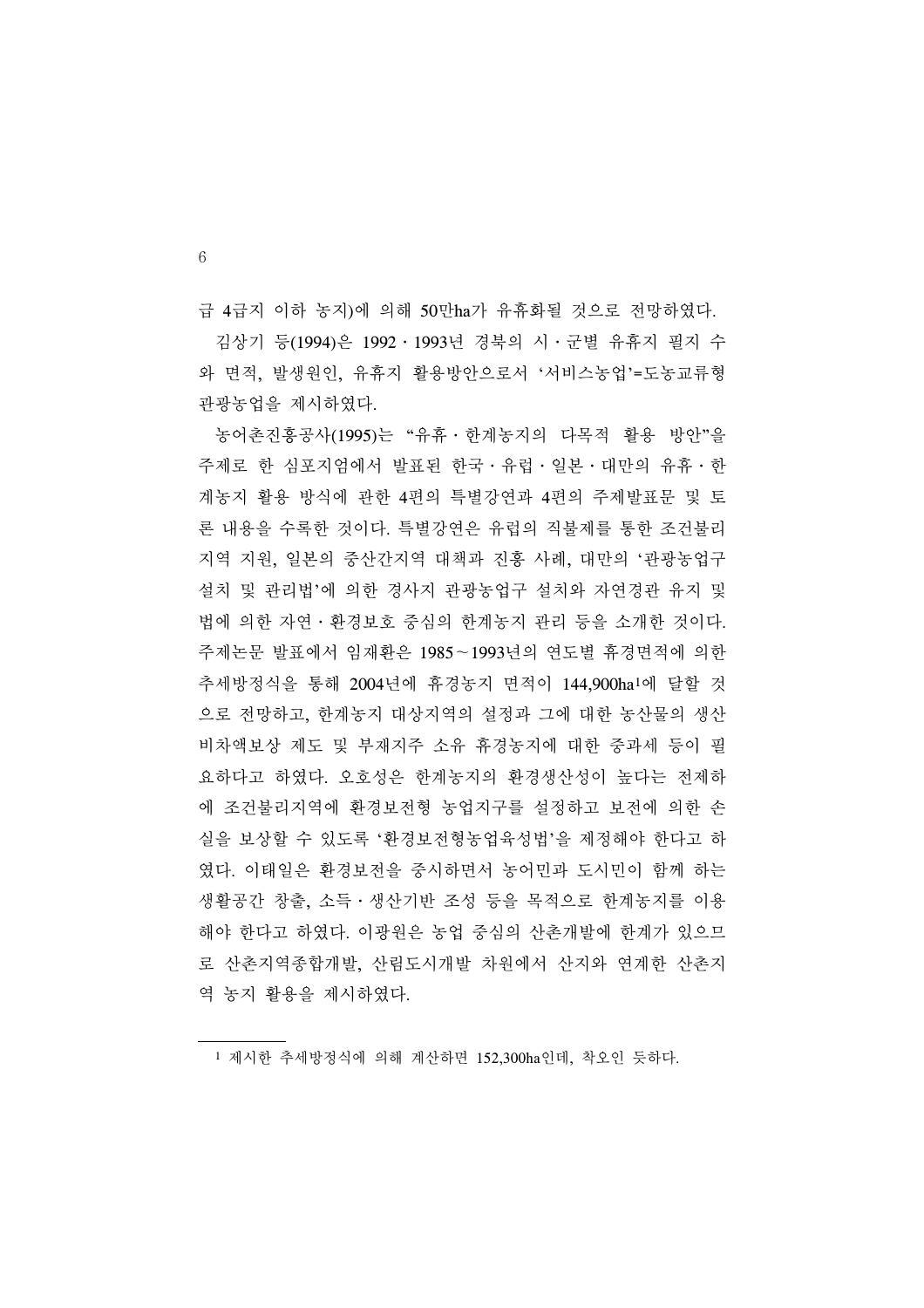김병택 등(1995)은 서부경남의 3개 군 9개 면 27개 마을 162호를 대 상으로 한계답 보유 실태, 유휴지 면적과 식생 실태를 조사하고, 유휴 화 원인과 활용 방안에 관한 설문조사 결과를 제시하였다. 먼저, 경영 주 연령․동거가족 수․총 경지면적․농기계 보유대수․연간 총수 입․경사도․농가와의 거리 등 7개 변수와 유휴지 발생간의 관계에 대한 회귀분석 및 설문조사를 통해 한계답 경작 이유와 유휴화 원인 으로서 ①노령화, ②노동력 부족, ③기계화 곤란, ④수지 적자, ⑤원거 리와 농로 미비 등을 들었다. 또한, 농가와 지도자를 대상으로 한 설 문조사를 통해 한계․유휴농지의 농업․비농업 분야 활용 방안에 대 한 의견과 농업 내 활용 방안에 대한 의견 등을 조사하였으며, 농어촌 정비법의 한계농지 활용 방안을 실현하기 위해서는 농어촌정비법의 개정과 정부의 한계농지 매입관리 및 직불제 등이 필요하다고 하였다.

 김점수 등(1996)은 사례지역 250호 농가에 대한 설문조사를 통해 한 계농지의 유휴화 원인과 효율적 이용방안을 제시하였다.

 김기성(1996)은 농림부의 시․도별 휴경농지 통계, 강원도의 시․군 별 경지율에 의한 농업지대 구분과 경지면적 · 휴경면적 · 생산기반정 비율을 단순 비교하였다.

 이정환 등(1997)은 휴․폐경지에 대해 시계열 분석과 횡단분석을 한 다음 이를 합성하여 경사도별 휴․폐경 함수를 추정하였다. 먼저, 시계열모형으로 1985∼1996년 전국 논․밭의 휴폐경률, 쌀 가격지수 와 쌀 이외 경종작물 가격지수, 농촌임금지수 등을 이용하여 함수식을 추정하였다. 다음, 횡단모형으로 34개 시군의 경사도별 논․밭 휴경 률, 농가인구 비중, 호당 경지면적, 수리답률, 경지정리율, 논․밭의 비 농업진흥지역 비율, 논․밭 작업 기계화율, 노령농가 비율 등을 이용 하여 함수식을 추정하였다. 이어 경사도별 횡단모형의 노동력․농기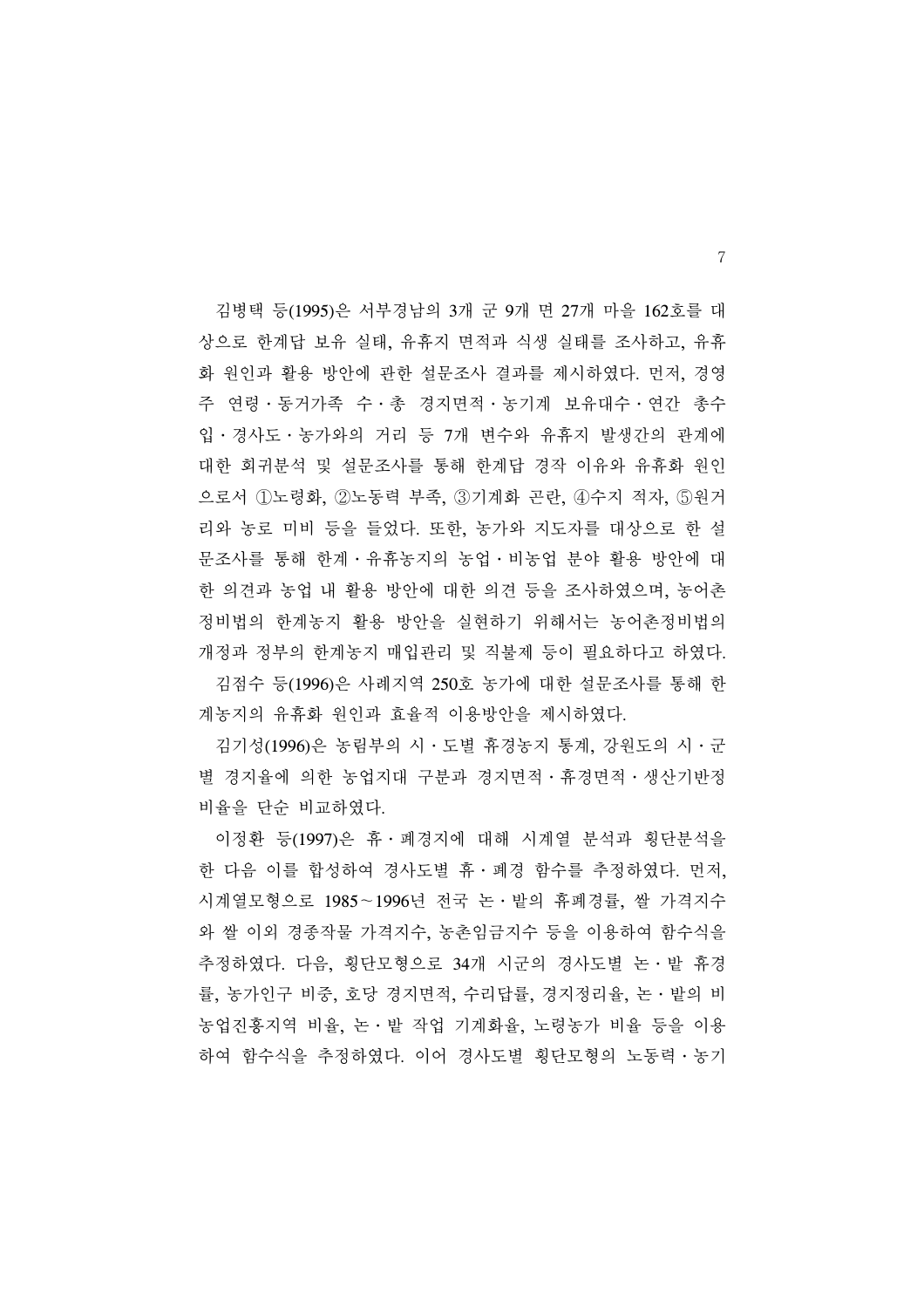계변수를 시계열모형의 임금변수로 대체하여 합성식을 구한 다음 1994∼1996년 평균 실제 휴폐경률과 같아지도록 상수항을 보정하여 최종 전답별․경사도별 함수식을 구하였다.

 이한방(1999)은 지리학 분야의 연구로서, 휴경지에 관한 이론 및 분 석 틀, 휴경지의 전국적 분포 실태와 추세, 과소 농촌지역 1개리에 관 한 사례 분석 등을 행하였다. 이론 및 분석 틀에서 농촌 인구 과소화 에 관한 한․일의 선행 연구, 휴경화 및 농촌 토지이용에 관한 한국과 독일의 선행 연구, 휴경 억제․장려 등 외국의 휴경지 정책, 한국의 한계농지 정비사업과 휴경논 생산화대책 등을 서술하였다. 농지 휴경 화 실태와 사회경제적 요인에서는 과소 농촌지역 시․군의 설정 및 휴경지의 자연적 특성(경사도․지목), 전국 휴경농지 추이, 농지휴경 화의 사회경제적 요인(노동력 부족, 질적 저하, 비농민 소유지 증가) 등을 검토하였다. 사례 지역의 휴경지 실태에서는 경북 예천군 상리면 고항리의 휴경지 면적․분포도, 휴경지의 경사도․필지규모․접근 성․통작거리․지목, 휴경지 소유자의 재촌 여부와 부재지주의 휴경 시기․이출시기별 면적, 재촌 휴경지 소유자의 특성(연령, 가족, 소유 및 임대차, 휴경사유, 농기계 진입 여부, 휴경지 처리계획), 2개 마을의 마을별 휴경지 유형과 가구의 특성 등을 분석하였다. 결론으로서 휴경 화의 1차 조건은 농촌 인구 유출과 노동력 부족, 2차 조건은 경작 조 건 불리와 부재지주 소유, 그 외에 농가 내부조건으로서 수익성과 노 동의 기회비용 차이라고 하였다.

 이한방(2001)은 경북 상주시 사벌면 덕가리의 사례조사를 통해 휴 경화의 원인과 과정, 휴경지 유형과 그 사회공간적 문제를 실증분석하 였다. 과소지역 농지휴경화의 요인으로서 전국적인 통계자료를 이용 하여 ①농촌인구 유출과 농업노동력의 양적 부족, ②농촌인구의 선택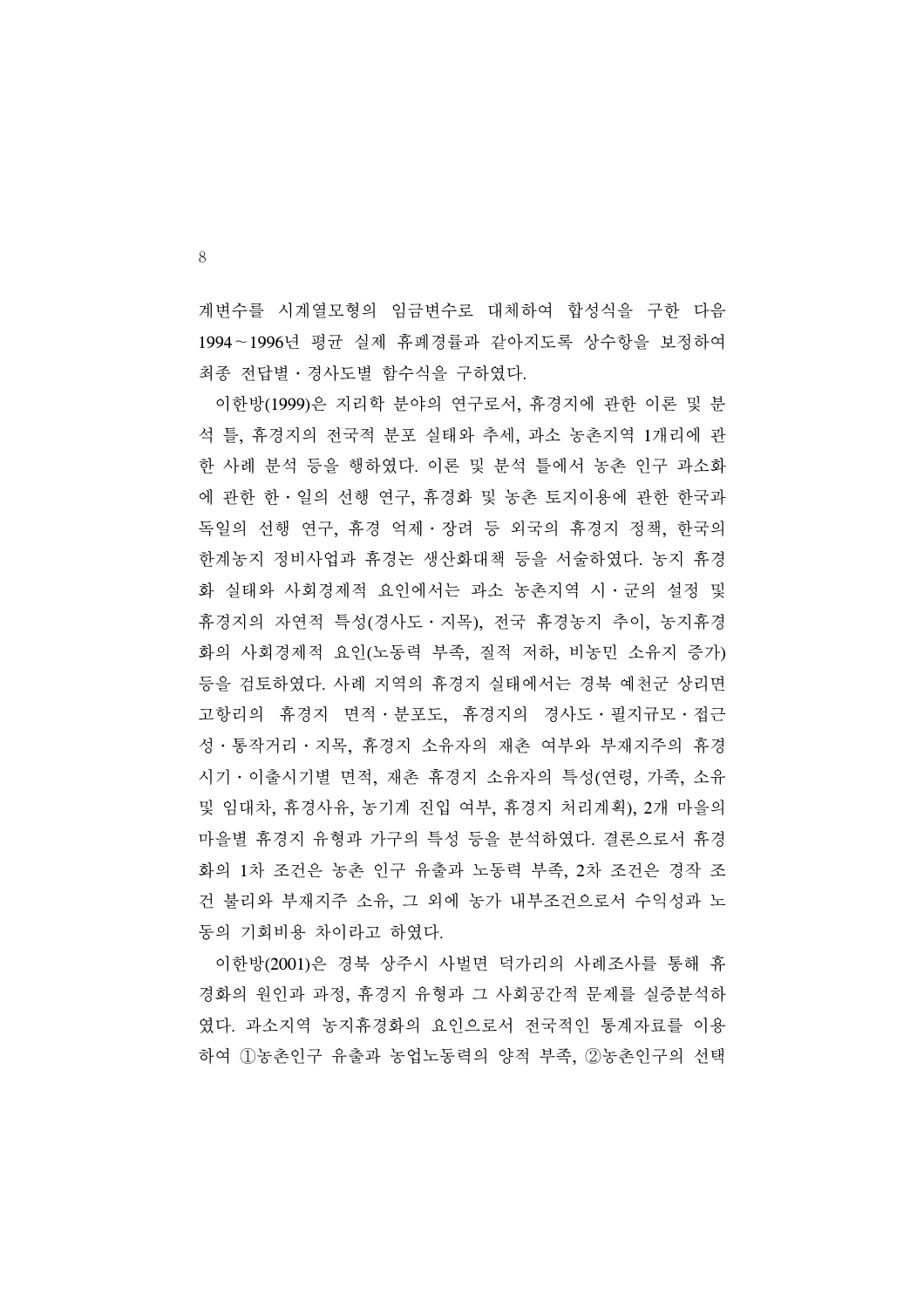적 유출과 농업노동력의 질적 저하, ③비농민 소유농지의 증대를 들 고, 휴경농지의 입지에 따라 도시근교형․농촌평야형․중산간지대 형․산간오지형 등으로 구분한 다음 휴경 발생 원인으로 경작불리지, 일시유휴지, 경작포기지 등으로 구분하였다. 사례 지역 조사에서 덕가 리의 휴경면적과 지리적 분포, 휴경지의 경사도․고도․필지규모․통 작거리․진흥지역․지목 등 경지 조건, 휴경지의 토지소유 관계 등을 파악하였다. 사례조사 지역에서 휴경농지의 발생 원인은 부재지주 소 유, 경지 조건 불리, 영농인력 부족 등으로 나타났다.

 신희준(2005)은 <t년도 유휴지 누적면적=1970년 경지면적+t년도 누 적 농지조성면적-t년도 누적 전용면적-t년도 경지면적-t년도 휴경면적> 으로 보고 1970∼2002년에 발생한 유휴지 누적 면적을 407,813ha로 추산하였다. 같은 기간 농지조성 누적 면적 174,801ha, 농지전용 누적 면적 202,366ha이었다. 또한 유휴지 면적은 1994∼1997년에 급증한 것을 제외하면 1980년대 이후 감소추세로 전환된 것으로 파악하였다.

# 2.2. 일본에서의 관련 연구

 일본에서 휴경농지․유휴지 문제는 대체로 중산간지역이나 조건불 리지역 문제의 일환으로 취급되었다(橋口卓也, 2001, pp.22-23). 관련 연구 중 논의 휴․폐경 원인에 대한 연구는 경제적 요인을 중시하는 설과 노동력 요인을 중시하는 설로 구분할 수 있는바, 각각의 요지는 다음과 같다.

 경제적 요인설은 영농조건의 불리성에 착안하는 입장과 겹치는데, 노동시장의 전개가 자가노임 평가의 상승과 관련되어 휴․폐경을 촉 진한다는 견해로 이어진다. 카시와기(柏 雅之, 1994, pp.15-66)는 답작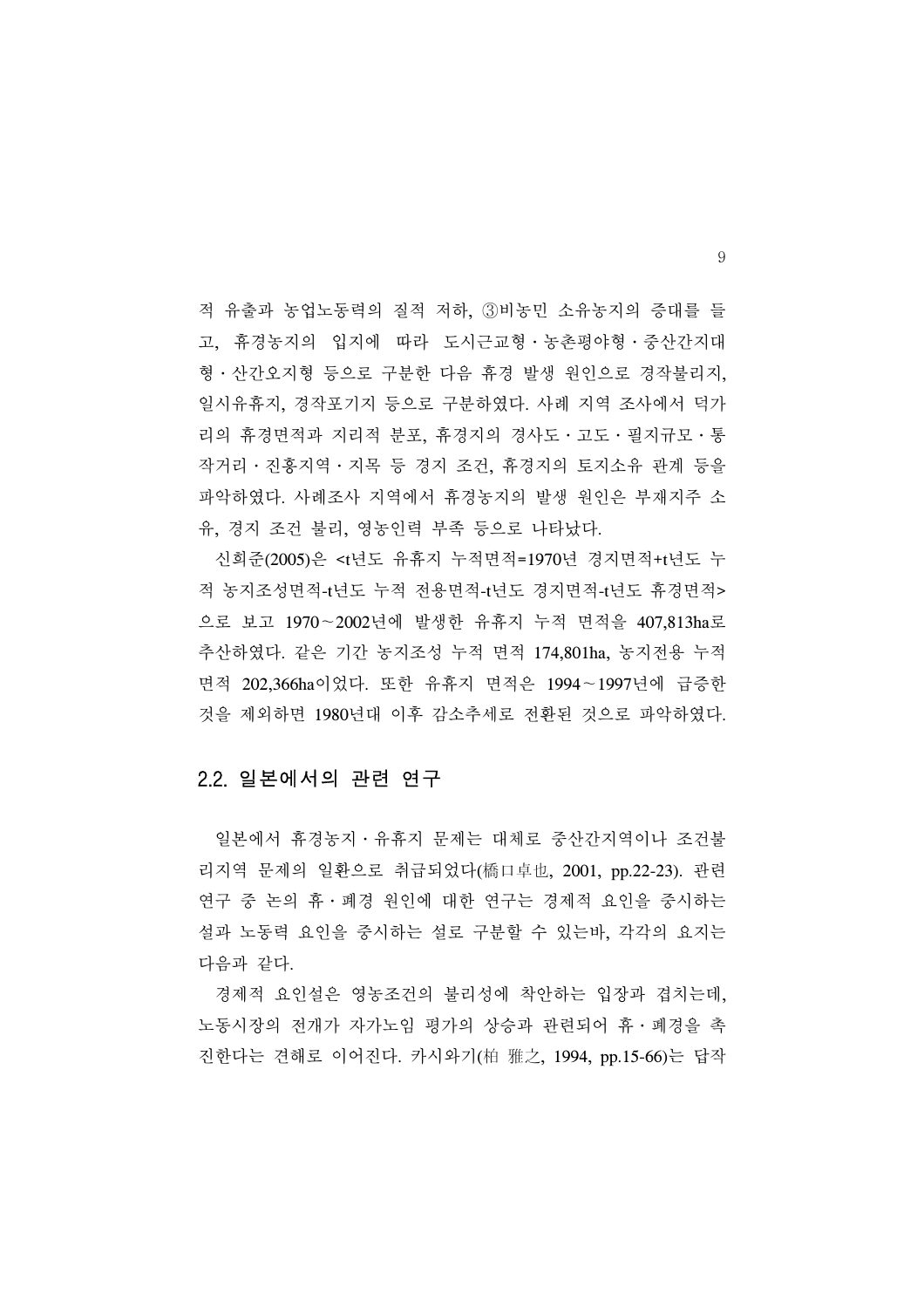지대에서 노동시장의 전개 정도와 경사 요인의 조합에 의해 논의 휴․폐경 요인이 설명될 수 있다고 하였다. 급경사지대에서는 노동시 장 전개 유무에 상관없이 휴․폐경이 진행되고, 완경사지대에서는 노 동시장이 전개되지 않을수록 휴․폐경이 억제된다는 것이다. 반면, 하 라다(原田節也, 1990, pp.1-37)는 노동시장 전개가 휴 · 폐경 억제요인 으로 작용한다고 하였다. 노동시장 전개가 정주조건 향상으로 이어지 며, 그 지역에 잔류한 겸업 노동력에 의해 논이 유지된다는 것이다.

 노동력 요인설은 이론적으로 경제성이 있는 농지라도 농업노동력의 유출에 의해 휴․폐경 된다고 본다. 또한 노동시장의 전개 정도가 높 고 재택겸업 기회가 확보되어 있는 편이 논의 유지 관리에 겸업노동 력을 의지할 수 있기 때문에 휴․폐경을 억제하는 작용을 한다고 한 다. 예컨대, 오다기리(小田切德美, 1994, pp.77-130)는 농업인력 유출 지대에서 논의 "유동적 농지임대차"로부터 휴․폐경에 이르는 변화 동향을 파악하였다. 그는 농지 휴․폐경의 주된 규정 요인으로서 고령 1세대 농가의 증가로 상징되는 농업노동력의 취약화에 착안하고, 이 를 '세대구성 가설'이라고 칭하였다. 안도(安藤光義, 1997, pp.7-25)는 후계자 확보율과 농지 휴․폐경의 역상관, 농가 1호당 농업소득과 농 지 휴․폐경의 상관을 지적하였다. '수도작으로부터의 탈피'에 의한 집약농업의 추진이 논의 휴․폐경을 초래하였다는 것이다.

 이상을 정리하면 일본에서는 논의 휴․폐경을 초래하는 요인으로서 ① 농지 조건, ② 세대구성과 노동력 보유 상태, ③ 노동시장의 전개 정도 등이 중시되어 왔다. 나아가 그것들의 조합으로서 ④ 다른 농업 적 토지이용의 전개 정도(복합화)와의 관계, ⑤ 생산조정정책에 대한 대응의 차이, ⑥ 생산조직 성립 상황 등을 포함하여 논의 휴․폐경에 관한 논의가 이루어져왔다고 할 수 있다.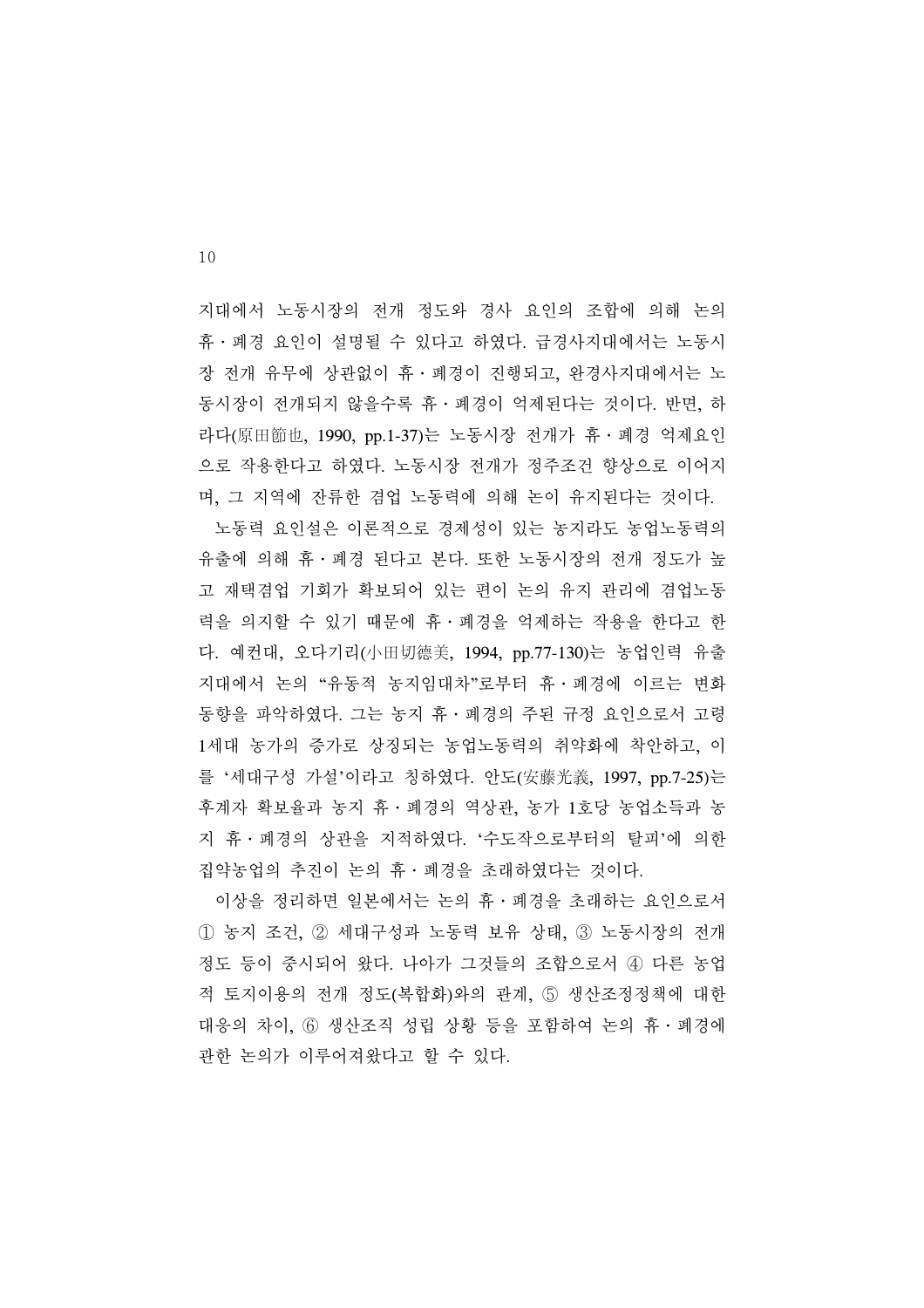# 2.3. 이 연구와 선행 연구의 차별성

이 연구가 선행 연구와 다른 점은 다음과 같다.

 첫째, 선행 연구에서는 매년 발표되는 휴경농지 통계만을 대상으로 하고, 유휴지를 휴경농지에 연관시키지 않았음에 반해 이 연구에서는 휴경농지에 유휴지를 포함하여 검토하였다. 유휴지는 휴경농지가 오 래 되어 개간하지 않으면 농지로 복원할 수 없는 상태의 농지를 가리 키므로 휴경농지와 분리할 수 없기 때문이다.

 둘째, 선행 연구에서는 휴경농지․유휴지의 누적 총면적을 추계하 거나 앞으로 발생할 수 있는 면적을 추산하지 않았는데, 이 연구에서 는 전국의 휴경농지․유휴지 면적 추이와 전망을 제시하였다.

 셋째, 선행 연구는 대체로 휴경농지․유휴지의 대책으로서 활용을 전제로 하여 다양한 활용 방안을 제시하였음에 반해 이 연구에서는 대책이 필요한지에 대해서부터 근본적으로 검토하며, 정책 방향에서 도 '활용'이라는 당위적․일방적 방향이 아니라 '방치․불용'을 포함 하는 현실적․다면적 방향을 검토하고자 하였다.

# 3. 연구 범위, 연구 내용과 방법

# 3.1. 연구 범위

 휴경농지․유휴지가 언제부터 발생하기 시작하였는지 통계적으로 알려져 있지 않다. 이 연구에서는 전국의 휴경농지․유휴지 면적 추이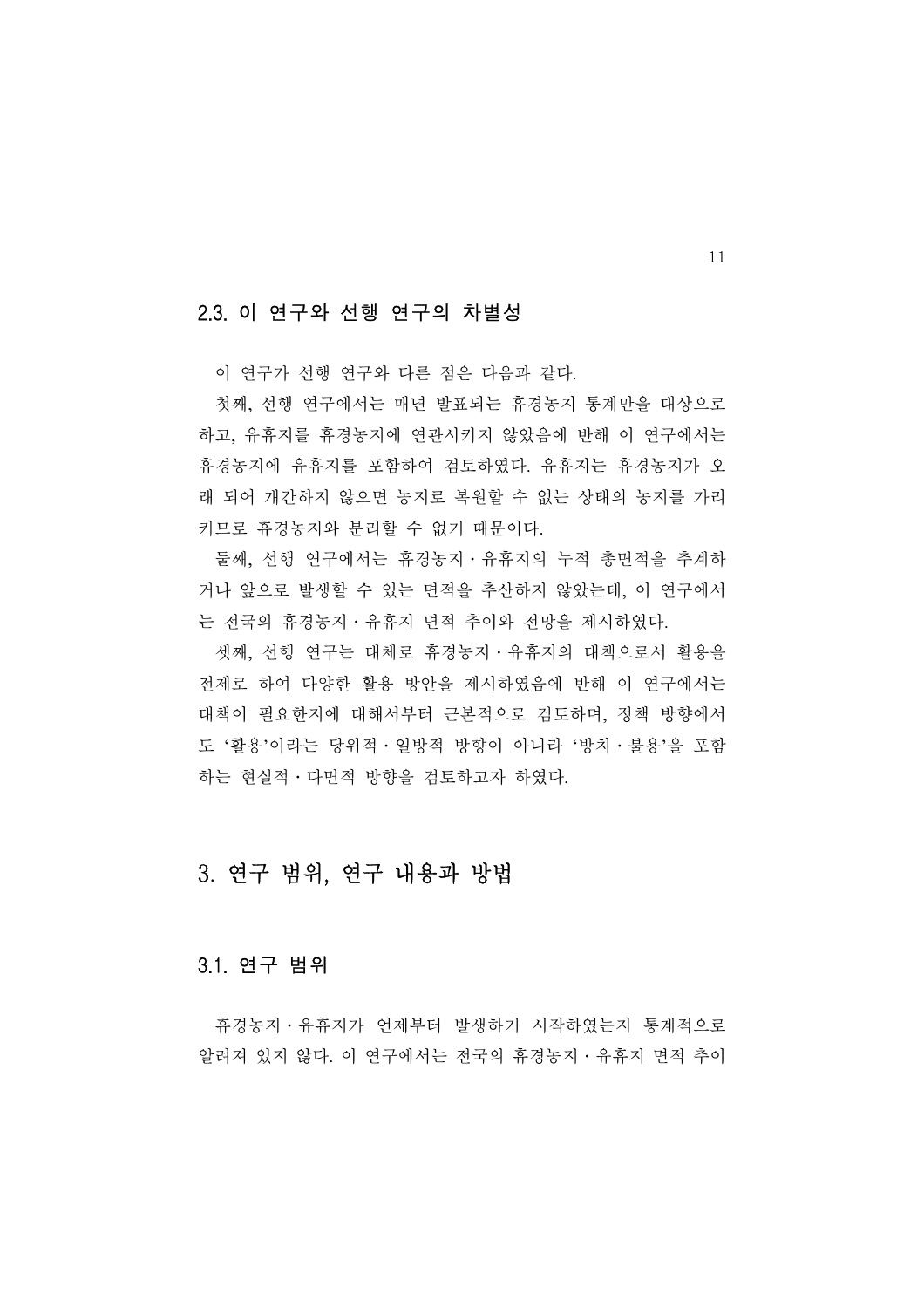및 누적 면적 추계의 경우 1975∼2004년을 대상으로 하였으며, 설문 조사와 사례지역 조사에서 휴경농지․유휴지는 2005년 현재를 기준으 로 하되, 발생시기에 대해서는 1960년대 이후로 가능한 넓게 적용하 였다. 또한 연구의 공간범위는 전국을 대상으로 하며, 사례 지역 조사 의 경우 리 단위를 중심으로 살펴보았다.

 전술하였듯이 휴경농지가 오래 방치되면 유휴지로 전환된다. 따라 서 이 연구에서는 유휴지를 휴경농지의 범주에 넣어 검토하였다. 또한 휴경 및 유휴지화 되었다가 다시 활용하게 된 농지도 휴경농지․유휴 지의 범주에 포함하였다. 사례 지역 조사에서는 휴경농지․유휴지의 입지 및 영농 조건과 함께 그 소유자에 대해서도 파악하였다. 휴경농 지․유휴지 관련 정책의 현황 및 방향에서는 휴경농지․유휴지를 직 접 대상으로 하는 정책 외에 간접적으로 관련되는 정책까지 광범위하 게 검토 대상으로 하였으며, 그 밖에 이른바 '경작방기지(耕作放棄地)' 라고 칭하는 휴경농지가 경지면적 감소의 제1요인이 되고 있는 일본 의 실태와 정책에 대해서도 살펴보았다.

### 3.2. 연구 내용과 방법

이 연구의 주요 내용과 연구 방법은 다음과 같다.

 제2장에서는 전국의 휴경농지․유휴지 면적 추이와 전망에 관해 살 펴보았다. 휴경농지․유휴지 면적 추이는 매년 경지면적 및 작물재배 면적 조사에서 발표되는 유휴지 면적과 휴경농지 면적을 이용하였으 며, 휴경농지․유휴지 면적 전망은 KREI-ASMO 2005에 의한 추계 결 과를 이용하였다.

제3장은 휴경농지․유휴지의 발생 원인과 특성에 관한 서술로서,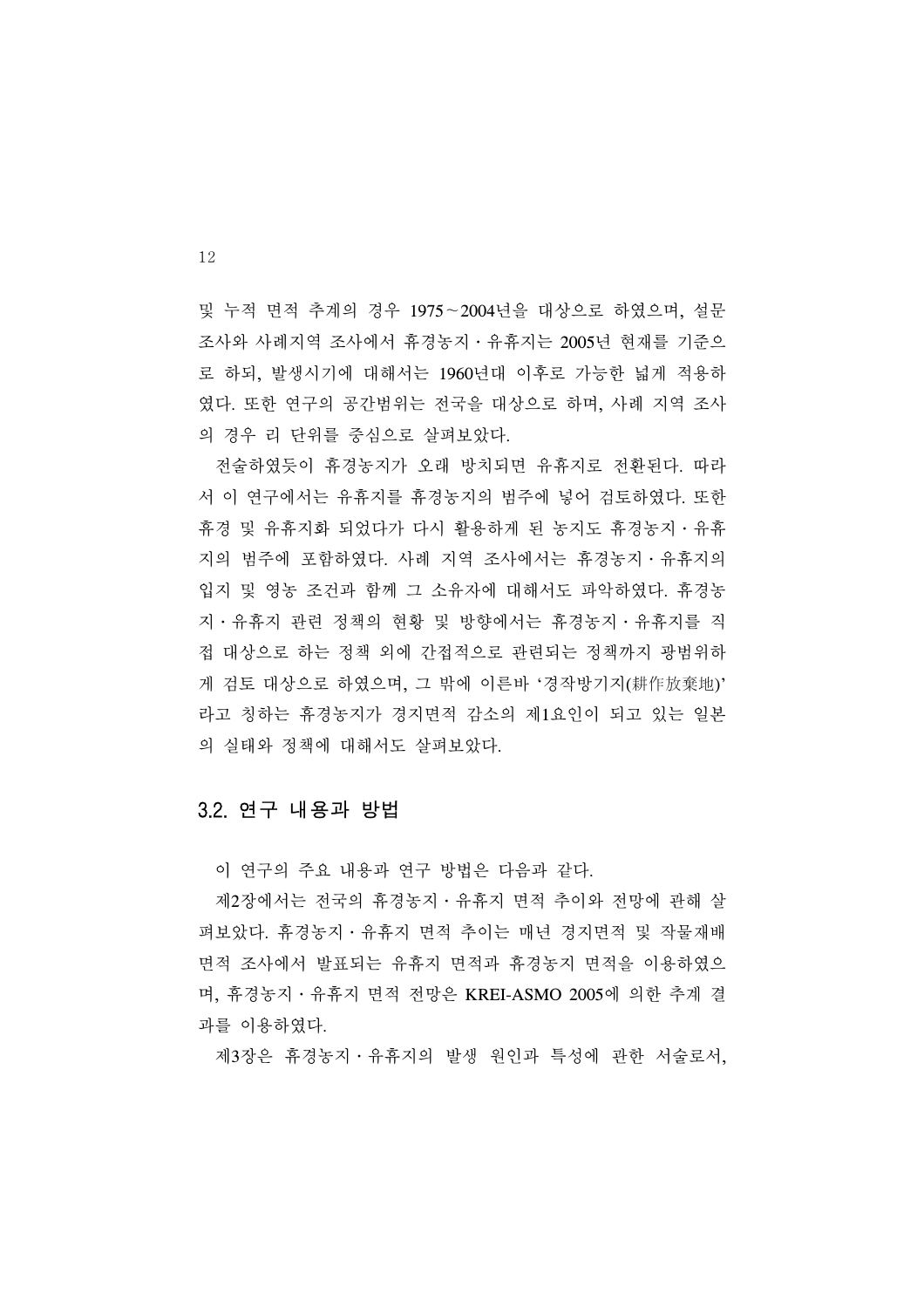한국농촌경제연구원의 현지통신원에 대한 설문조사와 강원도 홍천군 서석면 수하1리를 사례 지역으로 한 현지조사 결과를 분석한 것이다. 설문조사는 총 1,959명의 현지통신원 중에서 임의추출한 1,000명에게 설문지를 우송하여 449명으로부터 응답을 받았다. 조사표와 조사결과 집계표는 부록에 수록하였다. 현지조사에서는 휴경농지․유휴지의 입 지 및 영농 조건과 소유구조를 파악하는 데 중점을 두었다. 수하1리의 휴경농지․유휴지에 대해서는 먼저 이장이 지적도를 보면서 휴경농 지․유휴지를 지적하도록 한 다음 현지답사를 통해 이를 확인하는 방 법으로 파악하였으며, 휴경농지․유휴지의 소유자에 대해서는 토지대 장을 통해 확인하였다.

 제4장에서는 휴경농지․유휴지 관련 제도와 정책의 현황 및 개선 방향에 대해 서술하였다. 그 밖에 참고삼아 일본의 휴경농지 정책에 관해서도 간략히 살펴보았다. 휴경농지․유휴지에 직간접으로 관련되 는 현행의 제도와 정책에는 「농지법」의 대리경작자 지정, 「농어촌 정비법」의 농어촌정비종합계획과 한계농지 등의 정비, 「농업기반공 사 및 농지관리기금법」의 농지관리기금 운용과 농지재개발사업, 쌀 생산조정제에 의한 휴경, 쌀 소득보전직불제와 조건불리지역 직불제 등을 들 수 있다. 이들 현행 제도와 정책의 취지와 실적 및 휴경농 지․유휴지 관련 정책으로서의 한계 등을 검토하고, 이를 토대로 휴경 농지․유휴지 정책의 방향을 모색하였다.

 제5장은 요약 및 결론으로서, 2장∼4장의 서술 내용을 요약 정리한 후 이 연구의 한계와 후속 연구의 필요성 및 연구 내용에 대해 제안하 였다.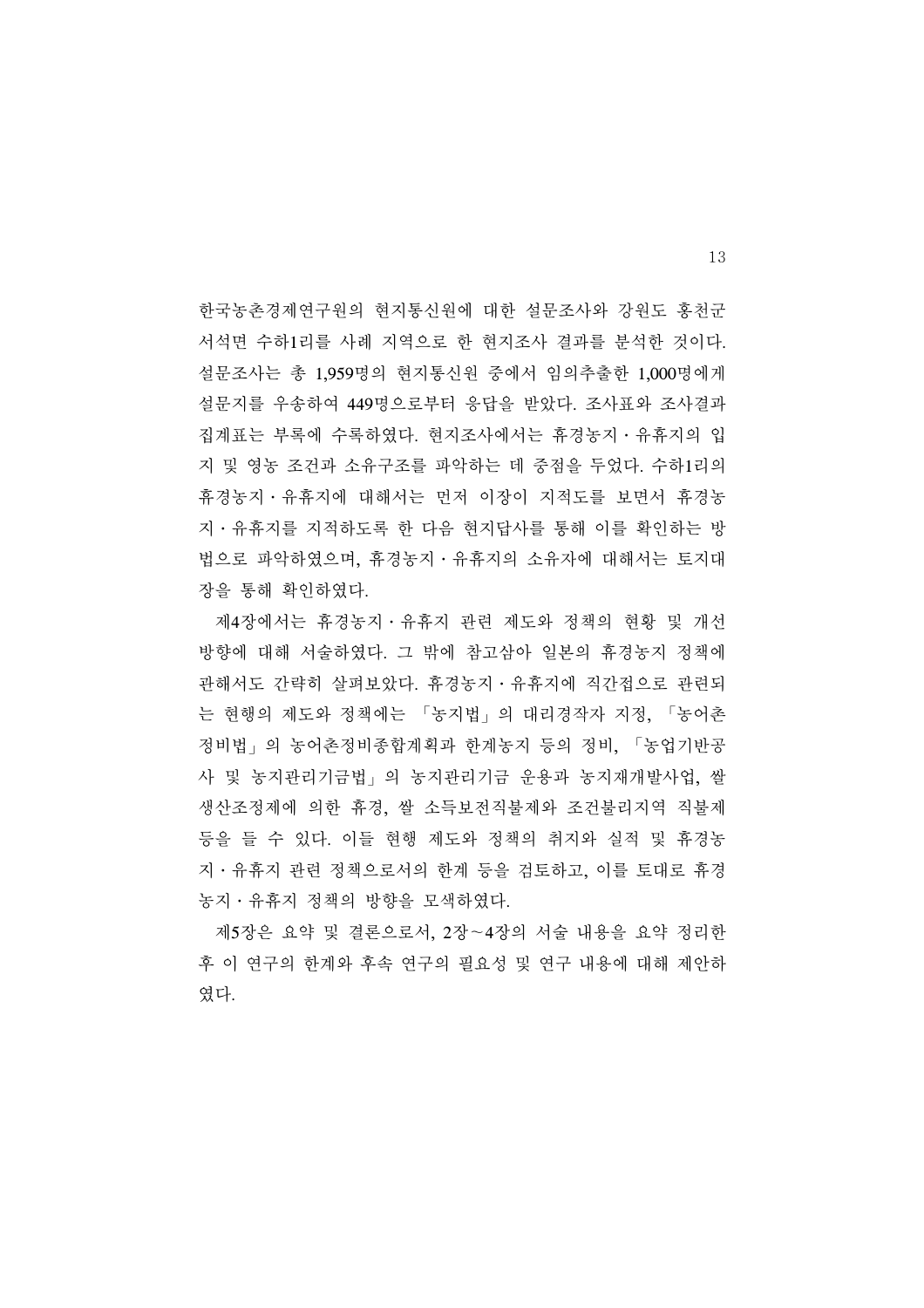<sup>제</sup>**2**<sup>장</sup>

휴경농지․유휴지 면적의 추이와 전망

# 1. 휴경농지․유휴지 면적 추이

# 1.1. 휴경농지․유휴지의 통계조사 방법과 개념

 현행 통계조사에서 휴경농지․유휴지에 관한 통계는 국립농산물품 질관리원이 주관하는 경지면적 및 작물재배면적 조사에 의해 파악되 고 있다. 이 조사는 일제 때부터 행정조사 방식으로 이루어져오다가 1973년에 표본조사를 위한 표본설계가 완료되어 1974년부터 표본조사 방식으로 바뀌었다. 이어 1985년에 표본설계가 수정되어 1987년부터 이로써 조사가 이루어지다가 1995년에 다시 표본설계가 수정되어 1996년부터 현재까지 사용되고 있다. 현재 실시되고 있는 경지면적 및 작물재배면적 조사의 표본조사 방법을 개관하면 다음과 같다.

 먼저, 전국의 모든 경지를 현지 확인 후 시·군별, 읍·면·동별로 인접 지번끼리 약 2㏊ 크기로 묶어 1,015천개의 단위구를 만든 다음 이를 모집단으로 한다. 이후 매년 12월에 2ha 이상 집단적으로 농경지가 새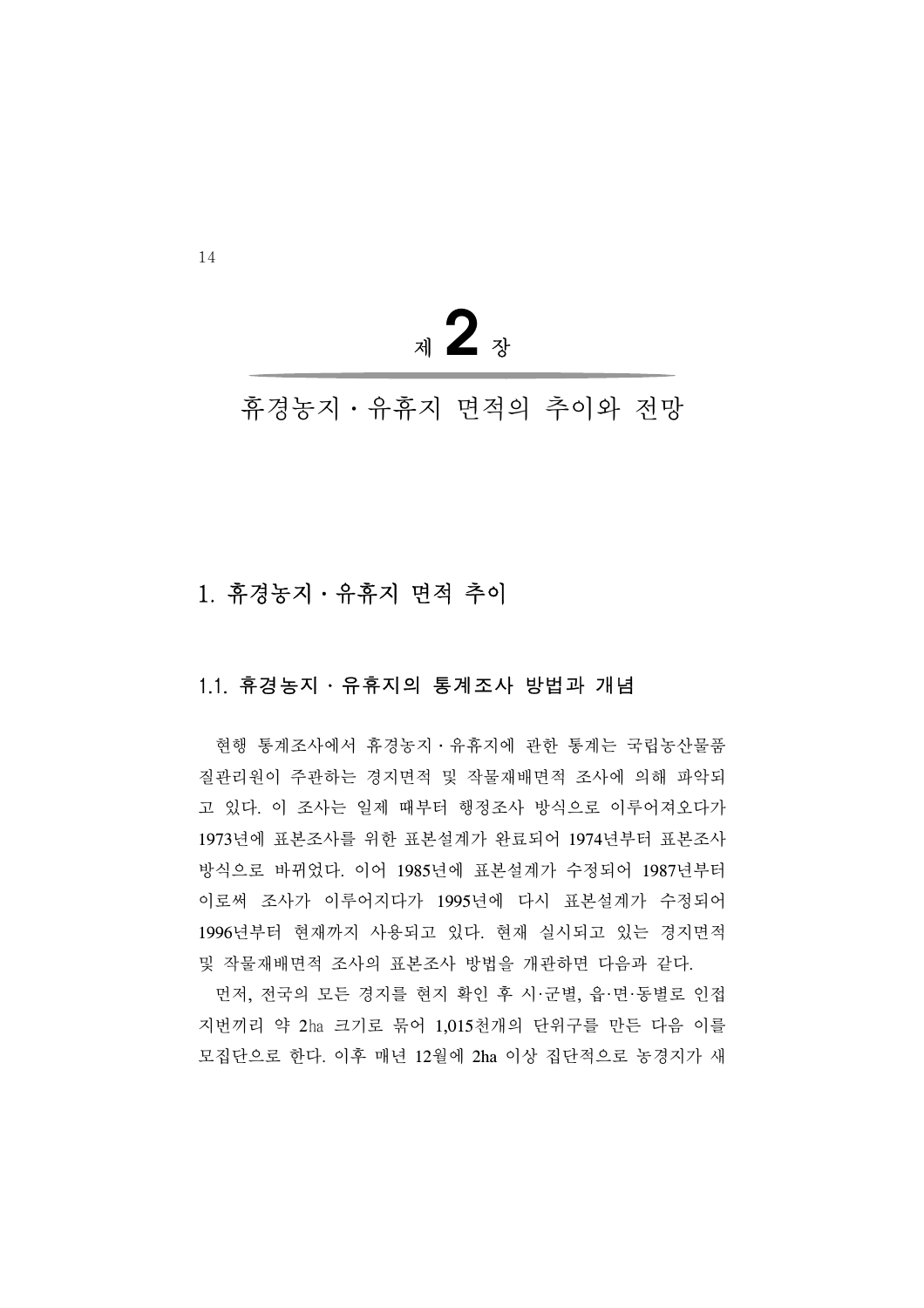로이 생기거나 없어지는 변동이 있을 경우 모집단의 단위구를 새롭게 설정하거나 삭제하며, 새롭게 설정하는 모집단 단위구는 각 지역별 층 화 기준에 적합한 층으로 분류하여 편입한다.

 다음, 모집단의 단위구를 단위구별 특성(논·밭 비율, 주재배작물)이 유사한 것끼리 묶어 10개 층으로 층화한 후, 층별 추출비율을 정하여 작물재배면적을 조사하는 약 36천개의 표본단위구를 추출한다. 만일 모집단이 층별 추출비율의 역수만큼 변동이 있을 경우에만 표본단위 구를 증설 또는 삭제한다. 예컨대, 1층의 경우 추출비율이 1/50이므로 50개의 단위구가 새로이 생기거나 소멸되었을 경우에 표본단위구 1개 를 증설 또는 삭제하며, 표본설계시 선정된 표본단위구는 계속 표본으 로 사용하고 택지개발 등으로 표본단위구가 없어지는 경우에는 없어 지는 숫자만큼 표본을 선정 교체하는 것이다.

 조사 시기를 보면 작물재배면적은 3월․5월․7월․9월․11월 등 연 간 5회에 걸쳐 조사하며, 경지면적조사는 11월의 5차 작물재배면적 조사와 함께 실시한다. 경지면적 조사 방법을 보면, 37천개의 표본단 위구 내 경지 증감사항을 현지 실측조사하며, 표본단위구 내외를 불문 하고 2ha 이상 경지증감이 있는 지역에 대해서는 전수조사를 실시한 다. 조사 항목은 논․밭별 증감사유별 면적이다.

 매년 5차에 걸쳐 실시되는 작물재배면적 조사에서 계속 작물을 재 배하지 않고 있는 것으로 조사된 농지는 '휴경농지'로 파악되며, 휴경 농지 중 2년 이상 계속 휴경하여 경지로서의 형태와 기능을 상실하고 농지로 이용하려면 개간에 준하는 작업이 필요하다고 판단되는 농지 는 '유휴지'로 파악되어 농지에서 제외된다. '휴경농지는 미래의 유휴 지, 유휴지는 과거의 휴경농지'라는 관계가 성립되는 셈이다.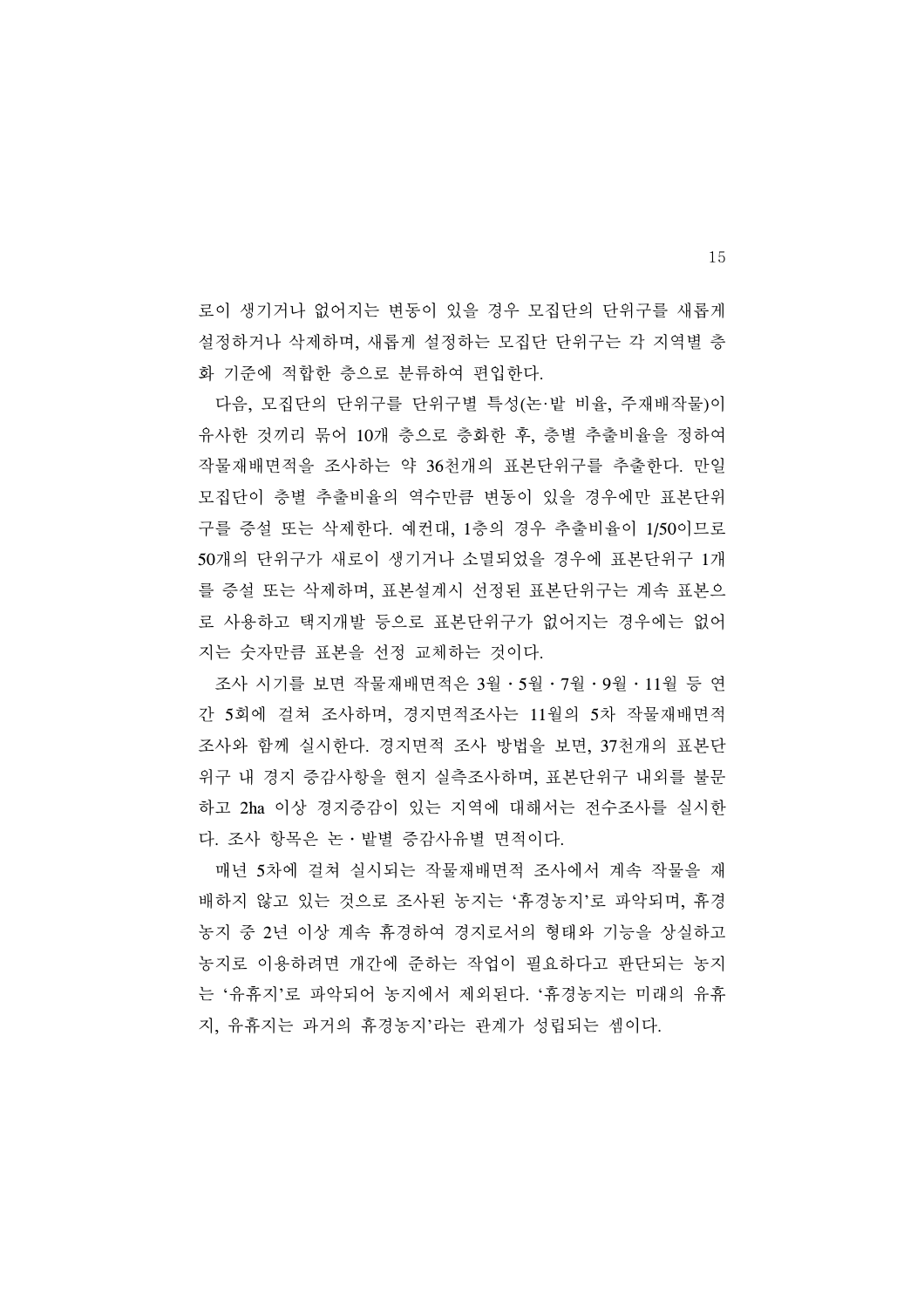# 1.2. 휴경농지 면적 추이

 매년 실시되는 경지면적 및 작물재배면적 조사에서 휴경농지로 파 악된 면적의 추이는 <표 2-1>과 같다. 이에 따르면 1985∼2004년의 20년 동안 증감 추세에 의해 4기로 구분할 수 있다. 제1기는 1985∼ 1988년의 약감기로서 2만ha에서 19천ha 수준으로 매년 약간씩 감소하 였다. 제2기는 1991∼1995년의 최성기로서 휴경농지 면적은 연평균 66천ha에 달하였다. 제3기는 1996∼2001년의 급감기로서 1996년에 전 년 휴경면적보다 3만ha가 준 데 이어 2001년 17천ha까지 매년 감소하 였다. 제4기는 2003년 이후의 급증기로서 휴경면적은 2002년에 2만ha 로 증가한 데 이어 2003년 46천ha로 급증하여 이후 약간씩 증가하는 추세를 나타냈다. 이에 따라 경지면적에서 차지하는 휴경면적의 비율 은 1985∼1988년 0.9%, 1989∼1990년 1.2∼1.9%, 1991∼1995년 3.0∼ 3.2%, 1996∼1998년 1.2∼1.7%, 1999∼2002년 1% 내외, 2003∼2004 년 2.5%를 나타냈다. 전․답별로는 1985∼2004년의 20년 동안 1994․ 95년과 2003년을 제외한 17개년에 논보다는 밭이 압도적으로 많았다.

 <표 2-1>의 연도별 휴경농지 면적은 그 해까지 발생한 휴경농지의 누적 면적이 아니며, 그 해에 새로 발생한 휴경농지의 신규 면적도 아 니라는 데 유의해야 한다. 왜냐하면 휴경농지 중 2년 이상 계속 휴경 되어 경지로서의 형상과 기능을 상실한 농지는 유휴지로 파악되어 경 지면적에서 제외되고, 유휴지가 아닌 휴경농지는 2∼3년간 계속 휴경 농지로 파악되기 때문이다. 따라서 일정 기간에 발생한 휴경농지의 누 적면적은 매년 발표되는 휴경면적을 합산하는 것으로 산출할 수 없으 며, 오히려 유휴지 면적의 합산에 의해 산출하는 것이 적합하다.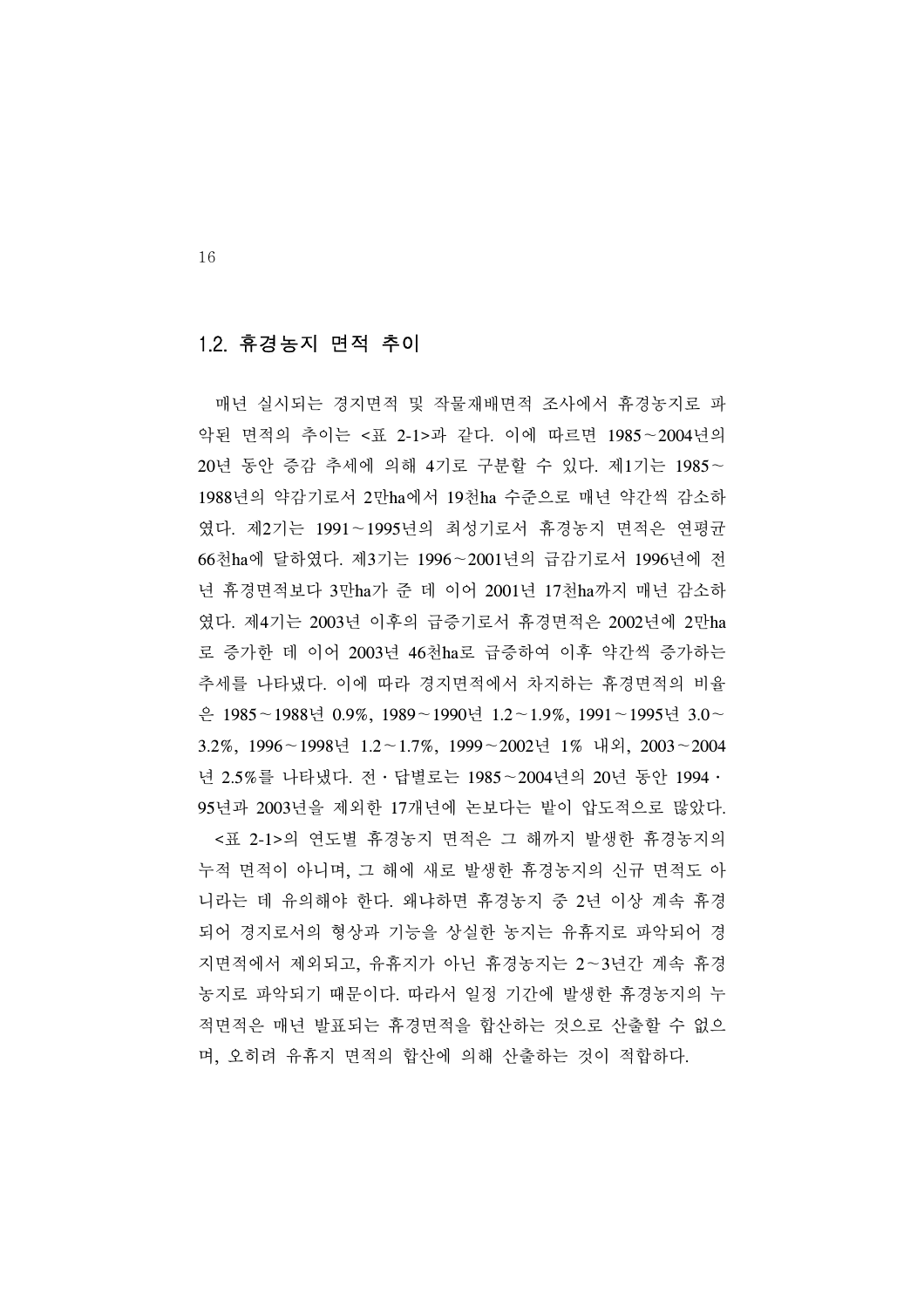경지면적 $(A)$   $\begin{array}{|c|c|c|c|}\hline \hline \Phi & \Phi \end{array}$  참계 $(B)$  등 는 도 로 밭 비율 $(B/A)$ 1985 1986 1987 1988 1989 1990 1991 1992 1993 1994 1995 1996 1997 1998 1999 2000 2001 2002 2003 2004 2,144,415 2,140,995 2,143,430 2,137,947 2,126,721 2,108,812 2,090,877 2,069,933 2,054,814 2,032,706 1,985,257 1,945,480 1,923,522 1,910,081 1,898,925 1,888,765 1,876,142 1,862,622 1,845,994 1,835,634 20,244 17,427 19,809 19,295 26,156 40,437 67,455 68,935 66,467 62,468 64,582 34,262 29,517 22,252 17,028 16,834 16,554 19,957 46,352 47,849 4,111 3,643 4,151 4,501 7,239 12,377 23,992 30,985 30,241 31,427 33,464 14,463 10,279 6,214 4,609 4,294 3,756 5,604 25,741 - 16,133 13,784 15,658 14,794 18,917 28,060 43,463 37,950 36,226 31,041 31,118 19,799 19,238 16,038 12,419 12,540 12,798 14,353 20,611 - 0.9 0.8 0.9 0.9 1.2 1.9 3.2 3.3 3.2 3.0 3.2 1.7 1.5 1.2 0.9 0.9 0.9 1.1 2.5 2.6

표 2-1. 경지 중 휴경 면적 추이(1985∼2004)

#### 단위: ha, %

17

자료: 국립농산물품질관리원, 『경지면적 통계』, 각 연도

# 1.3. 유휴지 면적 추이

 유휴지 면적의 연도별 추이는 <표 2-2>와 같다. 1990∼2004년에 발 생한 유휴지 면적의 누계는 총 119,584ha로서, 시기별로 1990∼1996 년에 3,515ha에서 20,303ha로 증가 추세였다가 1997∼2002년에 감소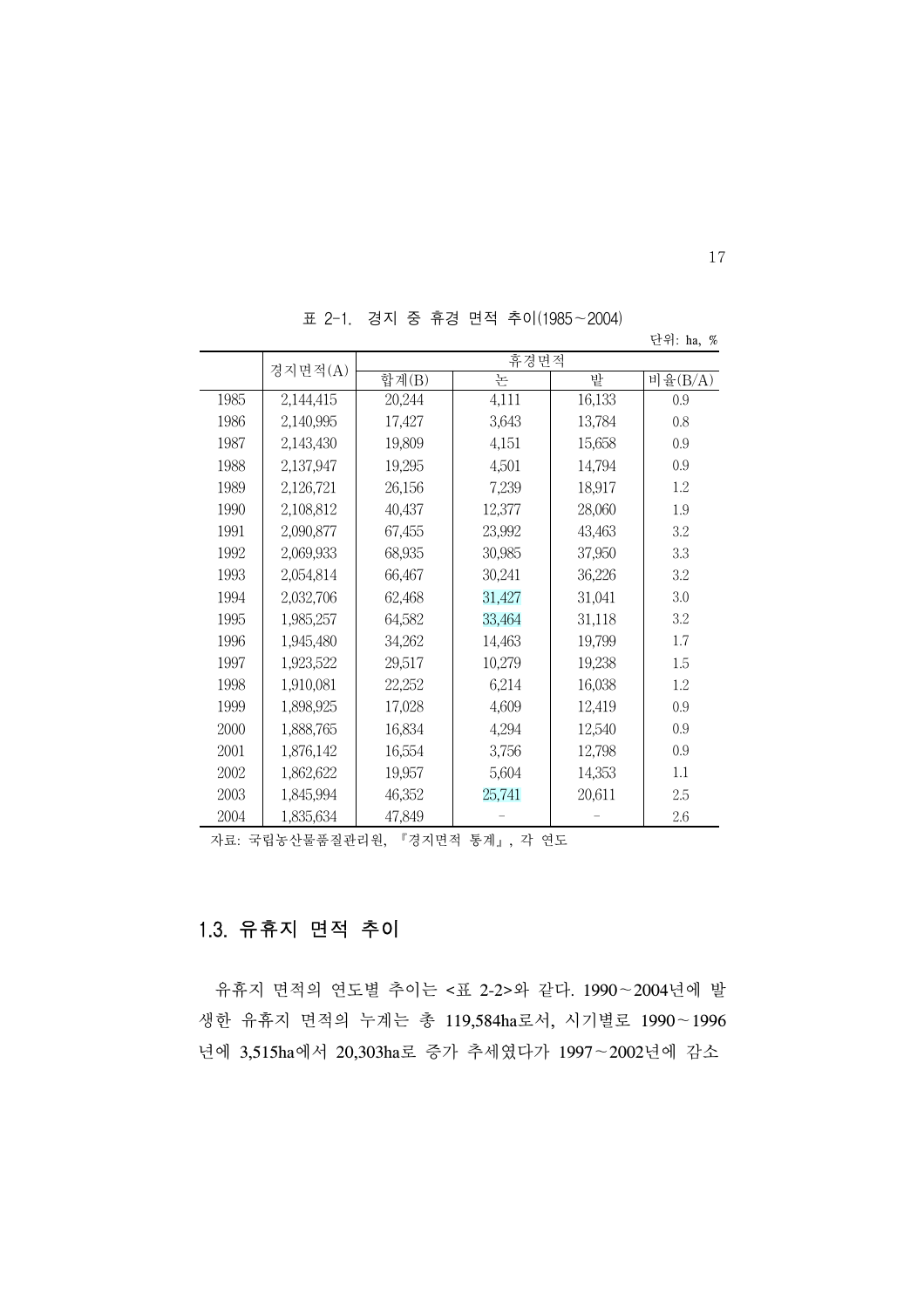표 2-2. 경지 증감 사유별 면적 추이(1975∼2004)

|      |         | 증       | 가            |        | 감<br>소                |          |          |        | 증감                                    |            |           |
|------|---------|---------|--------------|--------|-----------------------|----------|----------|--------|---------------------------------------|------------|-----------|
|      | 계       | 개간      | 간척           | 기타     | 계                     | 건물<br>건축 | 공공<br>시설 | 유휴지    | 기타                                    | 면적         | 경지면적      |
| 1975 | 12,455  | 11,256  | 404          | 795    | 11,196                | 3,491    | 4,552    |        | 3,153                                 | 1,259      | 2,239,692 |
| 1976 | 10,537  | 6,764   | 3,412        | 361    | 12,010                | 2,518    | 5,959    |        | 3,533                                 | $-1,473$   | 2,238,219 |
| 1977 | 7,171   | 6,534   | 305          | 332    | 14,193                | 4,495    | 4,727    |        | 4,971                                 | $-7,022$   | 2,231,196 |
| 1978 | 6,134   | 4,337   | 1,486        | 311    | 15,412                | 6,020    | 3,838    |        | 5,554                                 | $-9,278$   | 2,221,918 |
| 1979 | 3,515   | 2,942   | 321          | 252    | 18,362                | 5,392    | 6,510    |        | 6,460                                 | $-14,847$  | 2,207,071 |
| 1980 | 3,229   | 2,528   | 77           | 624    | 14,478                | 4,108    | 5,051    |        | 5,319                                 | $-11,249$  | 2,195,822 |
| 1981 | 1,952   | 1,543   | 98           | 311    | 9,508                 | 2,232    | 2,437    |        | 4,839                                 | $-7,556$   | 2,188,268 |
| 1982 | 4,927   | 2,624   | 1,693        | 610    | 13,180                | 3,750    | 4,271    |        | 5,159                                 | $-8,253$   | 2,180,084 |
| 1983 | 2,568   | 1,772   | 449          | 347    | 16,019                | 6,013    | 3,499    |        | 6,507                                 | $-13,451$  | 2,166,636 |
| 1984 | 4,099   | 1,426   | 1,375        | 1,298  | 18,378                | 2,993    | 7,551    |        | 7,834                                 | $-14,279$  | 2,152,357 |
| 1985 | 5,662   | 3,560   | 1,047        | 1055   | 13,604                | 4,312    | 3,493    |        | 5,799                                 | $-7,942$   | 2,144,415 |
| 1986 | 5,939   | 4,177   | 1,430        | 332    | 9,359                 | 3,258    | 3,071    |        | 3,030                                 | $-3,420$   | 2,140,995 |
| 1987 | 18,204  | 2,364   | 2,017        | 13,823 | 15,769                | 4,345    | 3,485    |        | 7,939                                 | 2,435      | 2,143,430 |
| 1988 | 8,455   | 2,436   | 3,125        | 2,894  | 13,938                | 4,475    | 3,716    |        | 5,747                                 | $-5,483$   | 2,137,947 |
| 1989 | 4,177   | 3,151   | 47           | 979    | 15,403                | 5,699    | 2,777    |        | 6,927                                 | $-11,226$  | 2,126,721 |
| 1990 | 3,861   | 1,915   | 1,189        | 757    | 21,770                | 9,835    | 4,766    | 3,515  | 3,654                                 | $-17,909$  | 2,108,812 |
| 1991 | 5,432   | 1,311   | 3,321        | 800    | 23,367                | 8,950    | 5,024    | 5,660  | 3,733                                 | $-17,935$  | 2,090,877 |
| 1992 | 4,954   | 1,023   | 1,358        | 2,573  | 25,898                | 8,412    | 4,734    | 7,424  | 5,328                                 | $-20,944$  | 2,069,933 |
| 1993 | 9,957   | 2,076   | 4,995        | 2,886  | 25,076                | 7,752    | 4,495    | 9,208  | 3,621                                 | $-15,119$  | 2,054,814 |
| 1994 | 9,887   | 4,937   | 3,505        | 1,445  | 31,995                | 11,165   | 6,484    | 10,047 | 4,299                                 | $-22,108$  | 2,032,706 |
| 1995 | 15,618  | 5,101   | 9014         | 1,503  | 63,067                | 24,687   | 11,206   | 17,881 | 9,293                                 | $-47,449$  | 1,985,257 |
| 1996 | 12,092  | 8,856   | 498          | 2,738  | 51,869                | 16,805   | 6,604    | 20,303 | 8,157                                 | $-39,777$  | 1,945,480 |
| 1997 | 10,942  | 5,472   | 3,137        | 2,333  | 32,900                | 10,416   | 7,083    | 9,727  | 5,674                                 | $-21,958$  | 1,923,522 |
| 1998 | 12,259  | 5,882   | 3,075        | 3,302  | 25,700                | 6,309    | 5,949    | 8,344  | 5,098                                 | $-13,441$  | 1,910,081 |
| 1999 | 11,956  | 8,063   | 761          | 3,132  | 23,112                | 5,049    | 7,547    | 5,329  | 5,187                                 | $-11,156$  | 1,898,925 |
| 2000 | 8,987   | 5,653   | 957          | 2,377  | 19,147                | 5,336    | 5,224    | 4,734  | 3,853                                 | $-10,160$  | 1,888,765 |
| 2001 | 7,738   | 4,356   | 1,061        | 2,321  | 20,361                | 5,636    | 5,534    | 4,766  | 4,425                                 | $-12,623$  | 1,876,142 |
| 2002 | 4,510   | 3,292   | 319          | 899    | 18,030                | 6,420    | 4,379    | 4,031  | 3,200                                 | $-13,520$  | 1,862,622 |
| 2003 | 3,246   | 2,349   | $\mathbf{0}$ | 897    | 19,874                | 7,927    | 4,823    | 4,406  | 2,718                                 | $-16,628$  | 1,845,994 |
| 2004 | 8,242   | 7,249   | 345          | 648    | 18,602                | 6,695    | 5,742    | 4,209  | 1,956                                 | $-10,360$  | 1,835,634 |
| 합계   | 228,705 | 124,949 |              |        | 50,821 52,935 631,577 |          |          |        | 204,495   154,531   119,584   152,967 | $-402,872$ |           |

자료: 농림부, 『경지면적통계』, 각 연도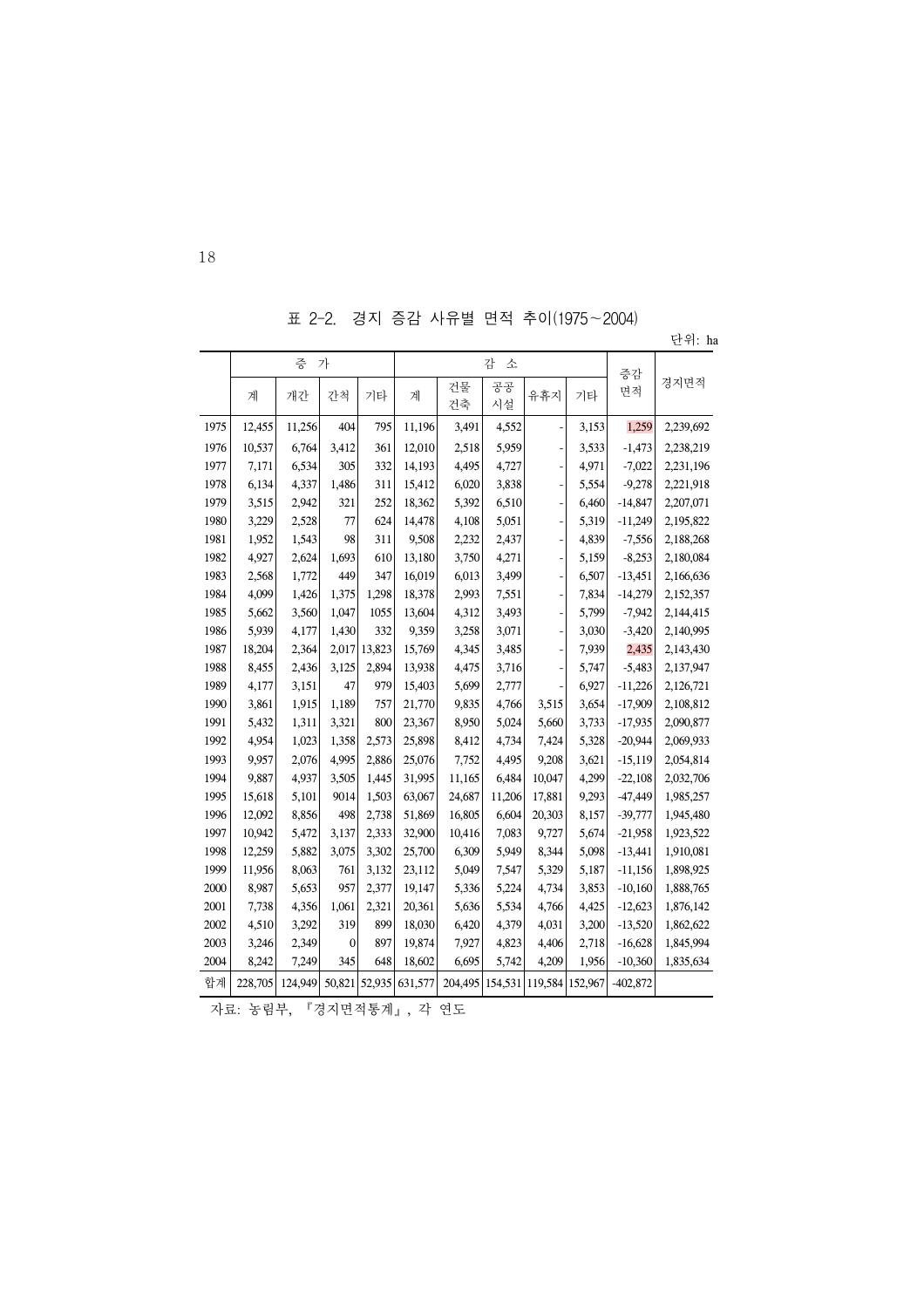추세로 반전되었으나 2003년에 다시 증가하였다. 1990∼2004년의 15 년 동안 매년 평균 8천ha가 유휴지로 바뀌어 농지에서 탈락한 셈이다. 앞에서 언급하였듯이, 매년의 유휴지 면적을 합산함으로써 일정 기 간에 발생한 휴경농지의 누적면적을 대체할 수 있다. 그런데, <표 2-2>에서 경지 감소 사유 중 1989년까지는 '유휴지' 항목이 기타에 포 함되다가 1990년부터 기타에서 분리되어 별도로 파악되었음을 알 수 있다. 그렇다면 1989년 이전에 '유휴지'로 감소된 면적은 매년 얼마나 되었을까? 1990∼2004년에 유휴지 면적 누계(119,584ha)와 기타 감소 면적 누계(70,196ha)를 합한 면적 189,780ha에서 전자가 차지하는 비 율은 63%이다. 그런데, 유휴지 면적의 추이를 보면 1990∼1996년에 증가 추세였으며, 1990년에 유휴지 면적이 기타 면적보다 작았음(양자 합계 면적의 49%)을 감안하면 1975∼1989년에는 유휴지 면적이 기타 면적보다 크지 않았을 것으로 추정된다. 다시 말해 이 기간에 유휴지 면적의 비율은 유휴지와 기타의 합산 면적인 기타 면적의 50%에 미 치지 못하였을 것이다. 이와 같은 가정 하에 1975∼1989년의 기타 면 적 누계 82,771ha에 50%를 적용하면 41,385ha, 63%를 적용하면 52,146ha가 된다. 따라서 이 기간에 발생한 유휴지 누적 면적을 4만∼ 5만ha 정도로 추산해도 무리가 없을 것이다. 그렇다면 1975∼2004년 의 30년 동안 유휴지 누계 면적은 16만ha 내외일 것으로 추산된다2.

<sup>2</sup> 신희준(2005)은 1970∼2002년의 유휴지 누계 면적을 407,813ha로 추정하였 는데, 이는 지극히 과대평가된 것으로 생각한다. 그 이유는 ① 경지 증가 면적에서 5만ha가 넘는 '기타' 사유의 면적을 제외하였고, ② 경지 감소 면 적에서 농지전용허가 누계 면적을 사용하여 경지면적 조사의 건물건축․공 공시설에 의한 감소면적 누계보다 15만ha 정도 과소평가되었으며, ③ 경지 면적 감소 사유에는 농지전용과 유휴지 외에 유휴지와 맞먹는 면적의 기타 사유가 있는데, 기타 사유의 감소 면적을 유휴지에 포함시켰기 때문이다.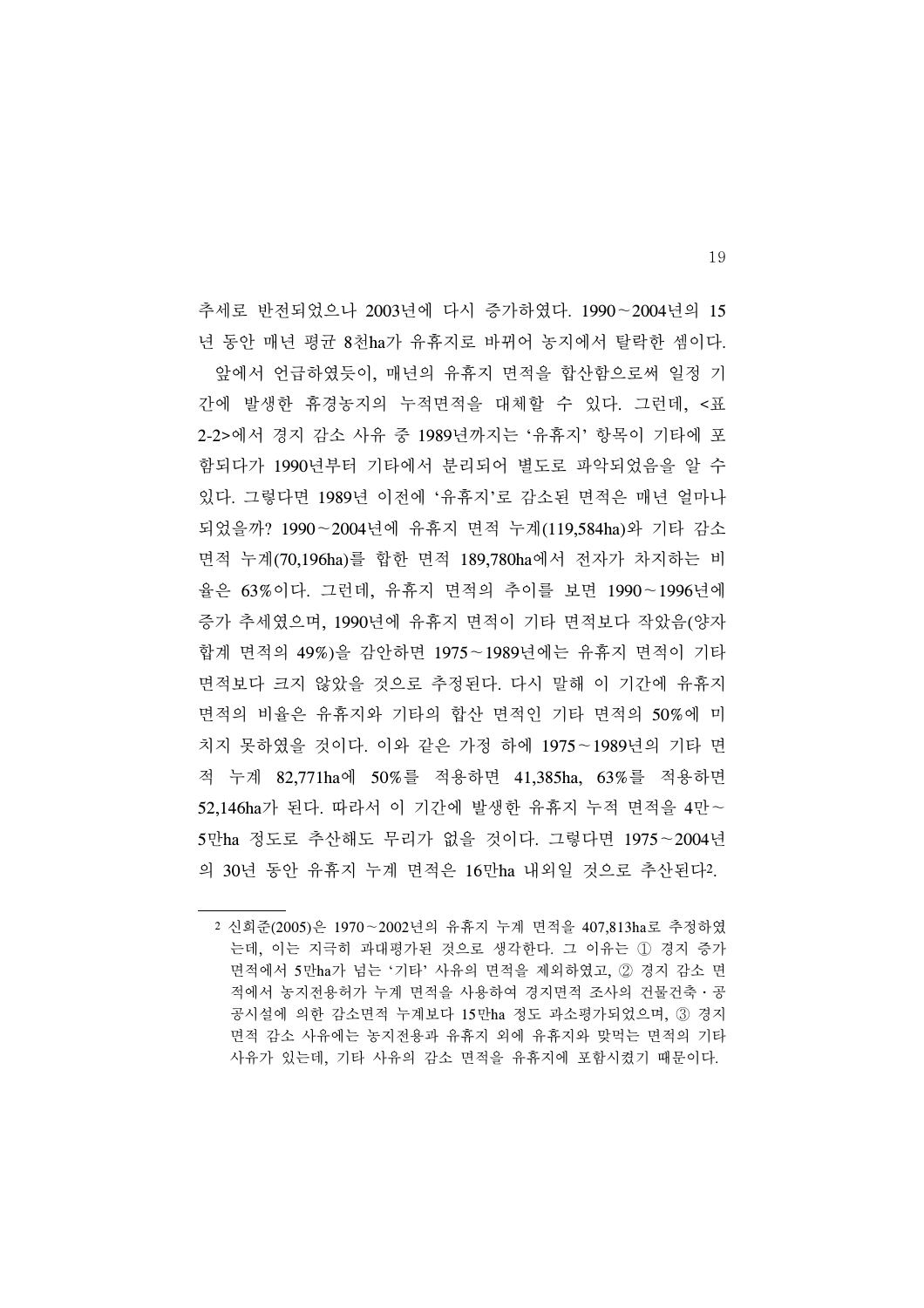유휴지 면적을 지목별로 보면, 1990∼2004년의 유휴지 누계면적 119,584ha 중 논이 40,839ha (34.2%), 밭이 78,745ha(65.8%)로 밭에서 유휴지가 많았다(표 2-3). 또한 시․도별 유휴지 면적은 2002∼2004년

표 2-3. 전․답별 유휴지 면적 추이(1990∼2004)

단위: ha

|   | 1990 | 1993 | 1995                                                                     | 1996 | 1997 | 1998 | 1999 | 2000 | 2001 | 2002 | 2003 | 2004 | 합계                                                                                                        |
|---|------|------|--------------------------------------------------------------------------|------|------|------|------|------|------|------|------|------|-----------------------------------------------------------------------------------------------------------|
| 논 |      |      | 861   3.286   12.267   6.554   2.761   1.843   1.119                     |      |      |      |      | 880  | 793  | 681  | 828  | 891  | 40,839                                                                                                    |
| 밭 |      |      | 2.654 5.922 5.614 13.749 6.966 6.501 4.210 3.854 3.973 3.350 3.578 3.318 |      |      |      |      |      |      |      |      |      | 78.745                                                                                                    |
| 계 |      |      |                                                                          |      |      |      |      |      |      |      |      |      | 3,515   9,208   17,881   20,303   9,727   8,344   5,329   4,734   4,766   4,031   4,406   4,209   119,584 |

주: 합계 면적은 1990∼2004년의 합계치임.

자료: 농림부, 『경지면적통계』.

|  |  |  |  |  | 표 2-4. 전국 시·도별 유휴지 면적 추이(2002~2004) |
|--|--|--|--|--|-------------------------------------|
|--|--|--|--|--|-------------------------------------|

.,<br>단위: h<u>a, %</u>

|        | 경지면적(A)   | 2004             | 2003  | 2002           | 합계(B)  | 비율 $(B/A)$ |
|--------|-----------|------------------|-------|----------------|--------|------------|
| 국<br>전 | 1,835,634 | 4,209            | 4,406 | 4,031          | 12,646 | 0.69       |
| 울<br>서 | 1,843     | 2                | 5     | $\theta$       | 7      | 0.38       |
| 부<br>산 | 9,070     | 24               | 6     | $\overline{2}$ | 32     | 0.35       |
| 대<br>구 | 11,333    | $\Omega$         | 5     | 8              | 13     | 0.11       |
| 인<br>천 | 23,620    | 121              | 59    | 36             | 216    | 0.91       |
| 주<br>광 | 12,558    | 62               | 6     | $\overline{4}$ | 72     | 0.57       |
| 대<br>전 | 5,824     | $\boldsymbol{0}$ | 30    | 35             | 65     | 1.12       |
| 울<br>산 | 13,448    | 37               | 39    | 38             | 114    | 0.85       |
| 경<br>기 | 200,550   | 318              | 599   | 686            | 1,603  | 0.80       |
| 강<br>원 | 117,752   | 129              | 446   | 676            | 1,251  | 1.06       |
| 충<br>북 | 129,184   | 565              | 477   | 470            | 1,512  | 1.17       |
| 충<br>남 | 250,591   | 243              | 511   | 498            | 1,252  | 0.50       |
| 북<br>전 | 213,270   | 77               | 245   | 248            | 570    | 0.27       |
| 남<br>전 | 324,700   | 778              | 274   | 233            | 1,285  | 0.40       |
| 북<br>경 | 289,637   | 899              | 637   | 447            | 1,983  | 0.68       |
| 경<br>남 | 173,303   | 546              | 681   | 488            | 1,715  | 0.99       |
| 주<br>제 | 58,951    | 408              | 386   | 162            | 956    | 1.62       |

자료: 농림부, 『경지면적통계』.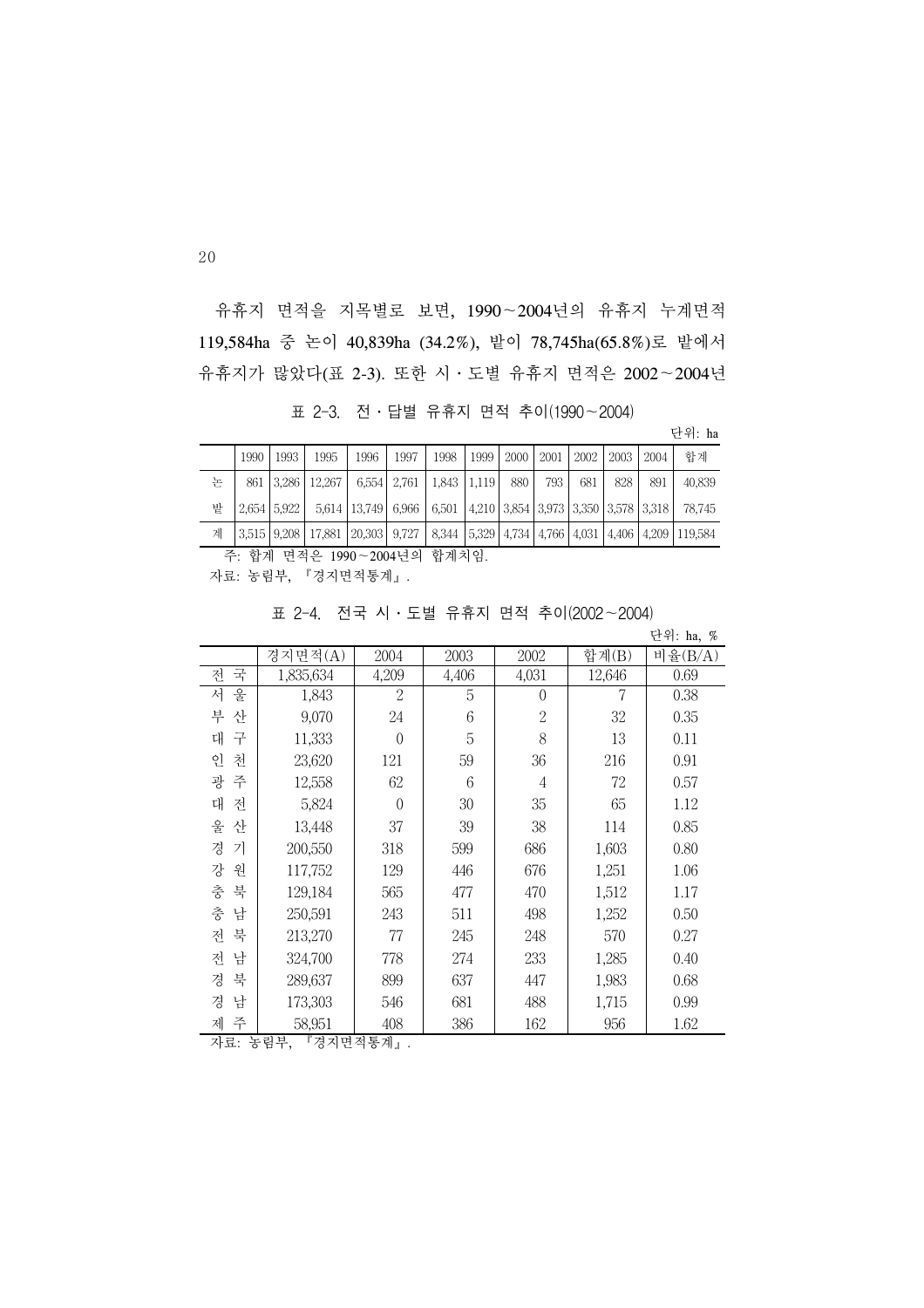에 경북 1,983ha, 경남 1,715ha, 경기 1,603ha, 충북 1,512ha 순이었으 며, 2004년에 시․도별 경지면적 대비 유휴지 면적 비율은 제주 1.62%, 충북 1.17%, 대전 1.12%, 강원 1.06%, 경남 0.99% 순이었다(표 2-4). 논이 많은 전북에 유휴지 면적이 적고, 밭이 많은 제주․충북․ 강원 지역에 유휴지가 많다고 할 수 있을 것이다.

### 2. 휴경농지․유휴지 면적 전망

 휴경농지․유휴지는 사회경제적 조건에 의해 무한정 발생하는 것이 아니라 경지 조건에 의해 상한이 주어지며, 그 상한 면적에서 이미 발 생해 있는 휴경농지․유휴지 면적을 뺀 나머지 면적이 점차 휴경농 지․유휴지로 전환된다고 할 수 있다. 경지 조건에 의한 휴경농지․유 휴지 상한 면적을 설정하기 위한 방법으로서 농촌진흥청이 조사․분 류한 지목별 토지이용 적성등급에서 4급지와 5급지에 해당되는 면적 을 이용할 수 있을 것이다. 이 조사에서 등급 구분은 토지조건의 적응 성, 생산력의 우열, 관리의 난이도에 따라 1∼5급지로 분류되는데, 5급 지는 해당 지목의 경지로서는 부적당한 토지로 규정된다. 쌀 생산 및 재고 과잉과 농산물시장 개방으로 인해 농산물 가격과 농업소득이 하 락할 경우 4급지까지 경작에서 제외되는 현상이 발생할 것으로 예상 된다. 따라서 4급지 이하 토지의 면적을 경지 조건에 의한 휴경농지․ 유휴지 상한 면적으로 가정할 경우 그 면적은 논 228,400ha, 밭 277,700ha, 합계 506,100ha가 되며, 이 면적에서 1975∼2004년에 발생 한 휴경농지․유휴지 면적 약 20만ha를 뺀 30만ha 정도가 앞으로 휴 경농지․유휴지로 될 수 있는 최대 면적일 것으로 추정된다3.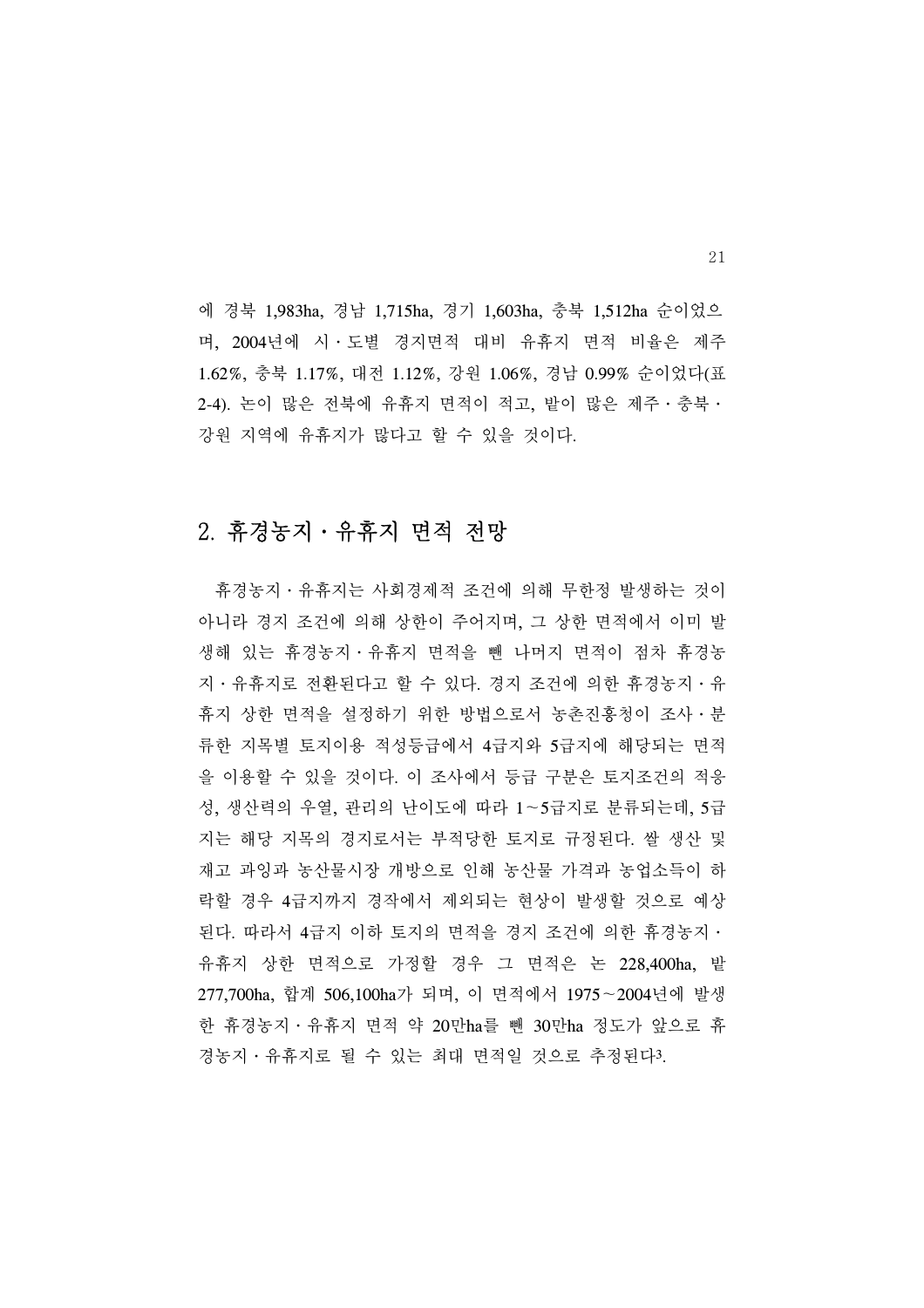한편, KREI-ASMO 2005 모형에 의해 쌀 협상 시나리오별로 휴경면 적을 추정한 결과(김홍상 외, 2005) 연간 휴경면적은 쌀 소득보전직불 제가 실시되는 경우 2004년의 48천ha에서 2010년에 76천(선진국 대 우)∼81천 ha(개도국 대우), 2014년에 83천(선진국 대우)∼94천ha(개도 국 대우)로 증가할 것으로 나타났다(표 2-5 참조)4. 그런데, 이 추정 면 적은 <표 2-1>의 휴경면적 추이를 토대로 하였기 때문에 신규 발생 면적도 아니고, 누적 면적도 아니라는 문제를 안고 있다. 그렇다면 휴 경면적보다는 신규 발생이 확실한 유휴지 면적에 의해 추정하는 것이 좋을 것으로 생각하지만, 어떻든 추정 결과를 설명하면 다음과 같다.

 첫째, 선진국 대우의 경우 벼 재배면적, 논 면적, 전체 작물 재배면 적의 감소 폭이 개도국 대우에 비해 더 작기 때문에 휴경면적의 증가 폭 또한 작게 된다.

 둘째, 전체 작물 유별 재배면적이 감소하고, 논․밭의 지목변환도 적으며, 농지임차 수요는 늘지 않고 농지임대 수요가 증가함으로써 쌀 시장 개방 확대와 함께 논․밭의 휴경이 모두 증가하게 된다.

 셋째, 실제 발생하게 될 휴경면적은 농지의 자연적 조건, 기반정비 여부, 농지 소유 및 이용자의 사회적 조건(노동력 조건 등) 등 다양한 요인에 의해 발생하므로 이 전망 자료는 휴경면적의 추세치와 개방시 나리오별 차이를 파악하는 정도에 한해 이용될 수 있을 것이다.

<sup>3</sup> 시계열모형에 의해 휴경농지․유휴지를 추정하여 전망할 경우에도 이와 같 은 휴경 가능 최대 면적을 고려할 필요가 있을 것이다.

<sup>4</sup> 임재환(농어촌진흥공사, 1995, p.212)이 1985∼1993년의 연도별 휴경면적을 이용하여 도출한 추세방정식에 의하면 휴경면적은 2010년 197,900ha, 2014 년에 228,300ha로 계산된다. 그러나 이 면적 또한 누적 면적이 아니라 매 년 발생하는 휴경면적에 해당되기 때문에 마찬가지의 문제를 안고 있다.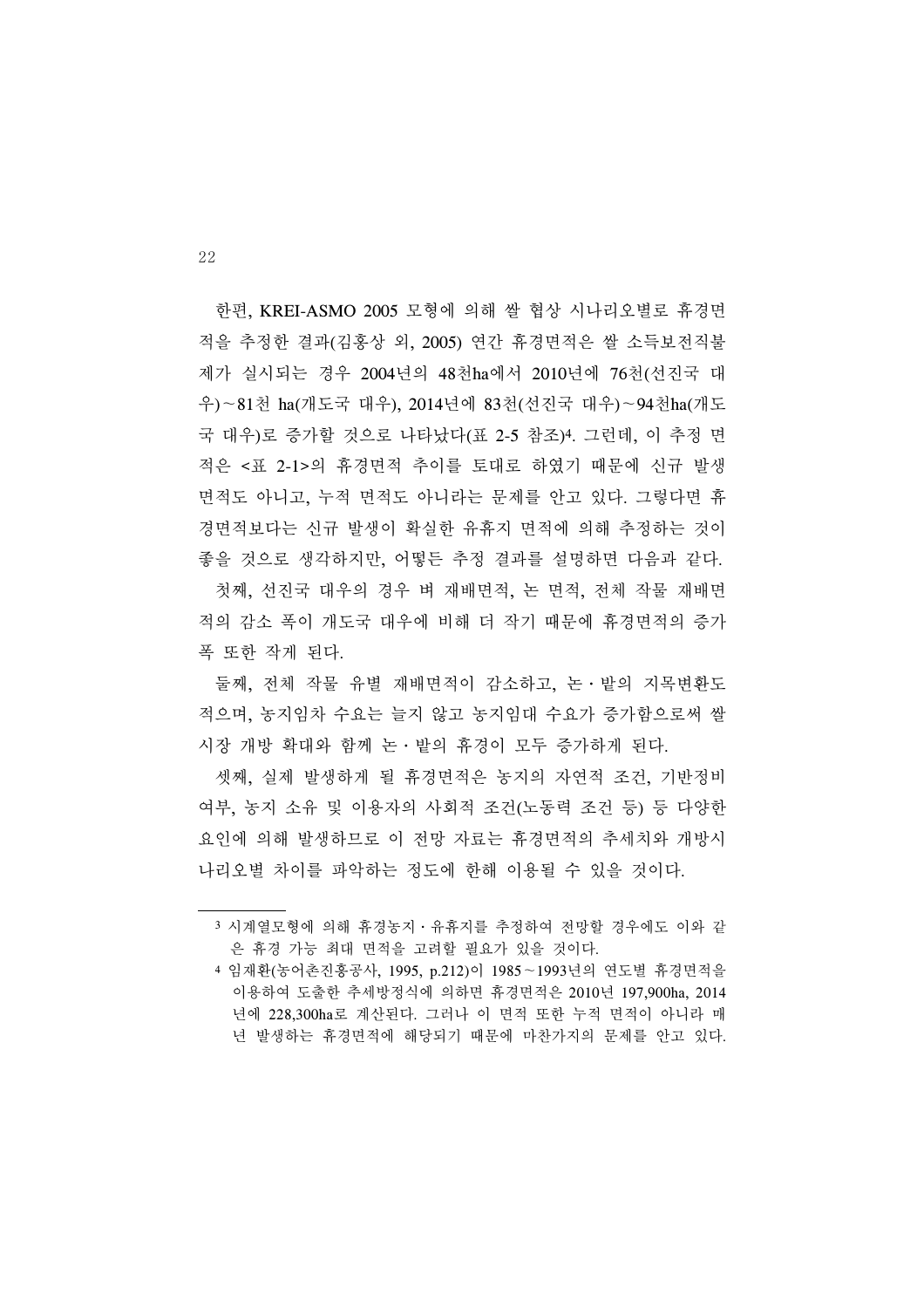|   |          |       | 경지면적  |      | 휴경면적 |       | 경지이용률(%) |
|---|----------|-------|-------|------|------|-------|----------|
|   |          | 개도국   | 선진국   | 개도국  | 선진국  | 개도국   | 선진국      |
| 쌀 | 2003     | 1,846 | 1,846 | 46.4 | 46.4 | 103.9 | 103.9    |
|   | 2004(실측) | 1,836 | 1,836 | 47.8 | 47.8 | 105.2 | 105.2    |
| 소 | 2005(추정) | 1,796 | 1,796 | 44.2 | 44.2 | 106.0 | 106.0    |
| 득 | 2006(전망) | 1,766 | 1,766 | 47.6 | 47.6 | 105.6 | 105.6    |
| 보 | 2007     | 1,748 | 1,748 | 52.3 | 52.3 | 105.3 | 105.3    |
| 전 | 2008     | 1,732 | 1,731 | 61.0 | 59.9 | 104.6 | 104.6    |
| 직 | 2009     | 1,724 | 1,727 | 74.3 | 71.4 | 103.9 | 103.7    |
| 불 | 2010     | 1,706 | 1,716 | 80.5 | 76.4 | 103.1 | 102.8    |
| 제 | 2011     | 1,688 | 1,707 | 87.6 | 78.1 | 102.7 | 102.4    |
| 실 | 2012     | 1,666 | 1,698 | 89.1 | 79.3 | 102.0 | 101.8    |
| 시 | 2013     | 1,643 | 1,686 | 91.5 | 81.0 | 101.6 | 101.0    |
|   | 2014     | 1,622 | 1,664 | 93.7 | 83.0 | 101.4 | 101.0    |
| 쌀 | 2003     | 1,846 | 1,846 | 46.4 | 46.4 | 103.9 | 103.9    |
| 소 | 2004(실측) | 1,836 | 1,836 | 47.8 | 47.8 | 105.2 | 105.2    |
| 득 | 2005(추정) | 1,796 | 1,796 | 44.2 | 44.2 | 106.0 | 106.0    |
| 互 | 2006(전망) | 1,724 | 1,724 | 47.6 | 47.6 | 105.7 | 105.7    |
| 전 | 2007     | 1,693 | 1,693 | 52.3 | 52.3 | 105.4 | 105.4    |
| 직 | 2008     | 1,687 | 1,689 | 56.4 | 58.5 | 104.9 | 104.8    |
|   | 2009     | 1,680 | 1,690 | 60.6 | 64.6 | 104.8 | 104.2    |
| 불 | 2010     | 1,630 | 1,654 | 64.8 | 70.8 | 104.2 | 103.3    |
| 제 | 2011     | 1,586 | 1,623 | 69.0 | 77.0 | 104.0 | 102.6    |
| 미 | 2012     | 1,574 | 1,620 | 73.1 | 83.1 | 103.1 | 101.6    |
| 실 | 2013     | 1,556 | 1,608 | 77.3 | 89.3 | 102.7 | 100.6    |
| 시 | 2014     | 1,509 | 1,557 | 81.5 | 95.5 | 102.3 | 100.3    |

표 2-5. 개방 시나리오별 경지면적, 휴경면적 및 경지이용률 전망 단위: 천ha, %

주: 실측치(1982∼2002)는 작물통계, 전망치는 KREI-ASMO 2005

자료: 김홍상 외, 2005

# 3. 휴경농지․유휴지 면적 총괄

현행 경지면적 및 작물재배면적 조사에서 휴경농지는 휴경되기 시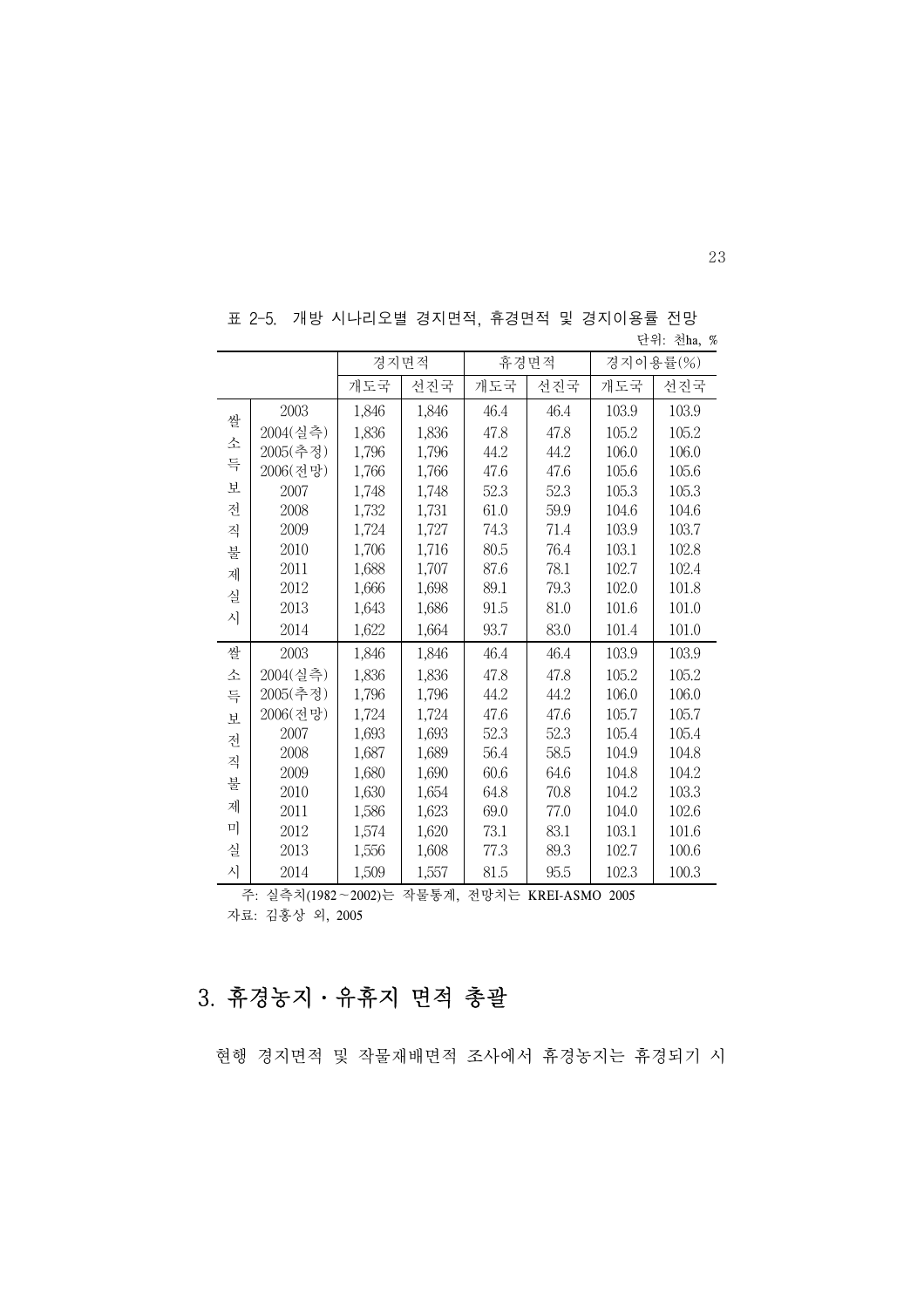작한 첫해만이 아니라 휴경되는 기간 내내 매년 휴경농지로 조사되기 때문에 그 면적은 최소한 매년 신규로 발생하는 휴경면적의 2∼3배에 달할 것으로 추정된다. 예컨대, 1990∼2004년의 휴경농지와 유휴지의 면적을 비교하면 연도별 면적으로는 전자가 후자의 1.7배(1996)∼11.9 배(1991), 누계 면적으로는 전자가 620,949ha로 후자(119,548ha)의 5.2 배에 달한다(표 2-6). 같은 기간 휴경농지의 1/5이 유휴지로 바뀌고 대 부분은 다시 경작되었던 셈이다. 여기서도 휴경농지와 유휴지를 구분 하되 함께 검토해야 한다는 것을 확인할 수 있다.

|      |         |         | 단위: ha |
|------|---------|---------|--------|
|      | 휴경농지(A) | 유휴지(B)  | A/B    |
| 1990 | 40,437  | 3,515   | 11.5   |
| 1991 | 67,455  | 5,660   | 11.9   |
| 1992 | 68,935  | 7,424   | 9.3    |
| 1993 | 66,467  | 9,208   | 7.2    |
| 1994 | 62,468  | 10,047  | 6.2    |
| 1995 | 64,582  | 17,881  | 3.6    |
| 1996 | 34,262  | 20,303  | 1.7    |
| 1997 | 29,517  | 9,727   | 3.0    |
| 1998 | 22,252  | 8,344   | 2.7    |
| 1999 | 17,028  | 5,329   | 3.2    |
| 2000 | 16,834  | 4,734   | 3.6    |
| 2001 | 16,554  | 4,766   | 3.5    |
| 2002 | 19,957  | 4,031   | 5.0    |
| 2003 | 46,352  | 4,406   | 10.5   |
| 2004 | 47,849  | 4,209   | 11.4   |
| 합계   | 620,949 | 119,584 | 5.2    |

표 2-6. 휴경농지와 유휴지의 면적 비교(1990∼2004)

자료: <표 2-1>과 <표 2-2>에서 작성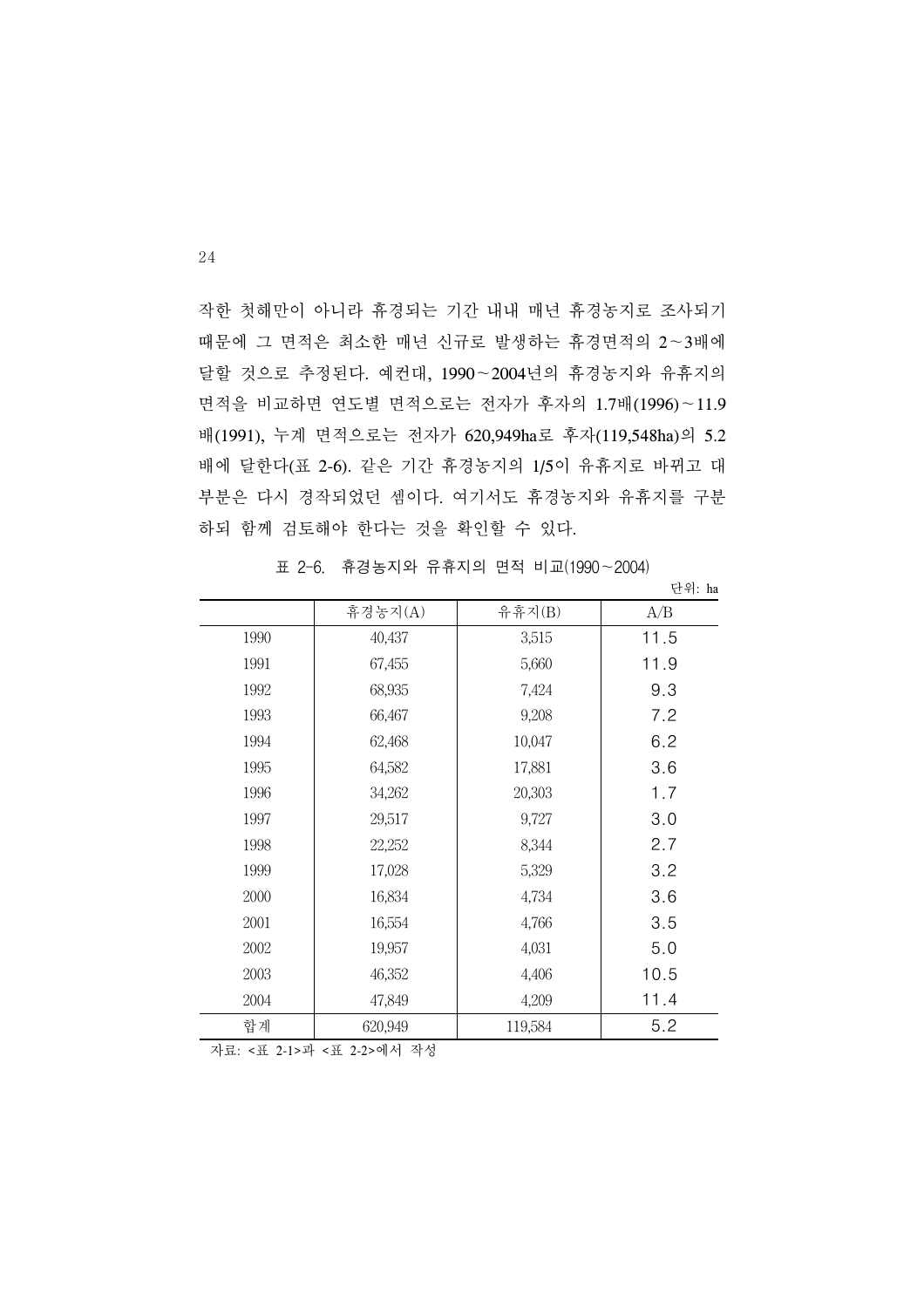어떻든 이상의 내용을 종합하여 휴경농지․유휴지 면적의 추이와 전망에 관해 다음과 같이 요약 정리할 수 있다.

 첫째, 1975∼2004년에 발생한 유휴지의 누계 면적은 16만ha 내외로 추산되며, 여기에 2004년 휴경면적 4만여ha를 더하면 1975∼2004년에 발생한 휴경농지․유휴지의 누계 면적은 20만ha 정도로 추산된다. 2004년 총 경지면적의 11%에 해당되는 면적이 지난 30년 동안 경작 하지 않는 땅으로 뒤바뀌었던 것이다.

 둘째, 토지이용 적성등급 구분에서 4급지와 5급지에 해당되는 토지 의 면적을 기준으로 하면 앞으로 발생할 수 있는 휴경농지․유휴지 면적은 최대 30만ha에 달할 수 있을 것으로 예상된다.

 셋째, 휴경농지․유휴지는 세계무역기구(WTO)의 도하개발어젠다 (Doha Development Agenda: DDA) 협상, 자유무역협정(Free Trade Agreement: FTA) 추진 등에 의한 농산물 수입 자유화의 확대와 함께 앞으로 더욱 증가할 것으로 예상된다. 휴경농지 면적이 1991∼1995년 에 연간 7만ha에 육박하였고 유휴지 면적은 1996년에 2만ha를 넘어선 적이 있는데, KREI-ASMO 2005 모형에 의하면 휴경면적은 2010년 이 후 연간 8만ha 내외에 달할 것으로 전망된다. 이제까지의 추세대로라 면 이 휴경면적의 1/5 정도는 유휴지로 전락할 것이다. 또한, 쌀 소득 보전직불제의 실시를 전제로 한 개방시나리오별 경지면적은 2004년의 1,836천ha에서 2014년에는 1,622천ha(개도국)∼1,664천ha로 향후 10년 동안 214천ha∼172천ha(선진국)가 줄어들 것으로 전망된다.

 요컨대, 양적으로 20여만ha 이상의 농지가 지금까지 유휴지․휴경 지로 뒤바뀌었고, 앞으로도 그에 맞먹는 면적이 또한 그렇게 될 것으 로 예상된다.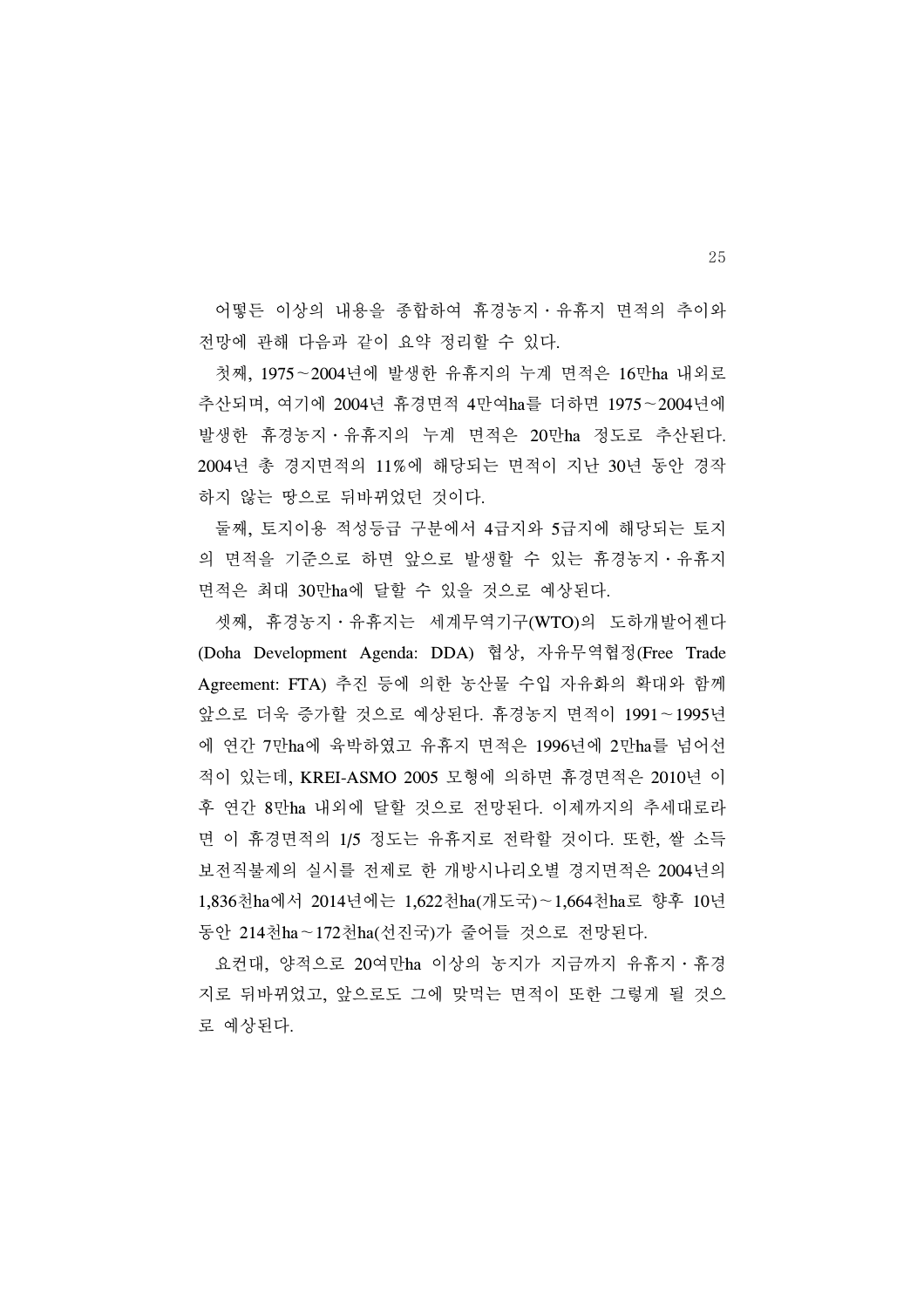<sup>제</sup>**3**<sup>장</sup>

# 휴경농지․유휴지의 발생 원인과 특성

### 1. 휴경농지․유휴지의 발생 원인

 1992∼1999년의 경지면적 및 작물재배면적 조사에서 파악된 휴경농 지 발생 사유는 면적 기준으로 ① 노동력 부족 41.9%, ② 영농조건 불 량 28.2%, ③ 부재지주 소유 26.0% 등이었다(표 3-1). 그런데, 이 조사 를 직접 담당하는 담당자에 의하면 휴경농지의 소유자를 대상으로 휴 경 사유를 조사하게 되는데, 재촌 휴경농지 소유자에게는 그 사유를 물어 확인할 수 있으나 부재지주에게는 그럴 수 없으므로 '부재지주 소유'라는 사유를 붙이게 된 것이라 한다. 그렇게 보면 1992∼1999년 에 발생한 휴경농지 면적의 74%는 재촌지주(농가와 비농가 포함) 소 유, 26%는 부재지주 소유라고 할 수 있을 것이다. 또한, 농촌지역의 휴경농지는 그 주된 사유가 무엇이든 대부분 영농 조건이 불량한 농 지라고 할 수 있다. 노동력 부족이나 부재지주 소유의 농지라도 영농 조건이 우량한 농지는 임대 또는 작업 위탁 등을 통해 경작할 수 있기 때문이다.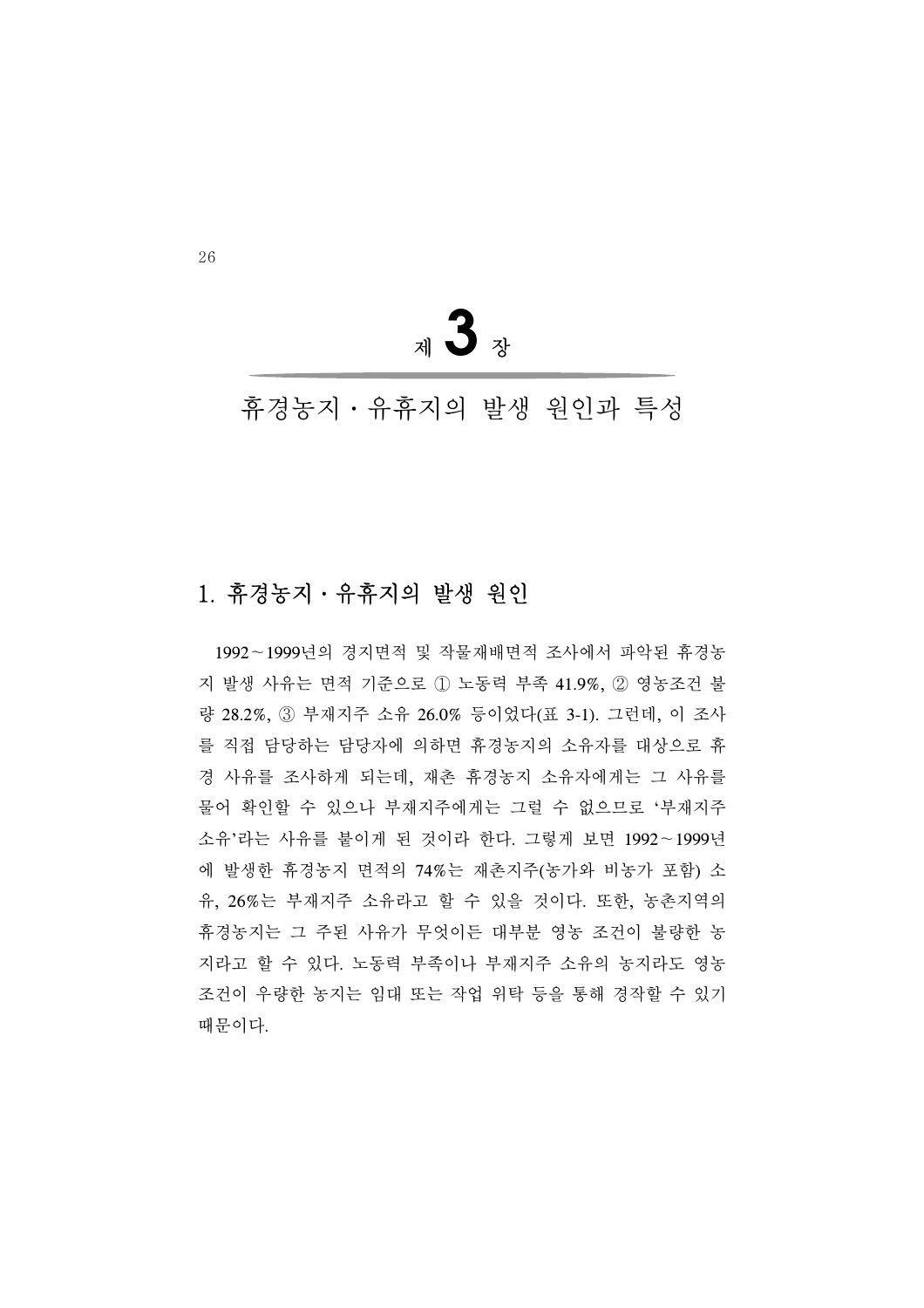표 3-1. 사유별 휴경 면적 추이(1992∼1999)

|      | 합<br>계            | 노동력 부족       |              | 영농조건 불량 부재지주 소유 | 기 타       |
|------|-------------------|--------------|--------------|-----------------|-----------|
| 1992 | 689 (100.0)       | 296 (42.9)   | 148 (21.5)   | 184 (26.7)      | 61 (8.9)  |
| 1993 | 665 (100.0)       | 306(46.0)    | 148 (22.3)   | 182 (27.4)      | 29(4.3)   |
| 1994 | 625 (100.0)       | 277 (44.3)   | 154 (24.6)   | 174 (27.8)      | 20(3.3)   |
| 1995 | 646 (100.0)       | 275 (42.5)   | 182 (28.1)   | 169 (26.2)      | 20(3.2)   |
| 1996 | 343 (100.0)       | 125(36.6)    | 140 (40.6)   | 78 (22.8)       |           |
| 1997 | 295(100.0)        | 108 (36.6)   | 108 (36.6)   | 72 (24.4)       | 5(2.4)    |
| 1998 | 223 (100.0)       | 83 (37.2)    | 86 (38.6)    | 52(23.3)        | 2(0.9)    |
| 1999 | 170 (100.0)       | 63 (37.1)    | 65 (38.2)    | 39 (22.9)       | 3(1.8)    |
| 합계   | $3,656$ $(100.0)$ | 1,533 (41.9) | 1,031 (28.2) | 950 (26.0)      | 140 (3.8) |

자료: 농림부 농업정책국, 2000, 『업무자료』.

 경지면적 및 작물재배면적 조사의 휴경농지․유휴지 관련 조사에서 는 더 이상의 사실을 파악하기 어렵다. 이를 보완하기 위하여 이 연구 에서는 한국농촌경제연구원의 현지 통신원을 대상으로 2005년 10월에 설문조사를 하였다. 이들은 모두 현재 농업에 종사하고 있는 재촌 농 가들이다. 응답자 449호 중 126호가 휴경농지․유휴지의 발생 사유에 대해 답을 하였는데, ① 노동력 부족 38.9%, ② 영농조건 불량 38.1%, ③ 재배작물의 채산성 저하 8.7%, ④ 재해로 인한 농지 황폐화 7.1% 등으로 나타났다(표 3-2 참조). <표 3-1>의 조사 결과에 비해 영농조건 불량의 비율이 높게 나타났는데, 이는 조사 대상이 통신원=재촌 농가 에 한정되어 부재지주 소유 농지가 조사 대상에 포함되지 않았기 때 문으로 보인다. 휴경․유휴 사유별 비중은 농업지대별로 차이가 없으 며, 응답 수가 적지만 근교지대에서 수리시설 미비 등 영농조건 불량 에 의한 휴경이 많은 것으로 조사되었다.

27

단위: ha, (%)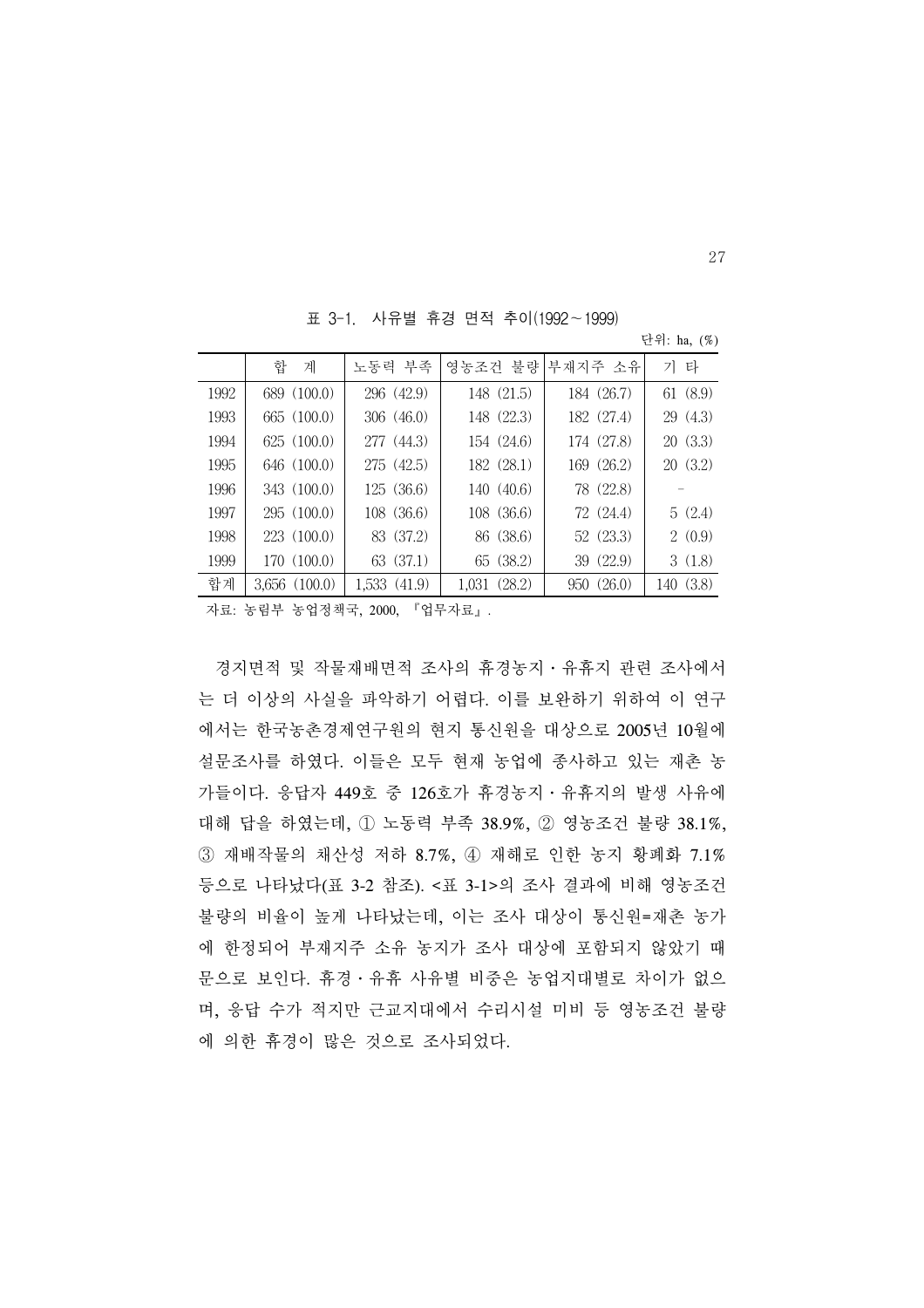표 3-2. 농업지대별 휴경․유휴 사유

| 단위: 명, (%) |  |
|------------|--|

|        | 노동력       | 영농조건      | 작물채산성       | 농<br>지                             | 타<br>기     | 합<br>계      |
|--------|-----------|-----------|-------------|------------------------------------|------------|-------------|
|        | 부족        | 불량        | 저하          | 황폐화                                |            |             |
| 평야지대   | 7(43.8)   | 6(37.5)   | 1(6.3)      | (6.3)                              | 6.3)       | 16(100.0)   |
| 준산간지대  | 25(37.9)  | 25(37.9)  | 6(9.1)      | 6.1)<br>4                          | (9.1)<br>6 | 66 (100.0)  |
| 산간지대   | 16(41.0)  | 15(38.5)  | 3(7.7)      | 4(10.3)                            | (2.6)      | 39 (100.0)  |
| 근교지대   | 1(20.0)   | 2(40.0)   | (20.0)      | (0.0)<br>0                         | (20.0)     | 5(100.0)    |
| 합<br>계 | 49 (38.9) | 48 (38.1) | (8.7)<br>11 | 9                                  | (7.1)<br>9 | 126 (100.0) |
|        |           |           |             | $\sim$ $\sim$ $\sim$ $\sim$ $\sim$ |            |             |

자료: 한국농촌경제연구원 현지 통신원 대상 우편조사 결과

표 3-3. 농업지대별 영농조건 불량 유형

단위: 명, (%)

|        | 집에서<br>먼 거리 | 농기계<br>이용불능 | 농업용수<br>이용불능 | 토질<br>척박                  | 지형으로<br>작물제한 | 기타       | 합계                      |
|--------|-------------|-------------|--------------|---------------------------|--------------|----------|-------------------------|
| 평야지대   | 3(10.7)     | 11(39.3)    | 8(28.6)      | 2(7.1)                    | 2(7.1)       | 2(7.1)   | 28(100.0)               |
| 준산간지대  | 10(10.1)    | 54 (54.5)   | 9(9.1)       | 4(4.0)                    | 12(12.1)     | 10(10.1) | 99 (100.0)              |
| 산간지대   | 5(10.2)     | 28 (57.1)   | 4(8.2)       | 2(4.1)                    | 8(16.3)      | 2(4.1)   | 49 (100.0)              |
| 근교지대   | 1(12.5)     | 2(25.0)     | 1(12.5)      | (0.0)<br>$\left( \right)$ | 2(25.0)      | 2(25.0)  | 8(100.0)                |
| 합<br>계 | 19(10.3)    | 95(51.6)    | 22(12.0)     | 8(4.3)                    | 24(13.0)     |          | $16(8.7)$   184 (100.0) |

자료: 한국농촌경제연구원 현지 통신원 대상 우편조사 결과

 휴경․유휴 원인 중 영농조건 불량의 내용을 세분하면 ① 농기계 이용 불능 51.6%, ② 고도와 경사도로 인한 재배작물 제한 13.0%, ③ 농업용수 이용 불능 12.0%, ④ 집에서 먼 거리 10.3% 등의 순이었다. 영농조건 불량의 유형별 순위는 농업지대별로 차이가 없었으며, 그 비 중에서 평야지대는 다른 농업지대에 비해 농기계 이용 불능의 비중이 상대적으로 낮고 농업용수 이용 불능의 비중이 높게 나타났다(표 3-3 참조). 농기계를 이용할 수 없는 조건이란 농기계가 진입할 수 있는

28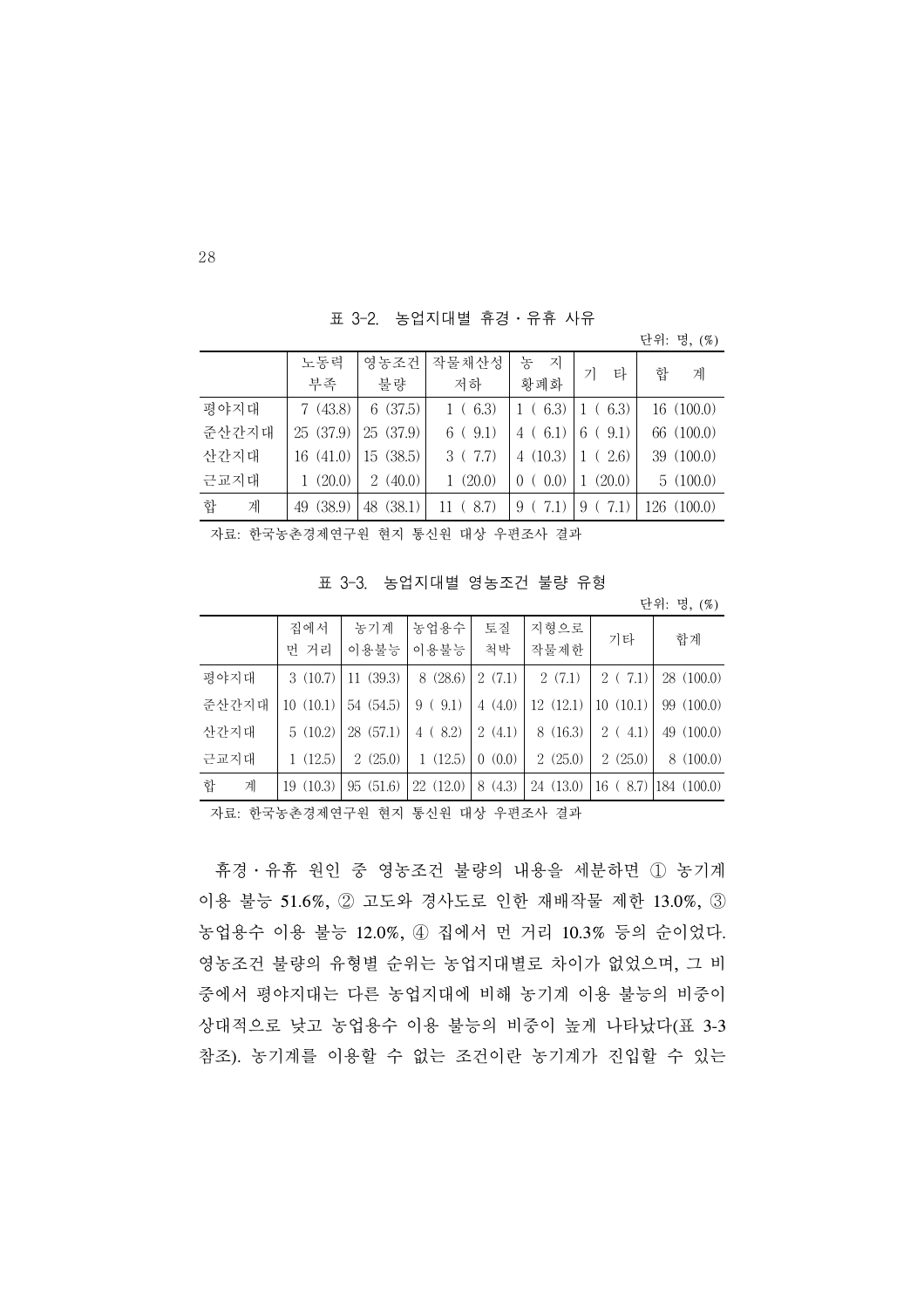농로가 없거나 수렁논 등인 경우로서, 이에 해당되는 휴경농지․유휴 지를 활용하려면 상당한 규모의 투자가 필요하다고 할 수 있다.

## 2. 농가의 휴경농지․유휴지 보유 실태

 설문조사 응답자 449호 중 20.5%에 달하는 92호의 농가가 휴경농 지․유휴지를 보유하고 있으며, 357호(79.5%)는 보유하고 있지 않았 다(표 3-4). 휴경농지․유휴지 보유 농가 중 59호(64.1%)가 1,000평 미 만의 휴경농지를 보유하였으나, 3,000평 이상 보유 농가도 8호에 달하 였다. 응답자 449명의 연령별 구성에서 60대 이상이 67.9%를 차지하 였는데, 휴경농지․유휴지 보유 농가 92호의 연령별 구성 또한 60대 이상이 67.4%를 차지하여 양자 간에 차이가 없었다. 이로써 일반화시

|               | 20대      | 30대      |                | 40대       |    | 50대       |                | 60대        |    | 70대이상      |                | 합계         |
|---------------|----------|----------|----------------|-----------|----|-----------|----------------|------------|----|------------|----------------|------------|
| 없<br>음        | 1(100.0) | 1(100.0) | 38             | (6.0)     | 74 | (80.4)    |                | 147 (81.7) |    | 96 (76.8)  |                | 357 (79.5) |
| 미만<br>500평    |          |          | 4              | (8.0)     | 5  | (5.4)     | 7              | (3.9)      | 12 | (9.6)      | 28             | (6.2)      |
| $500 - 1,000$ |          |          | 2              | (4.0)     | 8  | (8.7)     | 15             | (8.3)      | 6  | (4.8)      | 31             | (6.9)      |
| $1,000-1,500$ |          |          |                |           | 2  | (2.2)     | 4              | (2.20)     | 4  | (3.2)      | 10             | (2.2)      |
| $1,500-2,000$ |          |          | 1              | (2.0)     |    |           | 29             | (6.1)      | 5  | (4.0)      | 8              | (1.8)      |
| $2,000-2,500$ |          |          |                |           | 1  | (1.1)     | $\overline{2}$ | (1.1)      | 2  | (1.6)      | 5              | (1.1)      |
| 2500-3000     |          |          | 1              | (2.0)     | 1  | (1.1)     |                |            |    |            | $\overline{2}$ | (0.4)      |
| 3,000평 이상     |          |          | $\overline{4}$ | (8.0)     | 1  | (1.1)     | 3              | (1.7)      |    |            | 8              | (1.8)      |
| 합계            | 1(100.0) | 1(100.0) |                | 50(100.0) |    | 92(100.0) |                | 180(100.0) |    | 125(100.0) |                | 449(100.0) |

표 3-4. 농가경영주 연령대별 휴경농지․유휴지 보유 규모 단위: 명, (%)

자료: 한국농촌경제연구원 현지 통신원 대상 우편조사 결과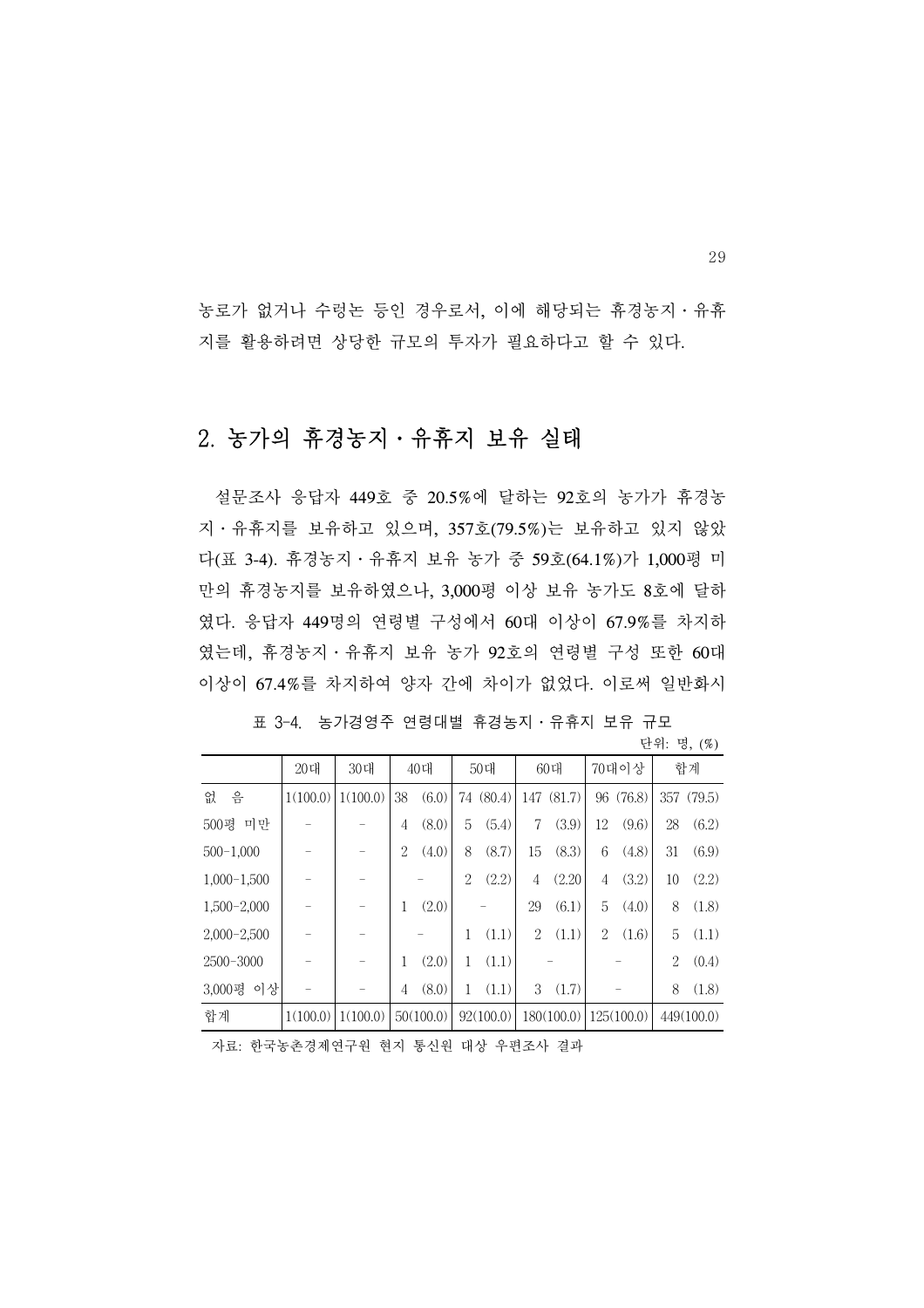키기는 어렵지만 농가의 경영주 연령과 휴경농지․유휴지 보유 간에 는 상관이 없다고 할 수 있다. 휴경농지․유휴지 발생의 첫 번째 사유 인 '노동력 부족'은 농가 경영주 1인의 연령 고하와는 무관하며, 후계 자 등 경영주 외의 노동력=노동시장 조건과 관련이 있는 것이다.

 설문조사 결과 농가의 휴경농지 보유와 경작규모 간에는 상관관계 가 없으며, 전․겸업과도 상관관계가 없으나 농업종사자 수와는 역상 관의 관계가 있는 것으로 나타났다. 경작규모 계층별 농가 호수 중 휴 경농지를 보유하지 않은 농가의 비율은 73.3%∼90.9%로 별 차이가 없었으며, 휴경농지 보유 규모별 농가 비율에서도 차이가 크지 않았다 (표 3-5). 또한 전업농 328호와 겸업농 86호 중 휴경농지․유휴지를 보유하지 않은 농가의 비율은 80.2%와 78.2%로 비슷하였으며, 전․겸 업별 휴경농지․유휴지 보유 규모별 호수 비율도 차이가 거의 없었다 (표 3-6). 그러나 농업종사자 수가 1인인 경우 휴경농지 없는 농가 수 의 비율이 종사자 수 2인 이상인 경우보다 낮았다(표 3-7).

|   |               |    |           |          | 휴경농지     | 유휴지<br>면적   |        |            |
|---|---------------|----|-----------|----------|----------|-------------|--------|------------|
|   |               |    | 없음        | 1000평    | $1000 -$ | $2000 -$    | 3000평  | 합계         |
|   |               |    |           | 미만       | 2000     | 3000        | 이상     |            |
|   | 0.5정보         | 미만 | 22(73.3)  | 6(20.0)  |          | 1(3.3)      | 1(3.3) | 30(100.0)  |
|   | $0.5 - 1.0$   | 정보 | 66(81.5)  | 11(13.6) | 3(3.7)   | 1(1.2)      |        | 81(100.0)  |
|   | 1.0-2.0 정보    |    | 133(76.4) | 25(14.4) | 11(6.3)  | 3(1.7)      | 2(1.1) | 174(100.0) |
| 경 | 2.0-3.0 정보    |    | 61(78.2)  | 11(14.1) | 2(2.6)   | 1(1.3)      | 3(3.8) | 78(100.0)  |
|   | 작 3.0-4.0     | 정보 | 30(85.7)  | 3(8.6)   | 1(2.9)   |             | 1(2.9) | 35(100.0)  |
|   | 규 4.0-5.0 정보  |    | 20(87.0)  | 2(8.7)   | 1(4.3)   |             |        | 23(100.0)  |
|   | 모 $5.0 - 6.0$ | 정보 | 5(83.3)   |          |          | 1(16.7)     |        | 6(100.0)   |
|   | 6정보           | 이상 | 20(90.9)  | 1(4.5)   |          |             | 1(4.5) | 22(100.0)  |
|   | 합             | 계  | 357(79.5) | 59(13.1) | 18(4.0)  | (1.6)<br>7. | 8(1.8) | 449(100.0) |
|   |               |    |           |          |          |             |        |            |

표 3-5. 경작규모별 휴경농지․유휴지 면적

단위: 명, (%)

자료: 한국농촌경제연구원 현지 통신원 대상 우편조사 결과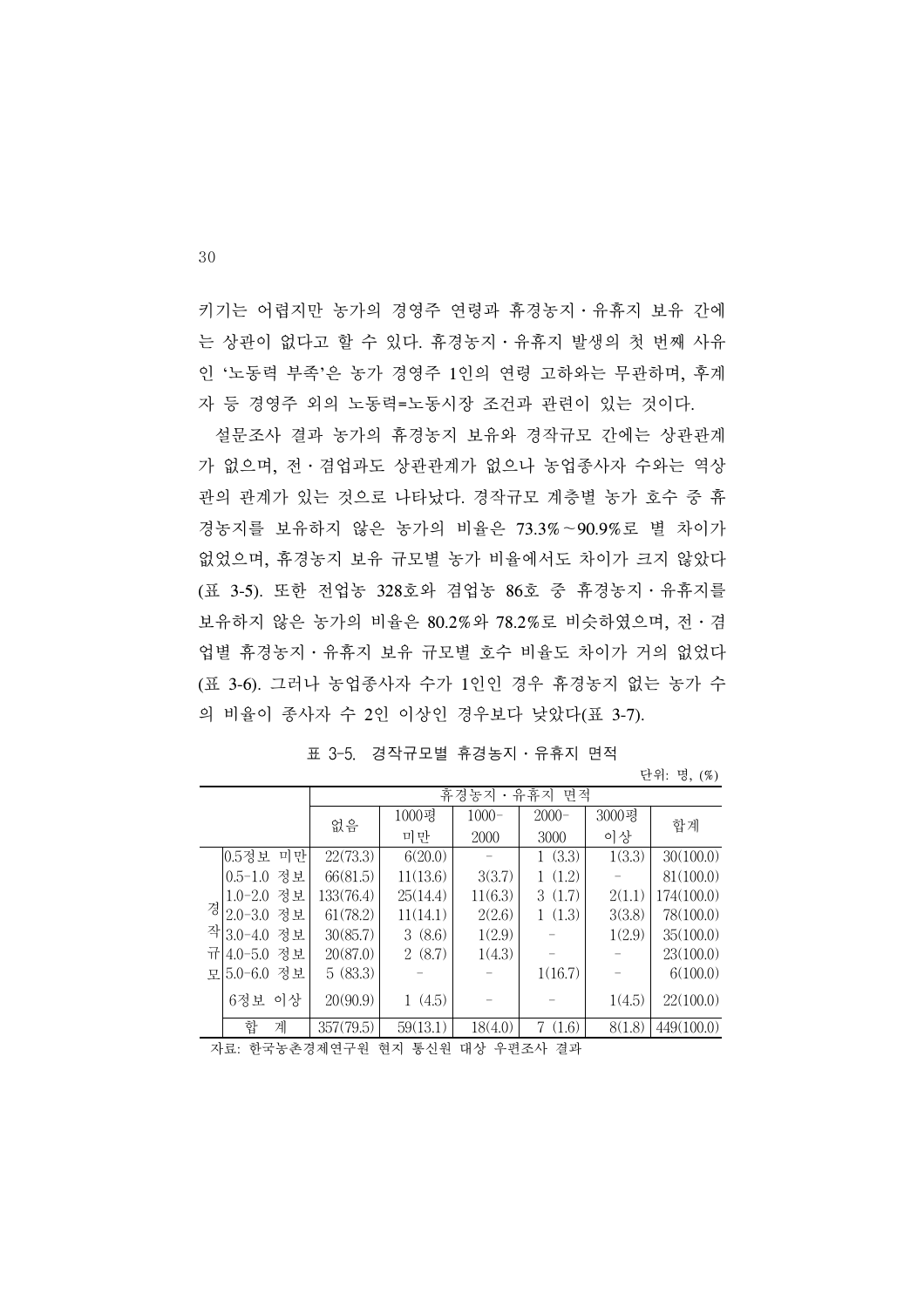표 3-6. 전․겸업별 휴경농지․유휴지 면적

|           |          |                     |           |             |                  |                  |             | 단위: 명, (%) |
|-----------|----------|---------------------|-----------|-------------|------------------|------------------|-------------|------------|
|           |          |                     |           |             | 휴경농지             | • 유휴지<br>면적      |             |            |
|           |          |                     | 없음        | 1000평<br>미만 | $1000 -$<br>2000 | $2000 -$<br>3000 | 3000평<br>이상 | 합계         |
|           | 전        | 업                   | 263(80.2) | 39(11.9)    | 15(4.6)          | 5(1.5)           | 6(1.8)      | 328(100.0) |
|           |          | 상시취업                | 20(74.1)  | 4(14.8)     | 2(7.4)           | 1(3.7)           |             | 27(100.0)  |
| 전         |          | 임시취업                | 19(86.4)  | 3(13.6)     |                  |                  | -           | 22(100.0)  |
| $\bullet$ | 겸업       | 사업운영                | 40(78.4)  | 8(15.7)     |                  | 1(2.0)           | 2(3.9)      | 51(100.0)  |
| 겸<br>업    |          | 타<br>$\overline{z}$ | 7(70.0)   | 3(30.0)     |                  |                  |             | 10(100.0)  |
| 별         |          | 계<br>소              | 86(78.2)  | 18(16.4)    | 2(1.8)           | 2(1.8)           | 2(1.8)      | 110(100.0) |
|           | 응 답<br>무 |                     | 8(72.7)   | 2(18.2)     | 1(9.1)           |                  |             | 11(100.0)  |
|           | 합        | 계                   | 357(79.5) | 59(13.1)    | 18(4.0)          | 7(1.6)           | 8(1.8)      | 449(100.0) |

자료: 한국농촌경제연구원 현지 통신원 대상 우편조사 결과

| 표 3-7. 농업종사자수별 휴경농지ㆍ유휴지 면적 |  |
|----------------------------|--|
|----------------------------|--|

단위: 명, (%)

|   |          | 휴경농지・유휴지<br>면적 |          |          |          |                       |            |
|---|----------|----------------|----------|----------|----------|-----------------------|------------|
|   |          | 없음             | 1000평    | $1000 -$ | $2000 -$ | 3000평                 | 합계         |
|   |          |                | 미만       | 2000     | 3000     | 이상                    |            |
| 농 | 1인       | 23 (62.2)      | 9(24.3)  | 2(5.4)   | 2(5.4)   | (2.7)<br>$\mathbf{1}$ | 37(100.0)  |
| 업 | $2$ 인    | 276 (80.7)     | 47(13.7) | 12(3.5)  | 3(0.9)   | 4(1.2)                | 342(100.0) |
| 종 | 3인       | 38 (17.0)      | 2(4.3)   | 3(6.4)   | 2(4.3)   | 2(4.3)                | 47(100.0)  |
| 사 | 49       | 14 (87.5)      | (6.3)    | 1(6.3)   |          |                       | 16(100.0)  |
| 자 | 5인 이상    | 2(66.7)        |          |          |          | 1(66.7)               | 3(100.0)   |
| 수 | 무 응<br>답 | 4(100.0)       |          |          |          |                       | 4(100.0)   |
|   | 합<br>계   | 357 (79.5)     | 59(13.1) | 18(4.0)  | 7(1.6)   | 8(1.8)                | 449(100.0) |
|   |          |                |          |          |          |                       |            |

자료: 한국농촌경제연구원 현지 통신원 대상 우편조사 결과

 이상과 같이 설문조사 결과를 통해 농가의 휴경농지․유휴지 보유 규모는 농가경영주의 연령, 경작규모, 전․겸업과는 상관이 없고 농업 종사자 수와는 관계가 있다는 것을 확인할 수 있다. 농업노동력 부족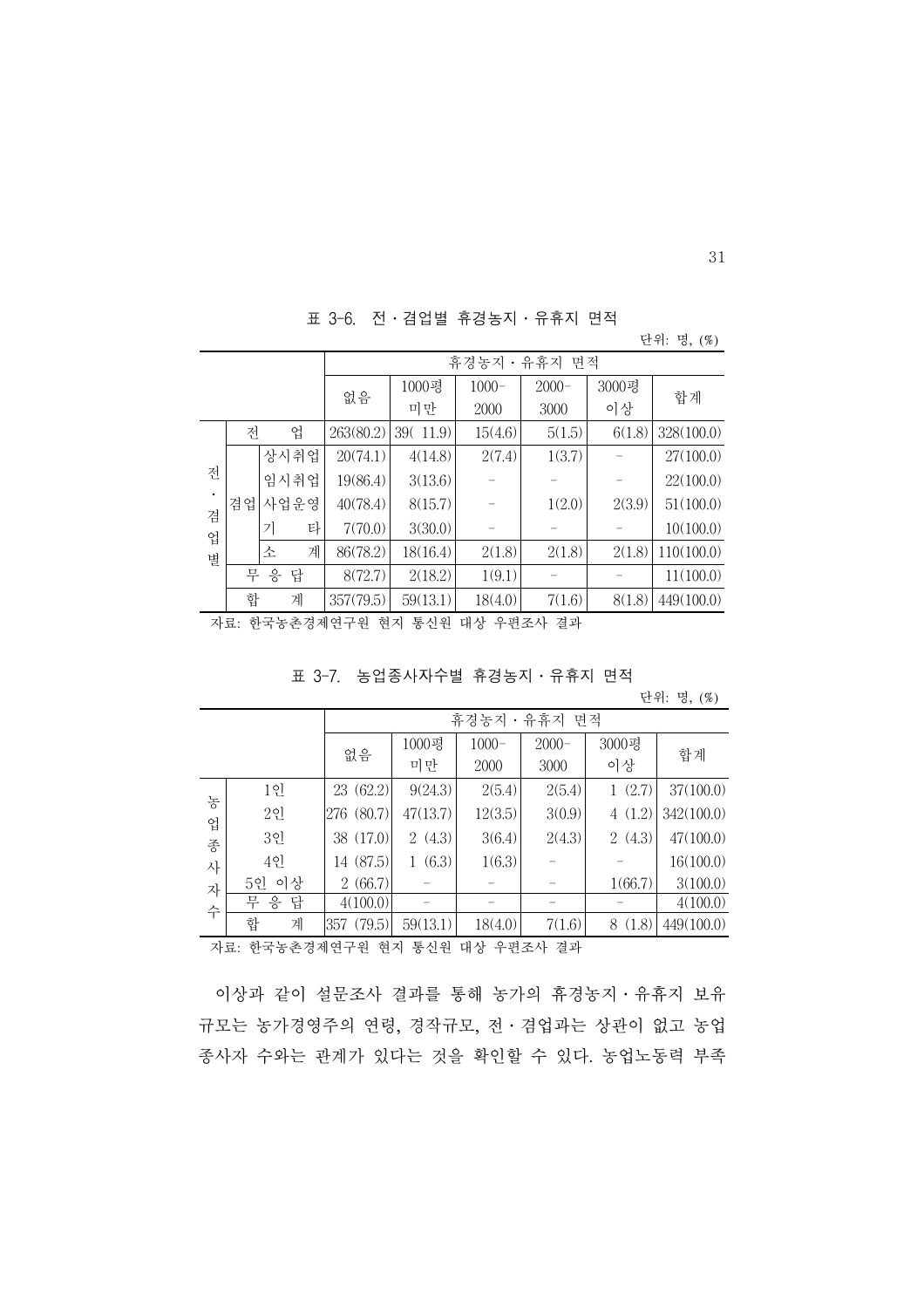이 휴경농지․유휴지 발생의 주원인인 것이다.

 한편, 휴경농지․유휴지에 대해 농가는 매각하거나 농지로 재활용 하기를 바라지만 여의치 않은 실정인 것으로 조사되었다. 휴경농지․ 유휴지를 경작에 이용하지 않으면서 매각하지도 않는 이유는 매입 희 망자가 없거나(42.2%) 매입 희망 가격이 낮아서(21.1%), 또는 지가가 낮아서 아예 팔 생각을 않거나(28.3%) 지가가 오를 때까지 기다리는 것 등으로 나타났다(표 3-8). 휴경농지․유휴지의 입지 여건이 나쁘기 때문에 매입 수요가 그만큼 없다는 반증이다. 또한 휴경농지․유휴지 를 농사 또는 농사 외의 용도로 재활용하는 데 대해 57.4%가 찬성한 반면 재활용 가능성이 희박하다는(27.4%) 의견부터 재활용할 필요가 없거나 재활용할 수 있더라도 하지 않는 편이 낫다는 견해까지 36.8% 가 재활용에 회의적이었다(표 3-9). 이 같은 입장은 휴경농지․유휴지 를 농지로 재활용하기 위해서는 농기계가 진입할 수 있도록 농로를 개설하거나 경지정리․용수개발 등 생산기반이 정비되지 않으면 안 되기 때문에 대두한 것이라고 할 수 있다(표 3-10)

|        |              |               |                |                 |            | 닌지 $\circ$ , $($ /0 $)$ |
|--------|--------------|---------------|----------------|-----------------|------------|-------------------------|
|        | 매입희망<br>자 부재 | 매입희망<br>가격 저위 | 지가 낮아<br>매각 않음 | 지가 상승 <br>까지 보유 | 타<br>기     | 합<br>계                  |
|        |              |               |                |                 |            |                         |
| 평야지대   | 11(39.3)     | 9(32.1)       | 5(17.9)        | (7.1)<br>2      | (3.6)<br>1 | 28(100.0)               |
| 준산간지대  | 38 (41.3)    | 20(21.7)      | 27 (29.3)      | (3.3)<br>3      | 4(4.3)     | 92 (100.0)              |
| 산간지대   | 23(45.1)     | 7(13.7)       | 17 (33.3)      | (3.9)<br>2      | 2(3.9)     | 51(100.0)               |
| 근교지대   | 4(44.4)      | 2(22.2)       | 2(22.0)        | 1(11.1)         |            | 9(100.0)                |
| 합<br>계 | 76 (42.2)    | 38(21.1)      | 51(28.3)       | (4.4)<br>8      | (3.9)<br>7 | 180 (100.0)             |
|        |              |               |                |                 |            |                         |

표 3-8. 휴경농지․유휴지를 매각하지 않는 이유

단위: 명, (%)

자료: 한국농촌경제연구원 현지 통신원 대상 우편조사 결과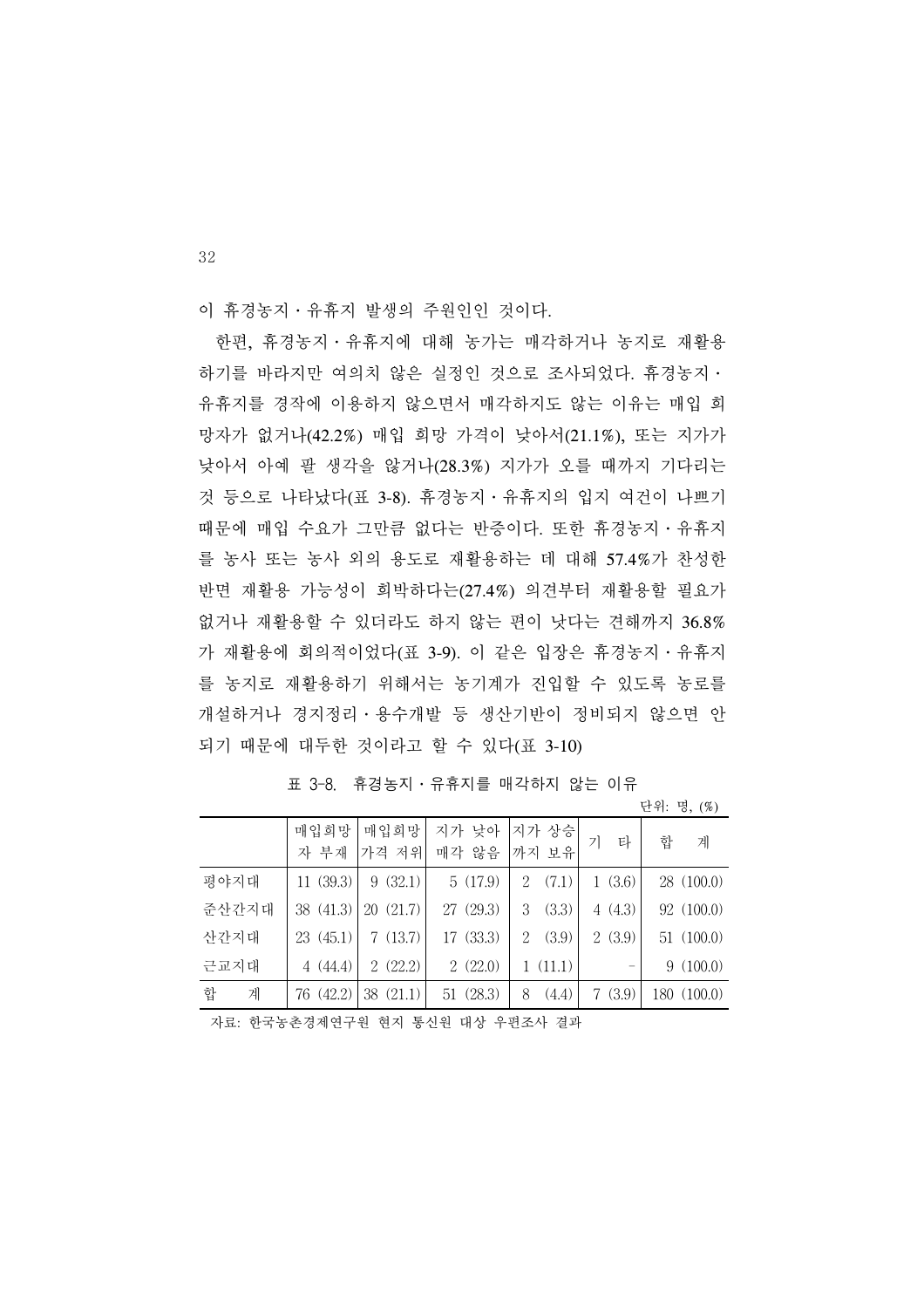표 3-9. 휴경농지․유휴지 재활용 의향

|                 | — UV.<br>- 11 8 8 7 1 1 1 1 1 1 1 1 1 1 2 8 7 1 8 |           |        |                              |             |             |
|-----------------|---------------------------------------------------|-----------|--------|------------------------------|-------------|-------------|
|                 |                                                   |           |        |                              |             | 단위: 명, (%)  |
|                 | 재활용                                               | 하 재활용 가   | 재활용    | 재활용 않                        |             |             |
|                 | 는 게 좋음                                            | 능성 희박     | 불필요    | 게 좋음<br>는                    | 타<br>기      | 합<br>계      |
| 평야지대            | 21(65.6)                                          | 4(12.5)   | 3(9.4) | 2(6.3)                       | 2(6.3)      | 32(100.0)   |
| 준산간지대           | 53 (54.6)                                         | 30(30.9)  | 4(4.1) | 3(3.1)                       | 7(7.2)      | 97 (100.0)  |
| 산간지대            | 29 (55.8)                                         | 15 (28.8) | 2(3.8) | 4(7.7)                       | 2(3.8)      | 52(100.0)   |
| 근교지대            | 6(66.7)                                           | 3(33.3)   |        |                              |             | 9(100.0)    |
| 합<br>계          | 109 (57.4)                                        | 52 (27.4) | 9(4.7) | 9(4.7)                       | (5.8)<br>11 | 190 (100.0) |
| $\neg$ l $\neg$ |                                                   |           |        | 친구는 친척해연구인 칠한 도시인 행사 오염수가 거라 |             |             |

자료: 한국농촌경제연구원 현지 통신원 대상 우편조사 결과

표 3-10. 휴경농지․유휴지 재활용을 위한 정비 유형

단위: 명, (%)

|        | 농로 개설    | 농업용수     | 경지정리     | 비농업                | 농지 이용    | 기타     | 합계         |
|--------|----------|----------|----------|--------------------|----------|--------|------------|
|        |          | 발<br>개   |          | 발<br>개             | 대책 불필요   |        |            |
| 평야지대   | 10(29.4) | 2(5.9)   |          | 3(8.8)   15(44.1)  | 3(8.8)   | 1(2.9) | 34(100.0)  |
| 준산간지대  | 35(36.1) | 4(4.1)   |          | $6(6.2)$ 29(29.9)  | 18(18.6) | 5(5.2) | 97(100.0)  |
| 산간지대   | 22(43.1) | 5(9.8)   |          | $6(11.8)$ 11(21.6) | 6(11.8)  | 1(2.0) | 51(100.0)  |
| 근교지대   | 2(20.0)  | 3(30.0)  | 1(10.0)  | 4(40.0)            |          |        | 10(100.0)  |
| 합<br>계 | 69(35.9) | 14 (7.3) | 16 (8.3) | 59(30.7)           | 27(14.1) | 7(3.6) | 192(100.0) |

자료: 한국농촌경제연구원 현지 통신원 대상 우편조사 결과

# 3. 사례조사 지역 휴경농지․유휴지의 특성

 경지면적조사 및 작물재배면적 조사에 의해 휴경농지와 유휴지의 전국적인 면적과 발생사유에 대해 개괄적으로 파악할 수 있으나 질 적․구조적으로는 알 수 없다. 우편 설문조사로도 휴경농지․유휴지 의 입지 여건과 지형지세 및 특성을 알 수 없기는 마찬가지이다. 휴경 농지․유휴지의 특성을 파악하기 위해서는 사례조사 지역을 선정하여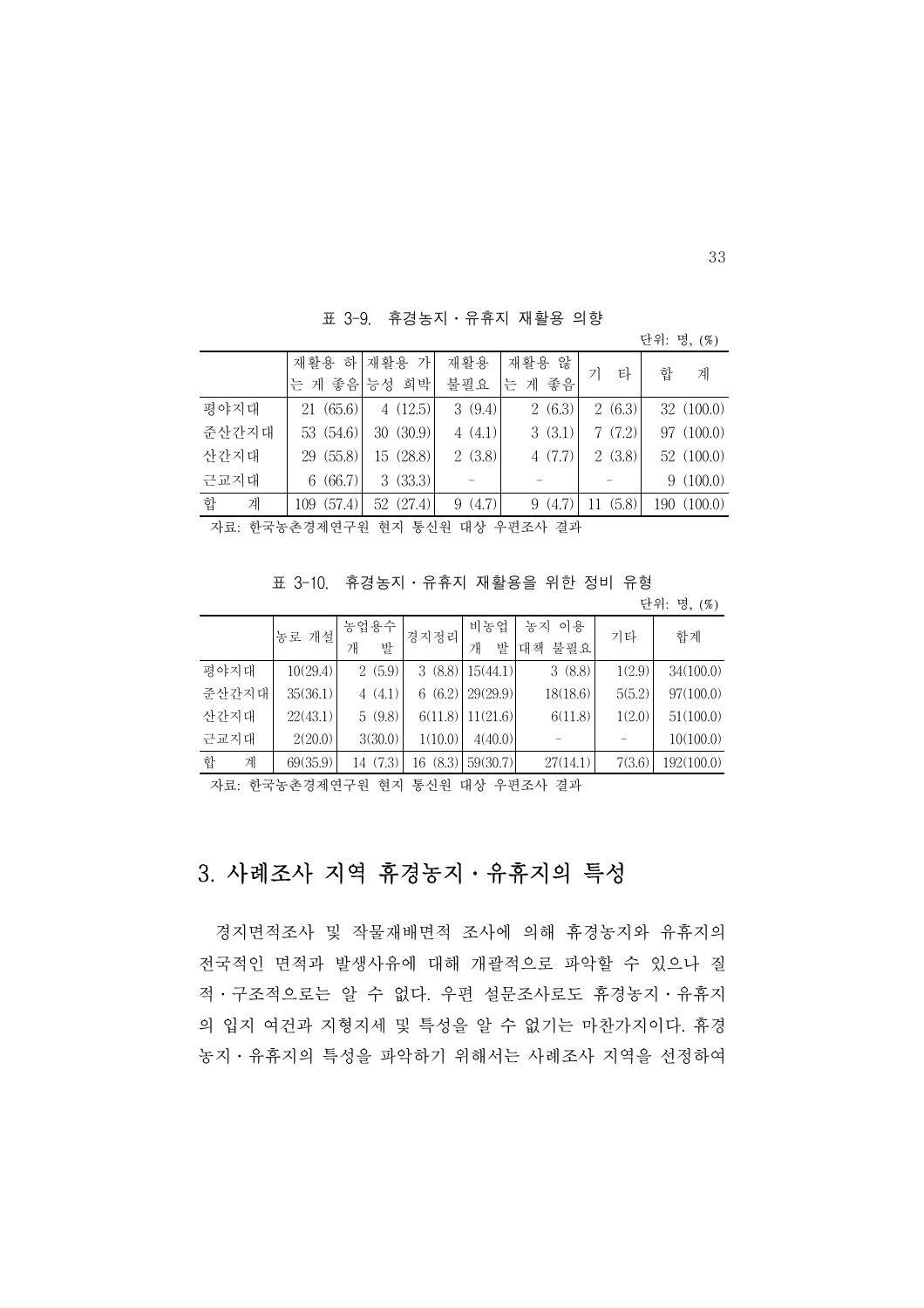정밀조사 하는 것이 효과적인바, 이 연구에서는 강원도 홍천군 서석면 수하1리를 사례조사 지역으로 선정하였다. 선정 이유는 수도권에서 멀지 않고 다른 지역에 비해 휴경농지․유휴지가 많은 지역이라는 점 때문이다.

 사례조사 지역의 선정은 다음 절차에 의하였다. 먼저 농어촌진흥공 사(현 농업기반공사)가 1994∼1996년에 실사하여 작성한 시군별 「농 지이용현황도」를 기초로 삼아 34개 시군의 경사도별 휴경비율을 도 출한 자료(이정환 외 1997, p.69)에 따르면, 홍천군은 경사도 7∼15% 지역에서 논의 21.0%와 밭의 13.9%가 휴경지로서 경사도 15∼30% 지 역을 제외한 나머지 지역에서 휴경농지 비율이 가장 높았다. 홍천군 내에서는 서석면에 휴경농지․유휴지 면적이 많고, 서석면 내에서는 수하1리에 휴경농지․유휴지가 많은 것으로 조사되었다. 이리하여 강 원도 홍천군 서석면 수하1리를 사례조사 지역으로 선정하였다.

#### 3.1. 사례조사 지역 개관

#### **3.1.1.** 서석면 개황

 서석면은 강원도 홍천군의 중동부에 위치하여 북쪽으로는 인제군 기린면(麒麟面)과 접하고, 북서쪽으로 홍천군 내촌면(乃村面), 서쪽으 로 홍천군 화촌면(化村面)과 동면, 남쪽으로 횡성군 공근면(公根面), 그리고 동쪽으로 홍천군 내면 및 평창군 봉평면과 접한다. 서석면은 평균 고도 해발 310m 이상의 준산간 고랭지 지역으로 전체 면적이 22,531ha에 달하여 군의 면적이 크기로 유명한 홍천군에서도 내면에 이어 두 번째로 넓은 면적을 차지하고 있다. 경지면적은 논 1,073ha,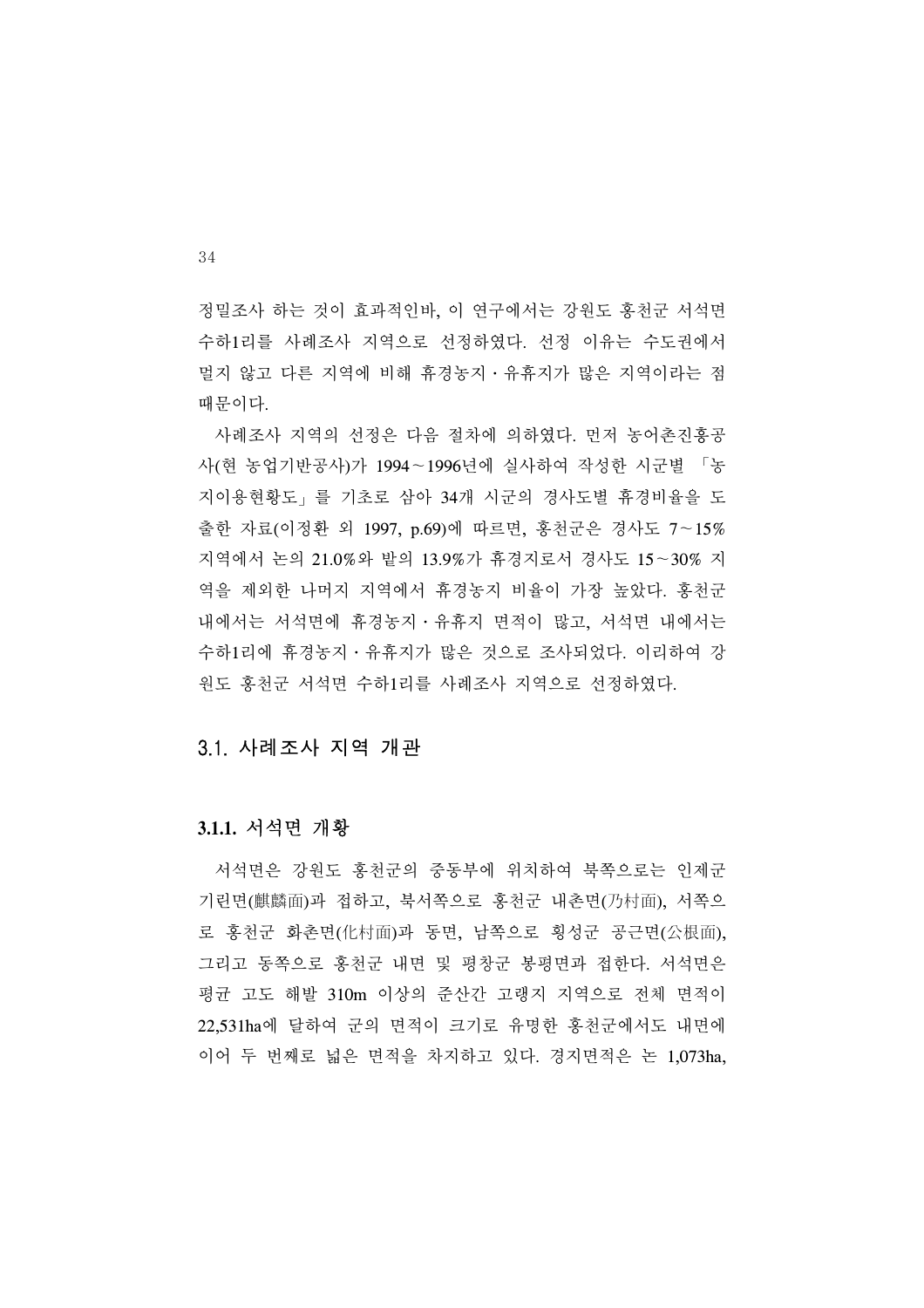밭 724ha, 합계 1,797ha로 전체 면적의 8.0%에 불과하나 면 중앙부를 홍천강의 지류인 내촌천과 청량천이 흐르며, 면 소재지인 풍암리를 비 롯한 상군두리(上軍杜里)와 하군두리 등지에 규모는 작으나 비옥한 평 야지역이 있어 벼농사가 성하다. 주요 농산물로는 쌀 외에 보리·옥수 수·약초 등이 생산되고 양봉도 성하다. 반면 서석면에는 홍천군의 다 른 지역과 달리 인삼을 재배하는 농가가 극히 적다.

 서석면의 가구는 1995년 1,431세대에서 2005년 1월 1일 현재 1,512 가구로 5.7%가 증가하였으며, 농가호수는 같은 기간 844호(전 가구의 59.0%)에서 1,065호(70.4%)로 26.2%가 증가하였다. 반면, 인구는 같은 기간 5,187명에서 4,289명으로 17.3%가 줄었다.

 2000년 당시 서석면 농가의 경지규모별 분포를 보면 3ha 이상 농가 비율이 10.1%로서 강원도 전체의 10.6%보다는 약간 낮지만 홍천군의 9.1%나 전국의 6.1%에 비해서는 높았다. 반면 1.0ha 미만 농가의 비율 은 홍천군․강원도․전국의 비율에 비해 낮았다. 서석면에서는 농가 계층의 양극화가 다른 지역보다 진전되었다고 할 수 있다(표 3-11).

|        |                       |        |                   |             |             |             |             | 단위: 호, (%)        |
|--------|-----------------------|--------|-------------------|-------------|-------------|-------------|-------------|-------------------|
|        | 합<br>계                | 무경지    | 0.5 <sub>ha</sub> | $0.5 - 1.0$ | $1.0 - 2.0$ | $2.0 - 3.0$ | $3.0 - 5.0$ | 5.0 <sub>ha</sub> |
|        |                       |        | 미만                |             |             |             |             | 이상                |
| 전<br>국 | 1,383,468             | 14,170 | 440,605           | 378,655     | 351,534     | 113,790     | 61,068      | 23,646            |
|        | (100.0)               | (1.0)  | (31.8)            | (27.4)      | (25.4)      | (8.2)       | (4.4)       | (1.7)             |
| 강원도    | 77,444                | 623    | 22,123            | 18,677      | 20,158      | 7,616       | 5,671       | 2,576             |
|        | (100.0)               | (0.8)  | (28.6)            | (24.1)      | (26.0)      | (9.8)       | (7.3)       | (3.3)             |
| 홍천군    | 8,162                 | 51     | 1,872             | 2,059       | 2,506       | 932         | 555         | 187               |
|        | (100.0)               | (0.6)  | (22.9)            | (25.2)      | (30.7)      | (11.4)      | (6.8)       | (2.3)             |
| 서석면    | 865                   | 4      | 154               | 190         | 296         | 134         | 65          | 22                |
|        | (100.0)               | (0.5)  | (17.8)            | (22.0)      | (34.2)      | (15.5)      | (7.5)       | (2.5)             |
| 자료:    | 통계청,<br>$\sqrt{2000}$ |        | 농업총조사보고서』         |             | 강원도편과       | 전국편.        |             |                   |

표 3-11. 서석면의 경지규모별 농가호수 분포(2000)

35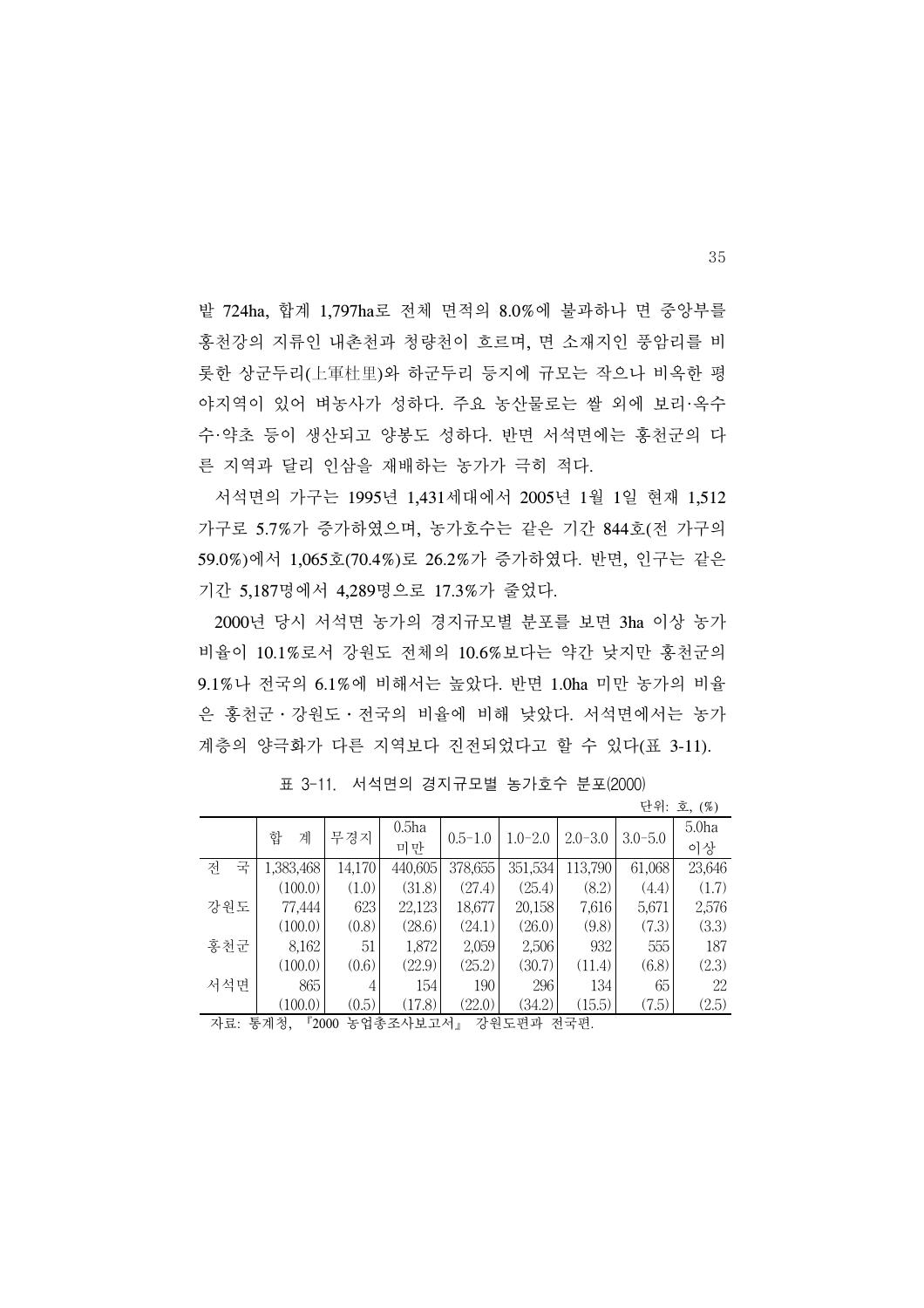서석면의 경지정리 현황을 보면, 2002년에 경지정리 가능 면적 500.8ha 중 476.8ha(95.2%)가 완료되어 홍천군 평균 경지정리 비율 85.4%에 비해 높았다. 또한 서석면의 수리시설 수와 수혜면적을 보면, 저수지 2개소에 수혜면적 13ha, 양수장 3개소에 수혜면적 8ha, 취입보 67개소에 수혜면적 531.7ha, 관정 39개소에 수혜면적 24.5ha 등으로서, 취입보의 비중이 수혜면적에서 96.2%를 차지하였다. 취입보에 의한 수리면적 비율이 홍천군 전체 평균 81.7%로서 다른 지역에 비해 그 비중이 월등히 높았는데, 서석면의 경우 그 비율이 압도적으로 높다.

#### **3.1.2.** 수하**1**리 일반 현황

 서석면의 행정구역으로는 풍암1·2리, 생곡1·2리, 검산1·2리, 청량1·2 리, 어론1·2리, 수하1·2리, 상군두리, 하군두리 등 8개 법정리 14개 행 정리에 49개의 자연부락이 있다.

 수하1리의 세대 수는 1995년 78세대에서 2005년 95세대로 17세대 (21.8%)가 증가하였다. 반면 인구는 같은 기간 289명에서 235명으로 54명(18.7%)이 감소하였다. 이리하여 세대당 인구는 1995년 3.7명에서 2005년 2.5명으로 크게 줄었다. 농가별 농지원부에 등록된 농가 65호 의 가족구성을 보면, 부부+자식 유형이 22호(33.8%), 부부 가족이 19 호(29.2%), 3대 동거형과 독거 가족이 각각 12호(18.5%)였다. 이처럼 인구는 감소하면서 세대 수가 증가한 것은 원 거주 세대의 수는 줄지 않고 가족 수가 감소한 반면 내촌천 변의 수려한 경관을 찾아 전입자 가 증가하였기 때문이다. 수하1리의 농가별 농지원부에 등록된 농가 65호 중 마을 원주민이 48호(73.8%), 전입농가가 17호(26.2%)였는데, 연도별 전입자 수는 2004년 5호(29.4%), 2003년 3호(17.6), 2001년 3호 (17.6%), 2000년 2호 등으로 근년에 올수록 전입자가 늘고 있다.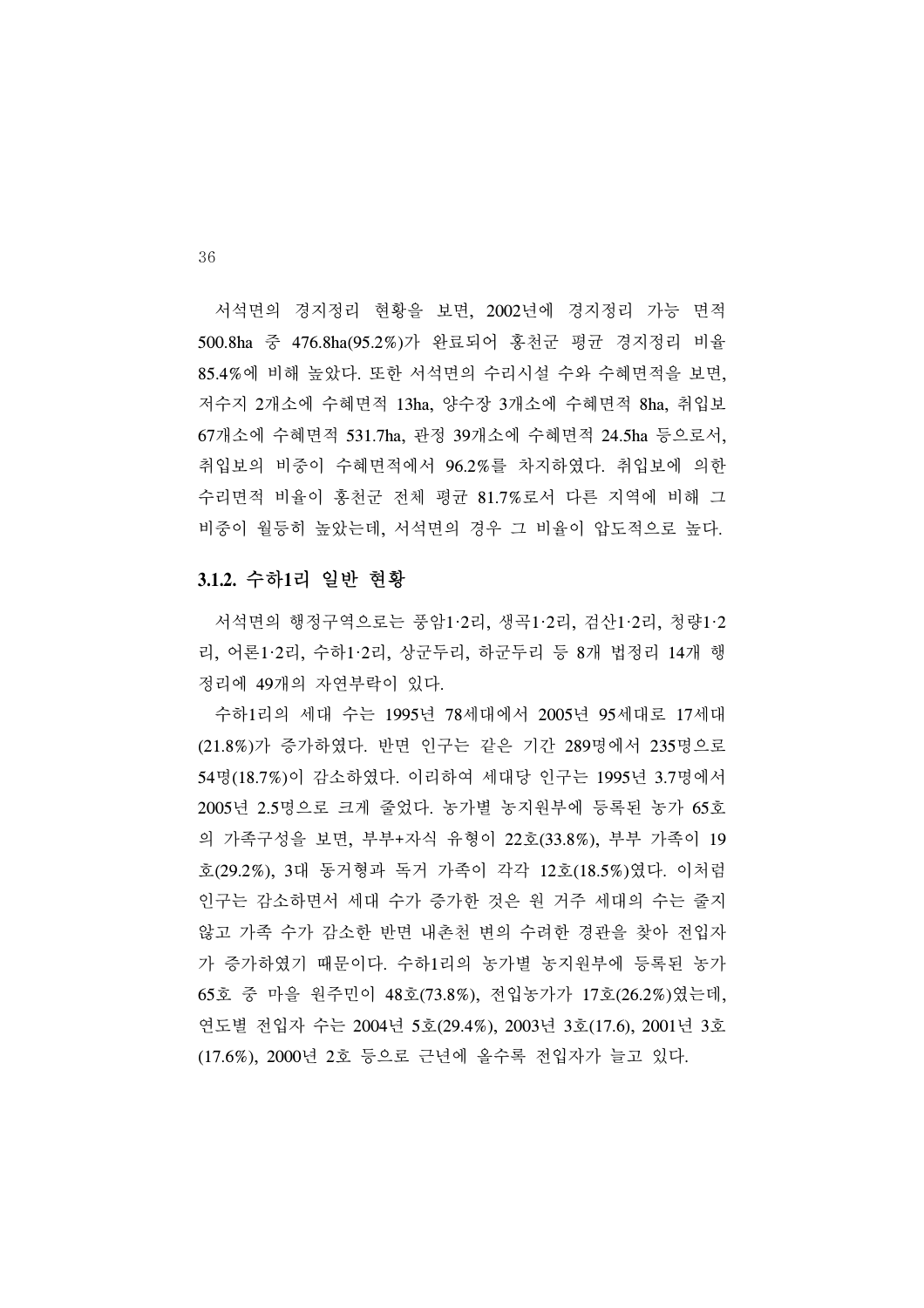수하1리의 농가별 농지원부에 등록된 농가 수는 2005년 현재 65호 로 전체 가구 95호의 68.4%를 차지한다. 농가 가구주의 연령층별 구 성을 보면 40세 이하가 3.1%에 불과한 반면 61∼70세가 33.8%, 71세 이상이 13.4%로 61세 이상이 47.7%에 달하였다(표 3-12). 이는 2000 년 전국의 60세 이상 농업경영주 비율 51%와 비슷한 수치이다.

 가구동․눌언동․응달말 등 3개의 자연부락으로 구성된 수하1리의 총 면적은 2,064ha이며, 그 중 농지조서에 등재된 토지 면적은 195ha 이다. 논이 63ha(32.3%), 밭이 123.5ha(63.4%)로 밭 면적이 논 면적의 2배에 달하며, 농업진흥지역 밖의 토지 면적이 154.7ha(79.4%)로 농업 진흥지역 내 토지 면적 40ha(20.6%)의 4배 가까이 된다(표 3-13).

표 3-12. 수하1리의 가구주 연령별 농가 구성(2005)

단위: 명, (%)

|                                                                        |  |  |  |  | 40세 이하   41∼50세   51∼60세   61∼70세   71세 이상   합계 |  |  |
|------------------------------------------------------------------------|--|--|--|--|-------------------------------------------------|--|--|
| 가구주 수│ 2 (3.1) │ 14 (21.5)│ 18 (27.7)│ 22 (33.8)│ 9 (13.4)│ 65 (100.0) |  |  |  |  |                                                 |  |  |
| -키ㅋ. 스뒤1키 노키이비                                                         |  |  |  |  |                                                 |  |  |

자료: 수하1리 농지원부

표 3-13. 수하1리의 지목별 토지 구성

|     |               |                 | 단위: m2, (%)      |
|-----|---------------|-----------------|------------------|
|     | 농업진흥지역 내      | 농업진흥지역 밖        | 합<br>계           |
| 과수원 | 5,101         | 664             | 5,765<br>(0.3)   |
| 구거  | 36,580        |                 | (1.9)<br>36,580  |
| 답   | 212,389       | 417,860         | 630,248 (32.3)   |
| 대   | 9,708         |                 | (0.5)<br>9,708   |
| 도로  | 29,116        |                 | 29,116<br>(1.5)  |
| 묘지  | 678           |                 | (0.0)<br>678     |
| 임야  | 1,293         |                 | (0.1)<br>1,293   |
| 전   | 106,590       | 1,128,943       | 1,235,533 (63.4) |
| 계   | 401,455(20.6) | 1,547,467(79.4) | 1,948,922(100.0) |

자료: 수하1리 농지원부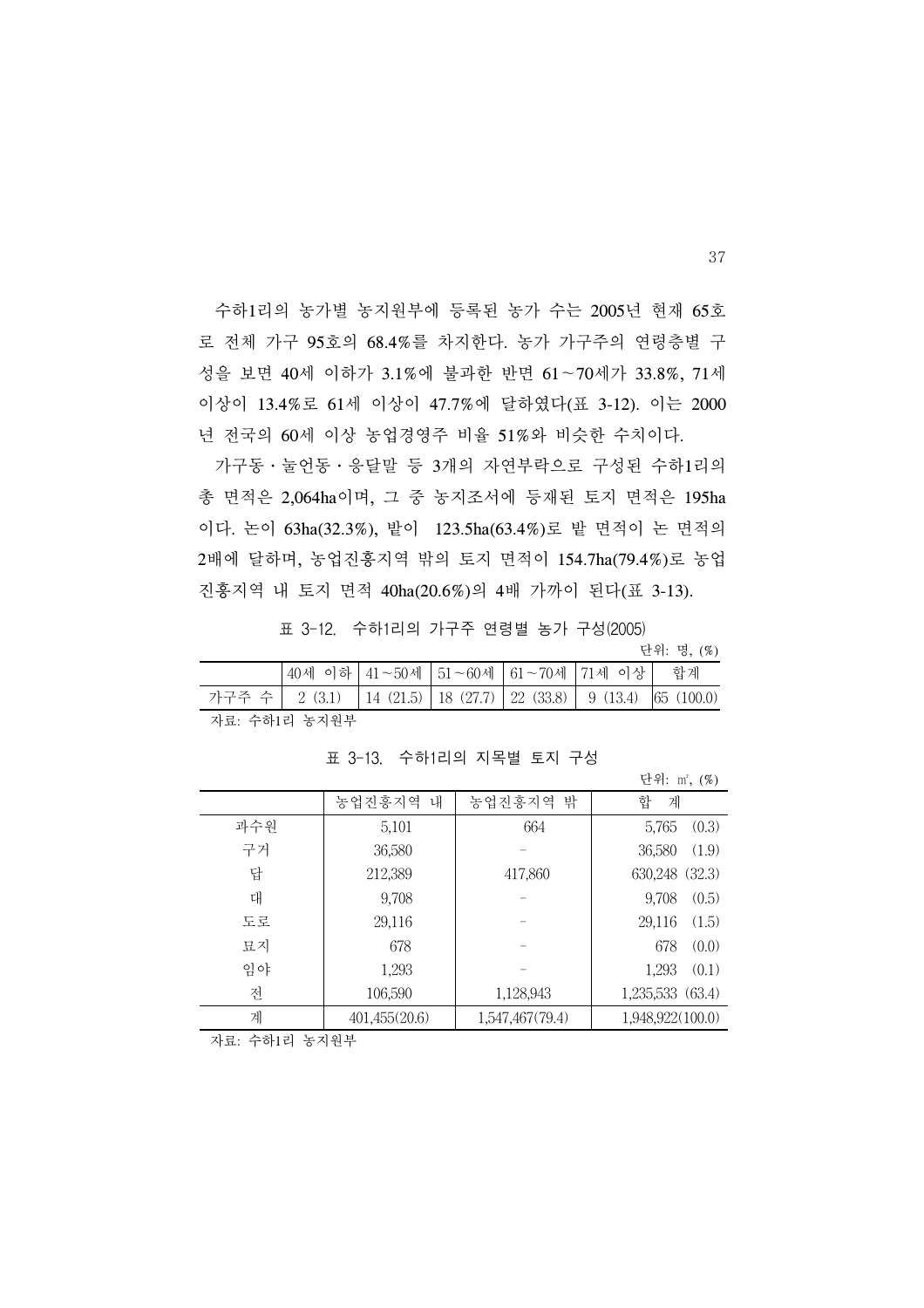수하1리 지역의 농업진흥지역 내 농지 가격은 평당 5만원 수준으로 서 이전의 6만원에서 하락하였다. 반면 농업진흥지역 밖의 농지 가격 은 평당 평균 8만원, 강변 쪽은 평당 10∼15만원에 달한다. 농지 임차 료는 논의 경우 수확량을 기준으로 3․7제가 일반적이고, 외지인 소유 농지의 임차료는 무료에 가까운 반면 최근 재배가 확대되는 인삼의 경우 임차료가 평당 1,000원 수준이다. 밭의 경우 임대차는 거의 없는 편이다.

 수하1리 마을의 농가가 보유하고 있는 농기계는 콤바인 3대, 트랙터 19대, 경운기 40대, 동력분무기 40대, 이앙기 60대(영농하는 모든 농 가), 관리기 10대 등이다.5 마을 내 보유 농기계는 농지 조건이 허락하 는 한 농기계 작업을 하는 데 충분하다.

 수하1리의 대중교통으로는 버스가 40km 떨어진 홍천 읍까지 오전 7시 30분과 오후 6시에 한 번씩 하루에 2번 운행되고 있다. 학생들의 등․하교 시간에 맞추어 운행되는 것이다. 그러나 여름철에는 강변에 피서객이 몰려 주민 차량과 버스가 마을까지 통행하기 어려울 정도이 며, 심지어 농약 살포를 하러 논에 가기도 어려운 지경이라고 한다.

 수하1리의 자연부락은 동족부락의 성격이 강한 곳이었다.6 그런데 최근 이 지역에 도시로부터 전입자들이 늘면서 이러한 특성이 많이 바뀌고 있다. 전입자들은 주로 도시에서 온 은퇴자들로 이 마을의 경 관 좋은 곳에 전원주택 또는 펜션 등을 지어 이주하는데, 특히 내촌천 변의 경관이 좋은 눌언동에 많이 이주해 오고 있다.

<sup>5</sup> 경운기는 주로 농약 살포에 이용하므로 경운기 보유자는 동력분무기도 보 유하고 있다.

<sup>6</sup> 동족부락 성씨로는 1반 최씨, 2반 김씨, 눌언동 변씨, 5반 연씨 등이 있다.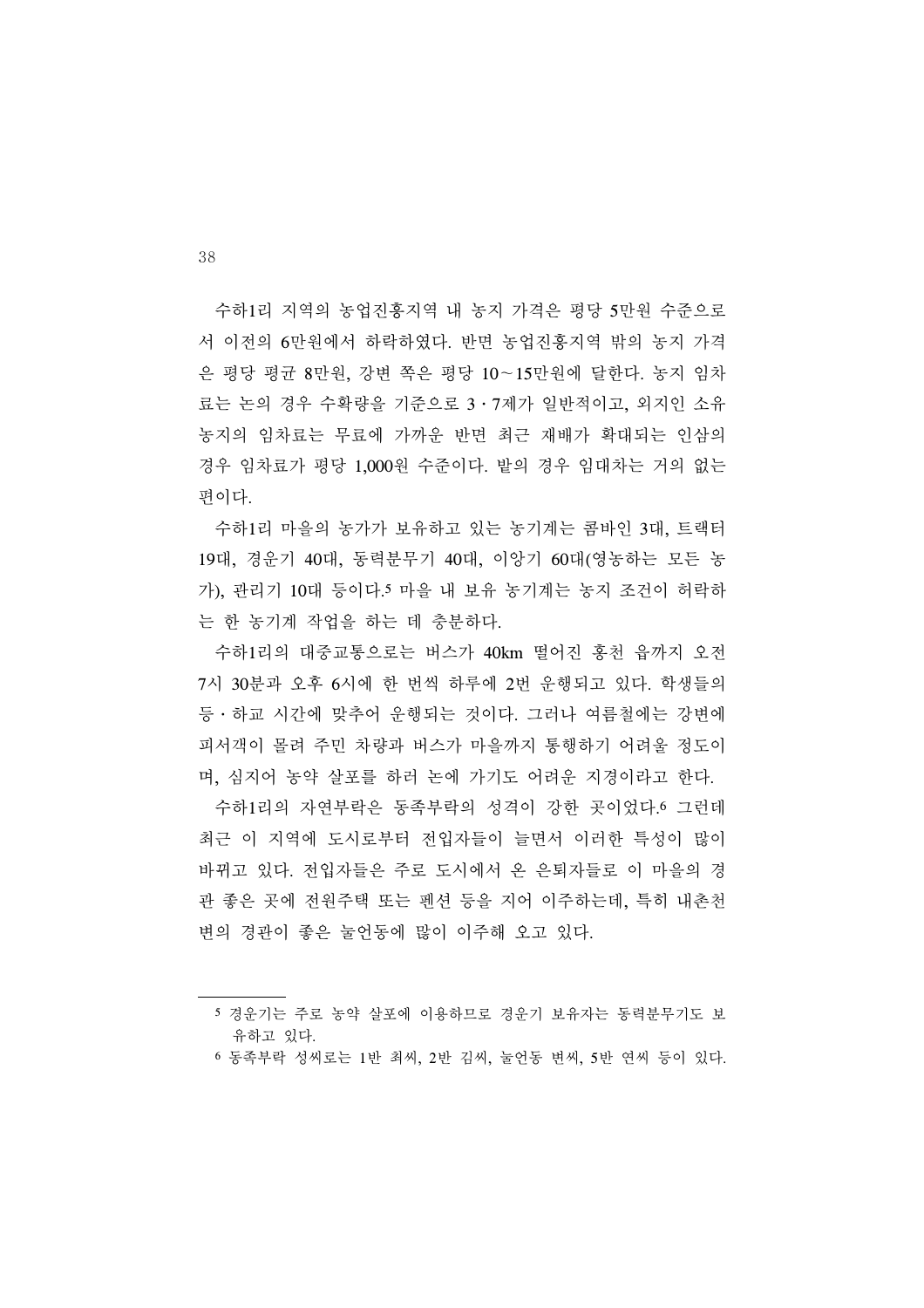#### 3.2. 수하1리 휴경농지․유휴지의 특성

#### **3.2.1.** 이용 자료

 사례지역의 휴경농지․유휴지 실태를 파악하기 위해 서석면에서 관 리하는 농지 관련 전산자료로서 수하1리 거주 농가의 농가별 농지원 부와 수하1리 구역에 소재하는 농지의 필지별 농지조서, 홍천군에서 관리하는 토지대장 중 수하1리 구역의 토지대장 자료를 전산 입력한 다음 집계․분석하였다. 이용 자료의 내용을 개관하면 다음과 같다.

 농가별 농지원부는 농가가 면사무소에 자발적으로 신고하여 작성하 는 장부로서 법정리 단위로 철해져 있다. 농지원부의 첫 면에는 일반 현황으로서 농업인(농업법인)의 성명․주소․주민등록번호, 세대원 이 름과 관계 및 주민등록번호, 농지소유 비동거가족 사항 등이 기록되어 있다. 두 번째 면은 소유농지 현황으로서 농지소재지․지번․지목․ 지적․농업진흥지역과 경지정리여부․자경여부․소유자성명 등이 기 록된다. 이어 임차농지 현황과 경작농지 현황을 기록하게 되어 있다. 농지원부는 농가별 농지소유․임대․임차 현황에 관한 문서이기 때문 에 한 농가가 여러 법정리에 농지를 소유할 경우 그 농가의 농지원부 에는 여러 지역의 농지가 등재되게 된다. 이 장부에서 농가의 신고․ 등록 당시 소유 및 자경하는 농지에 관한 기록은 신빙성이 있지만 임 차농지에 관해서는 대부분 신고하지 않았기 때문에 아예 알 수 없으 며, 신고․등록 이후 변동 상황이 제때 반영되지 않아 이 또한 실제와 합치되지 않는 경우가 많다. 2005년 10월부터 매매 등에 의해 등기부 및 토지대장의 기록이 바뀔 경우 농지원부 및 농지조서의 내용도 자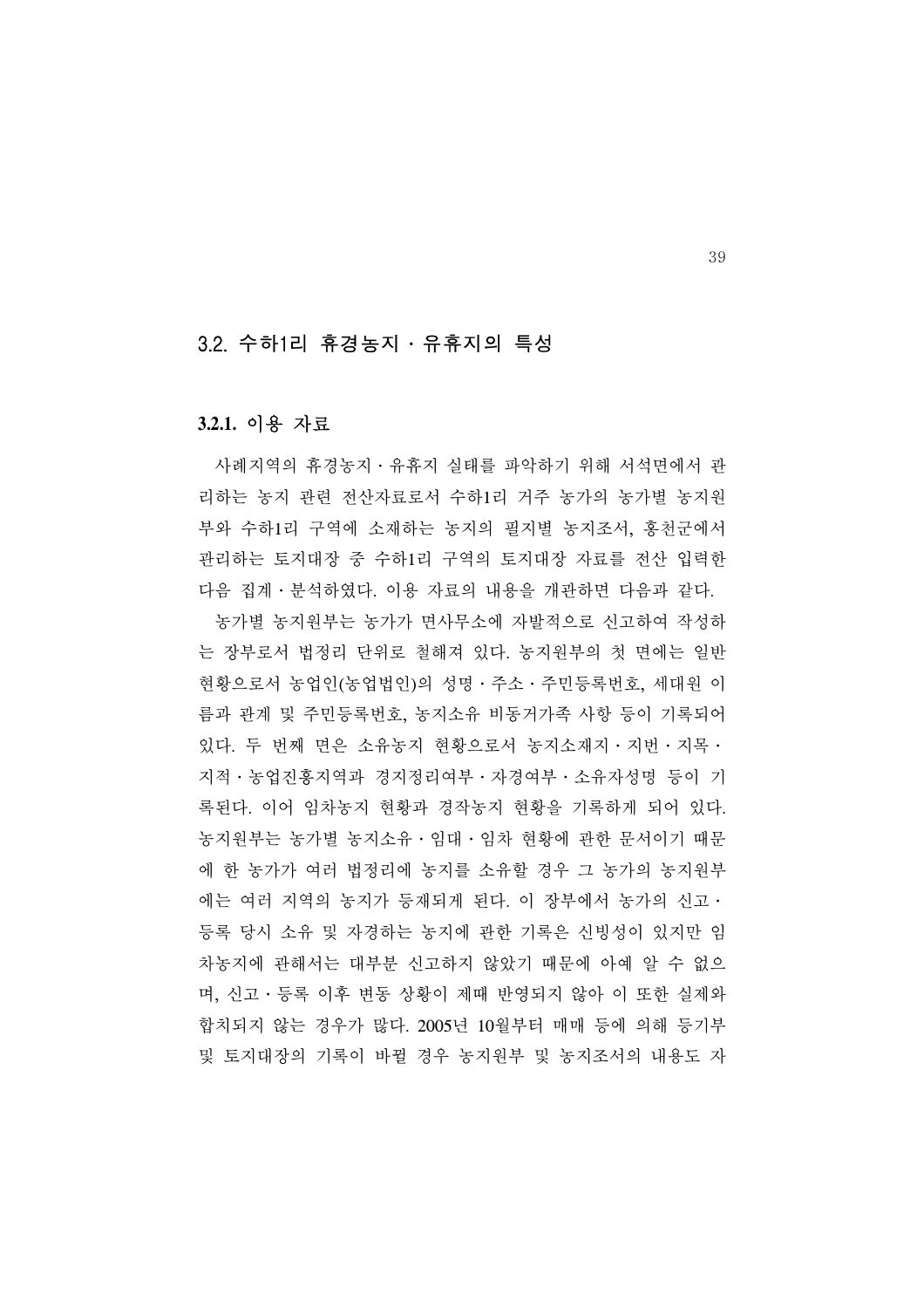동으로 바뀌도록 하였기 때문에 앞으로는 농가별 농지 소유 실태에 대해 농지원부 및 농지조서만으로도 정확히 파악할 수 있을 것이다. 그러나 이전에는 그렇지 않았기 때문에 농가별 농지 소유 실태를 정 확히 파악하기 위해서는 토지대장을 이용하는 게 적절하다.

 농지조서는 지번 순으로 행정리, 지적, 소유자 성명․주민등록번호, 소유면적, 공부 지목, 농업진흥지역 여부, 실제 지목, 주재배작물명, 자 경․임대․휴경 구분, 경지정리 여부, 경작자 성명․주민등록번호 등 을 기재한 장부이다. 농지조서에 수록된 필지별 토지는 토지대장의 지 번별․필지별 토지의 목록과 동일하다고 할 수 있으나 기재 내용은 농가가 신고한 농지원부의 내용을 기재한 것이므로 등록 이후 소유권 변동이 있을 경우 농지조서에 제때 반영되기 어렵고, 따라서 토지소유 권에 관한 가장 정확한 기본 장부라 할 수 있는 토지대장의 기록과 일 치되지 않는 예가 많다. 전술하였듯이 2005년 10월부터 토지대장의 내용이 바뀔 경우 농지원부와 농지조서의 내용도 그에 따라 자동으로 바뀌게 되었으므로 농지조서의 소유자와 토지대장의 소유자가 일치되 게 될 것이다. 그러나 농지조서에는 소유자의 주소가 기재되지 않기 때문에 소유자의 재촌․부재 여부를 파악할 수 없다는 맹점이 있다. 따라서 토지소유자의 재촌․부재 여부를 파악하려면 토지대장을 이용 할 수밖에 없다.

 토지대장은 시․군 지적계에서 관리한다는 점에서 읍면에서 관리하 는 농지원부․농지조서와 다르며, 더욱이 토지소유권 변동에 관한 기 록이 핵심이라는 점에서 이들 장부와 성격이 다르다. 토지대장은 행정 관서에서 관리하는 등기부라 해도 과언이 아니다. 등기부는 토지소유 권에 관한 증명 공부로서 사법부에서 관장하기 때문에 행정부서에서 이용할 수 없다. 그러므로 등기부의 토지소유권에 관한 내용과 동일한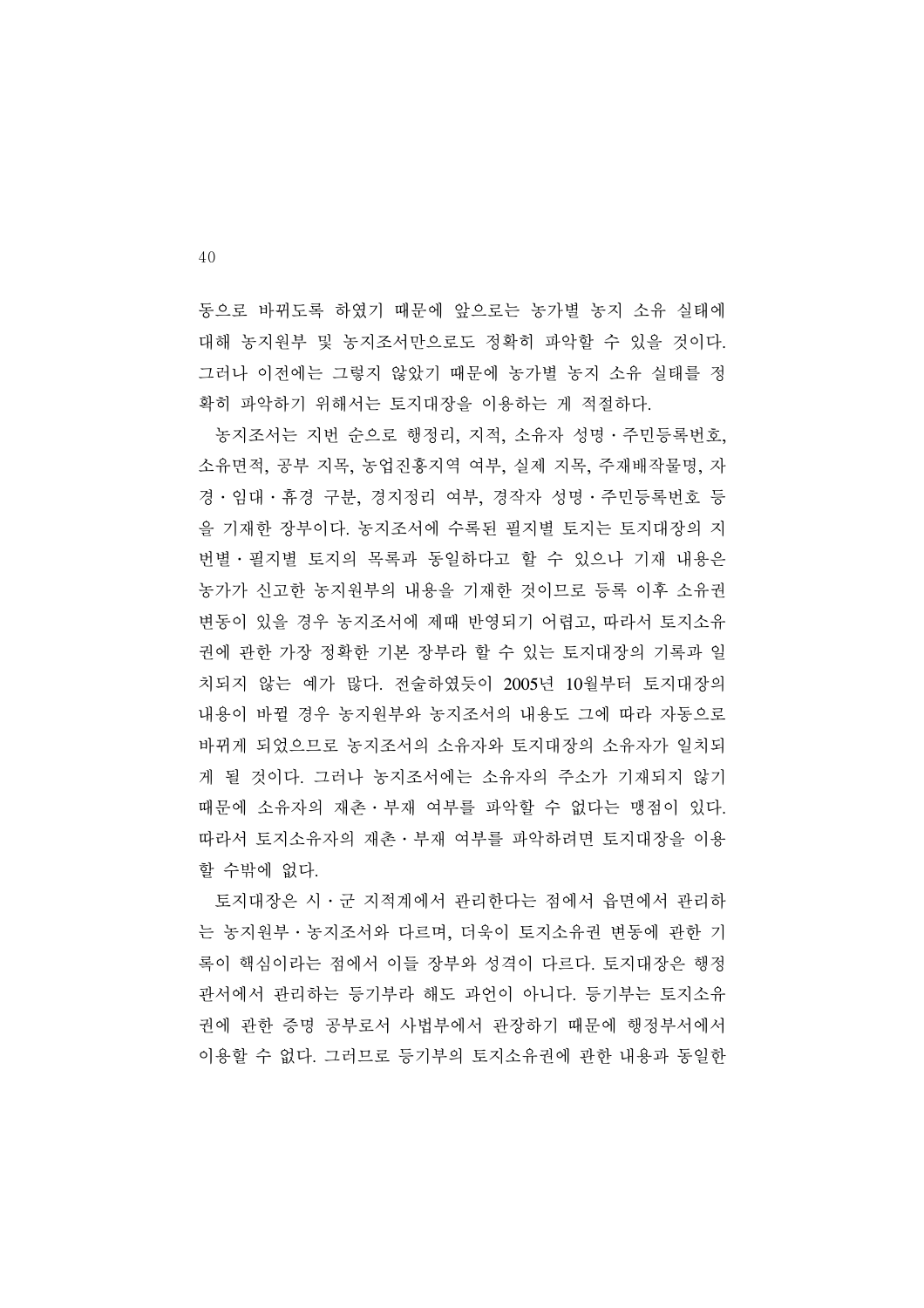내용이 기록된 장부로서 행정부서에서 관장하는 토지대장이 작성된 것이다. 어떻든 토지대장은 등기부의 토지소유권이 변동될 때 함께 기 재 내용이 변동되므로 이를 통해 소유권을 정확히 파악할 수 있다7.

#### **3.2.2.** 수하**1**리 소재 토지의 소유자 및 소유권 변동 실태

 수하리의 농지조서는 수하1리․수하2리 구역에 존재하는 농지에 대 해 지번별로 철해져 있다. 행정리가 수하2리로 되어 있는 필지를 제외 하고 수하1리로 되어 있는 토지의 필지 수는 총 1,216필지인데, 그 중 에서 농지원부에 등재된 필지는 769필지였다. 나머지 447필지는 농지 조서의 소유자에 관한 기록이 공란으로 되어 있다. 소유자에 관한 기 록을 보완하기 위하여 농지조서와 별도로 수하1리의 모든 필지에 대 해 토지대장을 발급받아 거기에 기록된 필지별 소유자 관련 기록을 입력 처리하여 토지소유자의 거주지별 토지소유 상황, 소유권 변동 시 기별 토지 면적, 그리고 토지소유규모별 소유자 수 등을 파악하였다. 차례대로 살펴보면 다음과 같다.

 먼저 토지대장을 통해 수하1리 소재 토지의 소유자 현황을 보면 총 194ha의 토지를 총 312명이 소유하고 있다(표 3-14). 그 중 홍천군 외 에 거주하는 부재지주는 133명으로서 소유자 수에서 42.6%, 소유 면 적에서 37.3%를 차지하고 있다. 전국 농지 소유 현황을 보면, 전 농지 의 44%가 임대차농지인데 그 중 절반이 부재지주 소유이므로 전농지 의 22%는 부재지주 소유 농지라 할 수 있다. 수하1리의 경우 부재지 주 소유가 전국 평균에 비해 월등히 진전되어 있음을 알 수 있다.

다음, 수하1리 소재 토지의 소유권 변동 시기별 면적 분포를 보면

<sup>7</sup> 토지대장과 같은 성격으로서 임야에 대해서는 임야대장이 있다.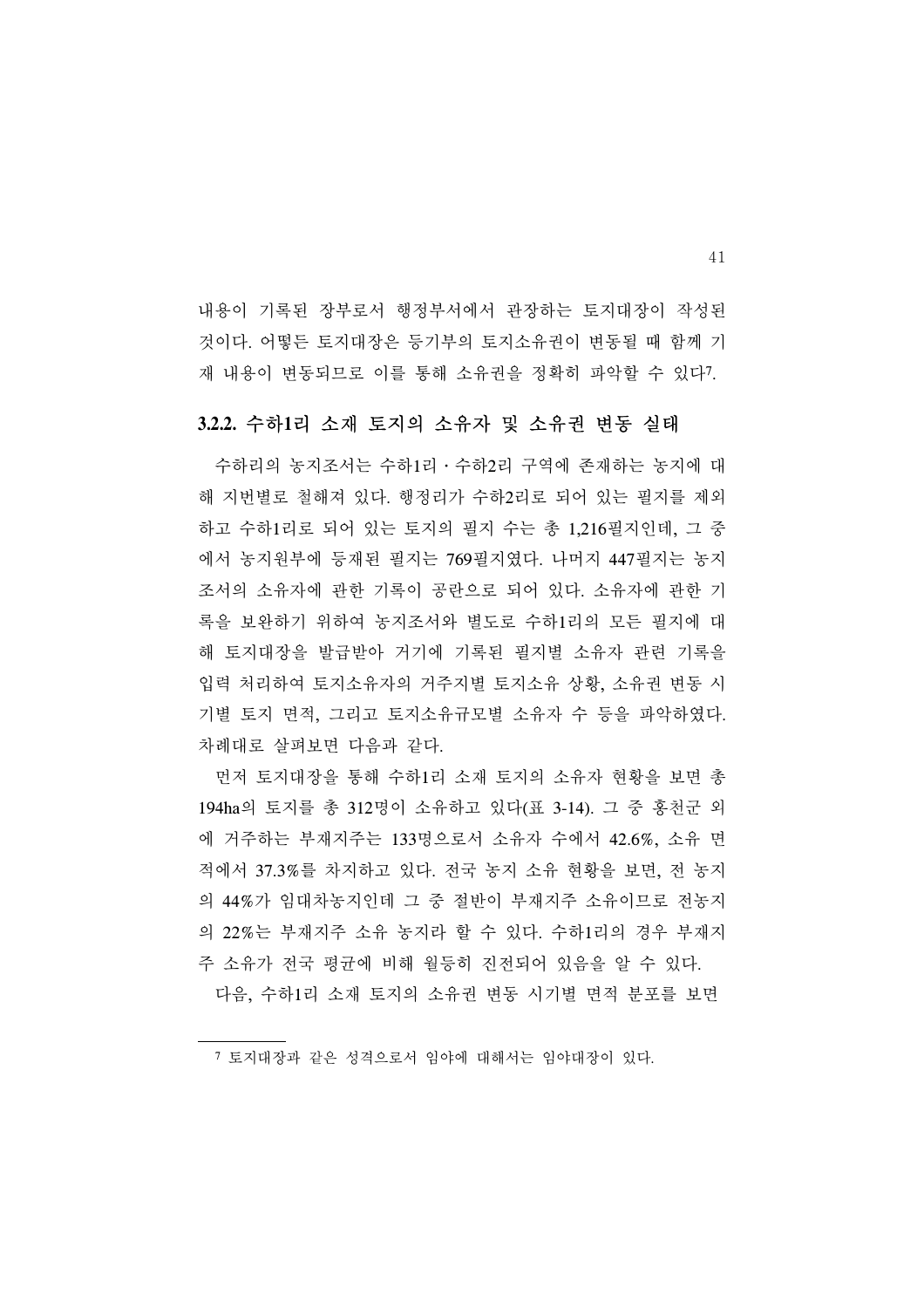표 3-14. 수하1리 소재 토지의 소유자 거주지별 소유 현황

|           |             |                  | 단위: 명, m2, (%) |
|-----------|-------------|------------------|----------------|
|           | 소유자 수       | 소유 면적            | 1인당 소유면적       |
| 수하리 내 거주자 | 127(40.7)   | 855,357 (44.0)   | 6,735.1        |
| 서석면 내 거주자 | 14(4.5)     | (3.2)<br>62,702  | 4,478.6        |
| 홍천군 내 거주자 | (6.1)<br>19 | 86,538<br>(4.5)  | 4,554.6        |
| 홍촌군 외 거주자 | 133 (42.6)  | 726,090 (37.3)   | 5,459.3        |
| 상<br>미    | (6.1)<br>19 | 213,682 (11.0)   | 11,246.4       |
| 합<br>계    | 312(100.0)  | 1,944,369(100.0) | 6,232.0        |

주: 미상에는 2개 문중과 6개 정부기관이 포함되어 있음.

자료: 수하리 토지대장에서 집계

표 3-15. 수하1리 소재 토지의 소유권 변동 시기별 면적

|                                     |           | 단위: m2, % |
|-------------------------------------|-----------|-----------|
| 소유권 변동 시기                           | 면<br>적    | 율<br>비    |
| 1996.01.01 이전                       | 708,139   | 36.4      |
| 1996.01.01~2000.12.31               | 378,725   | 19.5      |
| 2001.01.01 <sup>-2</sup> 2001.12.31 | 96,808    | 5.0       |
| 2002.01.01 <sup>-2</sup> 2002.12.31 | 72,264    | 3.7       |
| 2003.01.01~2003.12.31               | 127,100   | 6.5       |
| 2004.01.01 <sup>-2</sup> 2004.12.31 | 169,176   | 8.7       |
| 2005.01.01 <sup>-2005</sup> .12.31  | 197,295   | 10.1      |
| 미상                                  | 194,862   | 10.0      |
| 함계                                  | 1,944,369 | 100.0     |

자료: 수하리 토지대장 집계

(표 3-15), 전체 토지 면적 194ha 중 36.4%는 1996년 1월 1일 이후 토 지소유권이 변동되지 않았기 때문에 「농지법」의 적용을 받지 않아 농지임대차를 자유로이 할 수 있다. 이 토지와 토지소유권 변동 여부 를 알 수 없는 토지 194,862㎡를 제외한 나머지 53.6%의 토지는 1996 년 이후 토지소유권이 변동되었기 때문에 농지임대차 금지가 적용된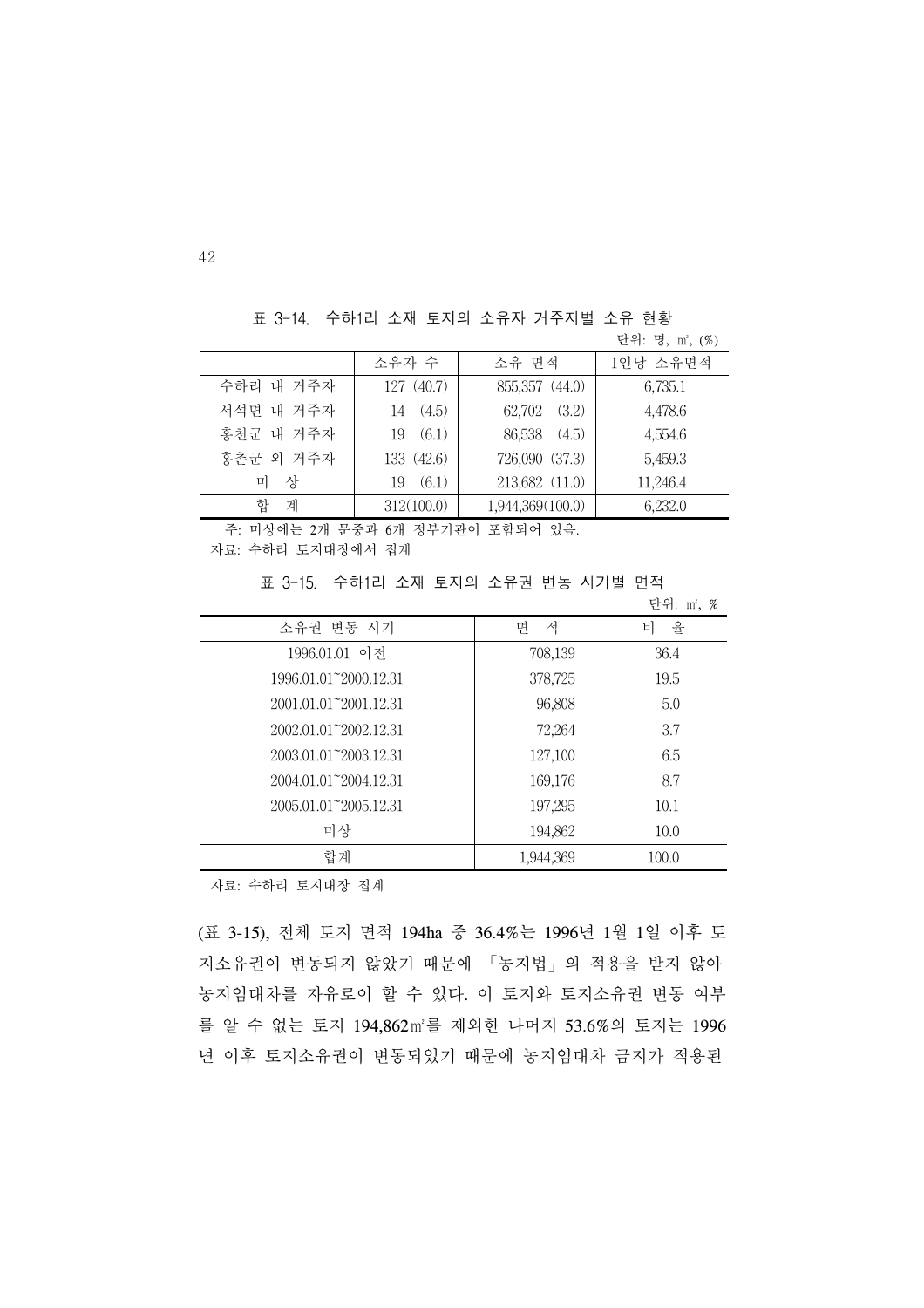| 소유 규모             | 농지면적      | 소유자 수       | 1인당 면적   |
|-------------------|-----------|-------------|----------|
| 0.5ha 미만          | 440,385   | 198 (63.5)  | 2.224.2  |
| $0.5 - 1.0$ ha    | 462,196   | 64 (20.5)   | 7,221.8  |
| $1.0 \sim 2.0$ ha | 420,853   | 32 (10.3)   | 13,151.7 |
| $2.0 - 3.0$ ha    | 315,765   | (4.5)<br>14 | 22,554.6 |
| $3.0 \sim 5.0$ ha | 174,152   | (1.3)<br>4  | 43,538.0 |
| 미<br>상            | 131,018   |             |          |
| 합<br>계            | 1,944,369 | 312(100.0)  | 6,232.0  |

표 3-16. 수하1리 소재 토지의 소유규모별 소유면적 및 소유자 수

자료: 수하리 토지대장

다. 토지소유권 변동은 2003년부터 최근에 올수록 활발해지고 있다. 수하1리 소재 토지의 소유규모별 토지소유 면적과 소유자 수를 보 면 토지소유자 312명 중 198명(63.5%)이 0.5ha 미만의 토지를 소유하 고, 64명(20.5%)이 평균 0.7ha를 소유하고 있었다(표 3-16). 반면 4명은 평균 4.4ha씩을 소유하고 있었다. 수하1리 소재 토지의 소유자 312명 의 평균 토지소유 면적은 0.6ha로 영세한 규모였다.

#### **3.2.3.** 수하**1**리 소재 휴경농지․유휴지 면적과 소유 구조

 수하1리 소재 휴경농지․유휴지에 대해서는 먼저 농지조서에 휴경 으로 기재된 농지에 대해 수하리 지적도를 놓고 수하1리 이장이 실제 와 합치되는지를 확인하고, 현장을 답사함으로써 재차 확인하였다. 그 러나 농지조서 및 토지대장의 필지 하나하나에 대해 이장이 휴경 여 부를 모두 알 수는 없으므로 대체로 지역 단위로 휴경이 된 곳을 중심 으로 확인하였다. 이렇게 하여 확인된 휴경농지와 임야로 바뀐 유휴지 를 합한 면적은 21.7ha로서, 수하1리 소재 전체 토지 면적 194ha의

43

단위: ㎡, 명, (%)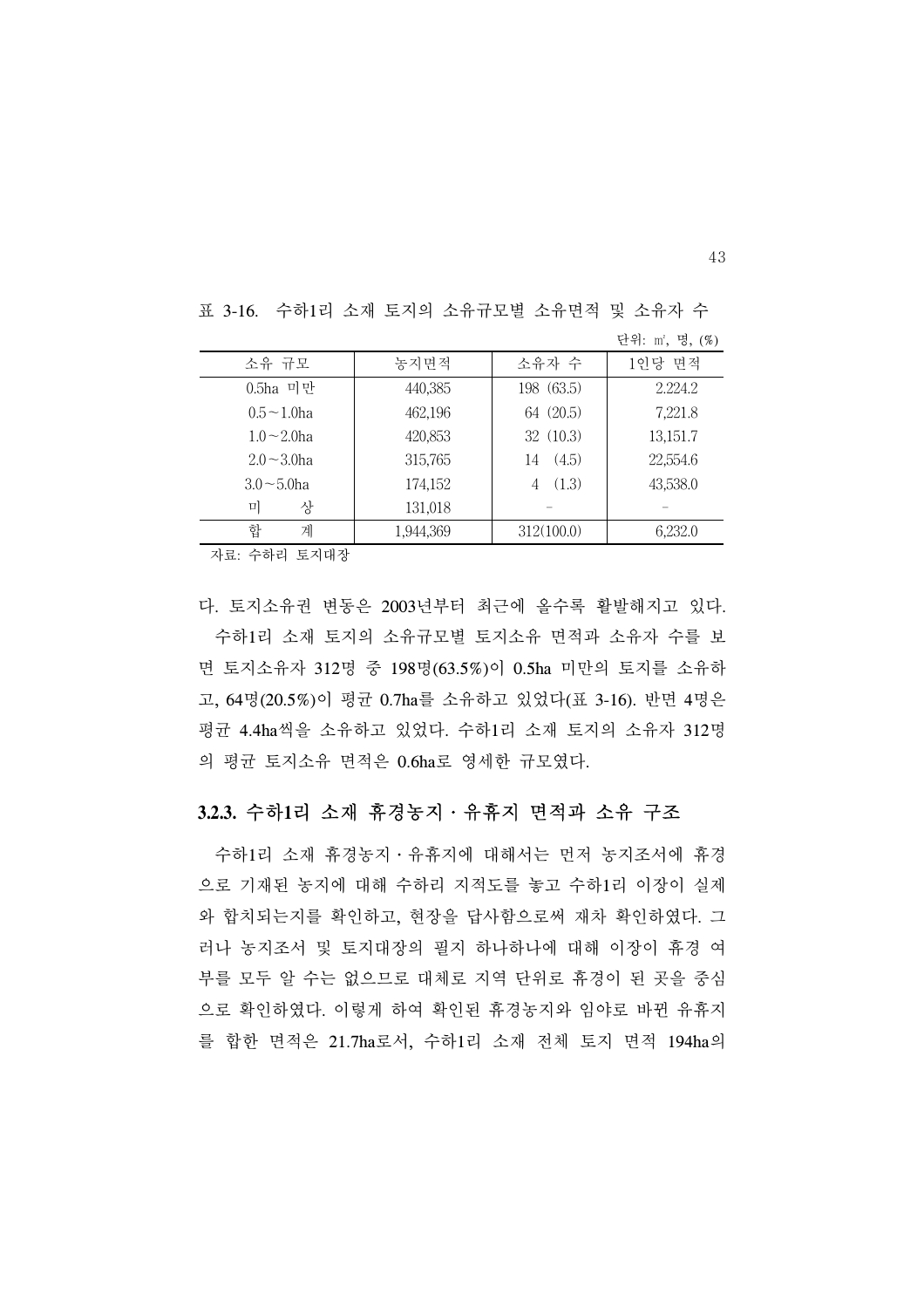11.2%에 달하였다. 지목별로는 논이 휴경농지․유휴지 면적의 79.4%, 밭이 20.6%를 차지하였다. 농지조서에 휴경으로 기록된 농지는 사실 상 유휴지인데, 수하1리의 경우 실제 유휴지는 이보다 훨씬 많은 것으 로 조사되었다. 이는 실제로 휴경하고 있음에도 휴경 내용을 농지원부 에 정확하게 등록하거나 갱신하지 않기 때문에 발생하는 현상이다.

 수하1리 소재 휴경농지․유휴지 소유자의 거주지별 소유 현황을 보 면(표 3-17), 총 21.7ha의 휴경농지를 50명의 소유자가 소유하여 1인 당 평균 휴경농지 소유면적은 0.4ha이다. 그 중 홍천군 외에 거주하는 부재지주는 22명으로서 소유자 수에서 34%로 전체 농지 소유에서 부 재지주가 차지하는 비율 42.6%에 비해 낮았다. 또한 그 소유면적 비 율은 19.7%로 전체 토지 소유면적 비율 37.3%에 비해 아주 낮았다. 수하1리 소재 휴경농지․유휴지의 경우 부재지주 소유 비중이 일반 농지의 그것에 비해 현저히 낮다는 것을 알 수 있다. 수하1리 소재 전 체 농지의 경우 부재지주 소유가 전국 평균에 비해 월등히 진전되어 있음에도 불구하고 부재지주 소유농지에서 휴경 비율이 높다는 전국 적 현상과 다르다는 점이 주목된다.

|           |                        |                 | 단위: 명, m2, (%) |
|-----------|------------------------|-----------------|----------------|
|           | 소유자 수                  | 소유 면적           | 1인당 소유 면적      |
| 수하리 내 거주자 | 17(34.0)               | 42,776 (19.7)   | 2,516.2        |
| 서석면 내 거주자 | (6.0)<br>$\mathcal{S}$ | (3.5)<br>7,623  | 2,541.0        |
| 홍천군 내 거주자 | (8.0)                  | $9,638$ $(4.4)$ | 2,409.5        |
| 홍천군 외 거주자 | 22 (44.0)              | 126,367 (58.3)  | 5,744.0        |
| 상<br>미    | (8.0)                  | 30,185 (13.9)   | 7,546.3        |
| 합<br>계    | 50(100.0)              | 216,589(100.0)  | 4,331.8        |

표 3-17. 수하1리 소재 휴경농지의 소유자 거주지별 소유 현황

주: 미상에는 2개 문중과 6개 정부기관이 포함되어 있음.

자료: 수하리 토지대장에서 집계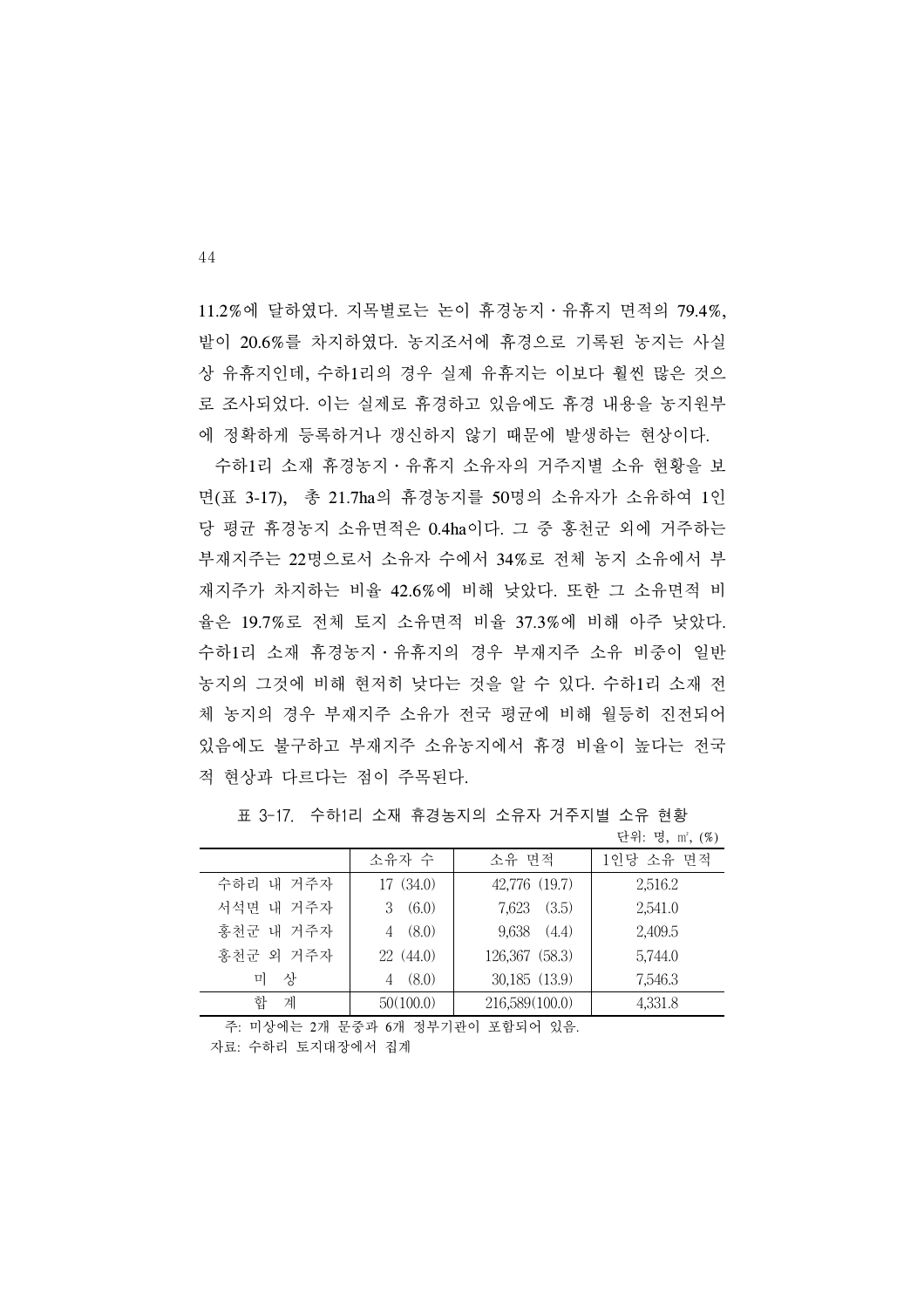다음은 수하1리 소재 휴경농지․유휴지의 소유권 변동 시기별 면적 분포를 보면(표 3-18), 전체 휴경농지 면적 21.7ha 중 44.4%는 1996년 1월 1일 이후 토지소유권이 변동되지 않았다. 이 수치는 수하1리 소재 전체 토지의 36.4%에 높다. 그만큼 휴경농지․유휴지의 거래가 정체 되어 있음을 알 수 있다. 또한 일반 토지의 경우 근래에 올수록 거래 가 활발해졌는데 휴경농지․유휴지의 경우 그렇지 않다는 것을 알 수 있다. 휴경농지․유휴지의 인기가 없다고 할 수 있을 것이다.

|                                     |         | 닌ヿ. !!!, <i>70</i> |
|-------------------------------------|---------|--------------------|
| 소유권 변동 시기                           | 적<br>면  | 율<br>비             |
| 1996.01.01 이전                       | 96,067  | 44.4               |
| 1996.01.01~2000.12.31               | 42,049  | 19.4               |
| 2001.01.01~2001.12.31               | 1,520   | 0.7                |
| 2002.01.01 <sup>-2</sup> 2002.12.31 | 8,919   | 4.1                |
| 2003.01.01~2003.12.31               |         |                    |
| 2004.01.01~2004.12.31               | 37,657  | 17.4               |
| 2005.01.01~2005.12.31               | 21,090  | 9.7                |
| 미상                                  | 9,287   | 4.3                |
| 합계                                  | 216,589 | 100.0              |

표 3-18. 수하1리 소재 휴경농지의 소유권 변동 시기별 면적  $TL01. m<sup>2</sup> \theta$ 

자료: 수하리 토지대장 집계

 수하1리 소재 휴경농지․유휴지의 소유규모별 소유 면적과 소유자 수를 보면(표 3-19), 휴경농지․유휴지 소유자 50명 중 38명(76.0%)이 1인당 평균 0.16ha의 휴경농지를 소유하였다. 50명 전체의 1인당 평균 휴경농지 소유 규모는 0.43ha로 전체 농지 소유자의 평균 소유규모 0.6ha보다 영세하였다.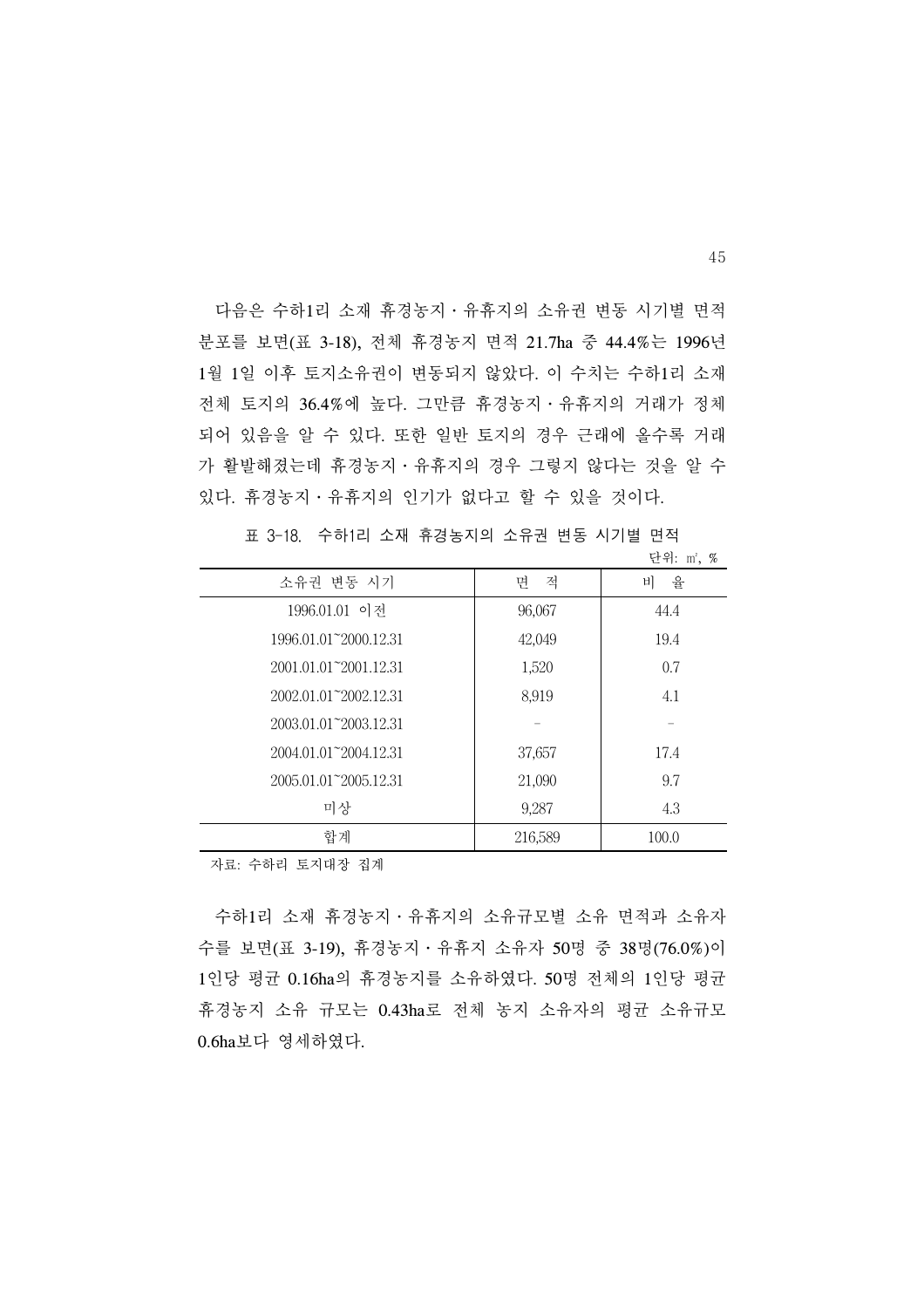| 소유 규모             | 농지면적    | 소유자 수      | 1인당 면적   |  |
|-------------------|---------|------------|----------|--|
| 0.5ha 미만          | 61,723  | 38 (76.0)  | 1.624.3  |  |
| $0.5 \sim 1.0$ ha | 58,948  | 8(16.0)    | 7,368.5  |  |
| $1.0 \sim 2.0$ ha | 29,036  | (4.0)<br>2 | 14,518.0 |  |
| $2.0 - 3.0$ ha    | 25,735  | (2.0)      | 25,735.0 |  |
| $3.0 \sim 5.0$ ha | 34,855  | (2.0)      | 34,855.0 |  |
| 미<br>상            | 6,292   |            |          |  |
| 합<br>계            | 216,589 | 50(100.0)  | 4,331.8  |  |

표 3-19. 수하1리 소재 휴경농지의 소유규모별 소유면적․소유자 단위: ㎡, 명, (%)

자료: 수하리 토지대장

 휴경농지․유휴지가 발생하는 가장 큰 이유는 입지상 접근이 어렵 고 수익성이 낮기 때문이며, 그 다음이 노동력 부족 때문인 것으로 나 타났다. 그리고 부차적인 이유로 부재지주의 소유를 들 수 있는데, 재 촌지주의 경우 수익성이 낮더라도 웬만하면 경작하는 것이 일반적이 지만 부재지주의 경우 쉽게 경작을 포기하기 때문에 휴경이 더 많이 발생하게 된다. 수하1리의 경우 마을 주민들이 휴경농지․유휴지와 생산조정제 휴경지에 경관작물을 심어 경관보전직불금을 받고자 하였 으나 외지 전입자들이 동의하지 않은 데다 휴경농지가 소규모로 분산 소재하고 있기 때문에 실패한 것으로 나타났다.

#### **3.2.4.** 수하**1**리 휴경농지․유휴지의 입지적 특성

 휴경농지․유휴지의 발생사유 중 제1의 요인은 노동력 부족으로 조 사되었지만 노동력이 부족하더라도 농지의 영농 조건이 우량하면 위 탁영농이든 농지임대든 영농이 가능하므로 휴경하는 일이 드물다. 사

46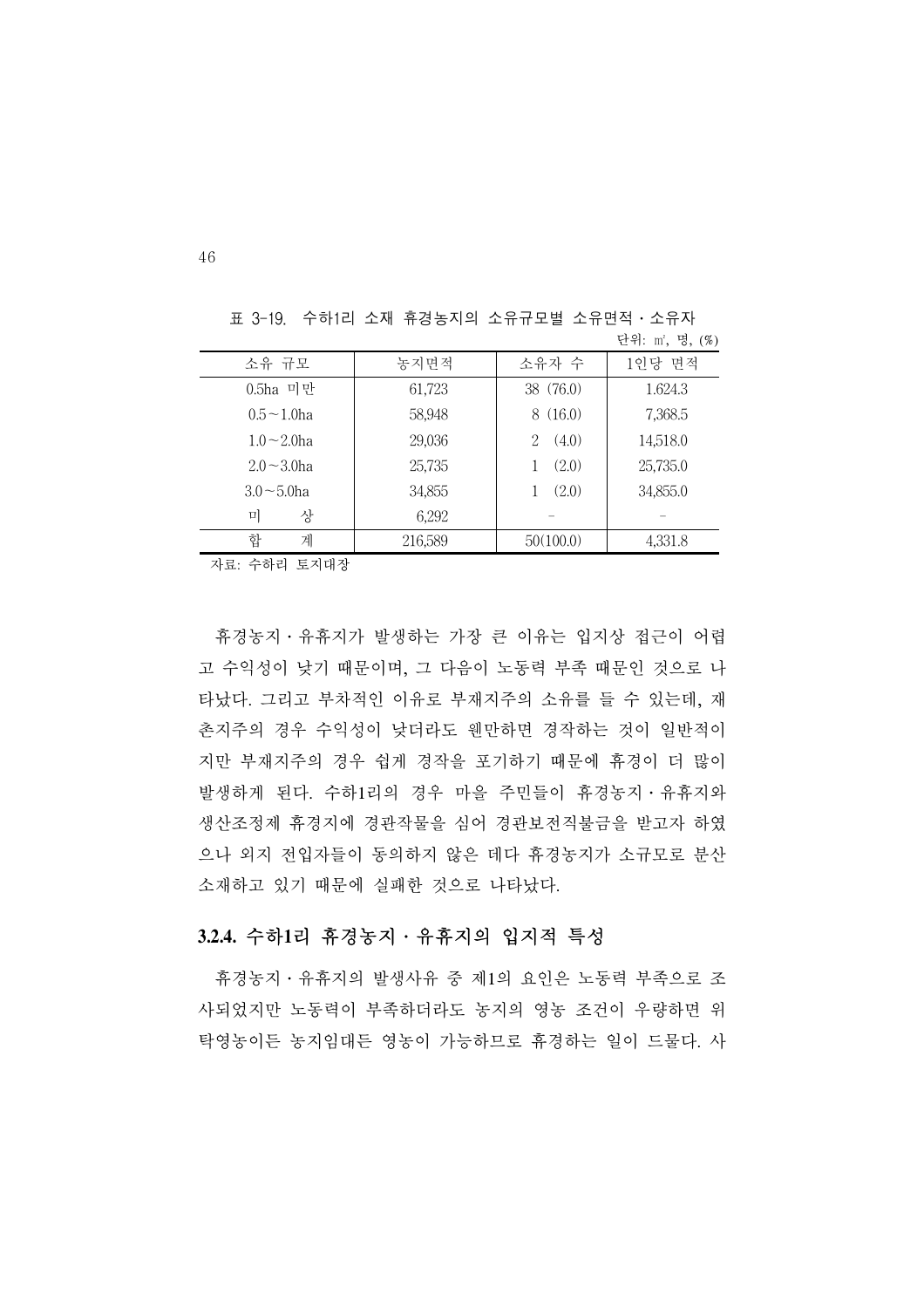실상 휴경농지․유휴지가 발생하는 근본 원인은 농지의 영농 조건 불 량인 것이다. 이 같은 사실은 수하1리의 휴경농지․유휴지에서 극명 하게 드러난다. 수하1리 소재 휴경농지․유휴지는 어느 농지나 접근 조차 힘든 외딴 골짜기의 농지 전체가 휴경농지․유휴지로 된 것이다. <그림 3-1>에서 '휴경지역'으로 표시한 두 지역은 그림을 통해서는 그 지역이 얼마나 숲이 우거진 골짜기인지 알아보기 어렵지만 모두 산골 짜기의 농지들이다. 그 중 오른쪽 위의 '휴경지역'에는 자동차로 진입 할 수 있지만 아래쪽 '휴경지역'에는 자동차로 진입하기 어렵다.



그림 3-1. 홍천군 서석면 수하1리의 휴경농지․유휴지 소재 지역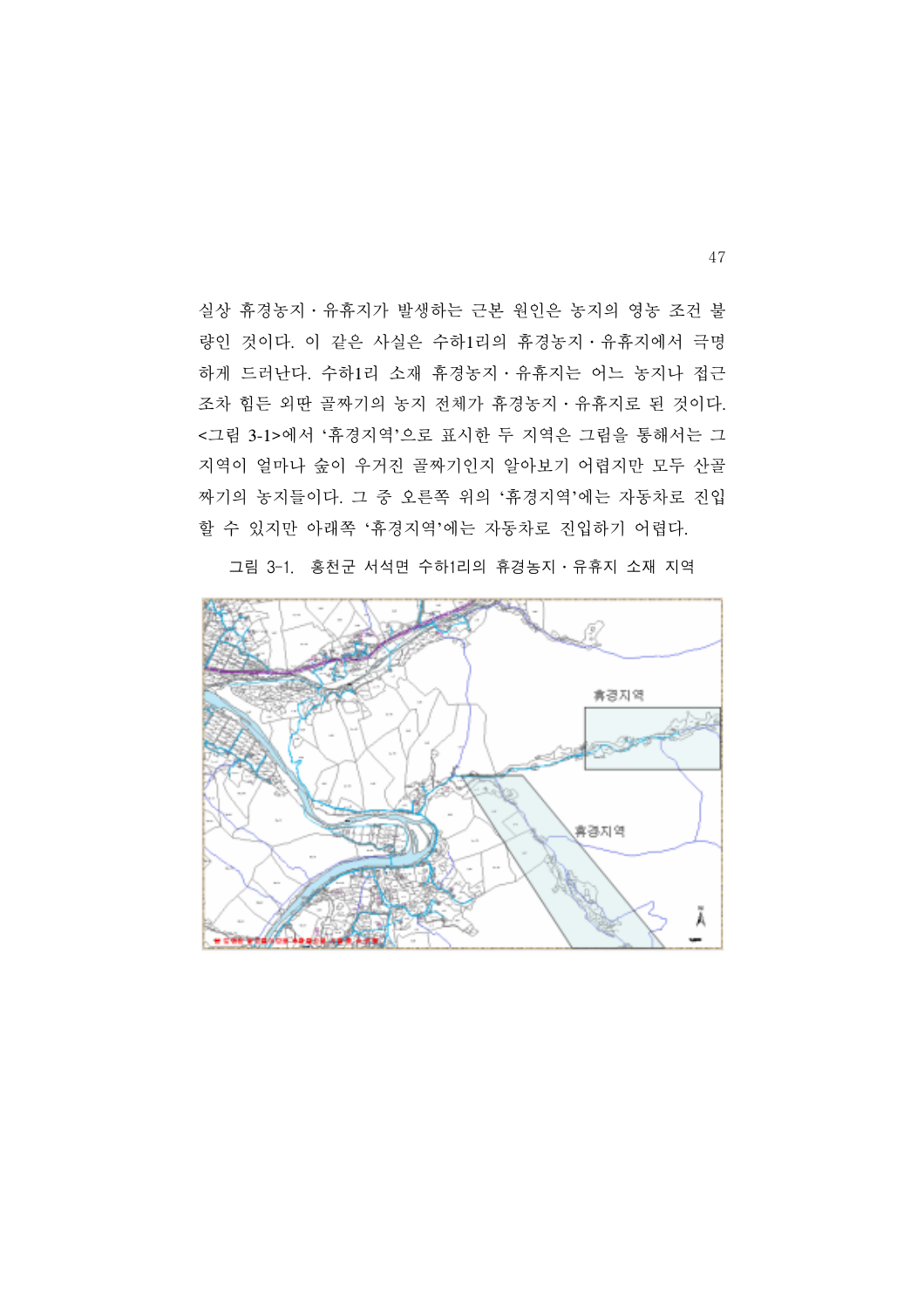<sup>제</sup>**4**<sup>장</sup>

## 휴경농지․유휴지 정책의 방향

## 1. 휴경농지․유휴지 관련 제도와 정책

#### 1.1. 「농지법」의 대리경작자 지정 제도

 1994년 12월에 제정되어 1996년 1월 1일부터 시행에 들어간 「농지 법」은 유휴지에 대해 시장․군수 또는 구청장이 그 소유권자나 임차 권자를 갈음하여 농작물을 경작할 자("대리경작자"라 함)를 지정할 수 있도록 하였다(19조). 대리경작자는 해당 농지 인근 지역에서 농업경 영을 하는 농업인․농업법인, 아니면 인근 지역 농업생산자단체나 각 급 학교 또는 경작희망자로써 지정할 수 있다. 대리경작자를 지정하려 면 당해 농지의 소유권자 또는 임차권자에게 대리경작자 지정을 미리 알리되 알릴 수 없을 경우 14일 이상 공고하며, 지정 후에는 지정통지 서를 송부한다. 대리경작 기간은 1년이 원칙이며, 토지사용료는 수확 량의 10%로 하되 지급불능이나 수령거부 시에는 공탁할 수 있다. 소 유권자나 임차권자가 스스로 경작하려면 대리경작 기간 만료 3개월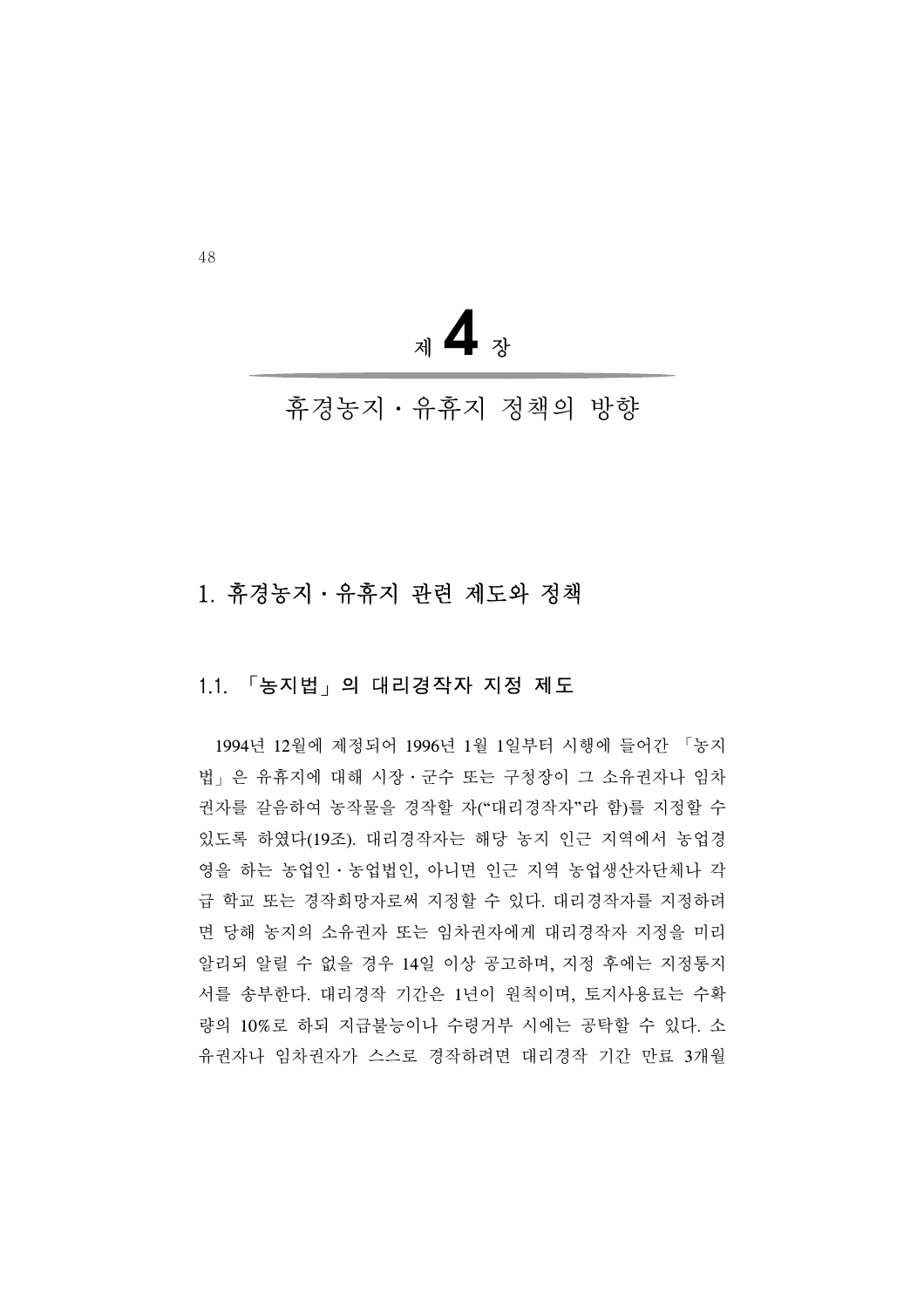전까지 시장․군수․구청장에게 대리경작자 지정 중지를 신청하도록 하였다.

 대리경작자 지정 제도는 1996년 1월 농림부의 「휴경농지 생산화 대책」에 의해 대대적으로 활용되었다. 당시 6만 5천ha에 달하는 휴경 농지를 경작하기 위하여 대리경작자를 지정하도록 하였는데, 적당한 대리경작자가 없을 경우 각 시․군과 농협 등 공공기관이 책임지도록 함으로써 수익은커녕 경영비조차 보전되지 않는 휴경농지를 행정기관 임직원이 대리 경작하는 사례도 적지 않았다. 이 시책은 쌀 자급률 하 락을 배경으로 등장하여 몇 년간 계속되었으나 결국 불합리한 데다 쌀 공급 및 재고 과잉 사태가 도래함에 따라 사라졌다.

 「농지법」의 대리경작자 지정 제도는 유휴지의 발생 사유가 무엇 인지, 어떤 농지가 유휴지로 되는지 등을 고려하지 않은 채 막연하게 시․군․구에 대리경작자를 지정할 수 있는 권한을 부여한 데 불과하 다. 노동력이 부족하고 농기계 진입 및 이용이 불가능하며 심을 작물 이 없어서 경작하지 않게 된 농지를 소유자 대신 경작할 수 있는 대리 경작자가 존재할 수 있을까? 일본의 경우 후술하듯이 유휴지 소유자 에게 이용계획서를 제출하도록 하고 시․정․촌장의 권고를 따르지 않을 경우 공익법인이라 할 수 있는 농지보유합리화법인에 임대하도 록 하는 한편 인접농지에 대해 병해충이나 토사붕괴 등의 원인으로 작용할 경우 풀베기 등의 관리를 명할 수 있도록 하였다. 유휴지 경작 의 경제성이 없다는 점은 한․일 간에 차이가 없지만 일본의 경우 농 지보유합리화법인이라는 경작․관리 주체가 확보되어 있는 반면 우리 의 경우 주체가 없다는 점에 차이가 있다. 현행 「농지법」의 대리경 작자 지정은 유휴지에 대한 사후 이용대책이지만, 대리경작의 주체를 찾기 어렵다는 점에서 그나마 효과를 기대하기 어려운 제도이다.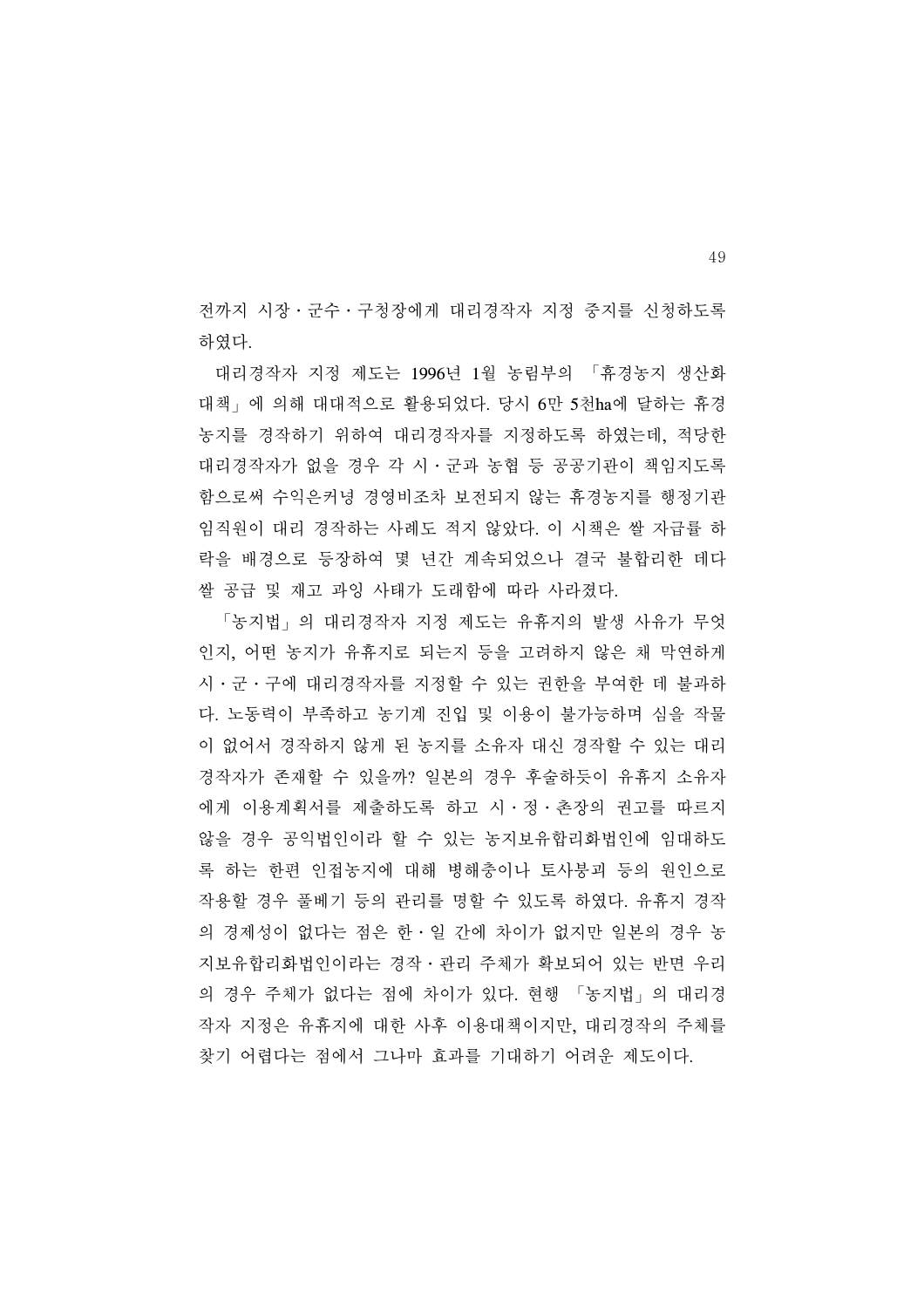#### 1.2. 「농어촌정비법」의 한계농지 정비

 1994년 12월에 제정된 「농어촌정비법」은 제76조∼제85조에서 '한 계농지 등의 정비'에 관해 규정하고 있다. 여기서 한계농지란 "농업진 흥지역 밖의 농지 중에서 영농조건이 불리하여 생산성이 낮은 농지 (법 제2조의 9)"로서 평균 경사율이 15퍼센트 이상이거나 집단화된 농 지의 규모가 2만제곱미터 미만인 농지와 광업권이 소멸된 광구 인근 지역의 토양오염 등으로 농업에 부적당한 농지(시행령 제3조)를 말한 다8. 농림부장관은 한계농지와 그 주변 토지 등을 효율적으로 관리․ 이용하기 위하여 '한계농지 정비에 관한 기본 방침'을 수립할 수 있다 (법 제76조). 시장․군수는 한계농지를 조사하고 시․도지사의 승인을 얻어 고시 및 열람토록 하며(법 제78조), 한계농지 정비지구를 지정하 고 시도지사의 승인을 얻어 고시할 수 있다(법 제79조). 시장․군수 이외의 사업자도 시장․군수에게 한계농지 정비지구의 지정을 신청할 수 있다(법 제80조). 한계농지 정비지구로 지정․고시된 지역 안에서 는 농림수산업을 위한 농지의 조성과 시설의 설치, 농어촌 관광 휴양 자원의 개발․이용을 위한 시설의 설치, 주택․택지와 부속농지, 공업 시설, 전시장․박물관 등 문화예술 관련시설, 체육시설, 청소년 수련 시설, 의료시설, 교육․연수시설, 노인복지시설 등을 설치할 수 있다 (법 제77조). 한계농지 정비지구에서 시행되는 정비사업(한계농지 정 비사업)은 시장․군수와 한계농지 정비사업계획을 수립하여 시장․군

<sup>8</sup> 한계농지는 휴경농지․유휴지는 아니지만 그 가능성이 높은 농지라고 할 수 있다.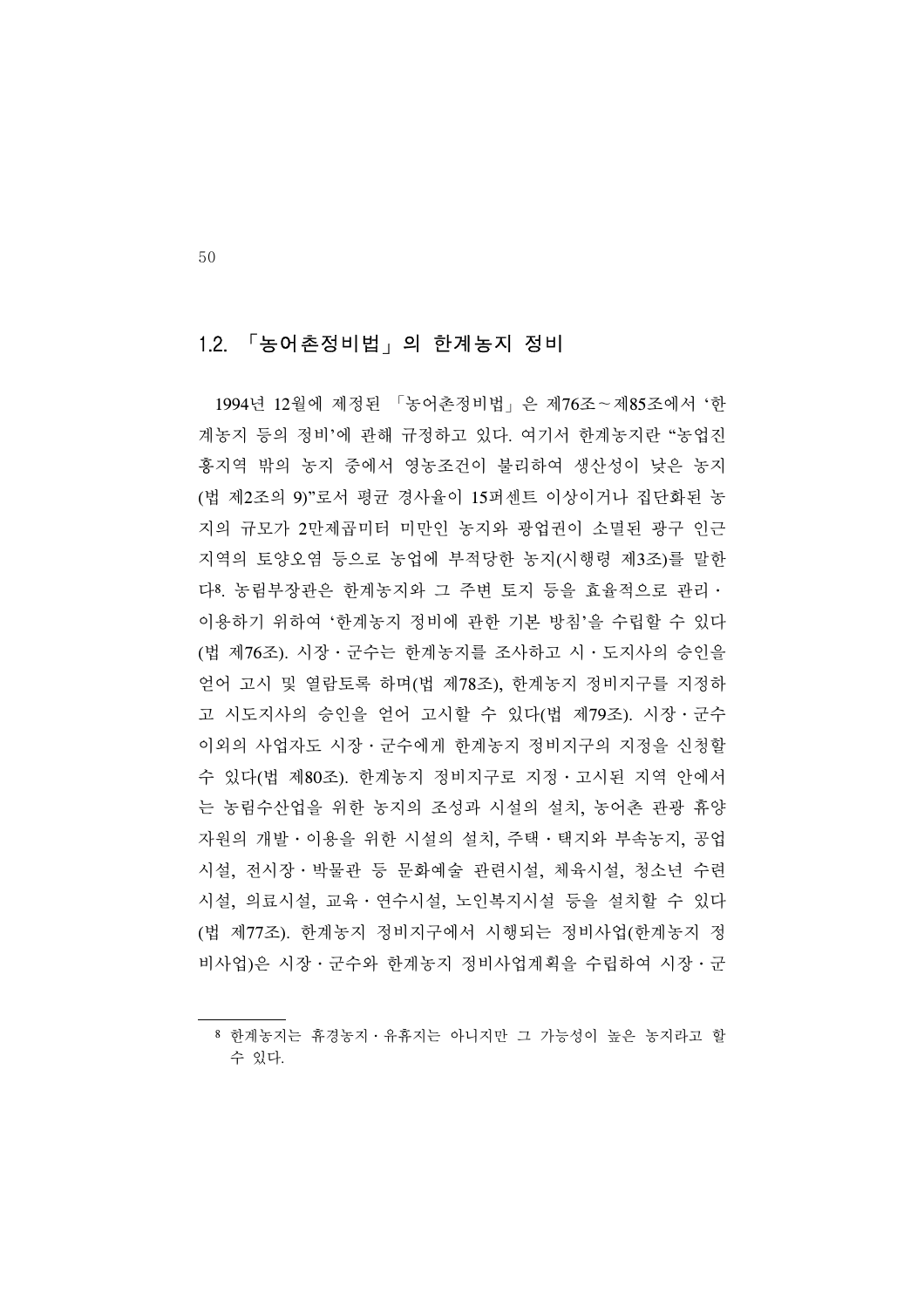수의 승인을 얻은 자가 시행할 수 있다(법 제81조). 사업 시행자는 한 계농지 정비사업의 준공검사를 받은 때에는 토지 및 시설을 분양 또 는 임대할 수 있는데, 농지 매입의 경우 농지취득자격증명을 발급받지 않아도 되며, 농지 임대도 가능하다(법 제82조). 국가와 지자체는 한계 농지의 효율적 보전․이용․정비를 위하여 농지관리기금․지방비 등 을 투자할 수 있다(법 제84조).

 한계농지의 정비에 대해서는 「농업기반공사 및 농지관리기금법」 에서도 규정하고 있다. 농업기반공사는 농지를 재개발하거나 지자체 또는 농지소유자의 농지재개발사업에 필요한 기술과 자금을 지원할 수 있다(법 제24조 1항). 농지재개발사업이란 유휴지, 자연조건 또는 이용조건이 불량한 농지 및 그 주변 토지 등을 개발하는 사업으로서, 당해 구역 내 토지소유자 등 농업기반정비사업 참가 자격자 2/3 이상 의 동의로써 사업 신청을 받아 재개발사업 시행계획을 수립하고 농림 부장관의 승인을 얻어 그 개요를 공고하여 이해관계인에게 열람시킨 다음 시행하도록 한다(시행령 제18조). 또한 공사는 그 취득․소유하 는 재산 중 농어촌정비법에 의한 한계농지, 간척지, 임야 등의 부동산 과 폐지된 농업기반시설을 농지․초지 및 농어촌취락용지, 농어촌 소 득증대를 위한 상․공업용지, 도․농 간 교류 촉진을 위한 농원, 농어 촌휴양지, 기타(복합단지, 유통단지, 농림수산물의 생산․가공․저장 시설, 농림수산 관련 연구시설) 등의 용도로 개발하여 이용․임대․매 도할 수 있다(법 제24조 2항). 그 밖에 농지관리기금을 농어촌정비법 에 의한 한계농지 등의 정비사업에 보조․융자․투자할 수 있도록 하 였다(법 제34조 1항 5호).

 한계농지 정비에 대해서는 한계농지 정비에 관한 기본 방침의 수립, 한계농지의 조사, 한계농지 정비지구의 지정․고시, 한계농지 정비사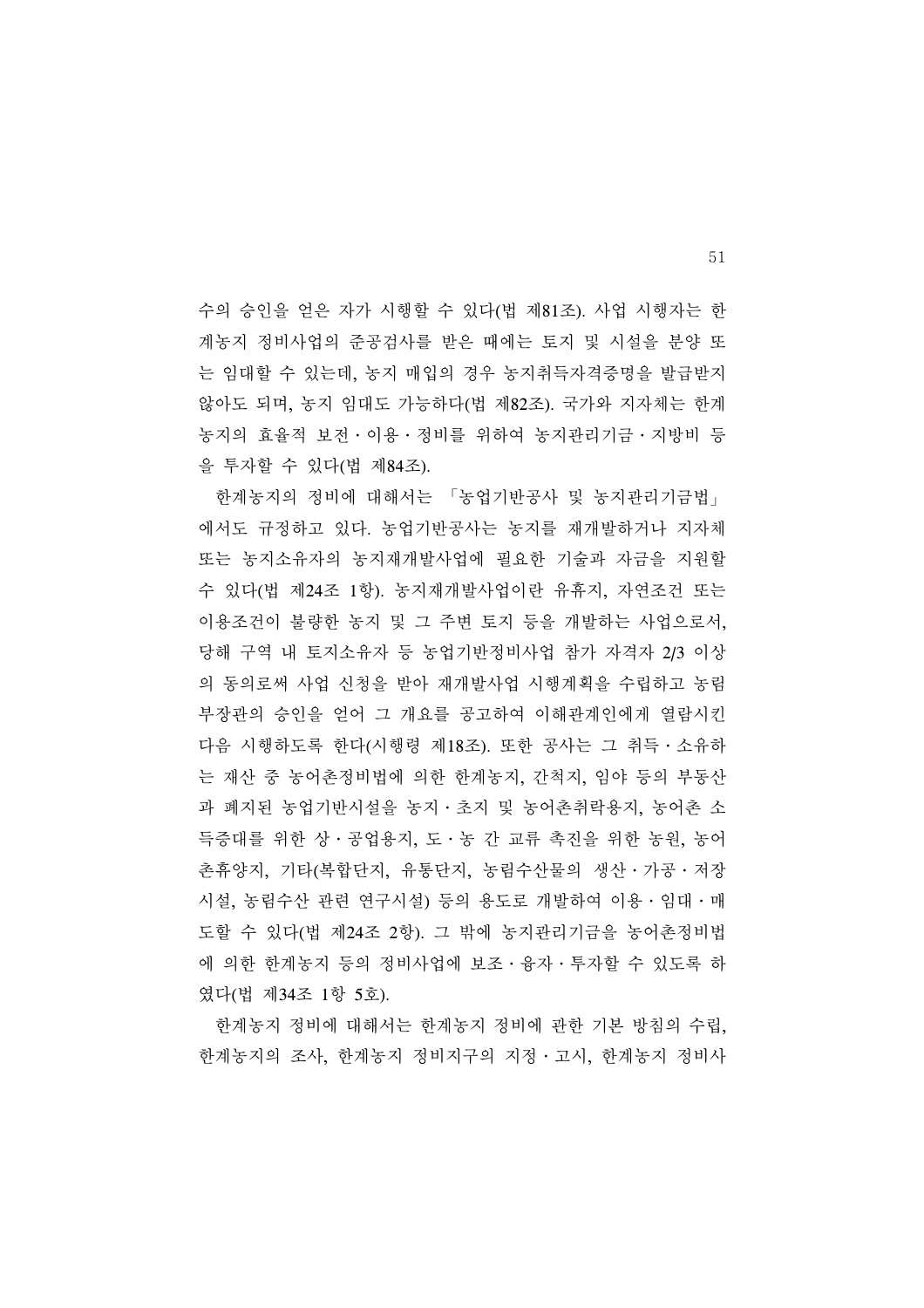업계획의 수립과 정비사업의 시행, 사업에 의해 조성된 토지와 시설의 분양․임대 등에 이르기까지 상세히 규정하였으며, 농지관리기금과 지방비를 한계농지 정비사업에 보조․융자․투자할 수 있도록 재정조 치까지 마련해놓았다. 그럼에도 불구하고 한계농지 정비지구의 지 정․고시 및 한계농지 정비사업 실적은 미미하다. 평균 경사율 15% 이상, 농지 집단화규모 2ha 미만의 한계농지보다 월등히 좋은 입지 여 건을 갖춘 농지를 얼마든지 개발할 수 있는데 입지 여건이 열악한 한 계농지를 정비․개발할 이유가 없기 때문이다. 그동안 추진된 한계농 지 정비사업으로는 농업기반공사가 1996∼2000년에 168억원을 투입 하여 4개 지구에서 농촌주택단지를 조성하였으나 현재까지 분양이 완 료되지 않은 상태이다.

| 분<br>구      | 면적   | 정비<br>유형<br>(ha) | 연차별 투자계획(백만원) |        |      | 분양<br>실적 |        |
|-------------|------|------------------|---------------|--------|------|----------|--------|
|             |      |                  | 계             | 1999까지 | 2000 | 2001이후   |        |
| 계           | 26.2 |                  | 16,814        | 16,259 | 555  |          | 30/250 |
| 신계지구(충북 진천) | 4.2  | 다목적              | 3,059         | 3,059  |      |          | 0/41   |
| 수락지구(충남 논산) | 9.8  | 다목적              | 5,998         | 5,998  |      |          | 17/95  |
| 대곡지구(전남 화순) | 4.7  | 다목적              | 3,086         | 3,086  |      |          | 0/45   |
| 상송지구(경북 포항) | 7.5  | 다목적              | 4,671         | 4,116  | 555  |          | 16/67  |

표 4-1. 농업기반공사의 한계농지 정비사업 시행지구 현황

자료: 김정부 외, 2001, p.117

#### 1.3. 쌀 생산조정제의 휴경농지 지원

 쌀 생산조정제는 2003년에 시범사업으로 처음 도입되어 2005년까지 한시적으로 시행되는데, 논에 벼 및 다른 상업적 작물을 재배하지 않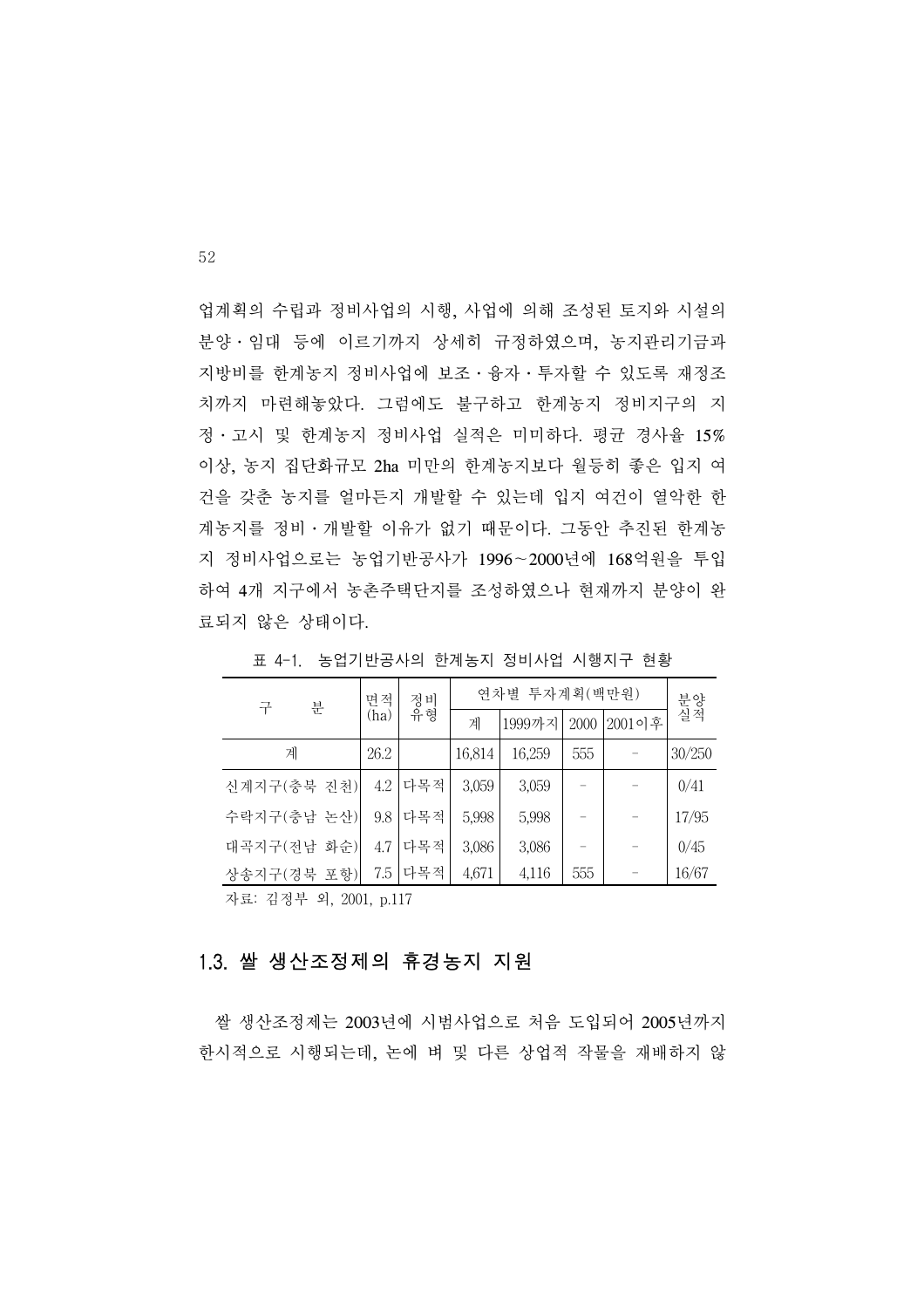고 휴경하거나 그 외의 작물을 재배할 경우 3년간 매년 ha당 300만원 을 지급하는 제도이다. 쌀 생산조정제는 쌀의 국내 생산 및 재고의 과 잉을 해소하고 2004년의 쌀 관세화 유예에 관한 재협상에서 입지를 강화한다는 목적으로 도입되었다. 사업대상 농지는 논농업직불제 대 상 농지(1998∼2000년에 계속 벼농사에 이용된 농지)로서 2002년도에 논벼를 재배한 농지이며, 신청 자격은 2002년 12월 31일 이전부터 사 업 신청 시까지 농지소재지와 동일 또는 인접 시․군․ 구에 거주하 면서 실제 경작하는 농업인에 한한다. 그 밖에 논에 벼 대신 녹비작 물·사료작물 등 비상업적 작물을 재배할 경우 쌀 생산조정제에 의한 보조금 이외에 논농업직불제에 의한 직접지불금이 별도로 지급되며, '푸른들 가꾸기' 사업과 '조사료 생산기반 확충' 사업에 의해 종자·비 료 등이 지원된다.

 쌀 생산조정을 위해 당초 3년간 매년 810억원의 예산을 투입하기로 하여 2003년에 참여 농가 76,565호에 약정 면적이 27,529ha에 달하였 는데, 이후 참여 농가의 탈락 및 면적의 감소에 의해 실제 조정 면적 은 2003년 26,400ha, 2004년 25,200ha, 2005년 24,900ha로 나타났다.

 쌀 생산조정제에 의한 휴경농지는 농업정책에 의한 의도적인 휴경 농지이며 논의 형상과 기능을 유지해야 하는 농지라는 점에서 자연발 생적이며 농지의 형상과 기능을 상실하게 되는 휴경농지․유휴지와 구별된다. 그뿐만 아니라 쌀 생산조정제를 통해 논의 휴경을 유도하는 정책과 이미 발생해 있는 휴경농지․유휴지의 재활용 대책을 운위하 는 것은 서로 상충․모순되는 현상이기도 하다. 그러나 또한 어차피 휴경농지․유휴지로 바뀔 농지가 쌀 생산조정제에 참여함으로써 최소 한 논의 형상과 기능을 유지하게 된 경우도 있으므로 쌀 생산조정제 는 논의 유지․보전에 기여하는 효과가 있다고 할 수 있다. 이 정책을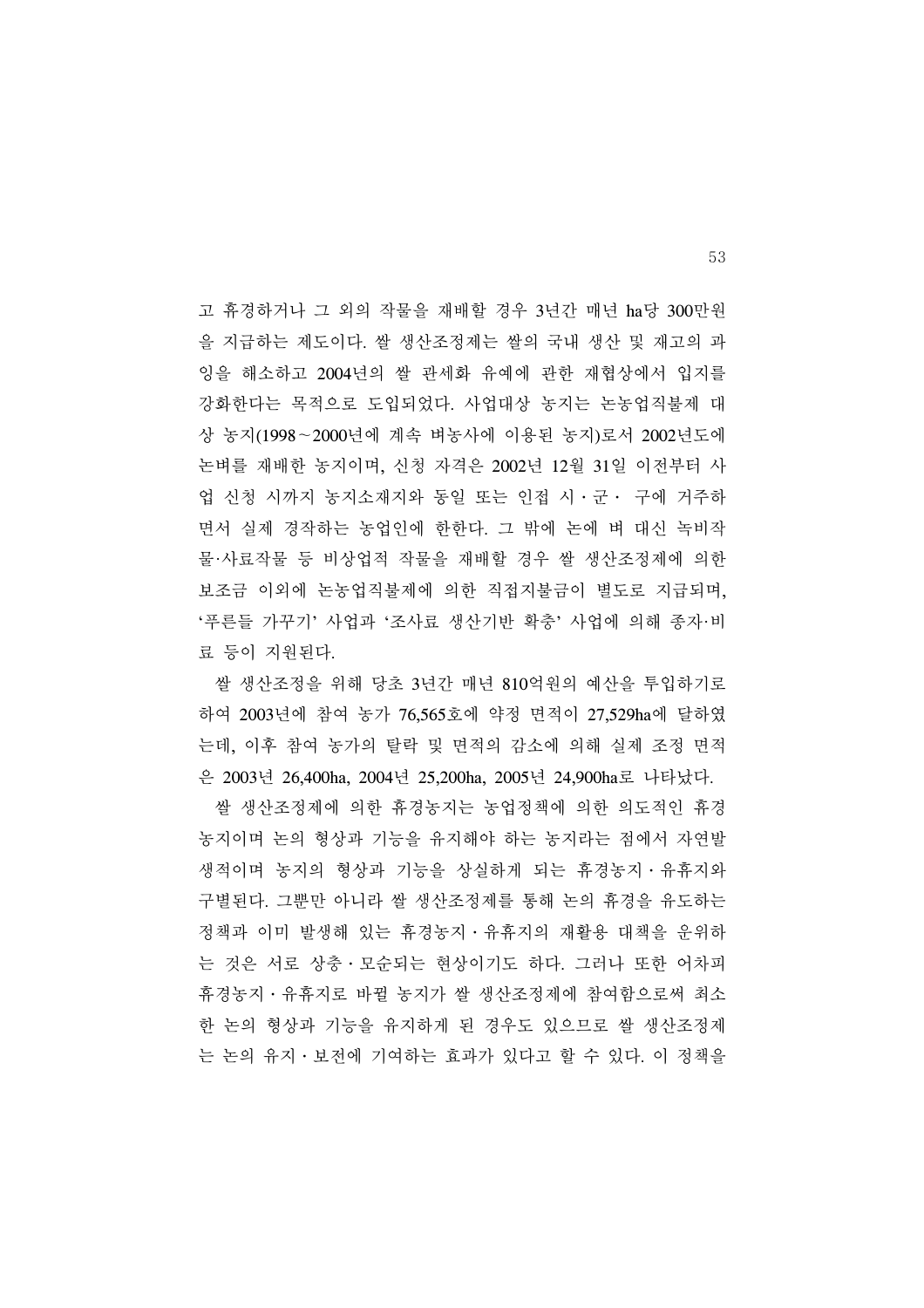연장 실시해야 한다는 논의가 제기되고는 있으나 2006년 예산에 사업 비가 반영되지 않았기 때문에 쌀 생산조정제는 2005년에 일단 종료된 다.

#### 1.4. 쌀 소득보전직불제의 휴경․유휴 방지 기능

 쌀 소득보전직불제는 2001년에 도입된 논농업직불제와 2002년산부 터 적용된 쌀 소득보전직불제를 통합․개정한 것으로 2005년부터 시 행되고 있다. 새로운 쌀 소득보전직불제는 고정직불금과 변동직불금 의 두 종류로 구성된다. 고정직불금은 1998.1.1∼2000.12.31에 논농업 에 이용된 농지를 대상으로 지급되는데(2005년에 ha당 평균 60만원), 논에 어떤 작물을 재배하거나 휴경하든 무관하나 논의 형상과 기능을 유지해야 한다. 2005년에 고정직불금 지급 대상 면적은 998천ha, 사업 비는 6천억원이 계상되어 있다. 변동직불금은 목표가격과 수확기 산 지 쌀값 간 차액의 85%에 해당되는 금액에서 고정직불금을 차감한 금액으로서, 지급 대상은 고정직불금 지급 대상 농지에서 농약 및 화 학비료 사용기준을 준수하며 0.1ha 이상 벼를 재배하는 농업인․영농 조합법인․농업회사법인이다. 변동직불금의 목표가격은 2005∼2007년 에 80kg당 170,070원으로 하고 3년마다 국회의 동의를 받아 변경하도 록 하였다.

 쌀 소득보전직불제에서 변동직불금은 쌀값의 변동에 따라 지급되는 것이므로 휴경농지․유휴지와 직접 관련이 없다. 반면 고정직불금은 휴경하든 작물을 재배하든 논의 형상과 기능을 유지해야 한다는 점에 서 휴경농지․유휴지와 관련된다. 고정직불금을 지급받는 한 휴경은 가능하나 유휴지가 되어서는 안 되는 것이다. 나아가 쌀 소득보전직불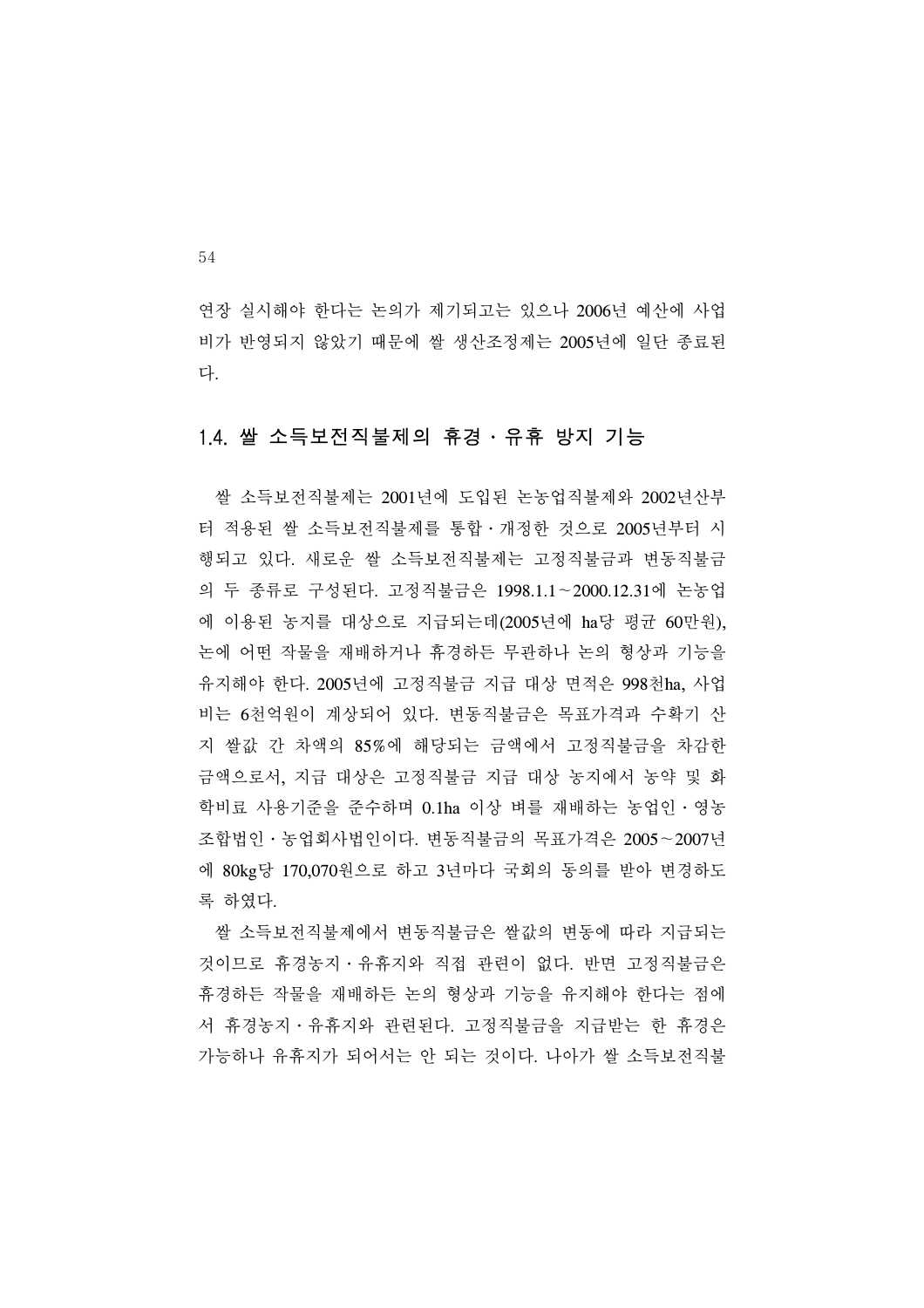제에 의해 벼농사의 소득이 보전된다면 벼농사가 유지됨으로써 논의 휴경도 발생하지 않을 것이다. 요컨대, 쌀 소득보전직불제는 논의 휴 경․유휴화를 예방하는 기능을 내포하고 있는 셈이다.

#### 1.5. 조건불리지역 밭농업직불제의 휴경농지 활용 지원

 조건불리지역 밭농업직불제는 2004∼2005년에 시범사업으로 실시 되고 있으며, 본사업은 그 후 실시하는 것으로 되어 있다. 시범사업에 서 직불금은 조건불리지역과 일반 지역간 ha당 3개년 평균 소득격차 의 1/3 수준을 지원한다는 방침으로 밭․과수원은 ha당 40만원, 초지 는 ha당 20만원으로 정해졌다. 지급하한 면적은 0.1ha, 지급상한 금액 은 마을공동기금 조성액을 포함하여 호당 200만원이다. 조건불리지역 은 「오지개발촉진법」에 의해 지정․고시된 399개 오지면 중 경지율 과 경지 경사율 기준을 적용하여 법정리 단위로 선정된다. 경지율은 전국 평균 22% 이하, 경지 경사율은 경사도 14% 이상 농지가 법정리 전체 농지․초지 면적의 50% 이상을 기준으로 하였다. 논농업직불제 대상 농지는 조건불리지역 직불제 대상에서 제외되며, 따라서 조건불 리지역 밭농업직불제라고 하는 게 정확한 표현이다. 행정리별로 마을 대표를 선정하여 '마을협약'을 작성하고 마을공동기금을 조성하여 마 을 활성화 실천 및 공익적 기능 제고를 위한 활동에 활용할 것을 조건 으로 그 이행 여부를 점검하여 실경작자에게 직불금을 지급한다.

 조건불리지역 밭농업직불제는 현재 시범사업 단계이며, 논을 제외 한 밭에 대해 지급된다는 점에서 그 효과를 기대하기는 어렵다. 그러 나 후술하듯이 일본의 경우 조건불리지역 직불제가 휴경농지․유휴지 의 복구 및 재활용의 수단으로 기능하고 있다. 휴경농지․유휴지는 대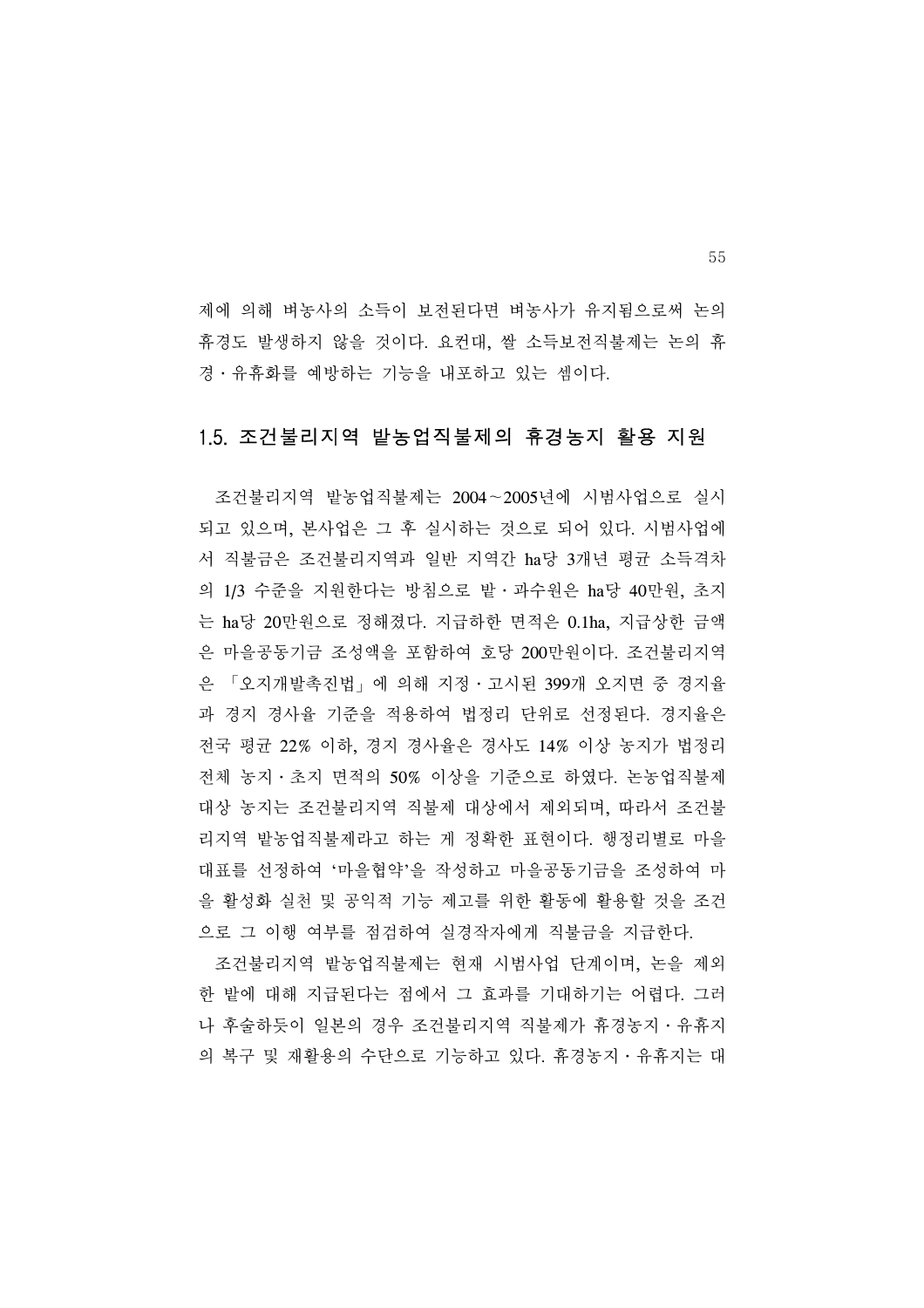체로 조건불리지역에 많다는 점을 감안하면 그 대책으로 조건불리지 역 직불제를 적극 검토할 필요가 있을 것이다.

#### 1.6. 현행 휴경농지․유휴지 관련 제도 및 정책 총괄

 이상에서 살펴본바 현행의 휴경농지․유휴지 관련 제도와 정책을 총괄하여 다음과 같이 정리할 수 있을 것이다.

 첫째, 휴경농지․유휴지를 직접 대상으로 하는 제도로서 「농지 법」의 대리경작자 지정이 있으나 휴경농지․유휴지 경작의 경제성이 전혀 없는 데다 대리경작의 주체가 없는 상태이기 때문에 유명무실한 제도라 해도 과언이 아니다.

 둘째, 「농어촌정비법」은 한계농지 정비에 대해 한계농지 정비 기 본 방침의 수립, 한계농지의 조사, 한계농지 정비지구의 지정․고시, 한계농지 정비사업계획의 수립과 정비사업의 시행, 사업에 의해 조성 된 토지와 시설의 분양․임대 등에 이르기까지 상세히 규정하였으며, 농지관리기금과 지방비를 한계농지 정비사업에 보조․융자․투자할 수 있도록 재정조치까지 마련해놓았다. 그러나 한계농지 정비의 경제 성이 없는 데다 입지 조건이 훨씬 우수한 농지를 얼마든지 전용․개 발할 수 있기 때문에 한계농지 정비 실적은 극히 미미하며, 앞으로도 효과를 기대하기 어렵다.

 셋째, 쌀 생산조정제는 정책으로써 휴경을 장려한다는 점에서 자연 발생적인 휴경농지․유휴지와는 모순되지만 유휴지의 발생을 예방하 는 기능을 내포하고 있다. 이 사업은 일단 2005년을 끝으로 종료되는 데, 쌀 생산 조정을 위한 정책 수단이 아니라 휴경농지․유휴지의 발 생을 예방하는 정책 수단으로서 재검토할 필요가 있을 것이다.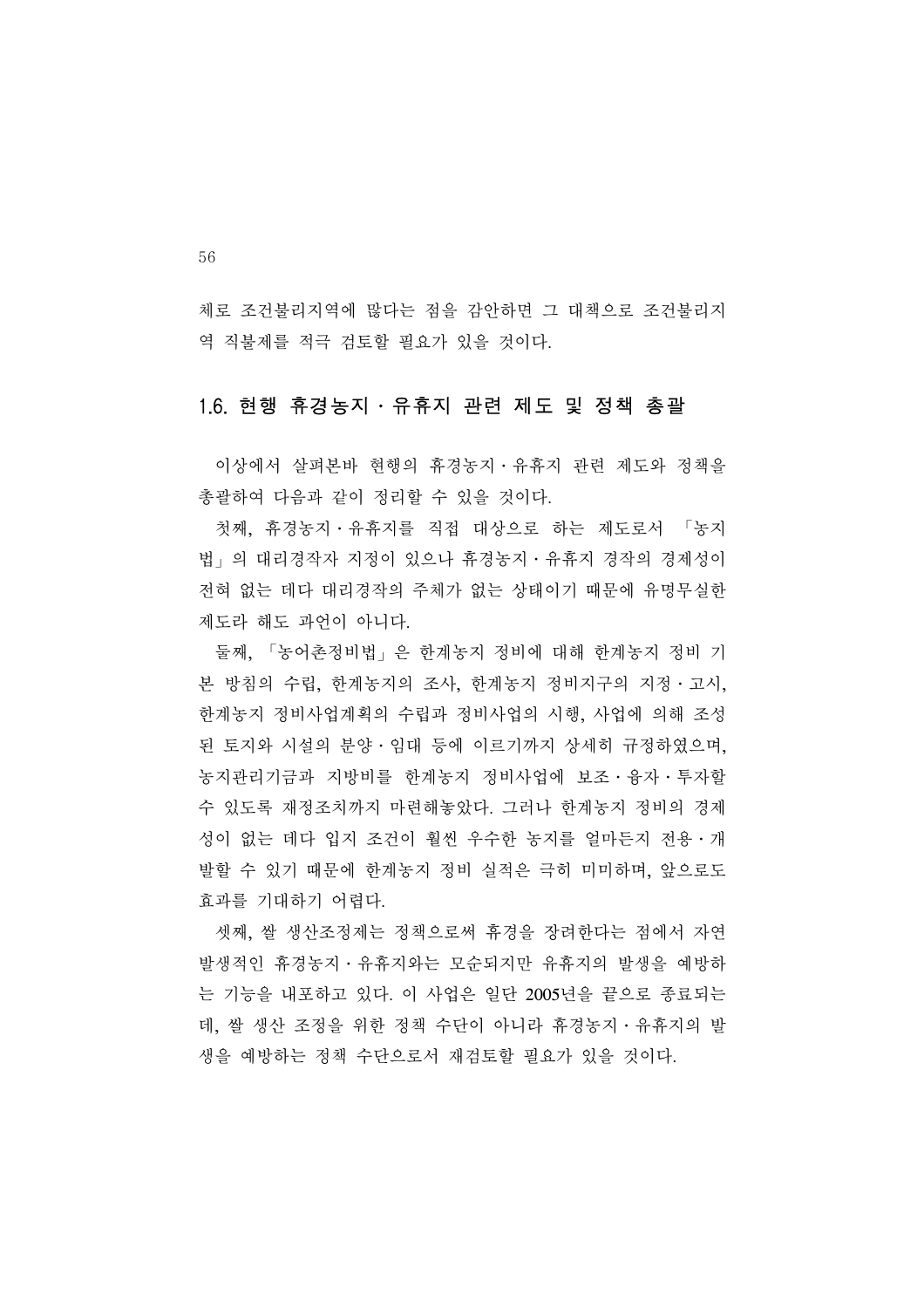넷째, 쌀 소득보전직불제의 고정직불금은 논의 형상과 기능의 유지 를 조건으로 지급되므로 유휴지의 발생을 예방하는 효과가 있다.

 다섯째, 조건불리지역 밭농업직불제는 현재 시범사업 단계이며 조 건불리지역의 논을 제외한 밭에 대해서만 적용된다는 점에서 한계가 있다. 그러나 휴경농지․유휴지가 다른 지역보다 많은 조건불리지역 에서 그 발생을 억제하는 효과와 함께 복구 및 재활용을 장려하는 정 책수단으로 활용될 수 있다. 후술하듯이 일본에서 그러한 사례를 찾아 볼 수 있다.

 여섯째, 총괄적으로 휴경농지․유휴지와 관련되는 현행의 제도와 정책은 그 발생을 억제 또는 예방하는 정책수단으로서 효과가 미미하 며, 사후 복구․재활용에 대해서는 전혀 효과가 없는 실정이다.

### 2. 일본의 휴경농지 대책

#### 2.1. 일본의 휴경농지 추이

 일본에서 휴경농지는 이른바 경작방기지(耕作放棄地)라고 하여 통 계조사에서 "조사일 이전 1년 이상 식부되지 않고 앞으로 수년 안에 다시 경작할 의지가 없는 토지"로 규정된다9. 일본의 휴경농지 면적은

<sup>9</sup> 조사일 이전 1년 이상 작물이 식부되지 않은 토지로서 앞으로 수년 내에 다 시 경작할 의지가 있는 것으로 조사된 토지는 '불작부지(不作付地)'로 구분 된다. 일본의 경작방기지는 농업총조사를 통해 파악되며, 누적 면적이 집계 된다는 점에서 우리의 휴경농지와 다르다.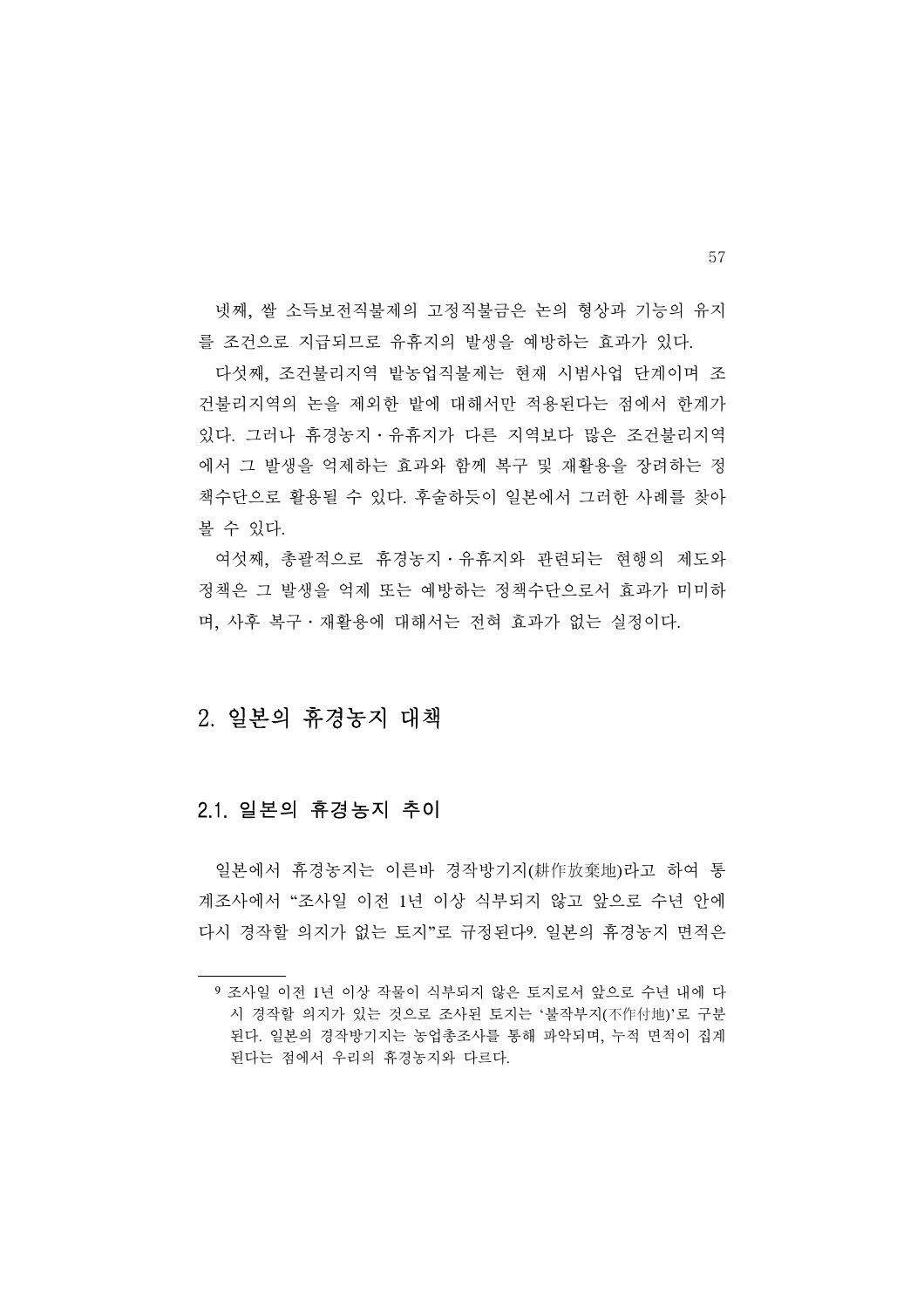1970년까지는 10만ha에 머물렀으나 그 후 점점 증가하여 1995년에는 24만 5천ha로서 농지전용을 능가하여 경지면적 감소의 제1요인이 되 었으며, 2000년에 34만ha, 2005년 38만ha로 계속 증가하였다. 일본의 경지면적은 1970년의 580만ha에서 1980년 546만ha, 1990년 524만ha, 1995년 504만ha, 2000년 483만ha, 2004년 471만ha로 감소하였다. 이리 하여 경지면적 대비 휴경농지 비율은 1975년 2%에서 1985년 2.7%, 1990년 4.6%, 2000년 5.1%로 증가하였다. 휴경농지를 보유한 농가 수 의 비율은 2004년에 농가 총호수 216만 호 중 59만 호(27.2%), 그 면 적은 164천ha(전체 농지의 3.5%)에 달하였다.

 휴경농지의 전답별 면적을 보면 밭의 면적이 논 면적의 2.5배에 달 하였다. 이처럼 밭의 휴경면적이 압도적으로 많은 이유로 ① 밭은 경 사지 등 조건불리 지형에 많이 존재하며, ② 노동력이 많이 드는데 기 계화는 부진하여 겸업이 어렵고, ③ 상업적 생산이 많아 재배적지가 아니면 안 되는 데다, ④ 논에 밭작물을 재배하면서 밭이 그만큼 유휴 화되고 있다는 것 등을 들 수 있다.

 농업지대별로 휴경농지 비율을 보면 2000년에 전국 평균 5.1%, 도 시지역 5.8%, 평야지역 3.2%, 중산간지역 7.1%로 중산간지역이 가장 높고 평야지역이 낮았다. 우량농지가 많은 평야지역의 수도작 농지는 잘 보전되고, 산간지역은 밭작물 전문생산지로서 발달할 가능성이 있 지만, 중산간지역의 경우 평야지역에 비해 토지 조건이나 농업노동력 조건이 열악하여 농지의 유휴화가 급진전될 것으로 전망되고 있다. 중 산간지역에서도 나가노(長野)․기후(岐阜) 등 생산기반 정비가 잘 이 루어져 있고 다른 지역에 비해 영농후계자 보유 비율이 높은 일부 전 작 발달지역의 경우 휴경농지 비율이 낮다. 휴경농지가 발생하지 않기 위해서는 지형조건만이 아니라 영농후계자, 농산물 유통체계 등의 사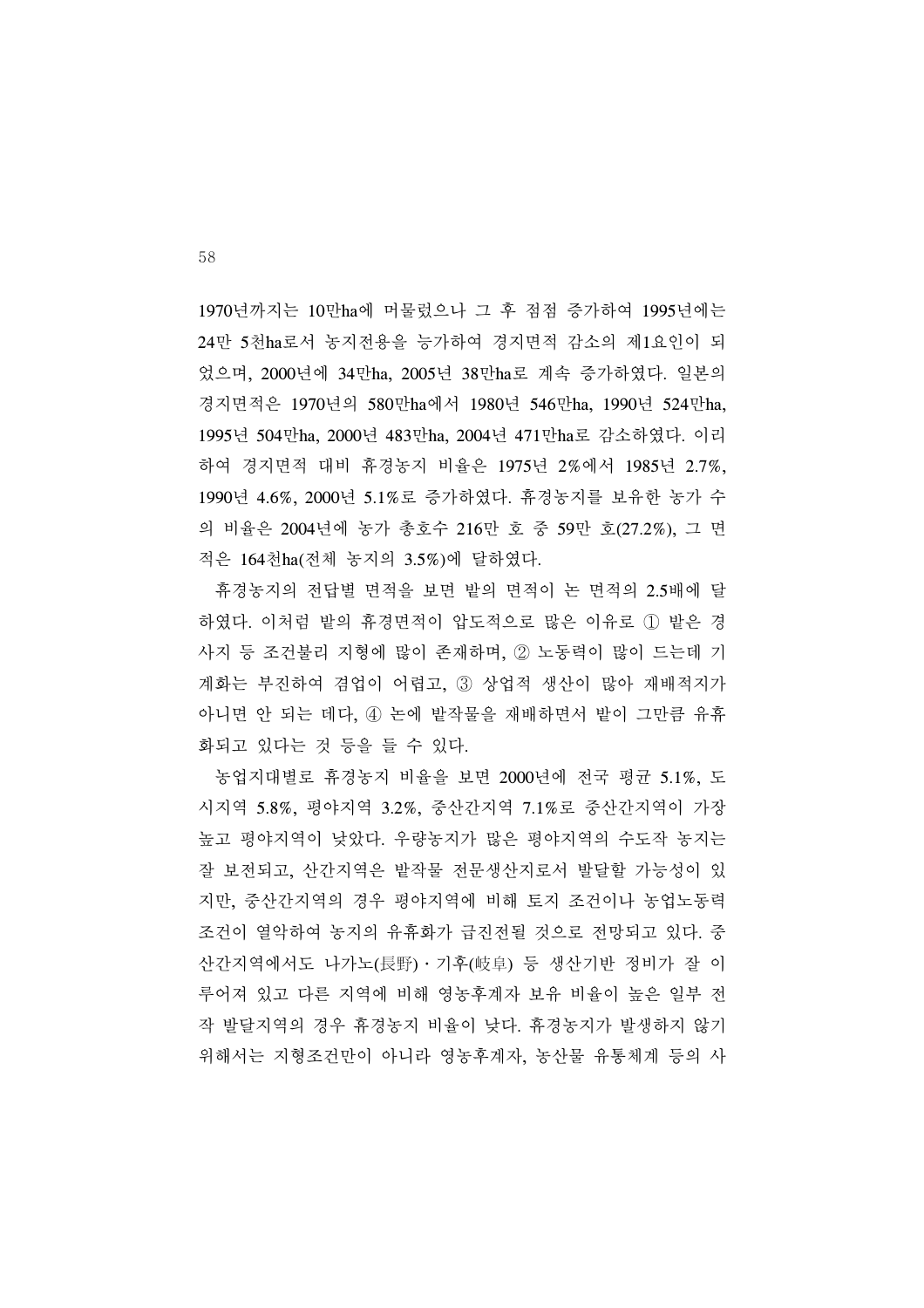회경제적 조건이 중요하다는 것을 알 수 있다. 지역별․지역유형별로 농지 임차면적 비율과 휴경농지 비율의 관계를 보면 임차농지 면적 비율이 높은 지역에서 휴경농지 비율이 낮은 경향이고, 농업지역 유형 별로도 마찬가지이다.

#### 2.2. 일본의 휴경농지 활용 사례와 유형

 일본은 오래전부터 휴경농지의 발생 억제 및 활용 대책을 취해 왔 다. 휴경농지의 발생을 억제하기 위하여 효율적이며 안정적인 경영체 에 농지 이용의 집적, 기반정비사업의 실시에 의한 농지의 효율적인 이용을 촉진함과 동시에 중산간지역 등에서 농업생산조건의 불리를 보정하기 위하여 중산간지역 직접지불제도 등을 추진하였다. 또한, 휴 경농지의 해소에 의한 우량농지의 확보, 지역농업진흥 및 계획적 토지 이용의 추진을 위해 지역별로 유휴지 활용계획 책정, 유휴지 재활용을 위한 도시주민 등 자원봉사자 육성 활동이나 간이 기반정비 등을 실 시하였다.

 1998년 농촌개발기획위원회는 농림수산성의 위촉으로 휴경농지 활 용 사례로서 58건의 사례(부표 참조)를 다음과 같이 7개 유형으로 분 류하였다.

① 채원: 시민농원․클라인 가르텐․임대농원 등 24개 사례

- ② 생산: 농업체험․복구․전작․표고․경관작물 등 22개 사례
- ③ 식목: 삼나무․밤나무 식재 3개 사례
- ④ 주택: 채소밭 딸린 주택 1개 사례
- ⑤ 교류: 건강촌․캠프장․농촌공원․오토캠프장 등 2개 사례

⑥ 식재: 꽃․창포원 등 경관녹지 5개 사례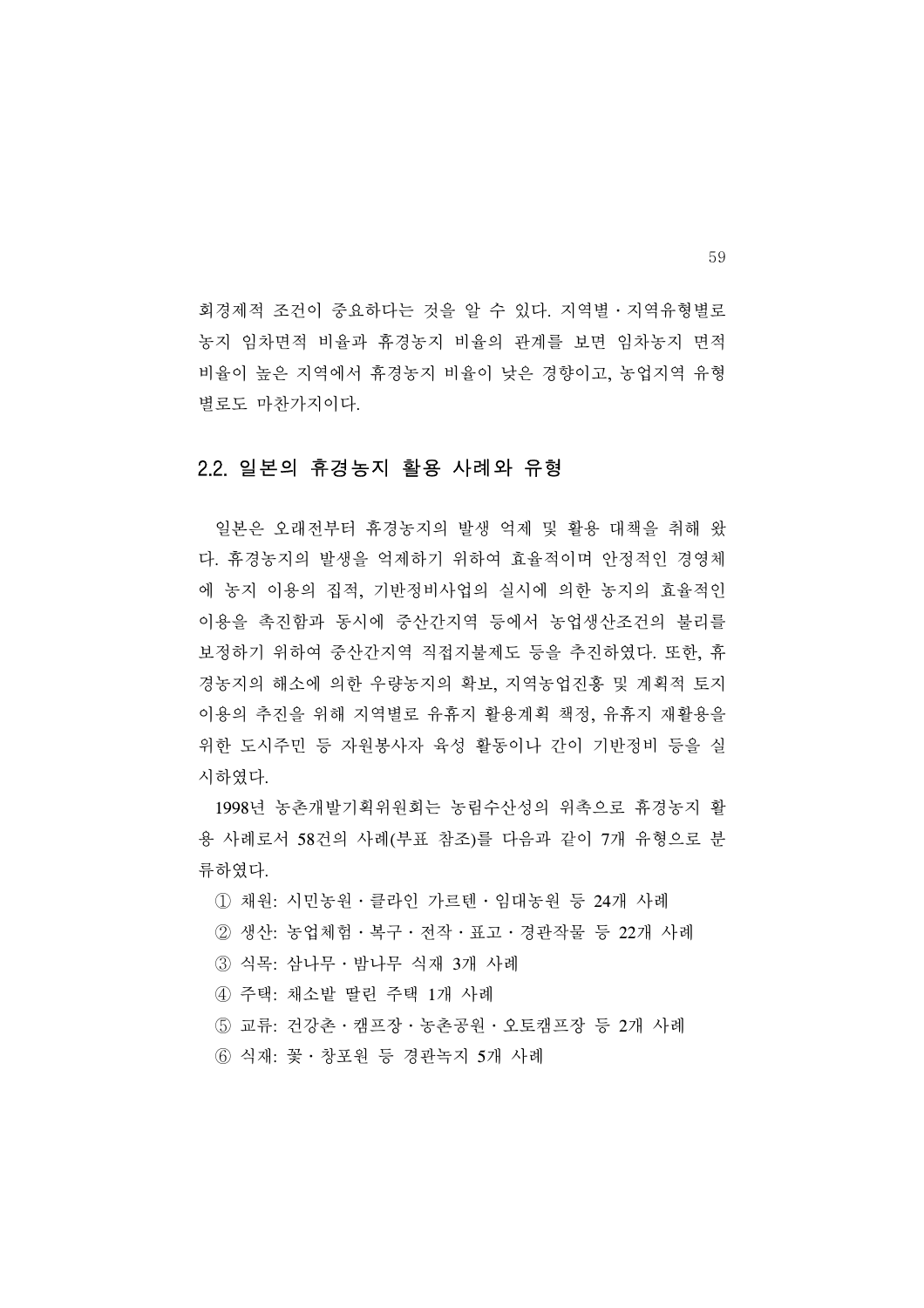⑦ 비오톱: 청둥오리 등의 모이터 1개 사례

 이상을 총괄하면, 휴경농지를 농업・농촌을 매개로 하는 교류시설 의 일환으로 활용하는 용도가 많고, 광의의 농촌관광 진흥에 일조하는 것이라고 할 수 있다.

 휴경농지의 활용 유형은 2002년 무렵까지는 시민농원․체험농원 등 농촌관광 분야에 활용하는 사례가 많았으나 2003년부터는 소의 방목 에 활용하는 사례가 증가하고 있다. 방목에 활용하는 농지 면적은 2ha 에 5두(廣島縣 湯來町), 0.7ha에 2두(鳥取縣 鹿野町), 10ha에 37두(廣島 縣 藝北町), 0.9ha에 2두(愛媛縣 廣見町) 등으로 대부분 이용 면적은 소규모이다. 유형별 활용 사례를 들면 다음과 같다.

1) 휴경 논을 시민농원으로 활용

 에히메현 이요미시마시(愛媛縣 伊予三島市)는 2002년부터 휴경 논 을 시민농원으로 활용, 농사체험이 적은 사람들에게 채소 재배 등을 할 수 있도록 자체사업을 개시하였다. 2002년에는 도시민 8세대로부 터 신청이 있어 농가로부터 임차한 600㎡의 휴경 논을 8구획으로 구 분하여 채소와 꽃을 재배하도록 하였다. 재배기술 지도는 시의 농업기 술센터 직원이 담당하는 체제가 정비되었다. 시가 시민농원을 개설한 것은 첫 시도인데, 시민들의 평이 좋으면 규모를 확대할 계획이다.

2) 유휴지에 경관작물 해바라기 식재

 에히메현 니이하마시((愛媛縣 新居浜市) 농업위원회는 2001년부터 경관형성작물로 인기가 높은 해바라기를 재배하고 있다. 2001년에는 후나키(船木) 지구의 1개소 18a, 2002년에는 오죠인(大生院) 지구와 카 와히가시(川東) 지구를 추가하여 3개소 60a에 해바라기를 재배하였다. 필요한 작업은 농업위원과 사무국 직원이 전부 출동하여 맡는다. 7월 에 오죠인 지구에서 6천본의 해바라기가 만개, 유치원생들이 소풍오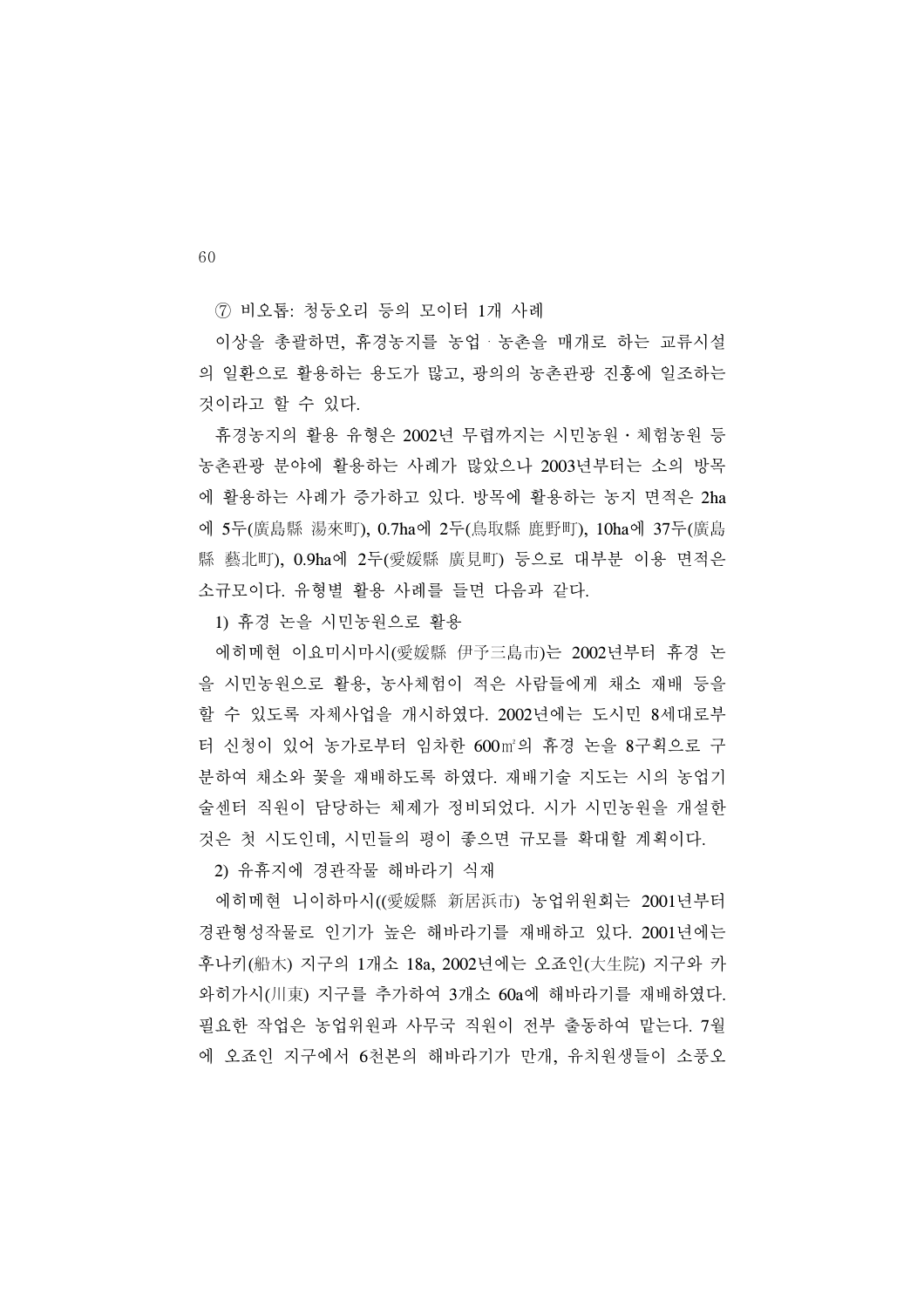고, 밤에도 전등을 켜 시민들이 감상할 수 있도록 하였다.

3) 휴경농지에 소 방목

 히로시마현 유키쵸(廣島縣 湯來町)는 2003년 5월 현의 '신농림수산 업 농산어촌 활성화 종합 지원사업'을 활용하여 휴경농지에 소를 방 목하기 시작하였다. 정 내 오다타(小多田) 지구의 전 가구 20호가 참 여하는데, 지구 외의 육우 번식농가 7호로 구성된 '유키쵸 육우 육성 동지회'가 이 지구에 임신한 소를 5월∼10월까지 방목, 그 관리를 위 탁하는 것이다. 현재 2ha에 2개 방목구를 설치하여 5두를 방목하고 있 다. 멧돼지․원숭이에 의한 농작물 피해 방지 효과 외에 육우 사육농 가의 노력 및 사료비 절감 등의 효과를 거두고 있다.

4) 유휴지에 소 방목

 오카야마현 타카하시시(岡山縣 高梁市)와 시농협의 관계자, 농가, 축산농가 등으로 조직된 '우칸쵸(有漢町)방목추진연구협의회'는 현의 보조사업을 활용, 2005년 4월부터 유휴지 2ha(2구획)에 번식우 방목을 개시하였다. 우칸쵸의 우에우칸(上有漢) 지구에서는 경작자의 고령화 등에 의해 산간을 중심으로 휴경에 의한 농지 황폐나 유휴지가 많아 지게 되자 2003년부터 농업기술센터에서 유휴지에 산양을 방목하여 농지 황폐화를 방지하는 게 어떤가 하는 논의가 있었다. 이 지구는 선 진지 시찰이나 협의 결과 산양보다는 그 지구에서 사육되고 있는 번 식우 쪽이 황폐 방지 효과가 높고 사육농가도 관리의 생력화나 사료 비 절감 등에 연계된다고 보아 번식우 방목으로 결정하였다. 2004년 6 월에 관계기관이나 농가 등에서 협의회를 설립, 11월에 1개월간 시험 방목을 행한 후 2005년 4월부터 방목을 개시하였다. 협의회는 농가에 서 제공한 유휴지 2ha에 전선 울타리를 치고 물 마시는 곳과 간이축 사 등을 설치하였다. 6두를 방목, 하루 1번 정도 소의 소유자가 돌아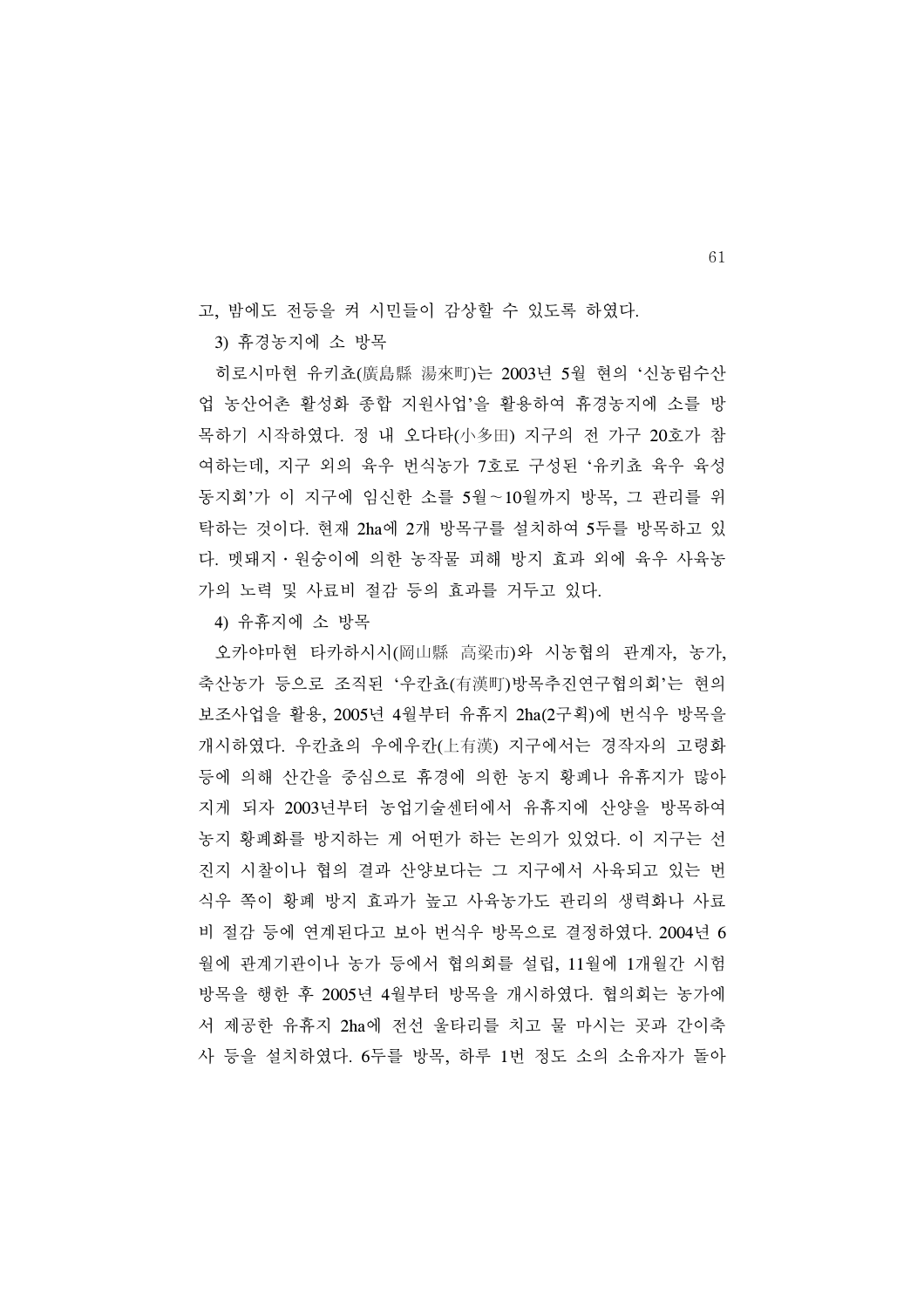보며 10월경까지 방목할 예정이다. 방목한 지 2개월 후 제초효과가 있 었고, 소의 소유자는 생력 및 사료비 절감이 가능하였으며, 소가 자유 로이 활보하게 되어 번식률이 높아지고 번식 가능 연수도 증가하였다. 방목으로 제초할 수 있게 된 농지의 활용 방안이 과제이다.

5) 구조개혁특구의 활용

 휴경농지가 발생하고 있는 지역 중에는 농업생산법인 이외 법인에 농지를 임대할 수 있는 '구조개혁특구'를 활용하여 그 해소를 추진하 는 시정촌이 보이는데, 2004년 10월까지 68개 법인이 농업경영에 참 여하였다. 톳토리현 코후쵸(鳥取縣 江府町)는 유휴지 해소, 고용창출 등을 목적으로 2004년 5월 '블루베리특구'를 신청, 6월에 인정받았다. 2004년 1월 정 내의 건설업자가 공공공사의 삭감에 따른 불황에서 고 용 유지를 목적으로 농업에 참여하여 고랭지에서도 재배할 수 있는 블루베리를 특산품으로 판매하고 싶다는 의사를 나타내자 특구 신청 에 나서게 된 것이다. 계획은 ① 지역특산물로 블루베리를 재배하여 2009년 말에 20ha로 확대, ② 안전․안심 농산물의 보급을 위해 퇴비 센터를 활용한 퇴비 투입 및 농약 사용 억제 추진, ③ 새로운 담당자 창출로서 젊은이의 새 직장, 신규취업의 장으로서 후계자 육성, ④ 도 시와의 교류에 의한 지역 활성화로서 체험교류를 통한 지역 연대, 경 관보전을 행하여 지역 활성화 도모 등을 꾀하고 있다.

6) 중산간지역 직접지불제도에 의한 휴경농지 복구

 일본은 2000년부터 중산간지역 등을 대상으로 5년을 기간으로 하 는(2004년 최종연도) 직접지불제도를 실시하고 있다. 이 제도의 중심 목적인 휴경농지 발생 억제라는 점에서 보면 현재 경작되고 있는 농 지만이 아니라 교부금 수급에 필수적인 협정 체결 시점에 휴경농지라 도 5년 기간 내에 복구 완료하는 농지에 대해서는 동등하게 교부금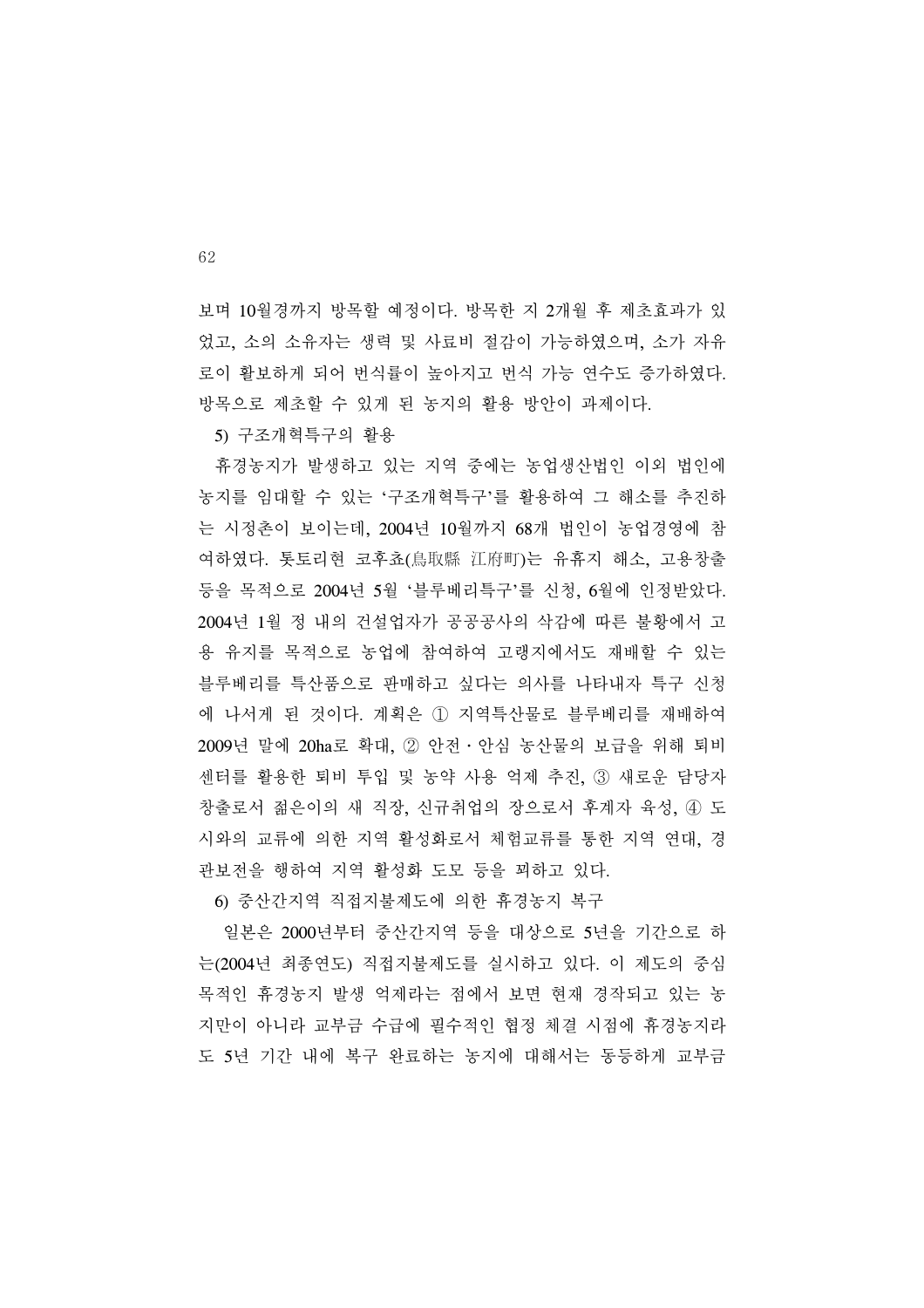지불이 약속되어 있다. 전국적으로 유휴지 복구를 추진하고 있는 사례 는 많지 않아서 면적으로 415ha(그 중 미하루마치에서 59ha로 15% 차 지)에 지나지 않는다. 전체 협정 체결 면적에서 차지하는 비율은 겨우 0.06%이다(橋口卓也, 2004).

 후쿠시마현 미하루마치(福島縣 三春町)의 카이야마(貝山) 마을은 밭 작물 중심지역인데 휴경 밭의 복구를 주요 과제로 삼아 사업을 추진 하였다. 복구된 농지에 대해서는 공동 관리하고 신규 도입 작물 등을 재배하면서 밭작물의 집락영농을 전개하고 있다. 미하루마치는 직접 지불제도에 대해 원칙적으로 휴경농지를 복구하여 협정체결 농지로 할 것을 기본 방침으로 정하였다. 농업진흥지역 농지이면서 휴경 상태 인 농지에 대해서는 직불제도 시행에 임하면서 그 해소는 당연한 것 으로 하여 한 사람이라도 복구에 응하지 않은 사람이 있으면 인정할 수 없다는 자세로 추진하였던 것이다. 미하루마치에서 휴경농지의 중 심은 예전의 뽕밭이었다. 1991년 조사에서 전체 541ha의 뽕밭 대부분 이 휴경 상태로서 절반은 임야로 바뀌어 있었다. 그때까지 정에서는 농협과 함께 뽕나무 뿌리를 뽑는 데 10a당 1만 엔을 보조하여 연간 3ha 정도의 뽕밭 휴경지가 채소밭이나 목초지로 전환되었다. 후쿠시 마현에서는 2001∼2003년에 '유휴지 해소 종합 지원사업'으로서 뿌리 뽑기비용 • 비료대 • 종자대 • 노임의 4/10를 보조하는 사업에 의해 사 료작물 생산을 추진, 이 제도를 휴경지 복구에 활용하는 마을도 많았 다. 미하루마치 전체에서 22개 집락협정이 체결되어 직불금 지급 대상 면적이 731ha인데, 그 중 20개 협정에서 휴경지 복구를 추진하여 59ha(협정 체결 면적의 8.1%)를 복구하는 것으로 되어 있다. 제도 실 시 4년째인 2003년 9월에 확인한 결과 복구 예정 면적의 88%가 완료 되었고, 5개 협정에서 100% 복구 완료한 것으로 나타났다.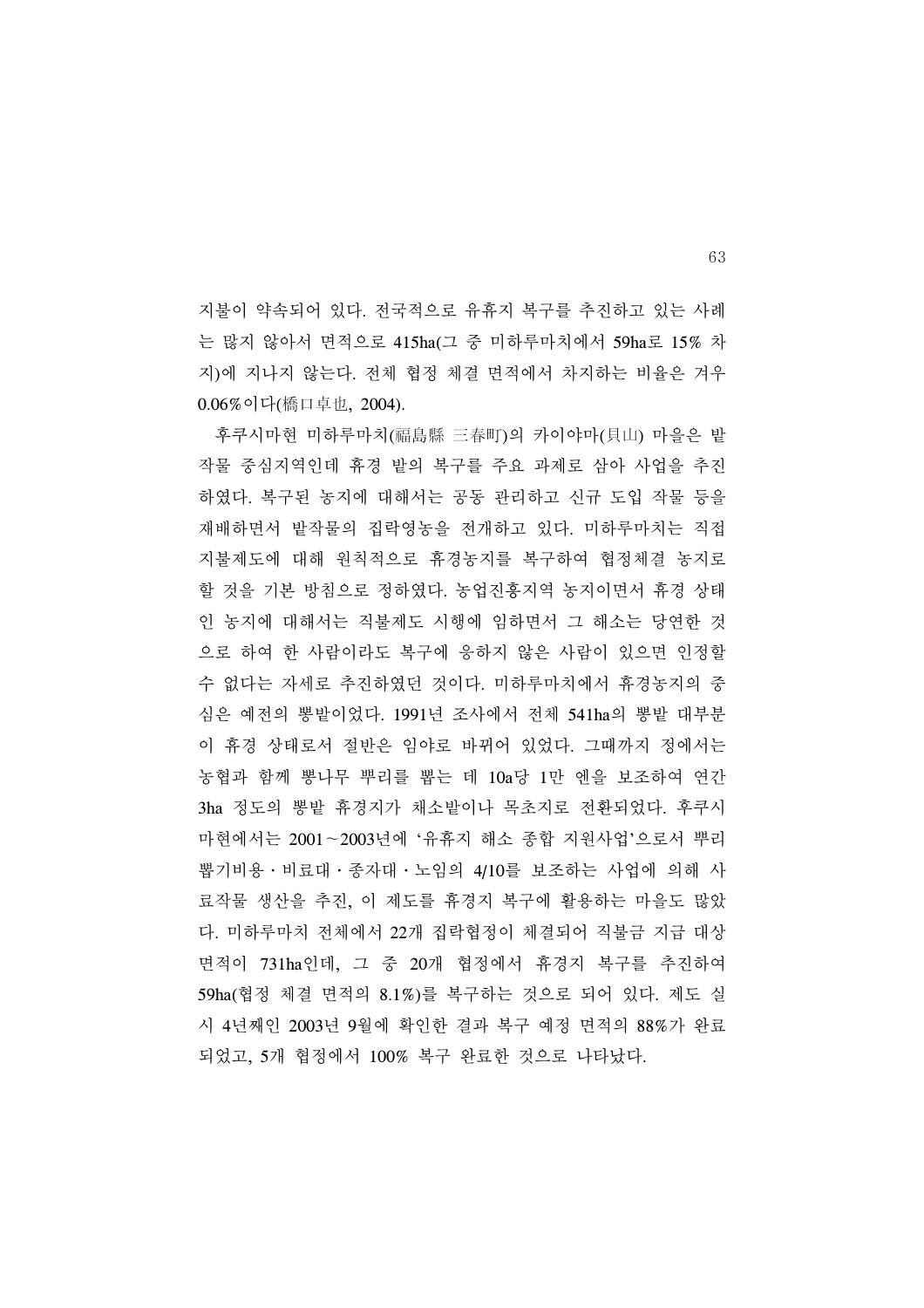한편, 「2004년 식량․농림수산업․농산어촌에 관한 의향조사: 농 촌 지역자원(농지․농업용수 등)의 유지관리에 관한 농가 의향 조사」 에서 앞으로 어떤 유휴지 이용 방법이 증가할 것인가라는 질문에 대 해 62.8%가 전문농업인에게 집적되어 농지로 이용될 것, 36.6%가 시 민농원 등으로 개편되어 농지로 이용될 것, 23.3%가 방치될 것, 21.5% 가 택지․공업․유통시설로 이용될 것이라고 하였다.

#### 2.3. 농지제도 개정과 휴경농지 대책의 정비

 2005년 9월 일본 농림수산성은 「농업경영기반 강화 촉진법」을 일 부 개정하여 농지제도를 개정한바, 그 핵심은 담당자에의 농지 이용 집적 촉진, 시․정․촌 등이 행하는 농업생산법인 이외의 법인에 대한 농지임대제도 창설, 체계적 휴경농지 대책 정비 등 세 가지였다.

 첫째, 담당자에의 농지 이용 집적으로서 집락영농에 대해 집락에서 농지 이용 규정을 정하여 시정촌의 인정을 받도록 하는 틀이다. 농지 제도 개정에서 미래상․집적목표 등을 정하도록 하는 등 집락 전체가 하나의 경영체로 발전할 것을 기대하고 있다. 또한 농지보유합리화법 인이 농업생산법인에 대해 농지의 매도와 대부 외에 출자를 할 수 있 도록 하였다.

 둘째, 농업생산법인 이외 법인에 대한 농지임대제도를 창설하였다. 구조개혁특구 안에서만 주식회사나 비영리민간단체 등 농업생산법인 이외 법인에 농지를 임대할 수 있도록 하였던 것을 농지제도 개정을 통해 전국으로 확대하였다.

 셋째, 체계적인 휴경농지 대책은 다음과 같은 내용으로 구성되어 있 다. ① 도․도․부․현은 유휴지의 해소를 위한 방침을 시달하며,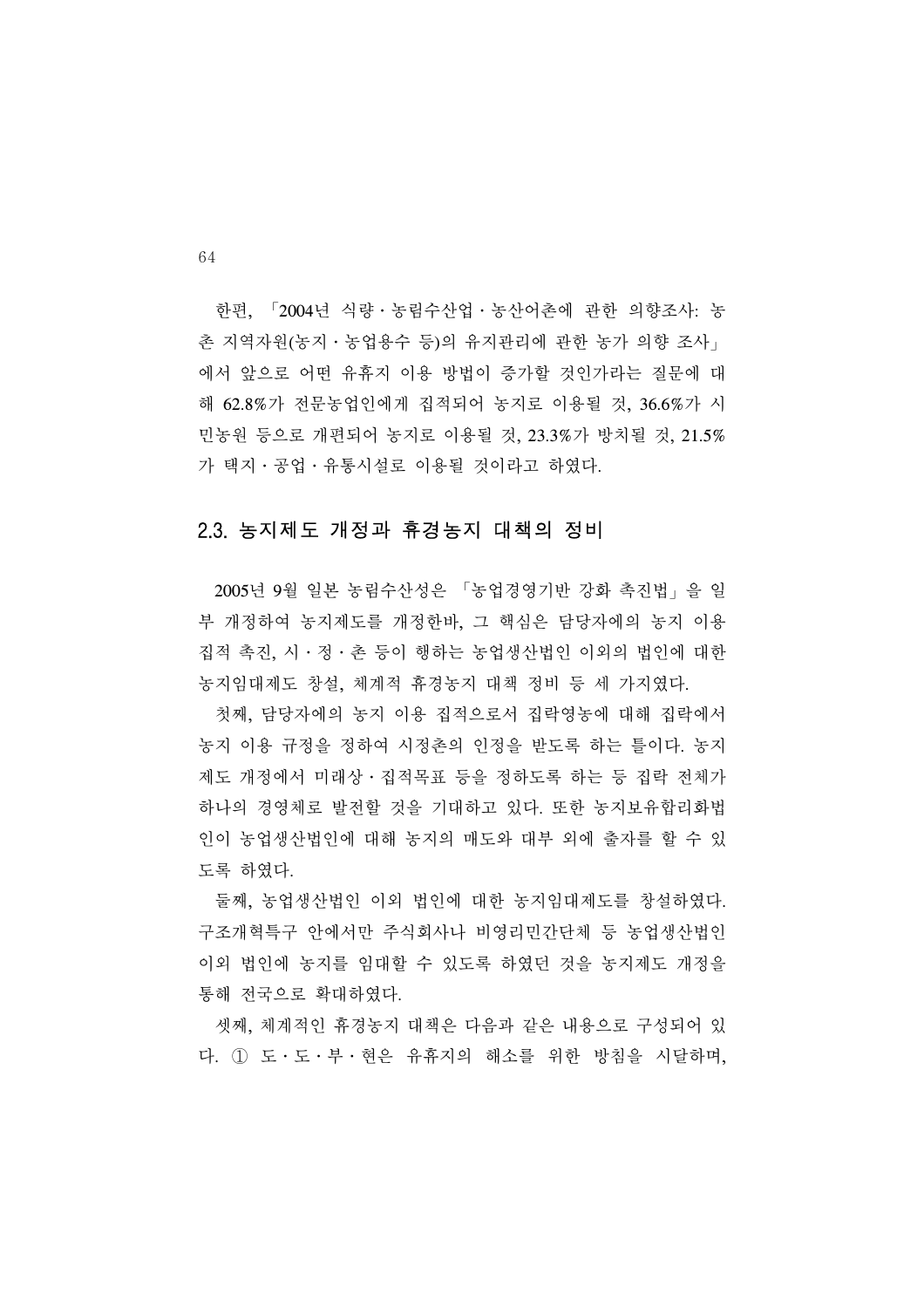시․정․촌은 그에 따라 구체적인 계획을 책정한다. ② 시․정․촌 계 획에서 유휴지 중 앞으로 활용할 농지로 정해진 농지에 대해서는 지 역의 농업위원회가 적극 지도를 행하며, 그럼에도 유휴지 소유자가 적 절히 이용하지 않을 경우 시․정․촌장이 이용 계획서를 제출하도록 요구하는 한편 그 내용이 불충분한 경우 적절한 이용을 권고할 수 있 다. ③ 유휴지 소유자 등이 권고를 따르지 않을 경우 시․정․촌장이 농지보유합리화법인 등을 지정하여 농지 임차자를 구할 것을 협의하 도록 하며, 협의가 이루어지지 않으면 도․도․부․현 지사가 농지보 유합리화법인에 대부하지 않으면 안 된다는 뜻의 중재를 할 수 있다. 또한 유휴지는 병해충의 온상, 토사 붕괴 야기 등에 의해 주변 영농조 건에 지장을 주므로 이를 없애기 위해 시․정․촌장이 유휴지 소유자 등에게 유휴지의 풀베기 등 필요한 명령을 할 수 있도록 하였다.

#### 2.4. 일본 휴경농지 대책의 성과와 한계

 이상에서 보았듯이 일본은 휴경농지의 발생 억제와 복구․활용을 위해 다양한 대책을 시행하고 있으며, 활용 유형도 매우 다양하다. 그 러나 그 면적은 10년 전부터 경지면적 감소의 주범으로 등장하여 매 년 발생하고 있는 휴경농지 면적에 비하면 극소량에 불과하다. 또한 2005년에 휴경농지 대책을 정비하였다고 하지만, 그 내용은 결국 소 유자가 이용하지 않은 휴경농지를 농지보유합리화법인에 임대하도록 강제한다는 것으로서, 농지보유합리화법인이 이를 경작하여 수익을 낼 수 있을지 의심된다. 아무리 공익법인이라 하더라도 적자가 계속된 다면 존립하기 어려울 것이기 때문이다. 그렇다면 2005년의 휴경농지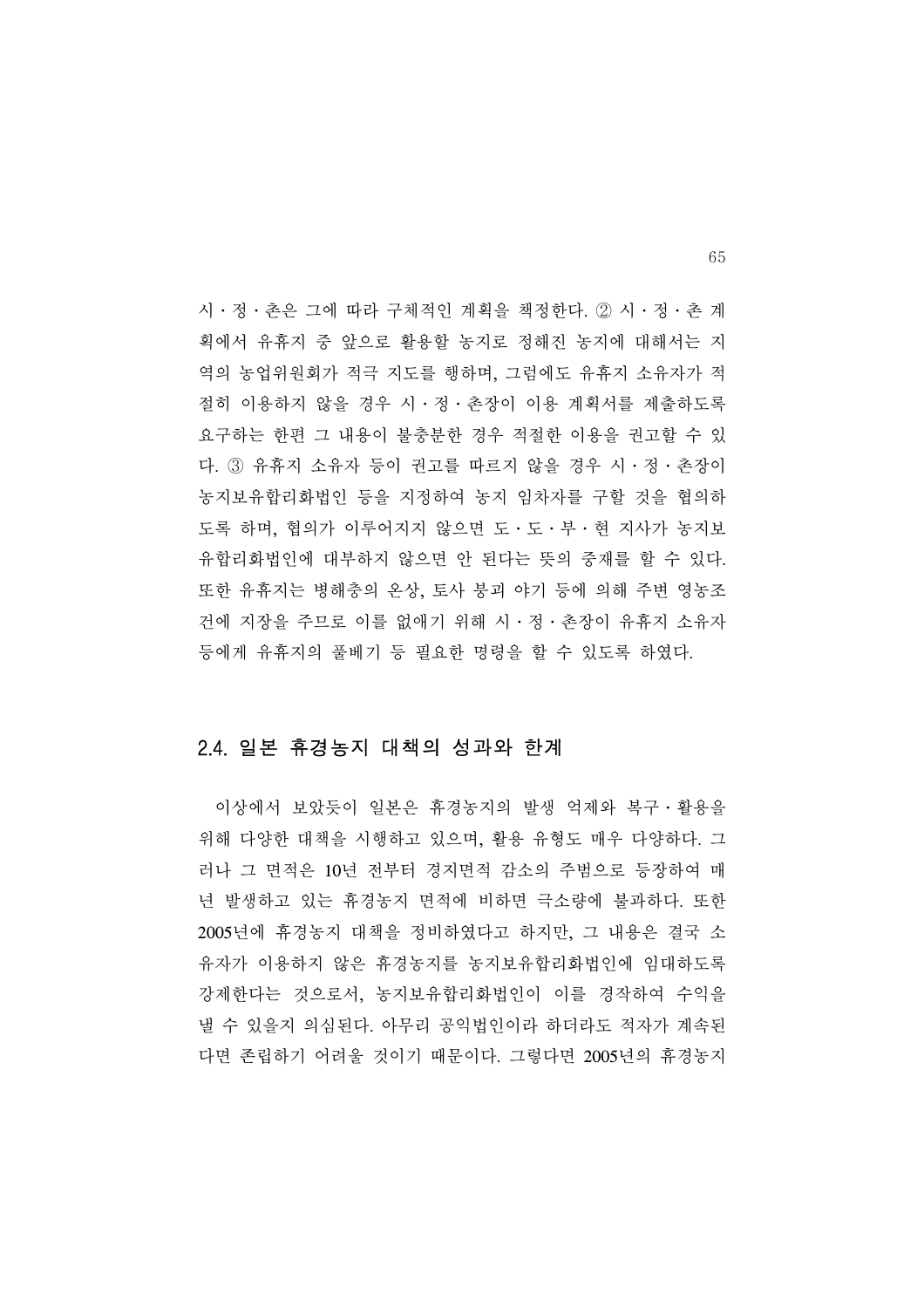대책으로도 일본의 휴경농지는 해소되기 어려울 것으로 전망된다.

### 3. 휴경농지․유휴지 정책 방향

#### 3.1. 정책 방향 정립을 위한 기본 인식

 휴경농지․유휴지와 관련한 첫 번째 문제의식은 그 면적이 지금까 지 누적된 면적만도 20만ha 이상에 달하며, 앞으로도 그 이상 면적의 휴경농지․유휴지가 발생할 것이라는 점이다. 일본에서도 휴경농지가 경지면적 감소의 제1의 요인이라는 점을 문제로 제기한다. 휴경농 지․유휴지가 방치될 경우 토양 유실을 야기하며, 병충해의 온상이 되 어 인접 생산농지에 손해를 입힌다거나 새와 짐승으로 인한 피해가 크다는 등의 현실적 폐해는 부차적인 문제가 된다. 우리나라나 일본이 나 인구에 비해 국토와 농지가 협소하여 영세소농구조를 면치 못하고 있기 때문이기도 할 것이다. 또한 우리의 경우 북한에 대한 식량지원 을 포함하는 식량의 자급률을 일정 비율 이상으로 유지하는 데 필요 한 면적의 농지를 확보해야 한다는 주장도 휴경농지․유휴지의 면적 이 엄청나게 많고, 그것이 심각한 문제라는 데 쉽게 동조하게 한다. 어떻든 휴경농지․유휴지는 양적으로 그냥 지나칠 수 없을 만큼 많다 는 점은 부인할 수 없는 사실이다.

 그러나 휴경농지․유휴지는 질적으로 영농조건 및 입지 여건이 열 악하며, 그 때문에 노동력이 부족할 경우 맨 먼저 이들 열등한 농지부 터 휴경 및 유휴지로 전락하게 된다. 그럼에도 농지가 부족한 나라이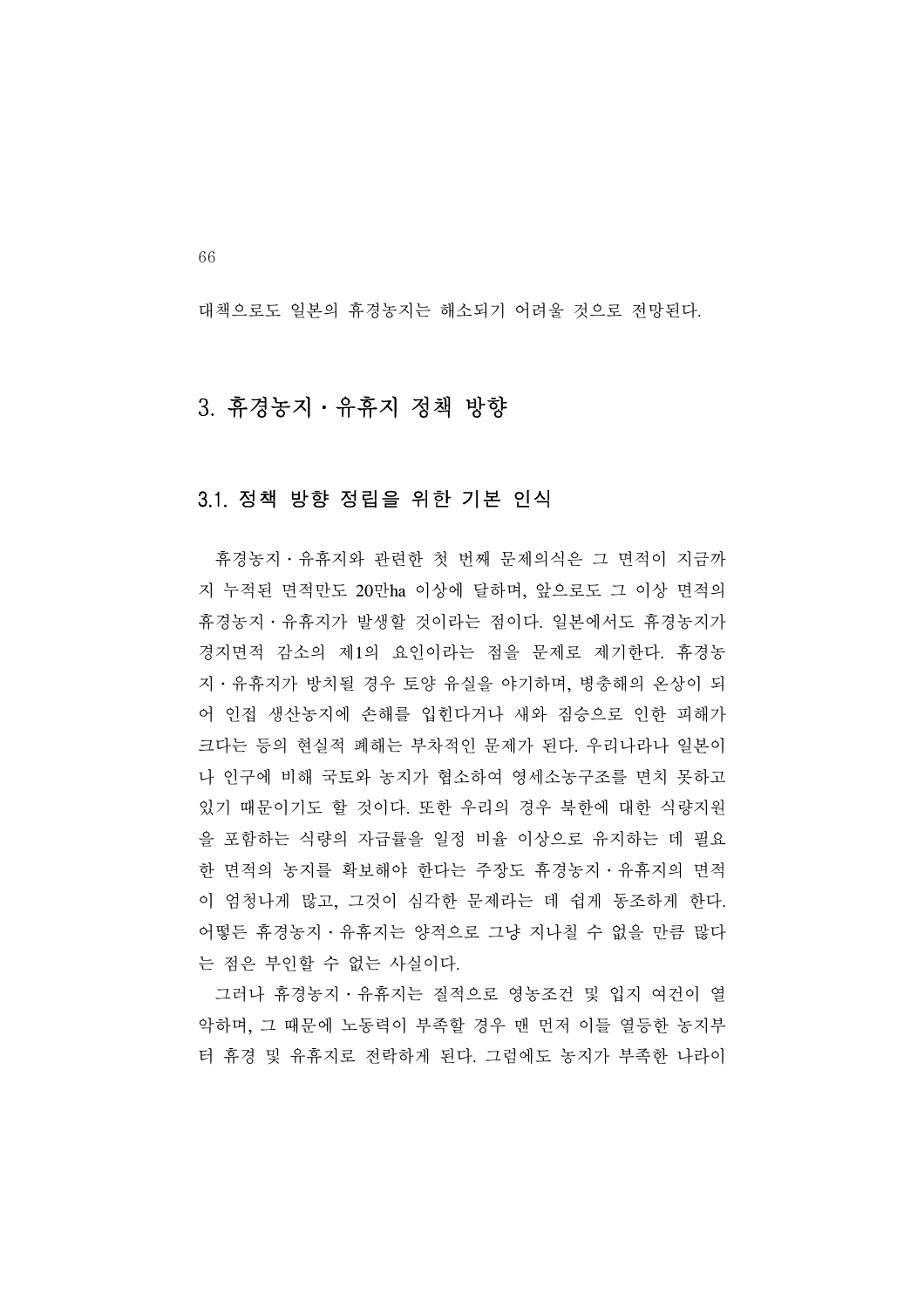기 때문에 단지 농지라는 이유로 휴경농지․유휴지를 농지로 복구 또 는 재활용해야 한다거나 비농업 목적으로 전용이라도 해야 하지 않느 냐는 주장이 통설처럼 되어 있다. 그 경우 활용 방안으로서 그야말로 다양한 유형의 아이템과 아이디어가 제시된다. 휴경농지․유휴지는 농업용이든 비농업용이든 가능하면 최대한 활용하자는 주장이다. 이 연구에서 실시한 설문조사에서도 휴경농지의 재활용에 찬성한다는 의 견이 57.4%로 나타났다(표 3-9 및 부표 8). 그와 짝을 이루어 휴경농 지․유휴지를 활용하지 않고 방치할 경우 농지가 가지는 공익적․다 원적 기능이 상실되며, 국토자원의 미이용․유휴화이고, 토양 유실․ 산사태 등 국토 환경을 보전할 수 없게 된다는 주장이 뒷받침된다.

 반면, 휴경농지․유휴지를 농지로 복구․활용하거나 비농업용으로 전용하는 데 비용이 들 뿐만 아니라 농지로서의 형상과 기능을 유지 하도록 하는 데만도 비용이 든다. 휴경농지․유휴지를 활용하는 것은 공짜가 아니며 추가투자를 필요로 하는 것이다. 이 연구에서 실시한 설문조사에서 휴경농지의 재활용이 불가능하다는 의견(27.4%)을 비롯 해서 재활용이 불필요하다거나(4.7%) 재활용하지 않는 것이 좋다는 의견(4.7%) 등 휴경농지의 재활용에 부정적인 의견도 36.8%에 달하는 것으로 나타났다(부표 8). 또한 휴경농지를 농지로 활용하려면 농로 개설이 필요하며(35.9%), 농업용수 개발이나 경지정리 등이 필요하다 는 의견이 많았다(표 3-9 및 부표 9). 더욱이 휴경농지․유휴지는 대부 분 개인의 사적 소유지이며, 소유자가 경제성이 없어서든 아니면 어떤 이유에서건 경작하지 않고 놀리게 된 농지인 것이다. 휴경․유휴에는 합리적 이유가 뒤따른다고 보아야 하지 않을까 생각한다.

 그렇다면 휴경농지․유휴지 관련 정책의 방향은 어떻게 정립할 것 인가. 이분법으로 구분하자면 정책의 기본 방향은 개발․활용이란 방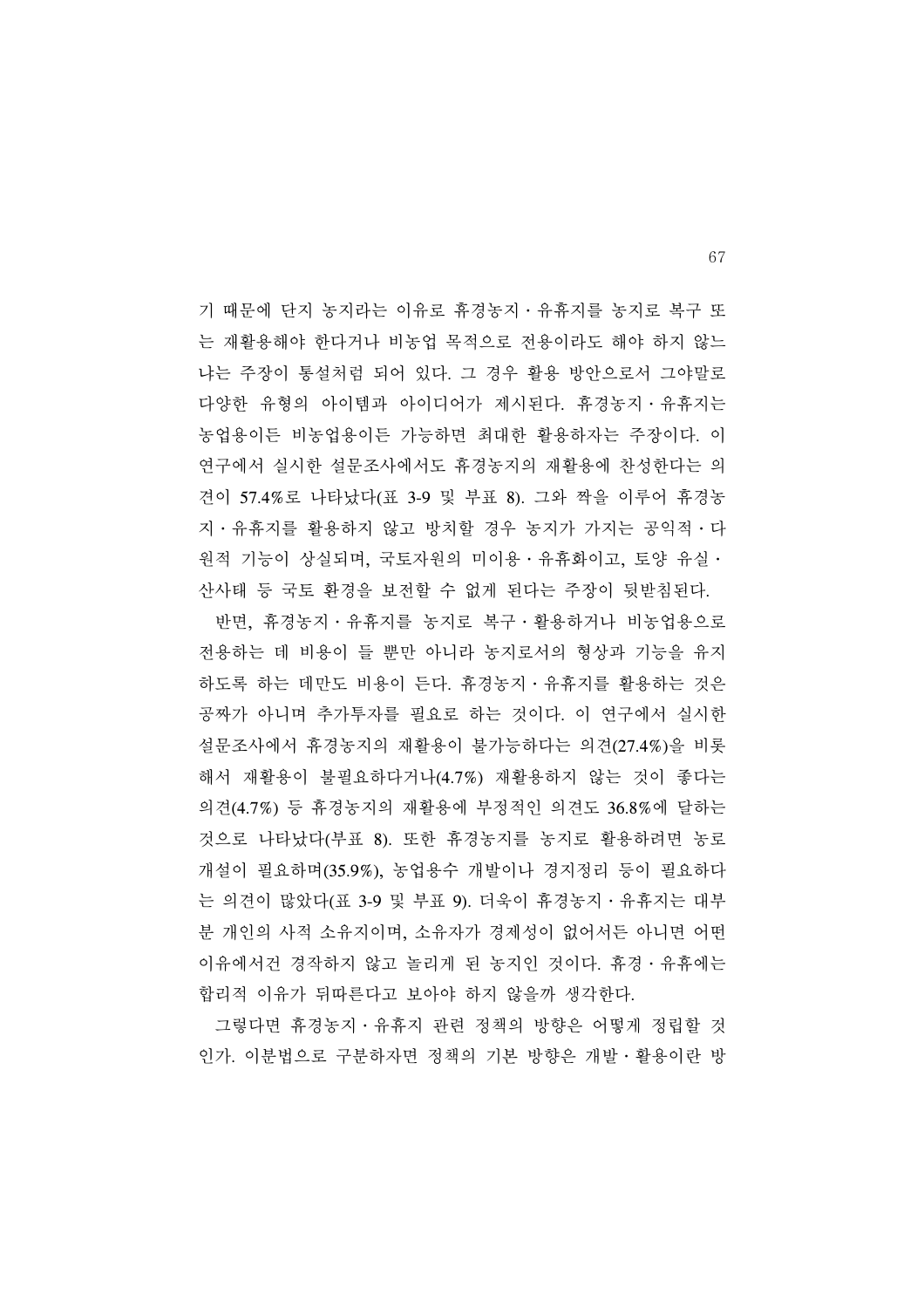향인가 아니면 방치․불용의 방향인가. 여기서 개발할 수 있으면 개발 하고 그렇지 않으면 방치하자는 이른바 최대한 개발이란 방향은 기본 방향에 해당되지 않는다고 인식할 필요가 있다. 어떤 경우에도 어느 한 방향만 절대적일 수 없는 것이고, 어느 쪽을 보다 기본으로 삼아야 하느냐의 문제이기 때문이다. 어떻든, 휴경농지․유휴지에 관한 정책 의 기본 방향을 정립하기 위해서는 무엇보다 앞에서 살펴보았던 객관 적 사실을 다시 확인할 필요가 있다. 이를 정리하면 다음과 같다.

 ① 휴경농지․유휴지는 1975년 이후 지금까지 누적된 면적이 20만 ha 이상에 달하며, 앞으로도 발생할 면적이 그 이상 될 수 있을 것으 로 예상된다. 휴경농지․유휴지의 면적이 막대하다는 문제를 재인식 할 필요가 있다. 이로부터 자연스레 그 원인이 무엇인지, 해결책이 필 요한지, 어떤 해결책인지 등의 의문이 이어지게 된다.

 ② 휴경농지․유휴지는 질적으로 영농조건 및 입지 여건이 열악한 열등농지라는 점이다. 휴경농지․유휴지는 대체로 접근이 어려운 골 짜기에 존재하거나 농기계를 이용하기 어렵고 생산기반이 정비되지 않아 농지로 재활용하려면 농로개설․기반정비 등의 투자가 필수적인 데 그 경제성이 지극히 낮다. 농외용도로 활용하기에도 입지 여건이 좋지 않다. 같은 지역의 다른 농지에 비해 지가가 낮은데도 매입희망 자가 없어 매각하기 어려운 경우도 많다. 농정 차원에서는 버리자니 아깝지만 먹자니 힘들고 먹을 게 없는 계륵과 같은 존재인 것이다.

 ③ 휴경농지․유휴지의 발생 원인은 노동력 부족과 농지의 영농조 건 불량 등이다. 부재지주 소유라는 사유는 부재지주를 대상으로 질의 하면 등장하지 않을 사유이다. 어떻든 이 두 원인 중 어느 요인이나 우리 농업이 안고 있는 가장 근본 문제이며 해결하기 어려운 난문제 이다. 휴경농지․유휴지의 발생을 예방하거나 억제하기가 지극히 어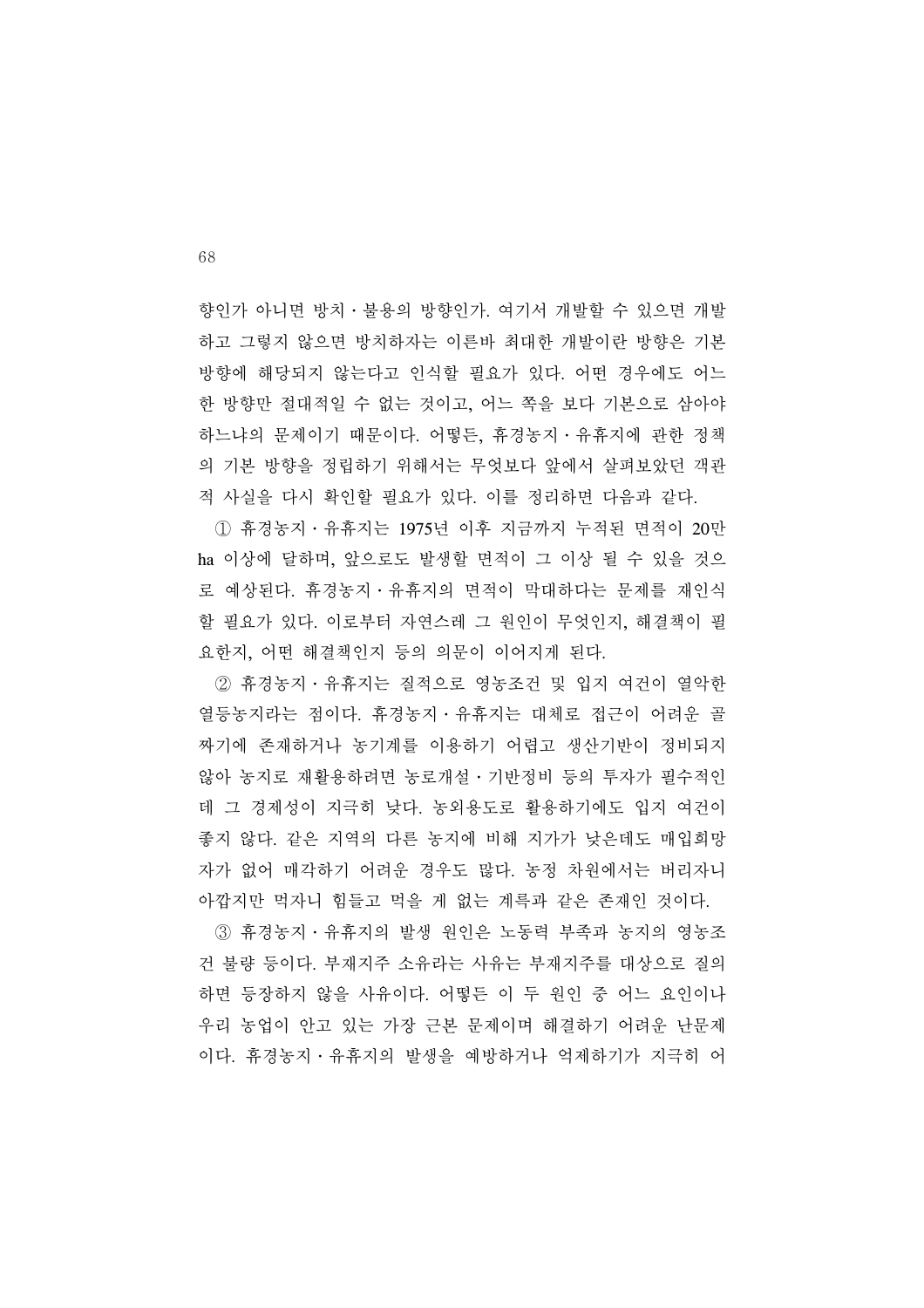렵다는 것에 다름 아니다.

 ④ 휴경농지․유휴지에 관한 현행 제도 및 정책은 그 발생을 억제 하거나 사후 복구․재활용하도록 하는 데 별 효과가 없다. 그나마 쌀 소득보전직불제와 조건불리지역 밭농업직불제 등이 대리경작자 지정 이나 한계농지 정비사업 등보다 휴경농지․유휴지 방지 효과가 크다. 일본의 경우 중산간지역 직불제 등을 활용하여 다양한 유형의 휴경농 지 발생 억제 및 재활용 대책을 지속적으로 실시하고, 더욱이 2005년 에는 그것을 체계적으로 정비하였음에도 그 정책 효과는 미약한 것으 로 판단된다. 기존 정책의 효과도 없지만 효과 있는 정책을 찾기도 어 려운 것이다.

#### 3.2. 휴경농지․유휴지 정책의 필요성과 선택 기준

 휴경농지․유휴지에 관한 사실을 이상과 같이 인식하였을 때 휴경 농지․유휴지에 대한 정책이 필요한지 근본적인 의문이 제기된다. 휴 경농지․유휴지가 발생하는 원인을 해소하는 것은 농업정책이 직면해 있는 최대의 과제를 해결하는 것과 다를 바 없는 난제이다. 한국이나 일본에서 현재 실시하고 있는 휴경농지․유휴지 관련 제도와 정책은 별 효과가 없다. 농가 입장에서도 휴경농지․유휴지는 경제성이 없어 경작하지 않는다. 그런데도 휴경농지․유휴지에 대한 정책이 필요한 가? 두 가지 이유 때문에 정책이 필요하다고 할 수 있다.

 첫째, 식량자급률 제고 등 농업․농촌의 다원적 기능을 유지하기 위 해서는 일정 규모 이상의 농업생산과 농지가 유지되지 않으면 안 되 며, 이를 위해서는 막대한 휴경농지․유휴지의 방지와 재활용이 요청 된다.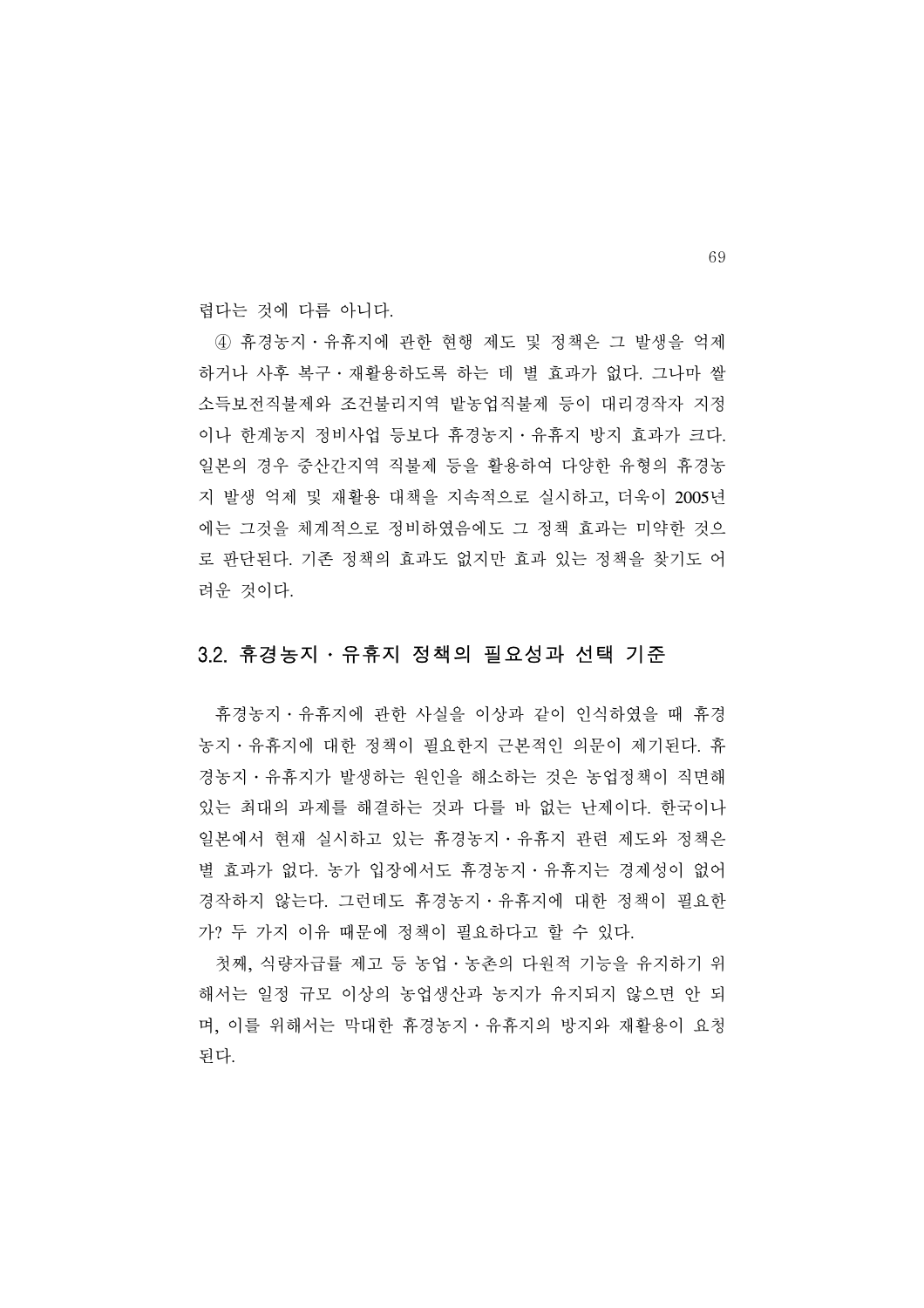둘째, 휴경농지․유휴지는 경작의 경제성이 낮기 때문에 발생하는 것이므로 민간의 자발성에 의해 방지․활용되기 어렵다. 따라서 시장 의 실패를 보완하기 위해서는 정책의 개입이 불가피하다.

 휴경농지․유휴지에 대한 정책이 필요하다면 어떤 정책이어야 할 것인가. 여기서는 휴경농지․유휴지의 정책 방향을 선택하는 데 필요 한 원칙과 기준을 다음과 같이 제시하고자 한다.

① 원칙 1: 비용최소화의 원칙

 휴경농지․유휴지를 농지로 유지․관리하느냐 아니면 임야로 전환 되도록 방치하느냐 등의 문제와 관련하여 예컨대, 식량안보와 남북통 일 등 미래의 식량 수요에 대비하여 휴경농지․유휴지를 농지로서의 형상과 기능을 유지하도록 해야 한다는 당위론이 있을 수 있다. 이 주 장에서 전반부의 미래 식량 수요에 대비한다는 명제가 후반부의 농지 기능 유지라는 견해에 곧장 연결되는 것은 아니다. 미래 식량 수요에 대비하기 위해서는 미래의 어느 시점에 농지가 추가로 필요하다는 것 이고, 그 추가로 필요한 농지를 지금부터 그때까지 계속 농지로 유 지․관리하는 데 드는 비용이 미래 시점에 추가로 필요한 농지를 개 간하는 비용보다 많다면 전자보다는 후자를 선택하는 게 유리하다. 현 재는 개간에 필요한 장비와 도구 등이 발달하였기 때문에 짧은 시간 과 비용으로 필요 시점에 유휴지를 농지로 개간․복구할 수 있는 것 이다.

② 원칙 2: 간접․포괄 지원의 원칙

 휴경농지․유휴지는 지역별로 조건불리지역에 주로 많지만 소규모 로 여기저기 분산되어 존재하므로 직접 휴경농지․유휴지를 대상으로 하는 단일 정책이 성립되기 어렵고, 성립되더라도 실적이 저조하기 십 상이다. 예를 들면 한계농지 정비는 그야말로 한계농지를 직접 대상으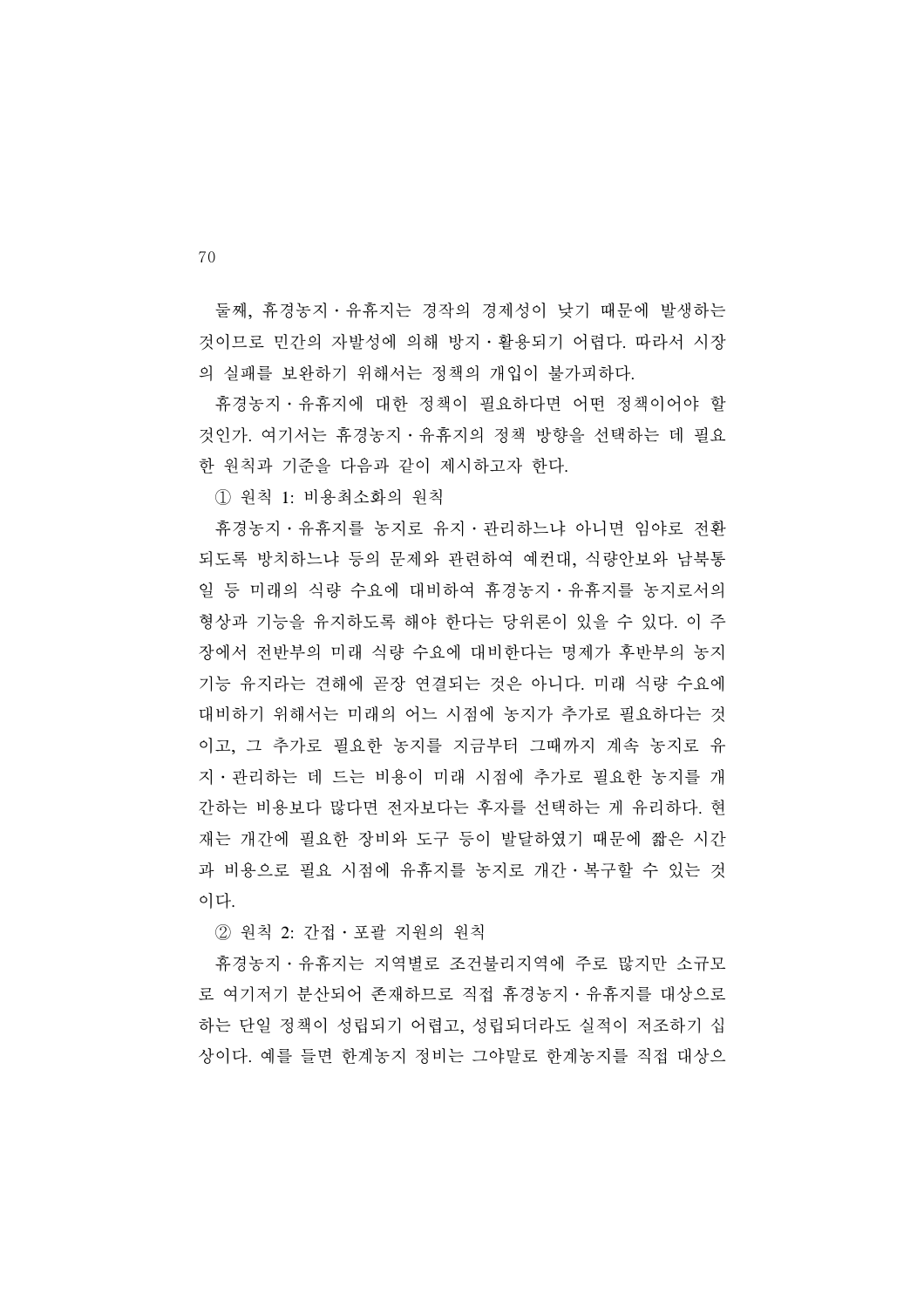로 하는 단일 정책이라 할 수 있는데, 정책의 실적은 극히 미미하였 다. 간접․포괄적인 정책이 아니었던 것이다. 반면 일본의 휴경농지 복구에 관한 시책은 중산간지역 등 직접지불제도에 포함되어 실시할 수 있었기 때문에 필요하면 언제든지 이용할 수 있었다. 휴경농지의 복구를 직접 대상으로 하는 단일 정책이 아니었던 것이다.

③ 원칙 3: 경영주체 우선의 원칙

 휴경농지․유휴지에 관한 정책이라고 해서 농지정책으로 국한하기 보다는 농지를 경작하는 영농주체 또는 농외 용도로 전용하는 사업주 체 등 경영주체에 관한 정책이 우선되어야 한다. 휴경농지․유휴지가 발생하는 제1의 요인인 노동력 부족으로 발생한 휴경농지에 대해 대 리경작자를 지정하고자 해도 그것을 담당하는 영농주체가 없을 경우 불가능하다. 그 휴경농지를 농외 용도로 개발․전용하는 경우에도 맨 먼저 그것을 추진하는 사업주체가 있어야 가능하다.

④ 원칙 4: 용도 불문의 원칙

 휴경농지․유휴지는 입지 여건과 영농조건이 불량하여 농지로도 이 용되지 않는 상태에 있다. 그런 농지를 이용하려 한다면 무슨 용도이 든 가릴 것 없이 감지덕지하지 않을 수 없다. 극단적으로 말하면 휴경 농지․유휴지의 이용에 관한 정책은 용도 불문인 것이다.

#### 3.3. 휴경농지․유휴지 정책의 방향

 이상의 여러 사실 및 과정에 입각하여 휴경농지․유휴지 정책의 방 향을 도출하면 다음과 같다.

 ① 휴경농지․유휴지 정책의 기본 방향은 휴경농지․유휴지의 발생 을 예방․억제하는 목적이든 사후 복구․활용을 목적으로 하는 정책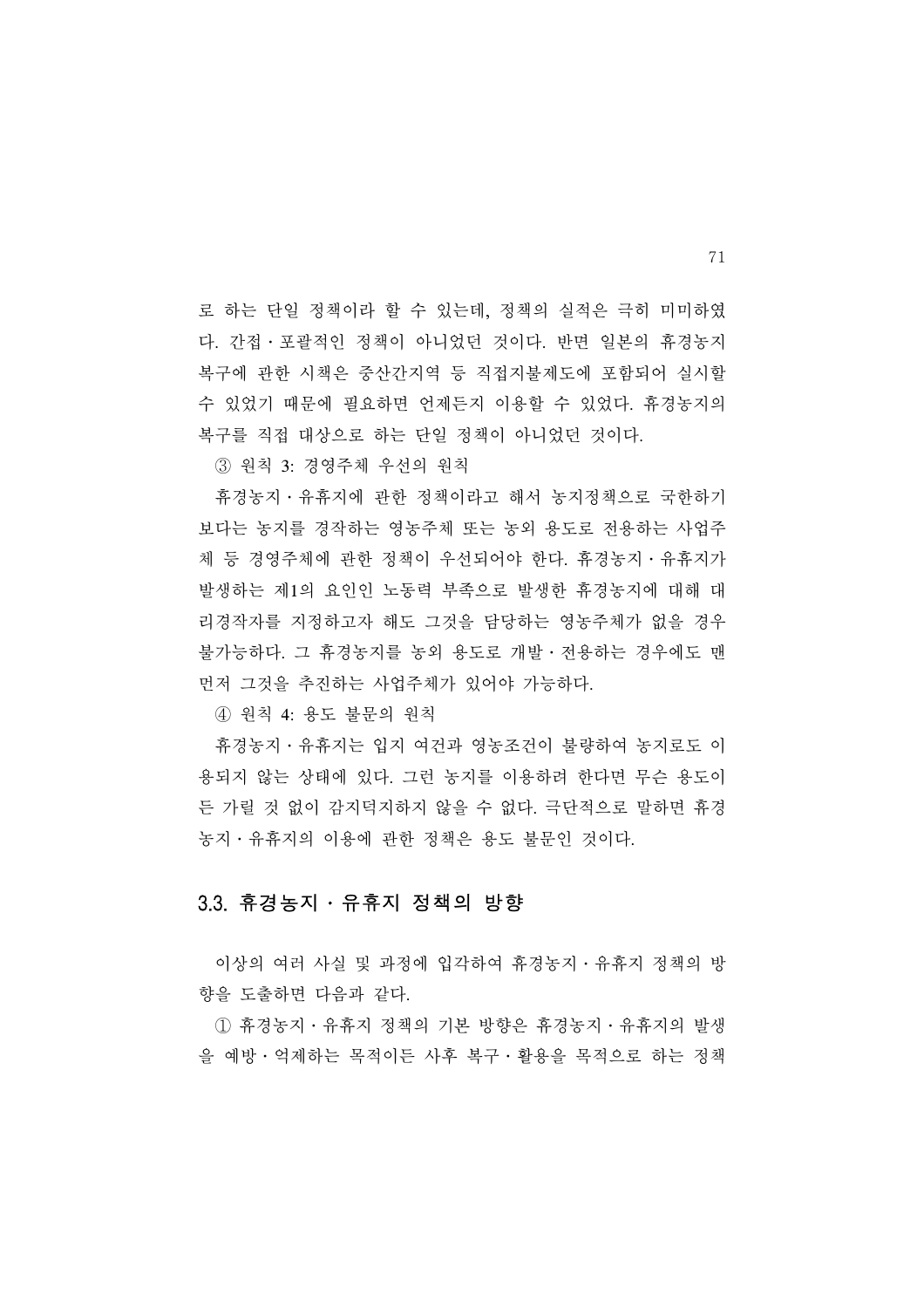이든 휴경농지․유휴지를 직접 대상으로 하는 별도의 단일 정책은 불 필요하다는 것이다. 휴경농지․유휴지의 발생을 예방․억제하는 정책 이란 발생 원인을 해소하는 정책이며, 그것은 곧 노동력 부족과 영농 조건 불량 문제를 해결할 수 있는 정책이지 않으면 안 된다. 노동력 부족 문제를 해소하는 정책은 휴경농지․유휴지 정책이 아니라 농업 인력․경영체 육성 정책이다. 영농조건 불량 문제를 해결하기 위해서 는 농지의 생산 기반을 정비해야 하며, 그것은 곧 생산기반정비 정책 이다. 요컨대 어느 경우에나 휴경농지․유휴지 정책은 아닌 것이다. 또한 휴경농지․유휴지의 복구․재활용을 목적으로 하는 정책이라면 크게 농업에 활용하는 방향과 비농업 전용 방향으로 구분할 수 있다. 농업에 활용하려면 대부분의 휴경농지․유휴지는 영농 조건이 불량하 기 때문에 그리 된 것이므로 영농조건을 우량 조건으로 개선해야 하 는데, 그것은 곧 기반정비 정책에 해당될 뿐만 아니라 그 비용이 일반 농지에 비해 훨씬 많이 소요되기 때문에 경제적 타당성이 없게 된다. 비농업용으로 개발․전용하는 경우에도 휴경농지․유휴지보다 더 좋 은 입지 여건을 갖춘 농지를 합법적으로 전용할 수 있는 법제도하에 서는 이들 농지를 전용하고자 하는 수요도 많지 않다. 간혹 산간오지 의 골짜기 안에 있는 휴경농지․유휴지를 전용하여 주택을 건립한 예 도 있으나 흔한 일은 아니다.

 북한에 대한 식량지원, 남북통일 등을 감안하여 미래의 식량안보를 위해 휴경농지․유휴지를 농지로서 유지․보전해야 한다는 의견도 제 기되어 있으나, 이는 전술하였듯이 농지로 유지․보전하는 데 들어가 는 매년의 비용보다 미래의 필요시에 임야화된 옛 농지를 개간하는 것이 효율적이며 저렴할 것이므로 타당성이 없다고 생각한다.

② 휴경농지․유휴지 정책은 농지정책의 관점이 아니라 지역정책의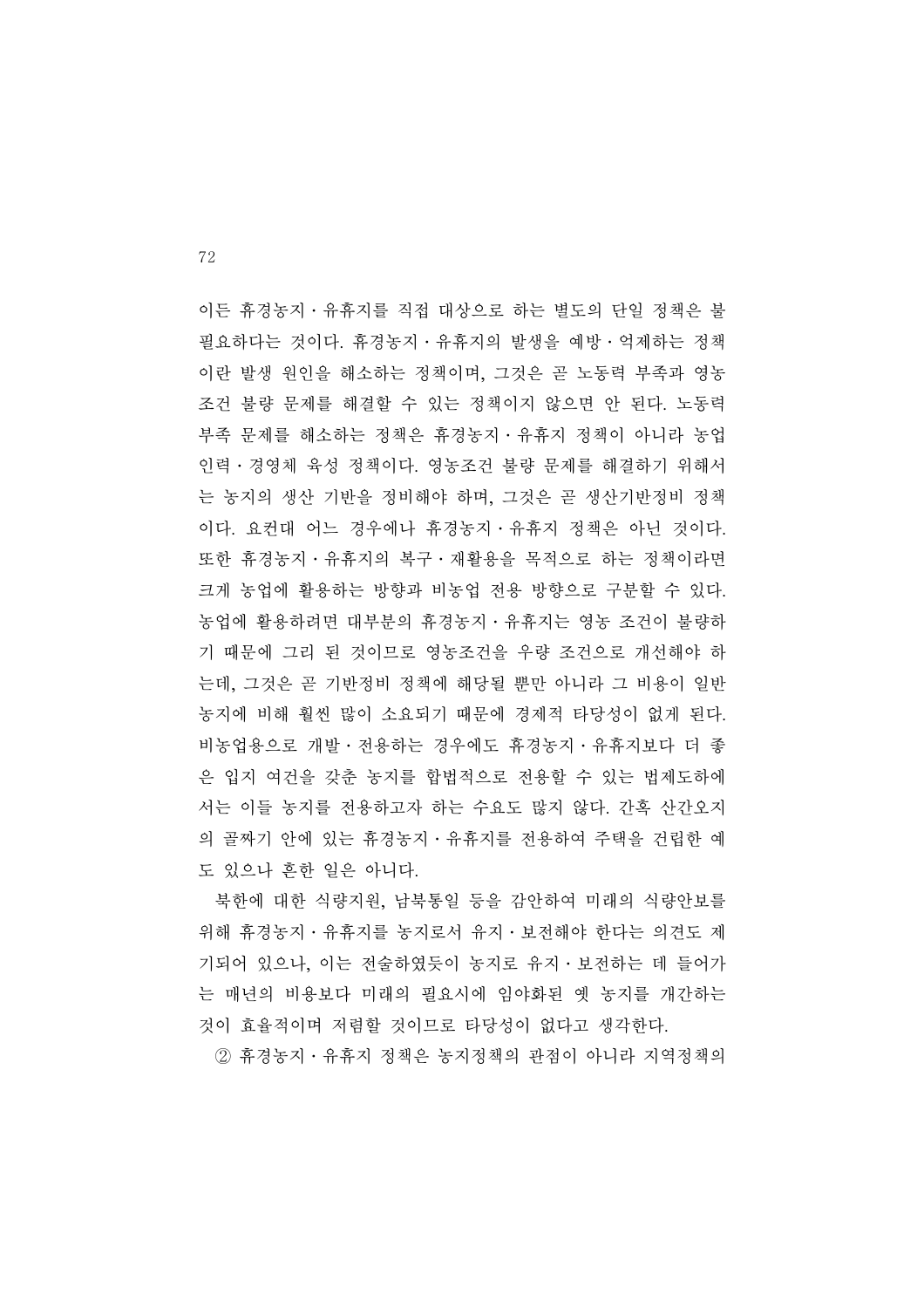시각에서 도출해야 한다. 휴경농지․유휴지는 한 곳에 대규모로 존재 하는 일이 드물고 대체로 소규모로 분산 소재하며, 지역적으로 조건불 리지역에 상대적으로 많다. 그런 농지를 농지정책 또는 생산기반정비 정책의 대상으로 보면 정비사업의 경제성․타당성이 떨어진다. 극단 적으로 말하면 그만큼 농지로서의 가치도 적다고 할 수 있다. 그러나 객관적․전국적으로 비교하면 농지로서의 가치가 떨어지는 농지라도 지역 사정에 따라서는 농지로서의 가치가 높은 다른 어떤 지역의 농 지보다 휴경농지․유휴지가 소중할 수 있다. 특히 지역 전체의 농지면 적이 작은 조건불리지역의 경우 농지의 가치는 농지면적이 큰 지역의 농지에 비해 큰 경우가 대부분이다. 따라서 휴경농지․유휴지는 전국 적․획일적․평균적 의미가 아니라 지역 실정에 입각해 파악해야 하 며, 그 점에서 지역정책의 시각이 필요하다는 것이다. 이렇게 보면 휴 경농지․유휴지 정책으로서 조건불리지역 직불제 등이 가장 긴요하다 고 할 수 있다.

 ③ 휴경농지․유휴지 정책 방향에서 실천을 위해 가장 중요한 것은 지방자치단체가 지역 실정에 적합한 정책을 수립․시행하도록 하고 중앙정부는 그것을 행정․재정적으로 뒷받침할 수 있는 체제를 정비 해야 한다는 것이다. 휴경농지․유휴지의 존재 형태가 지역별로 너무 나 다양하므로 지자체 단위에서 지역 실정에 따라 자율적으로 재활용 대책을 수립하고, 중앙정부가 이를 지원하는 체제가 필요한 것이다. 이때 필수적인 것은 휴경농지․유휴지를 직접 대상으로 하는 단일 정 책은 성립할 수 없으므로 그것을 포함할 수 있도록 정책 범위와 목적 이 광범위한 정책이 수립되어야 한다는 것이다.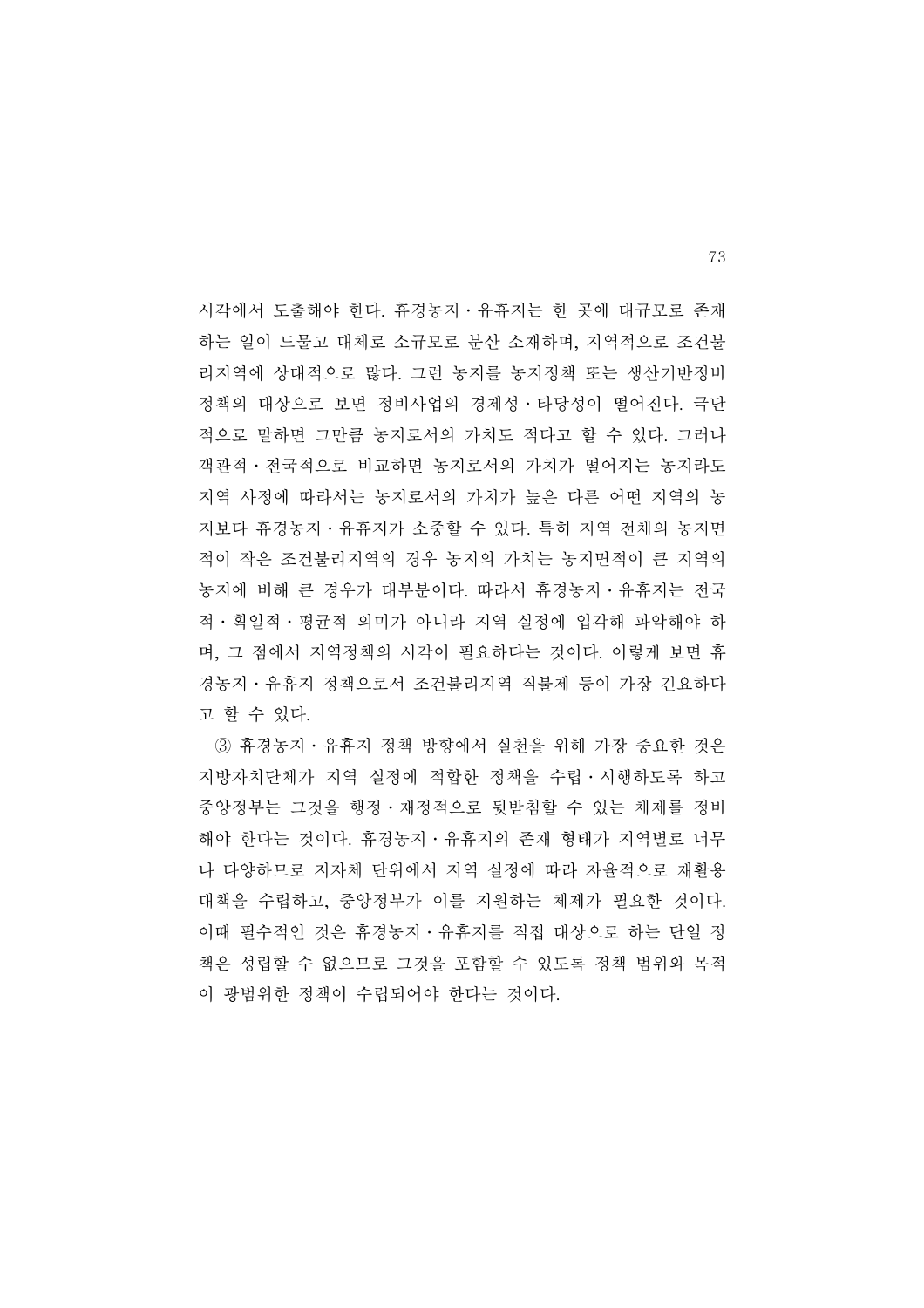<sup>제</sup>**5**<sup>장</sup>

## 요약 및 결론

 휴경농지란 작물재배면적 조사에서 1년 이상 계속 작물을 재배하지 않고 있는 것으로 조사된 농지를 말한다. 동 조사에서는 2년 이상 계 속 휴경하여 경지로서의 형태와 기능을 상실한 농지를 유휴지로 구분 하고 있다. 현행의 통계조사에서 휴경농지는 미래의 유휴지, 유휴지는 과거의 휴경농지라 해도 과언이 아니다. 따라서 이 연구에서는 휴경농 지에 유휴지를 포함하였다. 연구 결과를 요약하면 다음과 같다.

 제2장에서는 휴경농지․유휴지의 전국적 추이와 앞으로의 전망에 관해 살펴보았다. 1975∼2004년에 누적된 유휴지 면적은 16만ha 내외 로 추산되며, 여기에 2004년 휴경면적 4만여ha를 더하면 1975∼2004 년의 휴경농지․유휴지 면적은 20만ha 정도로서, 2004년 총 경지면적 의 11%에 해당된다. 더욱이 휴경농지․유휴지는 농산물 수입 자유화 의 확대와 함께 앞으로도 더욱 증가할 것으로 예상된다. 그 면적은 토 지적성등급 4급지까지를 한계로 볼 경우 최대 30만ha에 달할 수 있을 것이다. 한편, KREI-ASMO 2005 모형에 의해 계측한 휴경농지 면적 은 2010년 이후 연간 8만ha 내외일 것으로 추정되었다. 이 전망치는 그러나 매년 신규로 발생하는 면적도 아니고 일정 기간 누계 면적도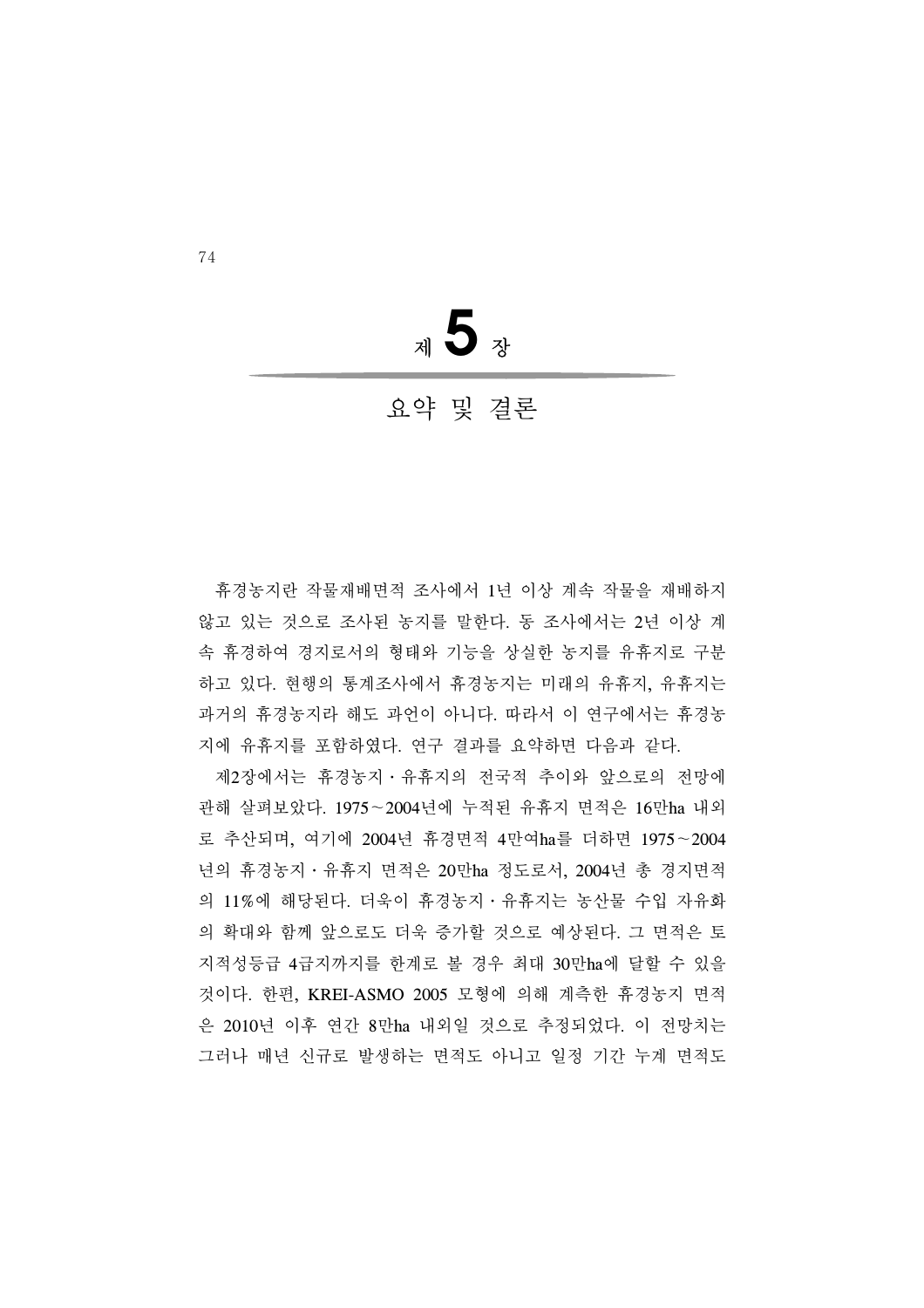아닌 기존의 휴경농지 통계를 기본 자료로 활용하였다는 점에서 전망 치로 이용하기 어렵다. 휴경농지 통계보다는 유휴지 통계를 기본 자료 로 이용하여 그 전망치를 계측하는 것이 더 유용할 것으로 생각한다. 더 나아가서는 휴경농지․유휴지에 대한 통계조사를 현재보다 자세하 게 시행할 필요가 있다. 일본처럼 농업총조사를 통해 휴경농지에 관한 조사를 하거나, 아니면 현행 작물재배면적 조사에서 파악되는 휴경농 지․유휴지의 입지 여건과 농지 특성 및 소유자에 대한 조사를 추가 할 필요가 있다.

 제3장은 휴경농지․유휴지의 발생 원인과 특성에 관한 설명이다. 작물재배면적 조사에서 파악된 휴경농지의 발생 사유는 면적을 기준 으로 ① 노동력 부족 41.9%, ② 영농조건 불량 28.2%, ③ 부재지주 소 유 26.0% 등이었다. 한국농촌경제연구원의 현지 통신원을 대상으로 한 설문조사에서 휴경농지․유휴지의 발생 원인은 응답자 수를 기준 으로 ① 노동력 부족 38.9%, ② 영농조건 불량 38.1%, ③ 재배 작물의 채산성 저하 8.7%, ④ 재해로 인한 농지 황폐화 7.1% 등으로 나타났 다. 또한 응답자의 20.5%에 달하는 농가가 휴경농지․유휴지를 보유 하고 있었는데, 그 면적은 대부분 1천평 미만으로서 경영주의 연령이 나 경작규모 및 전․겸업과는 상관관계가 없고 농업종사자 수와는 역 비례 관계였다. 휴경농지․유휴지를 매각하고자 해도 매입 희망자가 없거나 희망 가격이 낮아서 팔지 못하는 실정으로서, 응답자의 57%는 휴경농지․유휴지를 재활용하는 게 좋다는 의견이었으나 재활용에 회 의적인 견해도 37%에 달하였다. 휴경농지․유휴지를 농지로 재활용하 기 위해서는 농로개설․경지정리․용수개발 등이 필요한데 그 경제성 이 문제인 것이다. 휴경농지․유휴지의 입지 여건과 영농 조건이 극히 열악하다는 사실은 사례 지역 조사에서도 확인되었다. 강원도 홍천군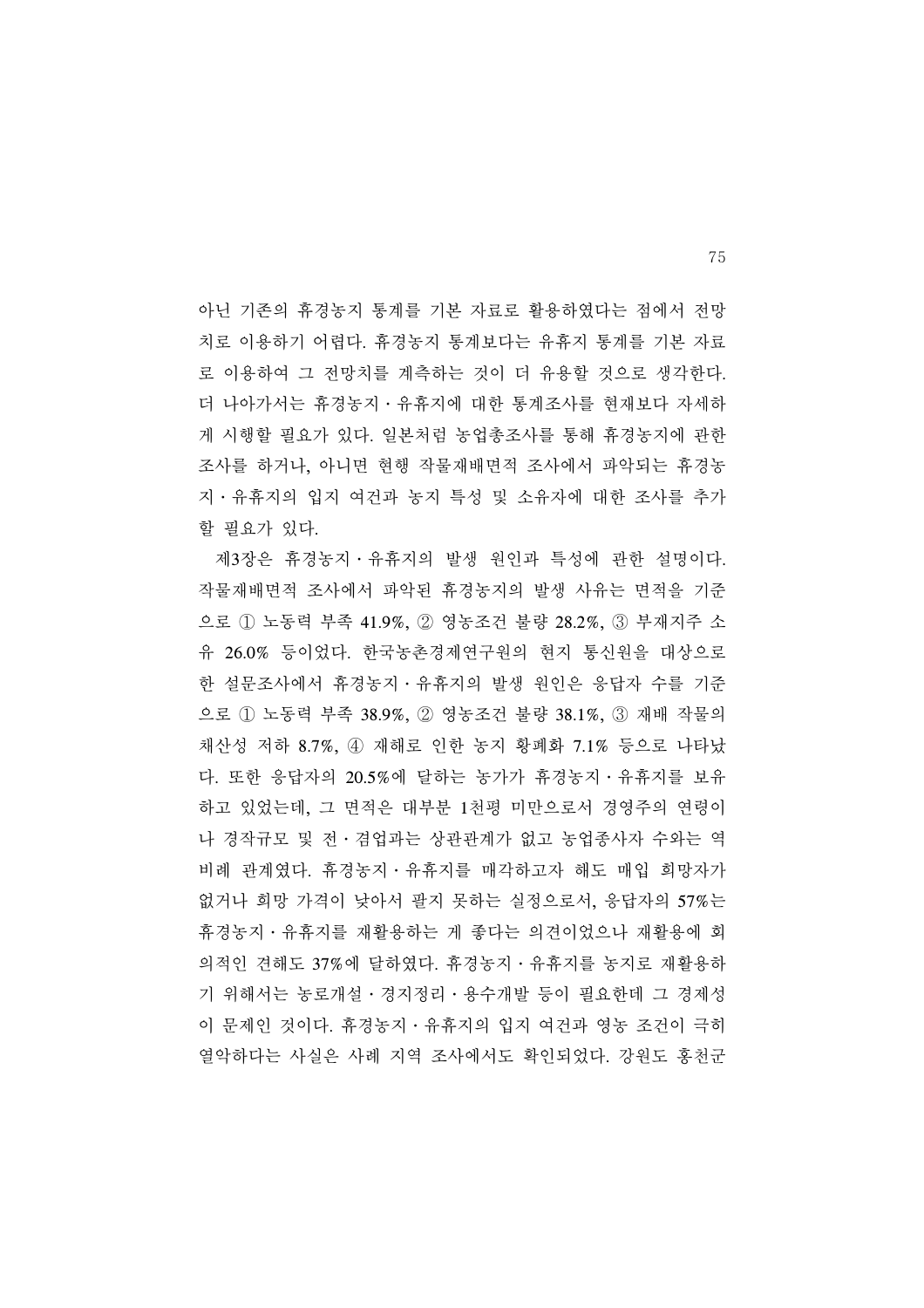서석면 수하1리의 휴경농지․유휴지 면적은 21.7ha로서 전체 토지 면 적의 11.2%에 달하였는데, 부재지주 소유면적이 19.7%로 일반 토지의 42.6%보다 극히 낮았으며, 거래도 일반 토지에 비해 활발하지 못하였 다. 휴경농지․유휴지는 극히 접근성이 떨어지는 외딴 골짜기에 존재 하며, 그 때문에 휴경되었을 뿐 아니라 투기 대상으로도 인기가 없다. 제4장에서는 휴경농지․유휴지 관련 제도와 정책의 현황 및 개선 방향에 대해 서술하였다. 현행의 휴경농지․유휴지 관련 제도와 정책 중 휴경농지․유휴지를 직접 대상으로 하는 제도로서 「농지법」의 대리경작자 지정제도와 「농어촌정비법」의 한계농지 정비사업은 실 적이 극히 미미하며, 앞으로도 효과를 기대하기 어렵다. 반면, 휴경농 지․유휴지를 직접 대상으로 하는 정책이 아닌 쌀 소득보전직불제와 조건불리지역 밭농업직불제는 유휴지 예방 효과가 크며, 복구․재활 용 장려 수단으로 활용될 수 있다. 일본의 경우 휴경농지의 발생 억제 와 복구․활용을 위해 다양한 대책을 시행하고 있으며, 활용 유형도 매우 다양하지만 그 면적은 휴경농지 면적에 비하면 극소량에 불과하 다. 또한 2005년에는 휴경농지를 농지보유합리화법인에 임대하도록 강제하는 내용으로 휴경농지 대책을 정비하였지만, 효과가 있을지 의 심된다.

 휴경농지․유휴지에 대한 정책이 필요한지 근본적인 의문이 제기된 다. 휴경농지․유휴지가 발생하는 원인을 해소하는 것은 농업정책이 직면해 있는 최대의 과제를 해결하는 것과 다를 바 없는 난제이다. 한 국이나 일본에서 현재 실시하고 있는 휴경농지․유휴지 관련 제도와 정책은 별 효과가 없다. 농가 입장에서도 휴경농지․유휴지는 경제성 이 없어 경작하지 않는다. 그런데도 휴경농지․유휴지에 대한 정책이 필요한가? 두 가지 이유 때문에 정책이 필요하다고 할 수 있다. 첫째,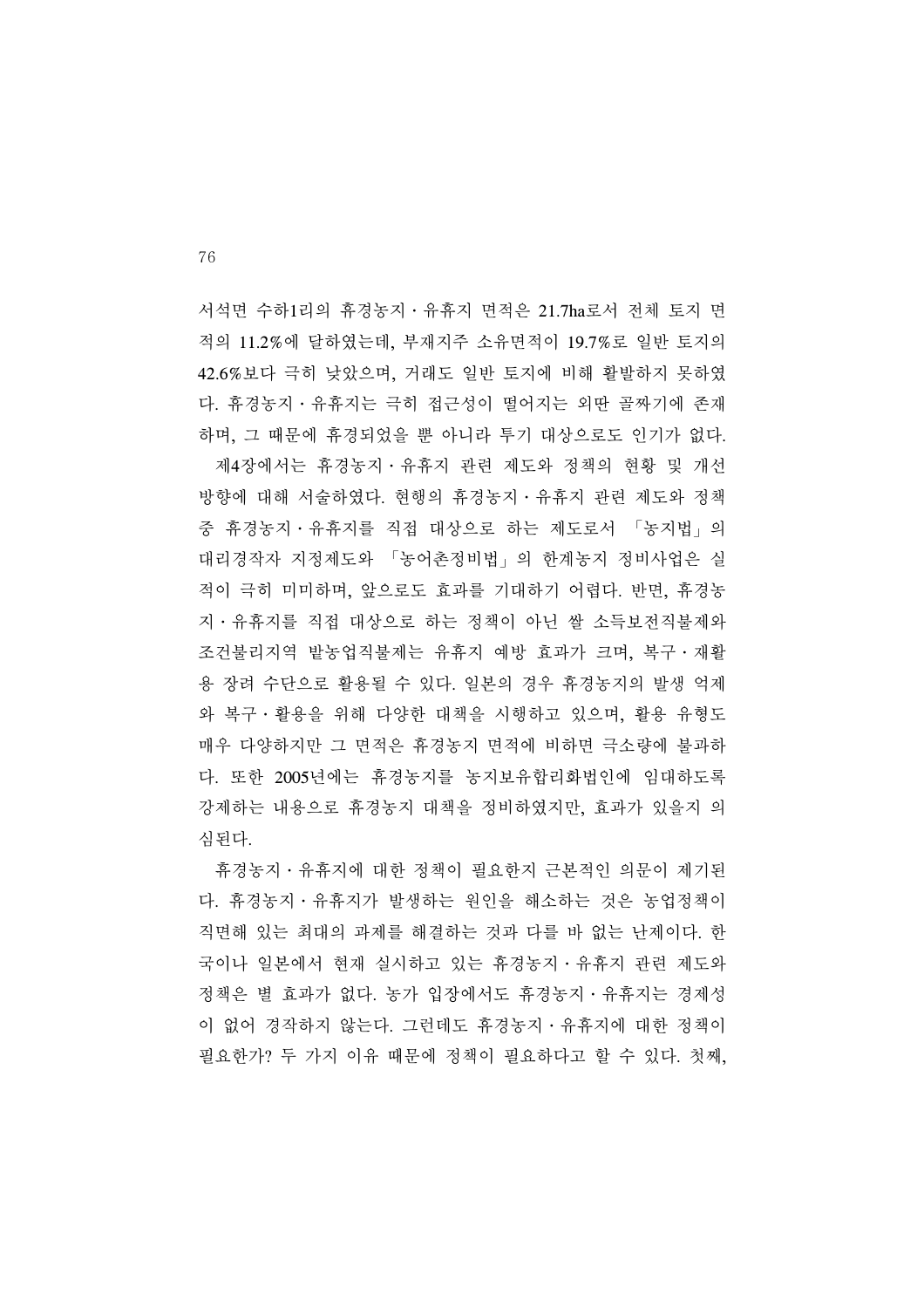식량자급률 제고 등 농업․농촌의 다원적 기능을 유지하기 위해서는 일정 규모 이상의 농업생산과 농지가 유지되지 않으면 안 되며, 이를 위해서는 막대한 휴경농지․유휴지의 방지와 재활용이 요청된다. 둘 째, 휴경농지․유휴지는 경작의 경제성이 낮기 때문에 발생하는 것이 므로 민간의 자발성에 의해 방지․활용되기 어렵다. 따라서 시장의 실 패를 보완하기 위해서는 정책의 개입이 불가피하다.

 휴경농지․유휴지 정책의 방향을 선택하기 위해서는 몇 가지 원칙 과 기준이 필요하다. 첫째, 정책 비용이 적게 드는 정책 방향을 선택 해야 한다(비용최소화의 원칙). 둘째, 휴경농지․유휴지를 직접 대상 으로 하는 단일 정책보다는 정책 효과가 높은 조건불리지역 직접지불 제 등의 간접․포괄 정책을 택하는 것이 좋다(간접․포괄 지원의 원 칙). 셋째, 휴경농지․유휴지 정책의 대상은 농지보다는 영농주체․사 업주체로 설정할 필요가 있다(경영주체 우선의 원칙). 넷째, 휴경농 지․유휴지를 활용하기 위해서는 농업용이든 비농업용이든 용도를 가 릴 필요가 없다(용도 불문의 원칙).

 휴경농지․유휴지의 실태와 발생원인 및 특성, 관련 제도와 정책 동 향과 정책 방향 선택의 원칙과 기준 등을 감안하여 정책의 방향을 다 음과 같이 제시하였다.

 ① 휴경농지․유휴지의 발생을 예방․억제하는 목적이든 사후 복 구․활용을 목적으로 하는 정책이든 휴경농지․유휴지를 직접 대상으 로 하는 단일 정책은 불필요하다.

 ② 휴경농지․유휴지 정책은 농지정책의 관점이 아니라 지역정책의 시각에서 도출해야 한다.

 ③ 휴경농지․유휴지 정책의 실천을 위해 가장 중요한 것은 지방자 치단체가 지역 실정에 적합한 정책을 수립․시행하도록 하고 중앙정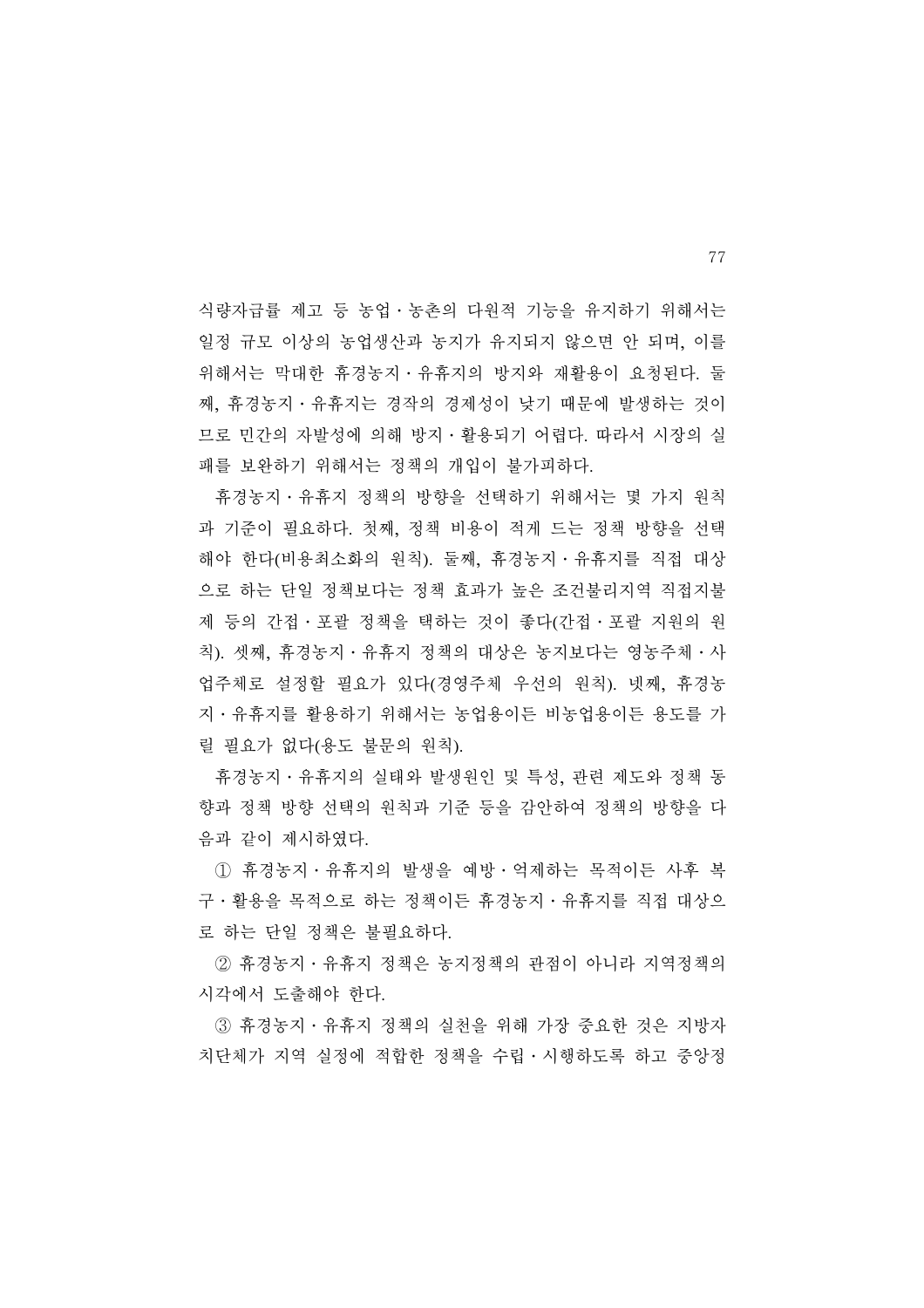부는 그것을 행정․재정적으로 뒷받침할 수 있는 체제를 정비하도록 하는 것이다.

 이상과 같은 방향에 부합되는 정책으로는 휴경농지․유휴지의 방 지․억제와 복구․활용 시책을 포함하며 지자체와 지역 주민이 지역 실정에 맞는 시책을 선택할 수 있는 내용의 조건불리지역 직접지불제 를 들 수 있다. 그러나 조건불리지역 직접지불제는 현재 조건불리지역 밭농업직불제로서 시범사업 단계이며, 그 발전 방안에 대해서는 별도 의 연구가 필요하므로 여기서는 더 이상 언급하지 않았다. 휴경농지․ 유휴지의 억제․방지와 복구․활용을 위한 정책 체계와 수단 등에 대 한 후속 연구가 필요하다.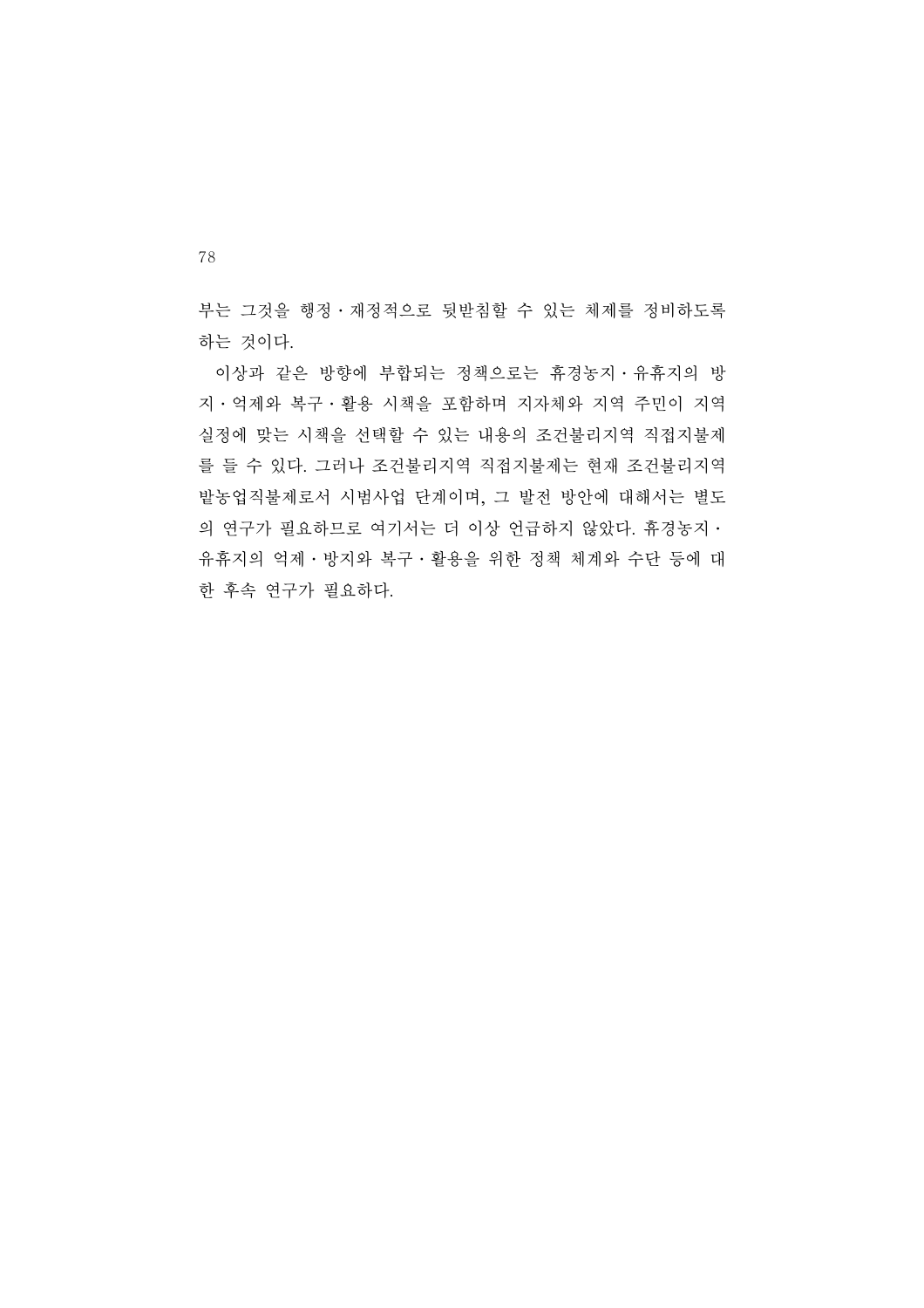#### 부록 **1**

### 휴경농지․유휴지 실태에 관한 설문조사표

 어려운 여건 속에서 영농활동에 종사하시면서도 우리 연구원의 조사연구 에 도움을 주시는 통신원 여러분께 진심으로 감사를 드립 니다.

 이 조사는 통신원 여러분과 여러분이 살고 계시는 마을의 휴경농 지․유휴지의 실태에 관한 조사입니다. 잘 아시듯이 농촌에 농사지 을 인력이 모자라고 노령화되면서 영농 조건이 불량한 농지와 부재 지주가 소유하는 농지를 중심으로 휴경농지․유휴지가 늘고 있습니 다. 그 면적은 1990~2004년에 발생한 것만도 논밭 합계 12만ha에 달 하며, 앞으로도 계속 발생할 것으로 예상됩니다. 국토면적이 좁은 데다 농경지 비율이 30%에 불과한 우리 실정에서 이처럼 놀리는 땅 이 많다는 것은 참으로 모순이라고 할 수 있을 것입니다. 그렇다고 농로나 기반이 정비되지 않고 농기계 작업도 어려운 농지까지 농업 생산에 이용하기는 어려운 실정입니다. 휴경농지․유휴지에 대한 정 책의 방향을 검토하기 위하여 이번 조사를 실시하오니 바쁘시더라 도 질문에 성의껏 응답해 주시면 감사하겠습니다.

 작성하신 조사표는 10월 30일까지 동봉한 회신봉투에 넣어서 보 내주시기 바랍니다. 감사합니다.

한국농촌경제연구원장 최 정 섭

연락: 김수석 (02-3299-4284, soosuk@krei.re.kr)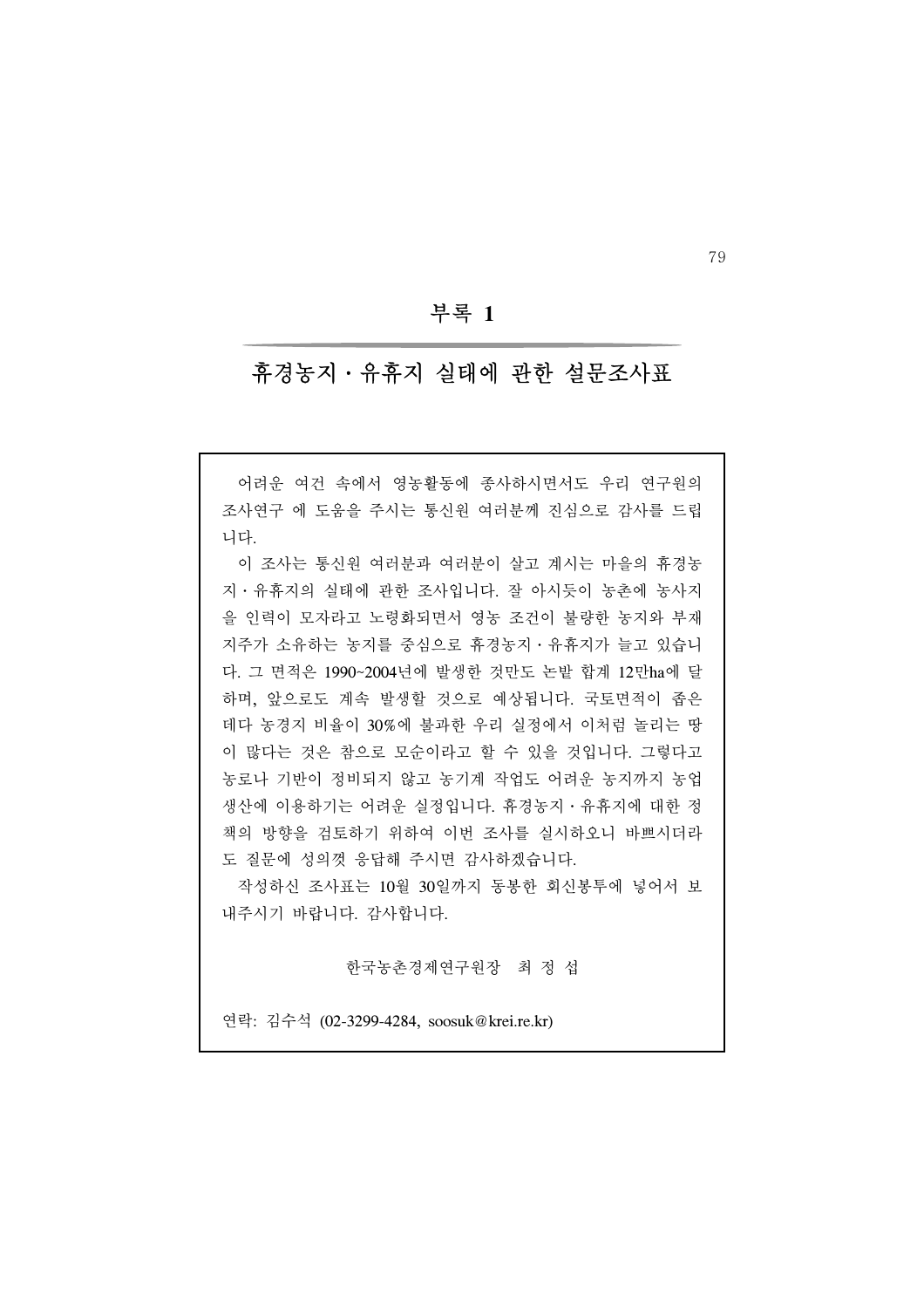|  |  |  |  |  |  |  | 1. 선생님의 통신원 번호와 주소, 성명을 적어 주십시오. |
|--|--|--|--|--|--|--|----------------------------------|
|--|--|--|--|--|--|--|----------------------------------|

| 1) 통신원 번호: |        |        |        |    |
|------------|--------|--------|--------|----|
| 2) 성 명:    |        |        |        |    |
| 3) 연 령:    | 세      |        |        |    |
| 4) 주 소 (   | )시/도 ( | )시/군 ( | )읍/면 ( | )리 |
|            |        |        |        |    |

- 2. 선생님께서 농사짓고 계신 곳은 다음 농업지대 중 어디에 해당됩니까? ① 평야지대 ② 준산간지대 ③ 산간지대 ④ 근교지대
- 3. 선생님이 소유하는 농지 중 자신이 농사짓는 농지와 남에게 빌려준 농지 및 놀리고 있는 휴경농지․유휴지, 다른 사람으로부터 빌려 짓는 농지는 각각 얼마나 됩니까?

| 1) 소유농지 중 자작농지: 논 (   | )평. 밭 ( | )평. 기타 ( | )평 |
|-----------------------|---------|----------|----|
| 2) 소유농지 중 빌려준 농지: 논 ( | )평. 밭 ( | )평. 기타 ( | )평 |
| 3) 소유농지 중 놀리는 농지: 논 ( | )평. 밭 ( | )평. 기타 ( | )평 |
| 4) 남에게서 빌려 짓는 농지: 논 ( | )평, 밭 ( | )평. 기타 ( | )평 |

- 4. 선생님과 함께 농사짓는 인원은 선생님을 포함하여 모두 몇 명입니까? ① 1명 ② 2명 ③ 3명 ④ 4명 ⑤ 4명 이상
- 5. 선생님은 농업소득 외에 다른 겸업소득을 얻고 있습니까? ()
	- ① 농사만 짓는 전업농이다.
	- ② 농외 부문에 상시 취업하여 임금을 벌고 있다
	- ③ 농한기에만 임시로 취업하여 임금을 벌고 있다
	- ④ 농외 사업을 운영하여 사업소득을 벌고 있다
	- $(5)$  기타  $($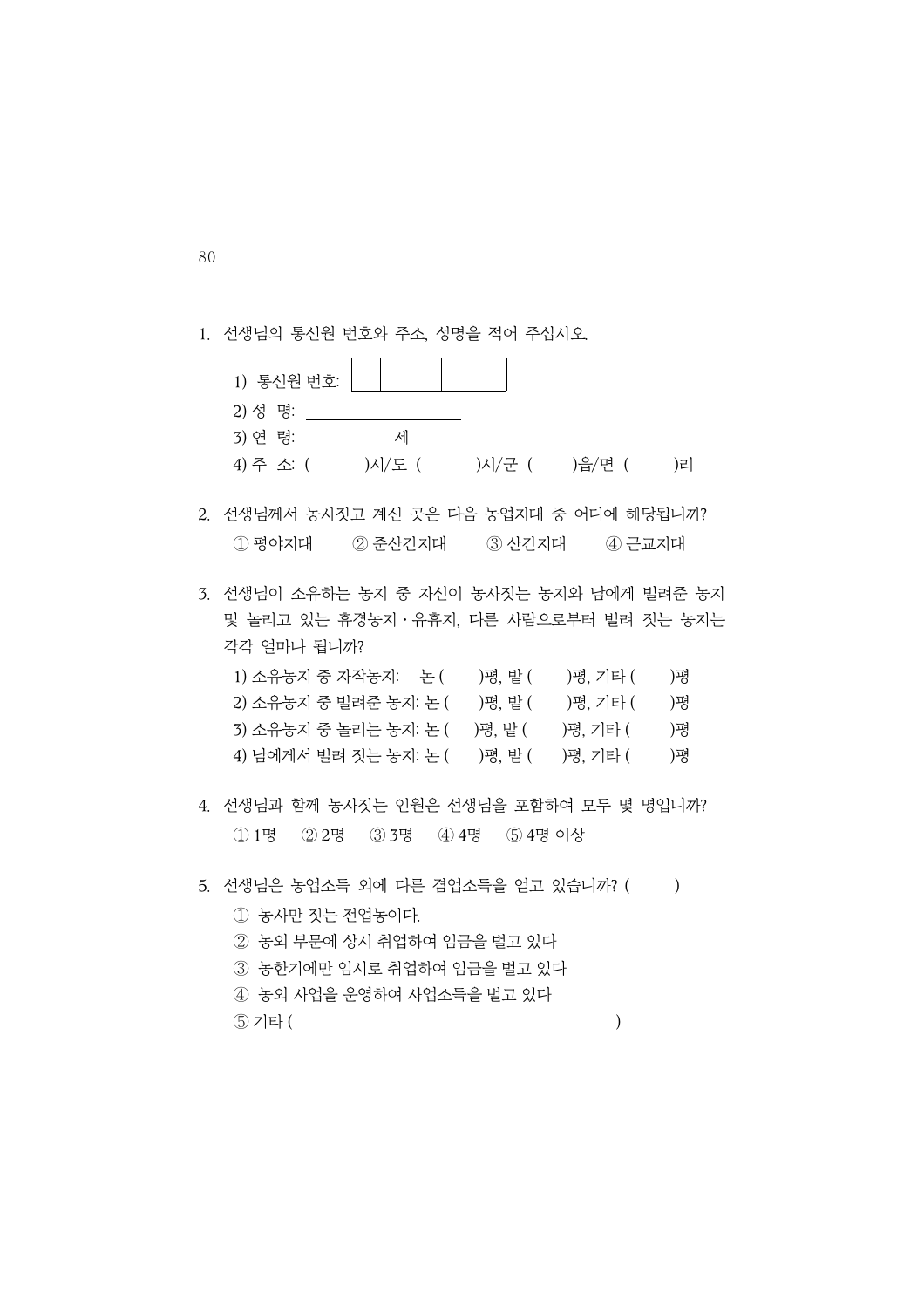- 6. 선생님이 소유하시는 농지 중 놀리고 있는 휴경농지․유휴지가 있으시면 아래 질문에 답변해주십시오. 휴경농지․유휴지가 없으신 분은 다음 문항 으로 가세요.
	- 1) 휴경농지․유휴지의 필지별로 지목과 지적을 써주시고, 경지정리․농 업용수 등 생산기반이 정비되고 농기계 진입이 가능하면 ○표, 그렇지 않으면 ×표를 해 주시기 바라며, 사시는 집으로부터의 거리도 써주시 기 바랍니다.

|                                                                                                                                                                                                                                                                                                                                                     |    |       |    |    | 생산기반 정비 상태 | 놀리게 |            | 놀리기 전 집으로부터 |
|-----------------------------------------------------------------------------------------------------------------------------------------------------------------------------------------------------------------------------------------------------------------------------------------------------------------------------------------------------|----|-------|----|----|------------|-----|------------|-------------|
|                                                                                                                                                                                                                                                                                                                                                     | 지목 | 지적(평) | 경지 | 동업 | 농기계        |     | 된 연도 재배 작물 | 거리(km)      |
|                                                                                                                                                                                                                                                                                                                                                     |    |       | 정리 | 용수 | 진입         |     |            |             |
| $\begin{picture}(20,20) \put(0,0){\line(1,0){10}} \put(15,0){\line(1,0){10}} \put(15,0){\line(1,0){10}} \put(15,0){\line(1,0){10}} \put(15,0){\line(1,0){10}} \put(15,0){\line(1,0){10}} \put(15,0){\line(1,0){10}} \put(15,0){\line(1,0){10}} \put(15,0){\line(1,0){10}} \put(15,0){\line(1,0){10}} \put(15,0){\line(1,0){10}} \put(15,0){\line(1$ |    |       |    |    |            |     |            |             |
| $\circled{2}$                                                                                                                                                                                                                                                                                                                                       |    |       |    |    |            |     |            |             |
| $\circledS$                                                                                                                                                                                                                                                                                                                                         |    |       |    |    |            |     |            |             |
| $\circled{4}$                                                                                                                                                                                                                                                                                                                                       |    |       |    |    |            |     |            |             |
| $\circledS$                                                                                                                                                                                                                                                                                                                                         |    |       |    |    |            |     |            |             |
| $\circledS$                                                                                                                                                                                                                                                                                                                                         |    |       |    |    |            |     |            |             |
| O                                                                                                                                                                                                                                                                                                                                                   |    |       |    |    |            |     |            |             |
| $\textcircled{\scriptsize 8}$                                                                                                                                                                                                                                                                                                                       |    |       |    |    |            |     |            |             |
| $\circled{9}$                                                                                                                                                                                                                                                                                                                                       |    |       |    |    |            |     |            |             |
| $^{\rm 10}$                                                                                                                                                                                                                                                                                                                                         |    |       |    |    |            |     |            |             |

2) 위의 휴경농지․유휴지에도 원래는 농사를 지으셨을 텐데 언젠가부터

농사를 짓지 않고 놀리게 된 이유는 무엇입니까? ( )

① 노동력이 부족해지면서 농사짓기 나쁜 농지를 놀리게 되었다.

② 노동력 부족보다는 농지의 영농 조건이 나쁜 게 가장 큰 이유이다.

③ 재배하던 작물의 채산성이 떨어져 심을 만한 작물이 없어졌다.

④ 농지가 재해 등의 이유로 황폐해졌다.

 $(5)$  기 타(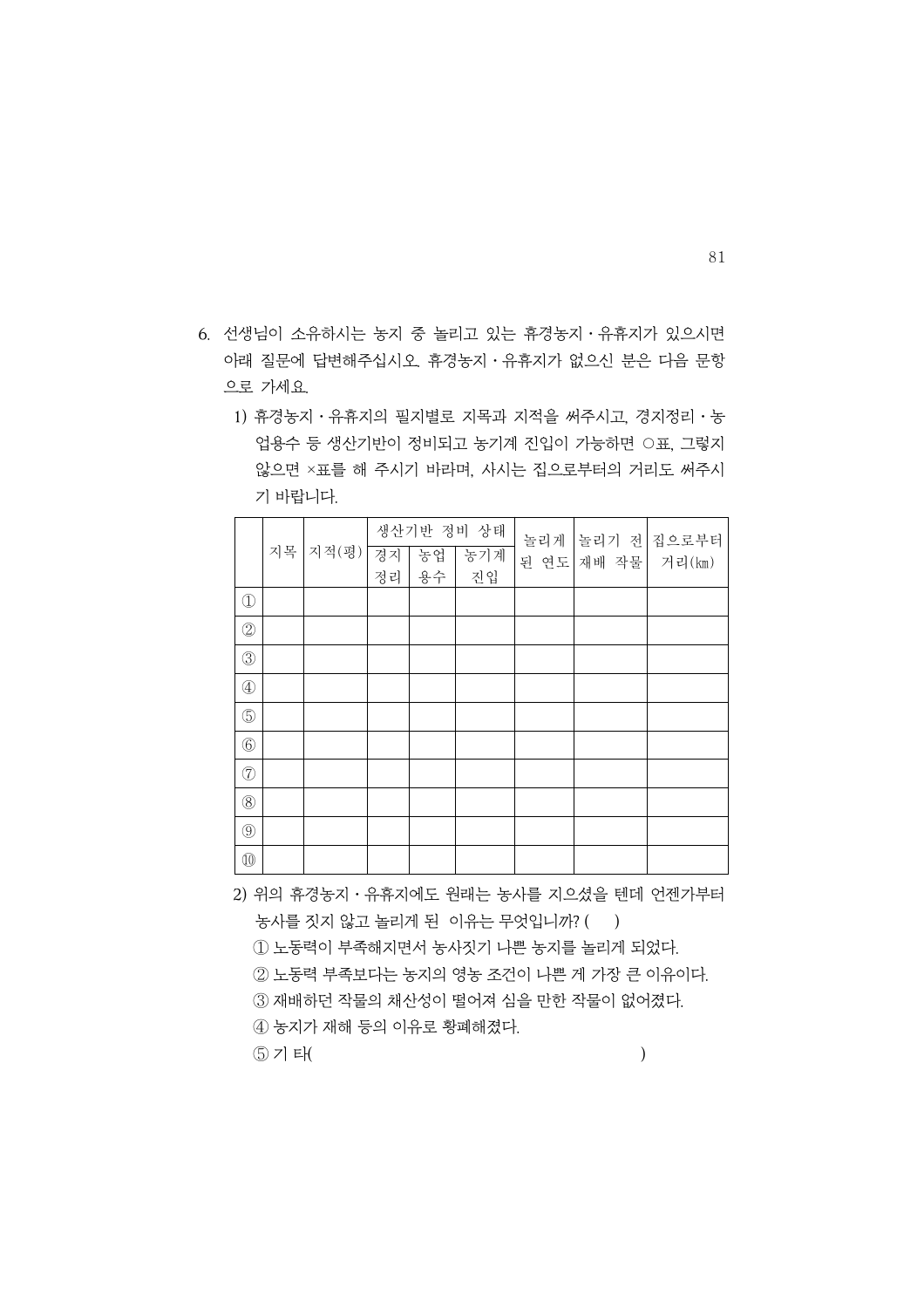| 3) 농지의 불량한 영농조건 중 농지를 놀리게 하는 가장 주된 원인이 되는          |
|----------------------------------------------------|
| 것은 무엇입니까? (<br>$\lambda$                           |
| ① 농지가 집에서 너무 멀리 떨어져 있다.                            |
| ② 농기계를 이용할 수 없는 농지이다.                              |
| 3 농업용수를 이용할 수 없는 농지이다.                             |
| 4) 농지의 토질이 척박하다.                                   |
| 5 농지의 고도와 경사도 때문에 심을 수 있는 작물이 적다.                  |
| ⑥ 기타(<br>$\mathcal{E}$                             |
| 4) 위의 휴경농지 • 유휴지를 놀리면서도 매각하지 않은 이유는 무엇입니           |
| $7\frac{?}{?}$ ( )                                 |
| ① 팔려고 하였으나 사겠다는 사람이 없어 팔지 못하였다.                    |
| ② 사겠다는 사람이 있었으나 가격 조건이 맞지 않아서 팔지 않았다.              |
| 3) 팔아봐야 금액이 적기 때문에 팔 생각이 없다.                       |
| ④ 가격이 오를 때까지 기다렸다 팔 생각이다.                          |
| (5) 기타(                                            |
| 5) 소유하고 계시는 휴경농지ㆍ유휴지를 농사나 농사 외의 다른 용도로 재           |
| 활용하는 데 대해 어떻게 생각하십니까?(<br>$\overline{\phantom{a}}$ |
| 1) 가능하면 재활용하는 것이 좋다고 생각한다.                         |
| ② 재활용할 수 있는 가능성이 별로 없다.                            |
| 3 재활용할 필요가 없다고 생각한다.                               |
| 4) 재활용할 수 있겠지만 재활용하지 않는 것이 좋다고 생각한다.               |
| ⑤ 기타(                                              |
| 6) 위의 휴경농지・유휴지를 다시 농사짓는 데 이용하려면 어떤 대책이 필           |
| 요하다고 생각하십니까? ()                                    |
| ① 농로 등을 개설하여 농기계를 이용할 수 있도록 해야 한다.                 |
| ② 농업용수 개발이 필요하다.                                   |
| ③ 경지정리가 필요하다.                                      |
| 4) 농사보다는 농사 외의 용도로 개발해야 한다.                        |
| 5 농사에 이용하려는 대책이 필요하지 않다.                           |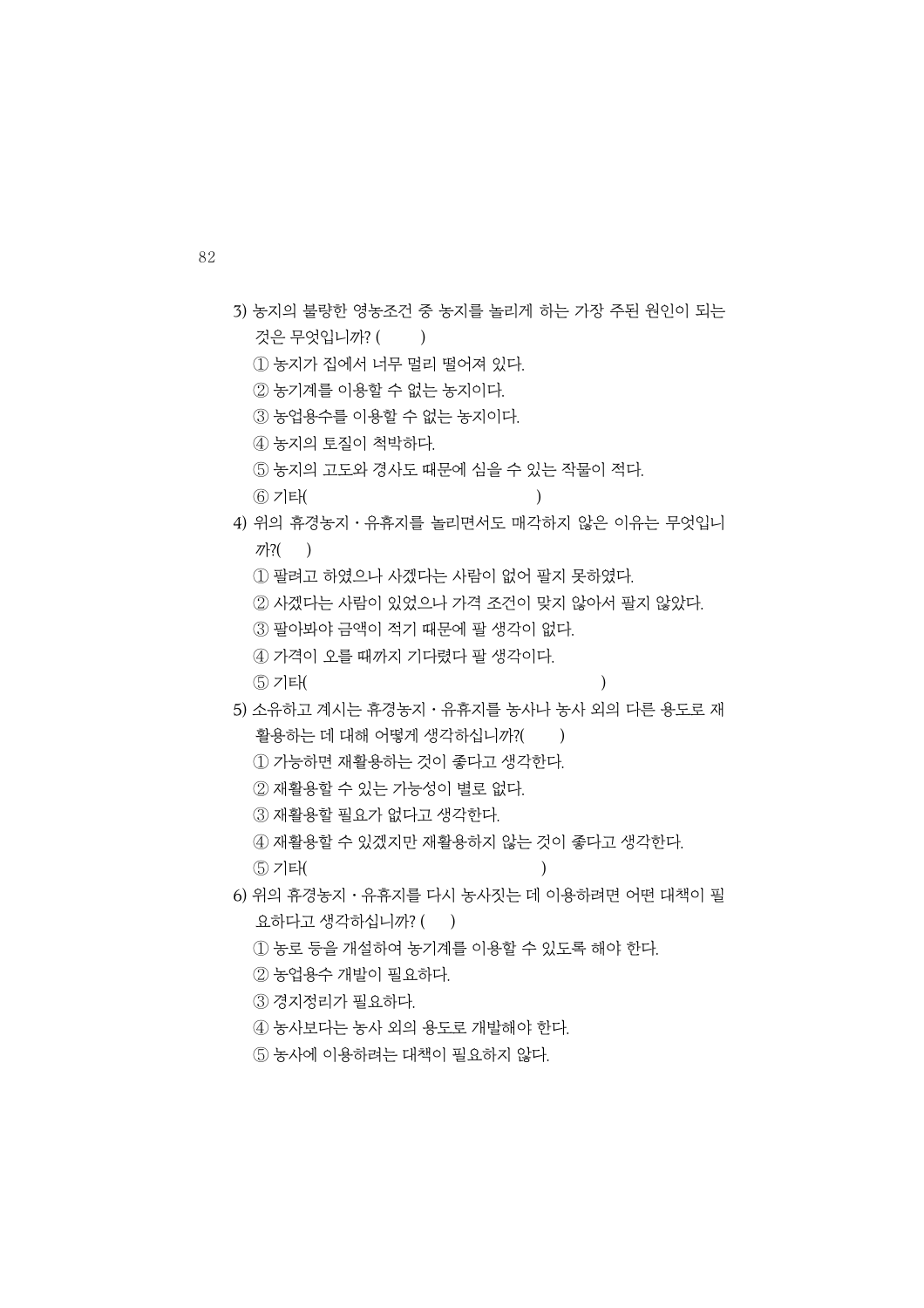$(6)$  기타( )

- 7. 다음은 선생님이 살고 계시는 마을에 있는 휴경농지․유휴지에 대한 질문 입니다. 마을에 살지 않는 부재지주가 소유하고 있는 것도 포함됩니다. 아 시는 대로 답해 주시기 바랍니다.
	- 1) 선생님이 사시는 마을 구역 안에 존재하는 휴경농지 · 유휴지의 지목별 면적과 재촌지주․부재지주별 소유면적을 알려 주시기 바랍니다. 재촌 지주는 면 내 거주자, 부재지주는 면 외 거주자로 하되 면 외 거주자라 도 인접 마을인 경우 재촌지주로 간주하시고, 재촌지주․부재지주별 면적을 모르시면 %로 표시하시기 바랍니다.

| 지목 | 지적(평) | 소유자 거주지별 면적(평) |                     |  |  |  |  |
|----|-------|----------------|---------------------|--|--|--|--|
|    |       |                | 재촌지주 소유면적 부재지주 소유면적 |  |  |  |  |
| 논  |       |                |                     |  |  |  |  |
| 밭  |       |                |                     |  |  |  |  |
| 기타 |       |                |                     |  |  |  |  |

2) 선생님 마을의 부재지주가 소유하는 휴경농지 · 유휴지를 농사짓지 않 고 놀리게 된 가장 주된 이유는 무엇입니까? ()

 ① 외지인이 소유․임대하였는데 영농 조건이 불량하여 임차 희망자가 없어졌다.

 ② 마을에 살던 농가가 이사하면서 팔거나 임대하지 않음으로써 유휴 지가 되었다.

 ③ 외지인이 매입하여 농사짓다가 임대할 수 없으니까 유휴지로 놀리 고 있다.

④ 농지가 재해 등의 이유로 황폐해졌다.

⑤ 기타( )

3) 선생님이 사시는 마을에 있는 휴경농지․유휴지 중 투기적 목적에서 고 의로 농지를 놀리고 있는 사례가 있습니까? ()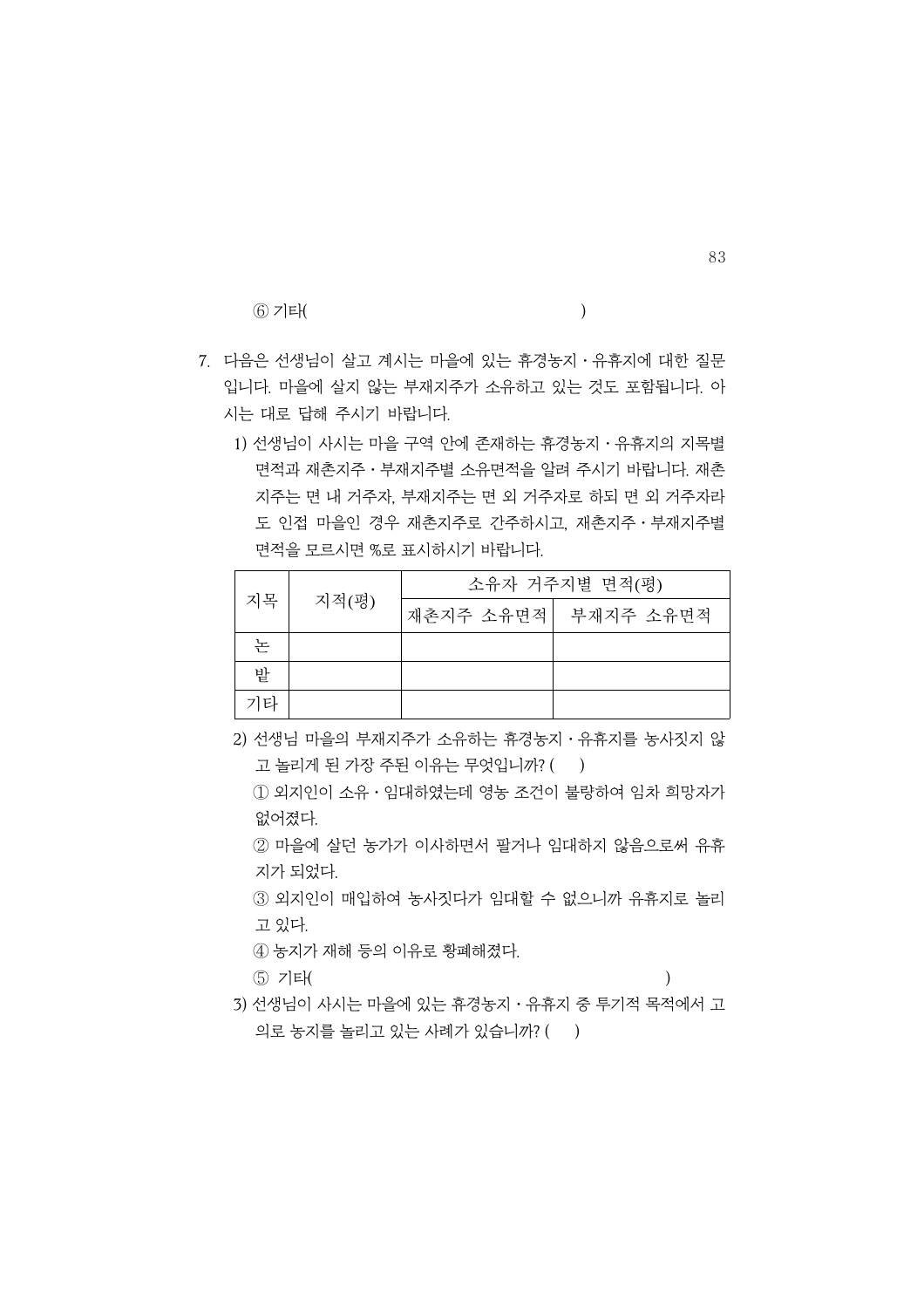- $(1)$  그런 사례는 없다  $(2)$  그런 사례가 있다(있다면 \_건에 \_\_\_\_평)  $(3)$  잘 모르겠다.
- 4) 선생님이 사시는 마을에 있는 휴경농지․유휴지 중 어떤 용도로든 재활 용할 수 있는 농지가 있습니까? ()
	- ① 농사든 농사 이외의 용도든 재활용하기 어렵다.
	- ② 농사짓는 데 재활용할 수 있다.
	- ③ 재활용하려면 추가 투자가 필요하다.
	- ④ 농사 이외 용도로 재활용할 수 있다.
	- ⑤ 재활용할 수는 있겠지만 경제성이 없을 것이다.
	- $(6)$  기타( )
- 5) 선생님이 사시는 마을에 있는 휴경농지․유휴지 중 재활용하게 된 사례 가 있다면 유형별로 건수와 면적을 말씀해 주시기 바랍니다.
	- 1 주택 · 건물 건립: ( )건에 ( )평
	- $(2)$  마을의 청년회 · 부녀회 등이 임차하여 공동경작:  $($
	- 3 개인이 개간하여 다시 경작: ()건에 ()평
	- ④ 기타( ): ( )건에 ( )평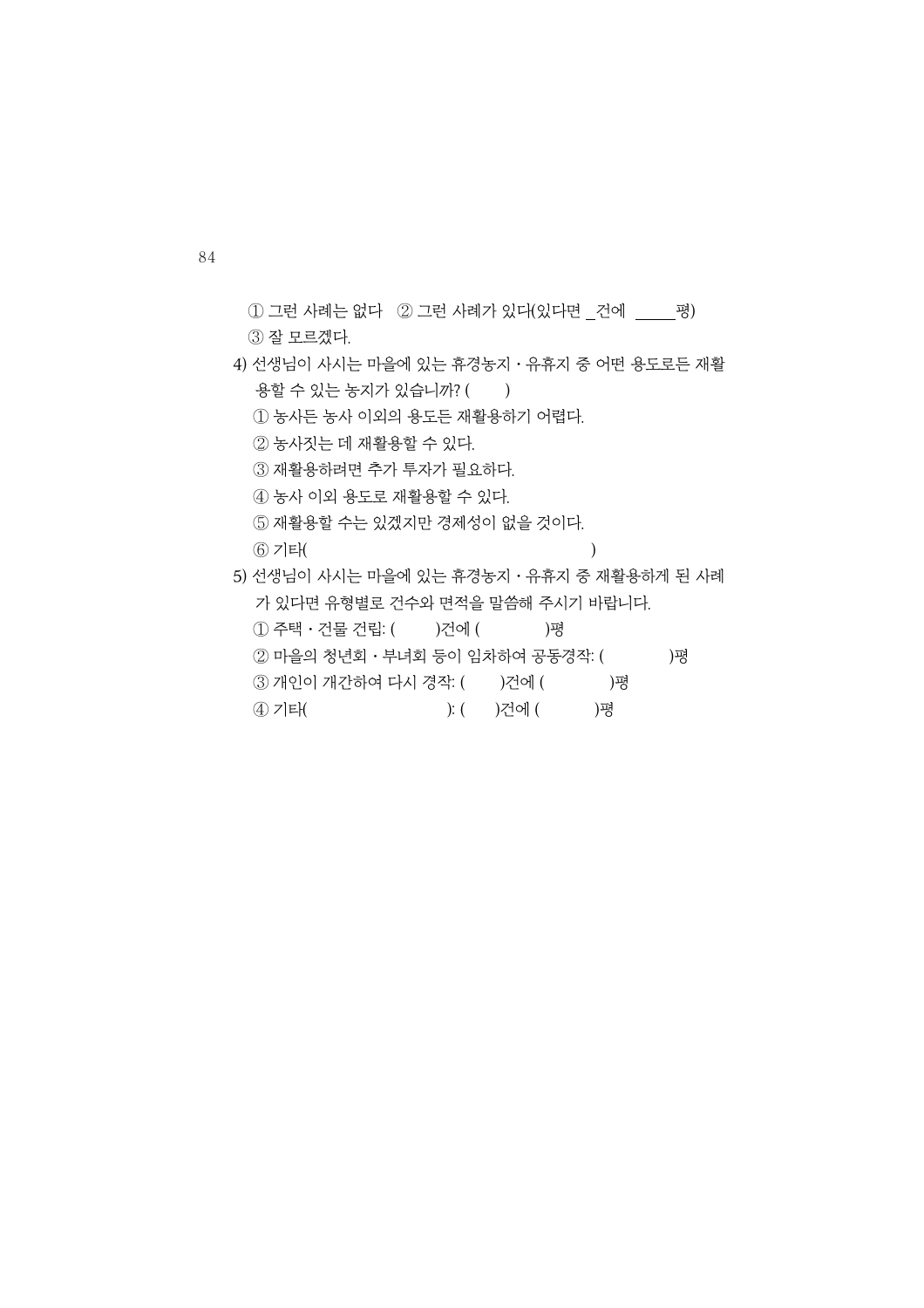## 부록 **2**

## 휴경농지․유휴지 실태에 관한 설문조사 집계표

부표 1. 응답자의 연령 구성

| 구분        | 20대 | 30대 | 40대 | 50대  | 60대  | 70대  | 80대 | 계     |
|-----------|-----|-----|-----|------|------|------|-----|-------|
| 빈도        |     |     | 50  | 92   | 180  | 121  |     | 449   |
| 비율 $(\%)$ | 0.2 | 0.2 |     | 20.7 | 40.1 | 26.9 | 0.9 | 100.0 |

부표 2. 연령별 휴경지별 농가 분포

|                 | 20대      | 30대      |    | 40대       |    | 50대       |     | 60대        |                | 70대이상      |                | 합계         |
|-----------------|----------|----------|----|-----------|----|-----------|-----|------------|----------------|------------|----------------|------------|
| 음<br>없          | 1(100.0) | 1(100.0) | 38 | (6.0)     | 74 | (80.4)    | 147 | (81.7)     | 96             | (76.8)     |                | 357 (79.5) |
| 미만<br>500평      |          |          | 4  | (8.0)     | 5  | (5.4)     | 7   | (3.9)      | 12             | (9.6)      | 28             | (6.2)      |
| $500 - 1,000$   |          |          | 2  | (4.0)     | 8  | (8.7)     | 15  | (8.3)      | 6              | (4.8)      | 31             | (6.9)      |
| $1,000-1,500$   |          |          |    |           | 2  | (2.2)     | 4   | (2.20)     | 4              | (3.2)      | 10             | (2.2)      |
| $1,500 - 2,000$ |          |          | 1  | (2.0)     |    |           | 29  | (6.1)      | 5              | (4.0)      | 8              | (1.8)      |
| $2,000-2,500$   |          |          |    |           | 1  | (1.1)     | 2   | (1.1)      | $\overline{2}$ | (1.6)      | 5              | (1.1)      |
| $2500 - 3000$   |          |          | 1  | (2.0)     | 1  | (1.1)     |     |            |                |            | $\overline{2}$ | (0.4)      |
| 이상<br>3,000평    |          |          | 4  | (8.0)     | 1  | (1.1)     | 3   | (1.7)      |                |            | 8              | (1.8)      |
| 합계              | 1(100.0) | 1(100.0) |    | 50(100.0) |    | 92(100.0) |     | 180(100.0) |                | 125(100.0) |                | 449(100.0) |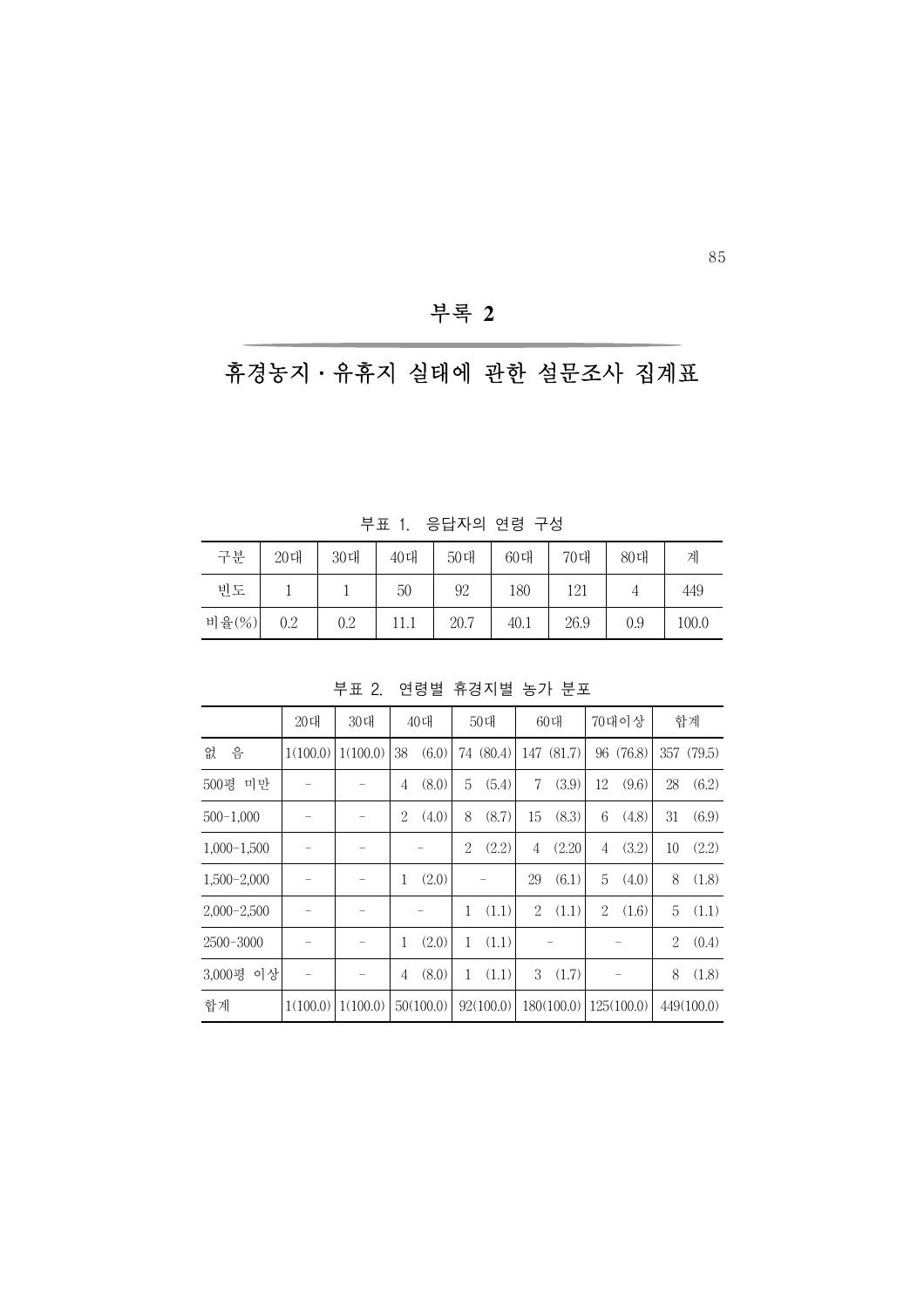부표 3. 농업지대 구성

| 구분        | 평야지대 | 준산간지대 | 산간지대 | 근교지대 | 계     |
|-----------|------|-------|------|------|-------|
| 농가수       | 108  | 232   | 91   | 18   | 449   |
| 비율 $(\%)$ | 24.1 | 51.7  | 20.4 | 4.0  | 100.0 |

부표 4. 농가당 영농종사자 수

| 구분        | ι 명      | 2 <sub>5</sub> | 3명   | 4명  | o1<br>상<br> 5명 | 무응답 | 겨     |
|-----------|----------|----------------|------|-----|----------------|-----|-------|
| 가스<br>농   | 07<br>υI | 342            | 47   | 16  | $\Omega$<br>◡  |     | 449   |
| 비율 $(\%)$ | 8.2      | 76.2           | 10.5 | 3.6 | ∩ ⊓<br>V. 1    | 0.9 | 100.0 |

부표 5. 휴경 사유

| 구분    | 노동력<br>부족 | 불량<br>농지 | 채산성<br>저하 | 재해로<br>농지황폐 | 기타 | 계     |
|-------|-----------|----------|-----------|-------------|----|-------|
| 농가수   | 49        | 48       |           |             |    | 126   |
| 비율(%) | 38.9      | 38.1     | 8.7       | 7 0         | 79 | 100.0 |

#### 부표 6. 불량농지의 휴경 사유

| 구분    | 거리<br>머<br>위치 | 농기계  | 농업용수 <sub> </sub><br>이용불가 이용불가 | 토양<br>처박 | 높은<br>경사도 | 기타  | 계     |
|-------|---------------|------|--------------------------------|----------|-----------|-----|-------|
| 농가수   | 19            | 95   | 22                             |          | 24        | 16  | 184   |
| 비율(%) | 10.3          | 51.6 | 12.0                           | 4.4      | 13.0      | 8.7 | 100.0 |

부표 7. 휴경농지를 매각하지 않는 사유

| 구분        | 매입자<br>부재 | 가격 조건<br>불리 | 지가<br>'낮은 | 높은 가격<br>기다림 | 기타  | 계     |
|-----------|-----------|-------------|-----------|--------------|-----|-------|
| 농가수       | 76        | 38          | 51        |              |     | 180   |
| 비율 $(\%)$ | 42.2      | 21.1        | 28.3      | 4.5          | 3.9 | 100.0 |

부표 8. 휴경농지 재활용에 대한 견해

| 구분        | 재활용<br>찬성 | 재활용<br>불가능 | 재활용<br>불필요 | 재활용<br>않는<br>좋음<br>것이 | 기타  | 계     |
|-----------|-----------|------------|------------|-----------------------|-----|-------|
| 빈도        | 109       | 52         | 9          |                       |     | 190   |
| 비율 $(\%)$ | 57.4      | 27.4       | 4.7        | 4.,                   | 5.8 | 100.0 |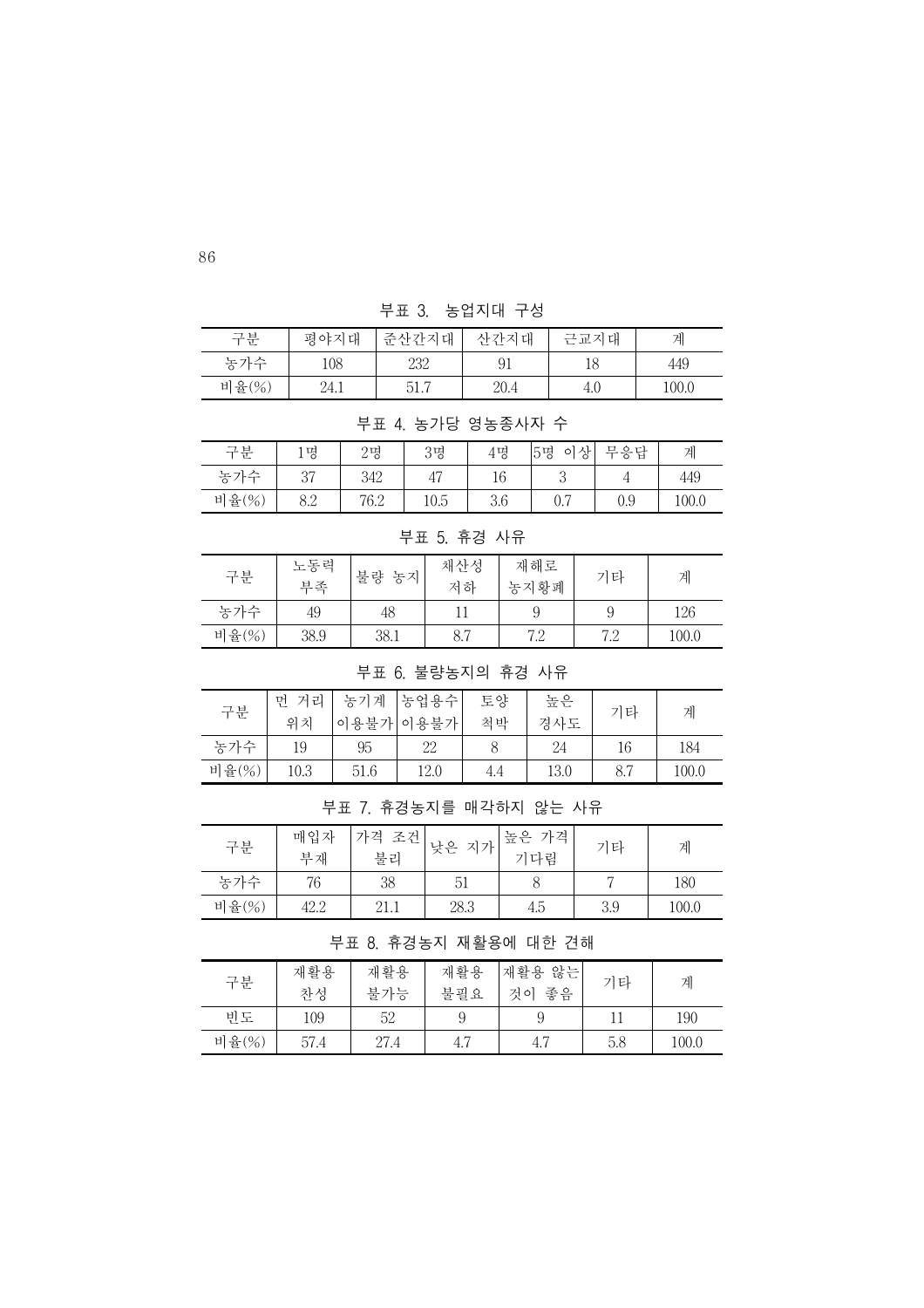구분 농로 개설 농업용수 ·업용수 <mark>경지정리</mark> 비농업<br>개발 경지정리 개발 개발 대책 \_ <sup>네 색</sup> \_ | 기타 \_ | 계<br>불필요 | 기타 | 계 빈도 | 69 | 14 | 16 | 59 | 27 | 7 | 192 비율(%)| 35.9 | 7.3 | 8.3 | 30.7 | 14.1 | 3.7 | 100.0

부표 9. 농지로 활용대책

| 부표 10. 부재지주 휴경 사유 |      |      |      |     |      |       |  |
|-------------------|------|------|------|-----|------|-------|--|
| 구분                | 영농조건 | 헊지인  | 외지인  | 재해로 | 기타   | 계     |  |
|                   | 불량   | 이주   | 영농중단 | 황폐  |      |       |  |
| 빈도                | 151  | 73   | 45   | 20  | 40   | 329   |  |
| 비율 $(\%)$         | 45.9 | 22.2 | 13.7 | 6.1 | 12.1 | 100.0 |  |

부표 11. 투기 목적에 의한 휴경 사례

| 구분        | 없다                | 있다   | 모르겠다    |      |
|-----------|-------------------|------|---------|------|
| 빈도        | 289               |      | 27<br>◡ | 387  |
| 비율 $(\%)$ | $.1\,$ $-$<br>4.1 | 15.7 | 9.6     | 00.0 |

부표 12. 마을에 존재하는 재활용 휴경농지

| 구분        | 재활용<br>어려움 | 재활용<br>가능 | 추가투자 비농업용<br>필요 | 활용  | 경제성<br>없음 | 기타 | 계     |
|-----------|------------|-----------|-----------------|-----|-----------|----|-------|
| 빈도        | 36         | 120       | 89              | 31  | 83        |    | 363   |
| 비율 $(\%)$ | 9.9        | 33.1      | 24.5            | 8.5 | 22.9      |    | 100.0 |

부표 13. 휴경농지의 기반정비 상태

| 구분    | 경지정리       |            |            | 농업용수       | 진입<br>농기계  |            |
|-------|------------|------------|------------|------------|------------|------------|
|       | 정비         | 미정비        | 정비         | 미정비        | 정비         | 미정비        |
| 빈도    | 25         | 66         | 35         | 60         | 69         | 54         |
|       | (27.5%)    | $(72.5\%)$ | (36.8%)    | $(63.2\%)$ | $(56.1\%)$ | $(43.9\%)$ |
|       | 51,042     | 69,487     | 66,759     | 50,477     | 106,139    | 53,594     |
| 면적(평) | $(42.3\%)$ | (57.7%)    | $(56.9\%)$ | $(43.1\%)$ | $(66.4\%)$ | $(33.6\%)$ |

87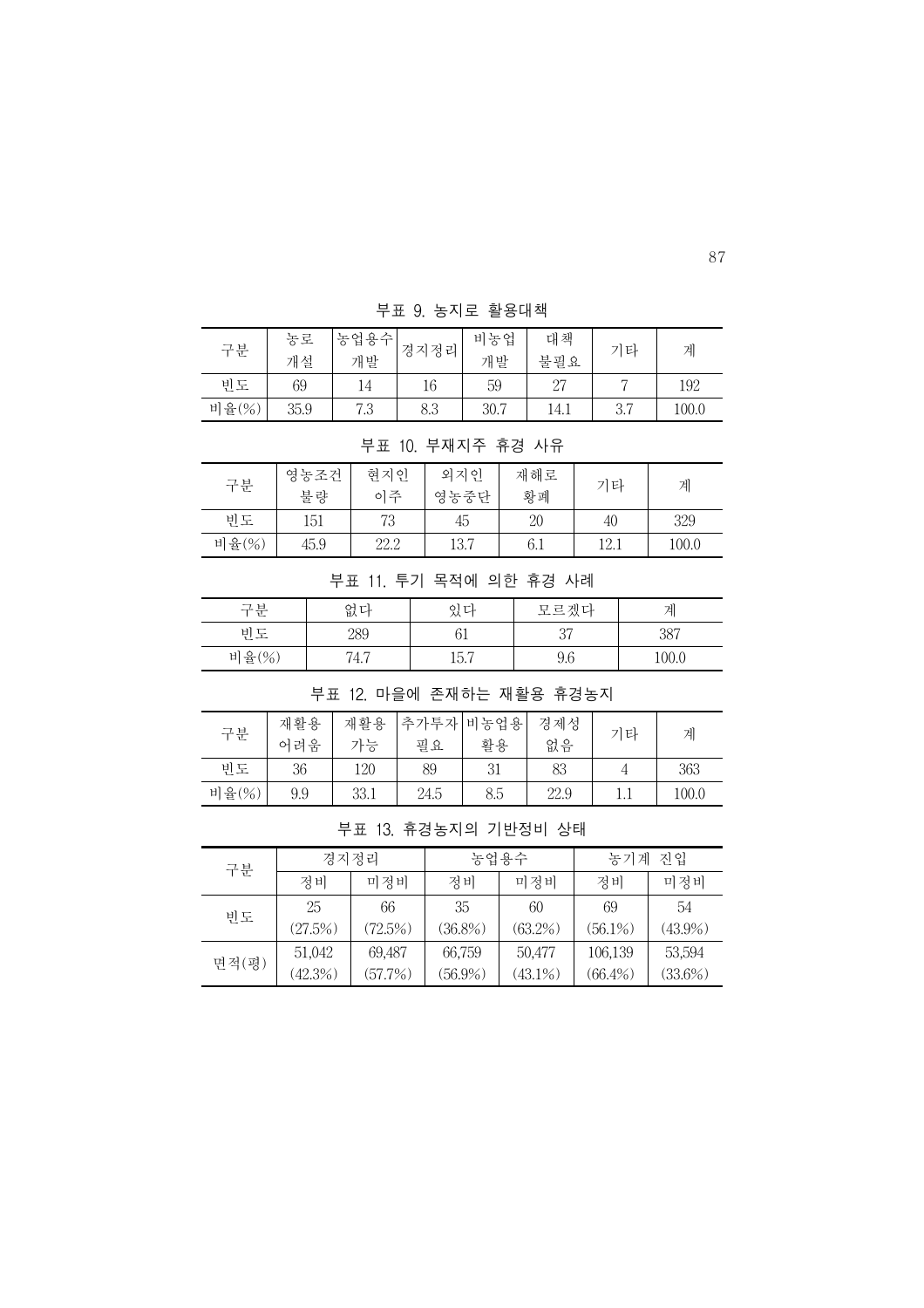부록 **3**

# 일본의 휴경농지 활용 사례

|  |  |  |  | 부표 14. 일본의 휴경농지 활용 사례(1998년) |
|--|--|--|--|------------------------------|
|--|--|--|--|------------------------------|

|                | 지역명                | 지대 구분            | 지목유형       | 활용 내용                    |
|----------------|--------------------|------------------|------------|--------------------------|
| $\mathbf{1}$   | 宮城縣 白石市            | 中間農業地域           | 田畑型        | 시민농원 개설                  |
| $\overline{c}$ | 秋田县 峰浜村            | 中間農業地域           | 水田型        | 시민농원 개설                  |
| 3              | 秋田畢 鹿角市            | 中間農業地域           | 田畑型        | 농작업 수탁조직                 |
| $\overline{4}$ | 山形县 朝目町            | 中間農業地域           | 田畑型        | 유휴지에 닭 방사, 집터에 산채 재배     |
| 5              | 福島縣 金山町            | 山間農業地域           | 田畑型        | 講流型 유료낚시터                |
| 6              | 福島縣 新地町            | 平地農業地域           | 田畑型        | 뽕밭에 메밀 재배                |
| $\overline{7}$ | 茨城县 中国事業           |                  |            | 시민농원 설치에 보조금             |
| 8              | 群馬 東村              | 中間農業地域           | 畑地型        | 식품가공에 활용                 |
| 9              | 群馬 東村              | 中間農業地域           | 畑地型        | 관광농원                     |
| 10             | 群馬  大間々町           | 中間農業地域           | 畑地型        | 시민농원(제3 섹터 방식) 개설        |
| 11             | 群馬舞 新治村            | 中間農業地域           | 畑地型        | 뽕밭을 밭으로                  |
| 12             | 群馬舞 太田市            | 都市的地域            | 田畑型        | 뽕밭을 메밀밭으로                |
| 13             | 埼玉县 大宮市            | 都市的地域            | 田畑型        | 시민농원 개설                  |
| 14             | 埼玉县 日高市            | 都市的地域            | 畑地型        | 화워으로                     |
| 15             | 埼玉县 東秩父村           | 中間農業地域           | 畑地型        | 레크리에이션 농원                |
| 16             | 千葉縣 佐原市            | 平地農業地域           | 水田型        | 고향체험 체험농원                |
| 17             | 千葉縣 長生村            | 平地農業地域           | 田畑型        | 임대농원 개설(JA가 재배지도)        |
| 18             | 神奈川县 秦野市           | 都市的地域            | 畑地型        | 유휴지 해소에 농지은행이 활약         |
| 19             | 新潟县 川村             | 中間農業地域           | 水田型        | 농업공사에서 경작방기지 해소          |
| 20             | 新潟县 高柳町            | 中間農業地域           | 水田型        | 삼나무 식재, 산채 재배            |
| 21             | 石川縣 加賀市            | 都市的地域            | 水田型        | 벼랑과 논의 전통적 공존            |
| 22             | 富山驛 氷見市            | 山間農業地域           | 水田型        | 시민농원 개설                  |
| 23             | 山梨县 河口湖町           | 中間農業地域           | 田畑型        | 블루베리 묘목 100주 식수          |
| 24             | 山梨县 小菅村            | 山間農業地域           | 畑地型        | 숙박시설과 시민농원을 연계           |
| 25             | 山梨县 勝沼町            | 中間農業地域           | 畑地型        | 과수 시민농원 개원               |
| 26             | 山梨县 須玉町            | 山間農業地域           | 田畑型        | 온처 마을에 자연건강촌, 건설         |
| 27<br>28       | 長野星 開田村            | 山間農業地域<br>山間農業地域 | 田畑型<br>田畑型 | 주민의 친목장소로<br>다랑논(千枚田) 소생 |
| 29             | 三重唱 紀和町<br>三重縣 宮川町 | 山間農業地域           | 水同ヨ型       | 수탁조직에서 경작방기지 방지          |
| 30             | 滋賀縣 愛東町            | 平地農業地域           | 水同ヨ型       | 유채꽃 에코 프로젝트              |
| 31             | 兵庫縣 南淡町            | 中間農業地域           | 水田型        | 시민농원 개설                  |
| 32             | 兵庫縣 一宮町            | 山間農業地域           | 水田型        | 다랑논에 채소재배 및 임대농원         |
| 33             | 兵庫縣 加美町            | 山間農業地域           | 水田型        | 다랑논 지분소유제도               |
| 34             | 奈良縣 河合町            | 都市的地域            | 水田型        | 체험농장 개원                  |
|                |                    |                  |            |                          |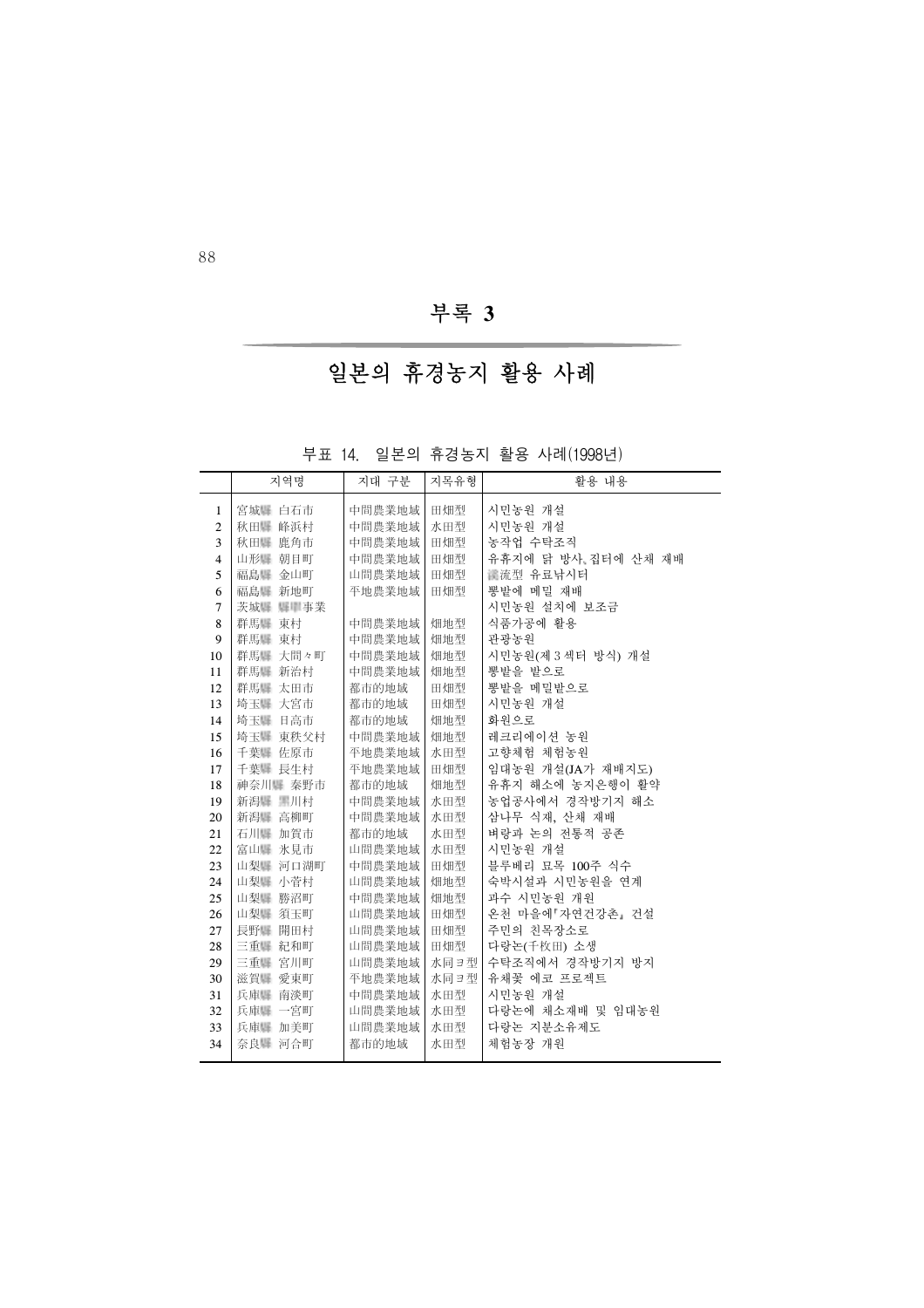| 35 | 奈良县 明目香村   | 中間農業地域 | 水田型 | 다랑논 소생                |
|----|------------|--------|-----|-----------------------|
| 36 | 奈良县 都祁村    | 中間農業地域 | 田畑型 | 체험농원                  |
| 37 | 和歌山县 古座川町  | 山間農業地  | 水田型 | 표고 원목의 참나무 숲으로        |
| 38 | 和歌山縣 太地町   | 中間農業地域 | 畑地型 | 荒地를 町의 트랙터로 경작        |
| 39 | 和歌山舞 中津村   | 山間農業地域 | 田畑型 | 채소밭 딸린 주택을 분양         |
| 40 | 鳥取 郡家町     | 中間農業地域 | 水田型 | 『郡家町農業開皇센터』설립하여 일임    |
| 41 | 島根 松江市     | 都市的地域  | 水田型 | 시민농원 200구획 개원         |
| 42 | 島根  柿木村    | 山間農業地域 | 水田型 | 농사조합법인이 부락의 80%를 경작   |
| 43 | 【島」 大朝町    | 山間農業地域 | 水田型 | 菖蒲園으로                 |
| 44 | 底島縣 上下町    | 山間農業地域 | 水田型 | 10만본의 붓꽃축제의 계기로       |
| 45 | 山口驛 油谷町    | 中間農業地域 | 水田型 | 소 방목에 활용              |
| 46 | 德島縣 山城町    | 山間農業地域 | 畑地型 | 원예에 이용                |
| 47 | 德島縣 山城町    | 山間農業地域 | 畑地型 | 菖蒲園으로                 |
| 48 | ■島■ 羽ノ浦町   | 平地農業地域 | 水田型 | 코스모스 낭만의 마을 하노우라      |
| 49 | 香川틀 綾南町    | 平地農業地域 | 水田型 | 레크리에이션 농원             |
| 50 | 愛媛』 城川町    | 山間農業地域 | 田畑型 | 밤나무 숲으로 만들어 밤 가공품     |
| 51 | 愛媛』 肱川町    | 中間農業地域 | 田畑型 | 묵은 과수원을 농업연수 농장으로 활용  |
| 52 | 愛媛』 久万町    | 山間農業地域 | 田畑型 | 고향체험 농원으로             |
| 53 | 高知事 吾北村    | 山間農業地域 | 田畑型 | 농업공사에서 휴경농지를 해소       |
| 54 | 福岡縣<br>赤村  | 中間農業地域 | 水田型 | 다랑논을 체험농업의 거점으로       |
| 55 | 佐賀縣<br>武雄市 | 中間農業地域 | 田畑型 | 시민농원에서 농작업 체험         |
| 56 | 長崎縣 大島町    | 中間農業地域 | 畑地型 | 농지보유합리화사업 추진, 면양으로 복구 |
| 57 | 熊本縣 産山村    | 中間農業地域 | 田畑型 | 시민농원으로 활용             |
| 58 | 熊本縣 矢部町    | 中間農業地域 | 田畑型 | 교류농원                  |

89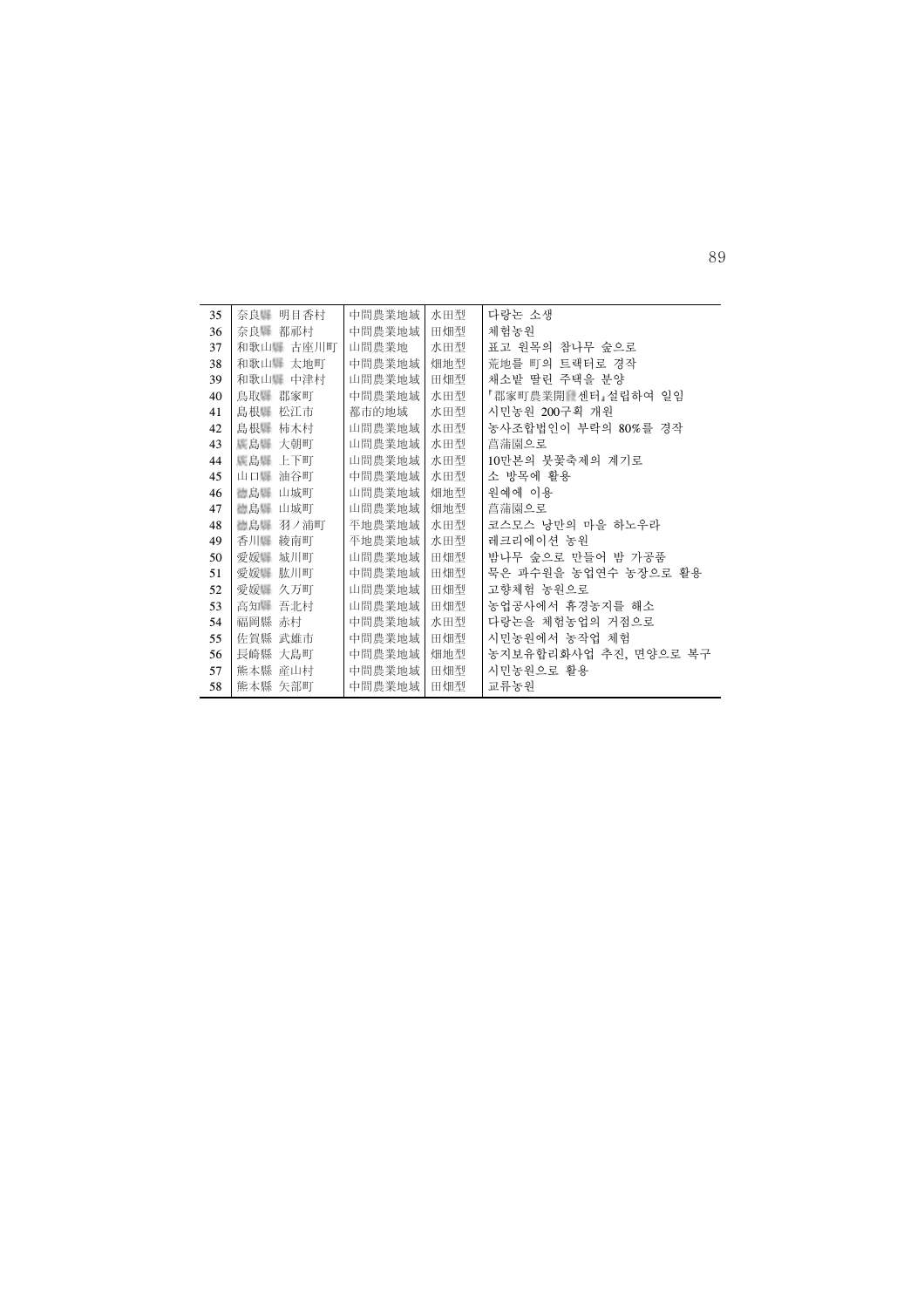#### 참 고 문 헌

- 권택진, 1991, 간척지이용 분배 및 한계농지 활용 방안 , 한국농촌경제연 구원.
- 김기성, 1996, "강원도 내 유휴지의 실태분석에 관한 연구", 강원대학교 농 업과학연구소 논문집 제7집. 강원대학교 농업과학연구소.
- 김명환 외, 2005, 쌀 생산조정제 평가 및 개편 방향 , 한국농촌경제연구원.
- 김병택 외, 1995, 한계농지 유휴화 요인과 활용방안-서부경남의 사례를 중 심으로 , 경상대학교 지역개발연구소.
- 김상기 외, 1994, 경북지역 유휴․한계농지의 활용 방안에 관한 연구 , 경 북대농업과학기술연구소.
- 김세근 외, 1998, "휴경논 생태계의 토양특성 및 식생의 변화", 1998한국토 양비료학회 춘계총회 및 합동학술대회 논문초록집 , 한국토양비료 학회.
- 김점수 외, 1996, 한계농지의 효율적 이용방안 , 강원개발연구원.
- 김정부 외, 2001, 농업기반공사의 기능과 역할 정립 및 중장기 발전 방향 에 관한 연구 , 한국농촌경제연구원.
- 김정호․권택진, 1992, "경지유휴화의 실태와 전망", 농촌경제 15-3, 한국 농촌경제연구원.
- 농림부, 2004, 2004년도 농정에 관한 연차보고서 .
- 농림부, 2005, 2005년도 쌀소득보전직접지불제 사업시행 지침서 .
- 농어촌진흥공사, 1995, 유휴․한계농지의 다목적 활용 방안 .
- 박동규 외, 2004, 쌀 농가 소득안정방안 연구 , 한국농촌경제연구원.
- 신희준, 2005, "농업환경 변화에 따른 농지수급 추세와 전망," 농어촌과 환 경 제87호, 농업기반공사 농어촌연구원.
- 오내워 외, 1998. '조건불리지역 및 환경보전에 대한 직접지불제도 조사연 구-조건불리지역 직접지불제 , 한국농촌경제연구원.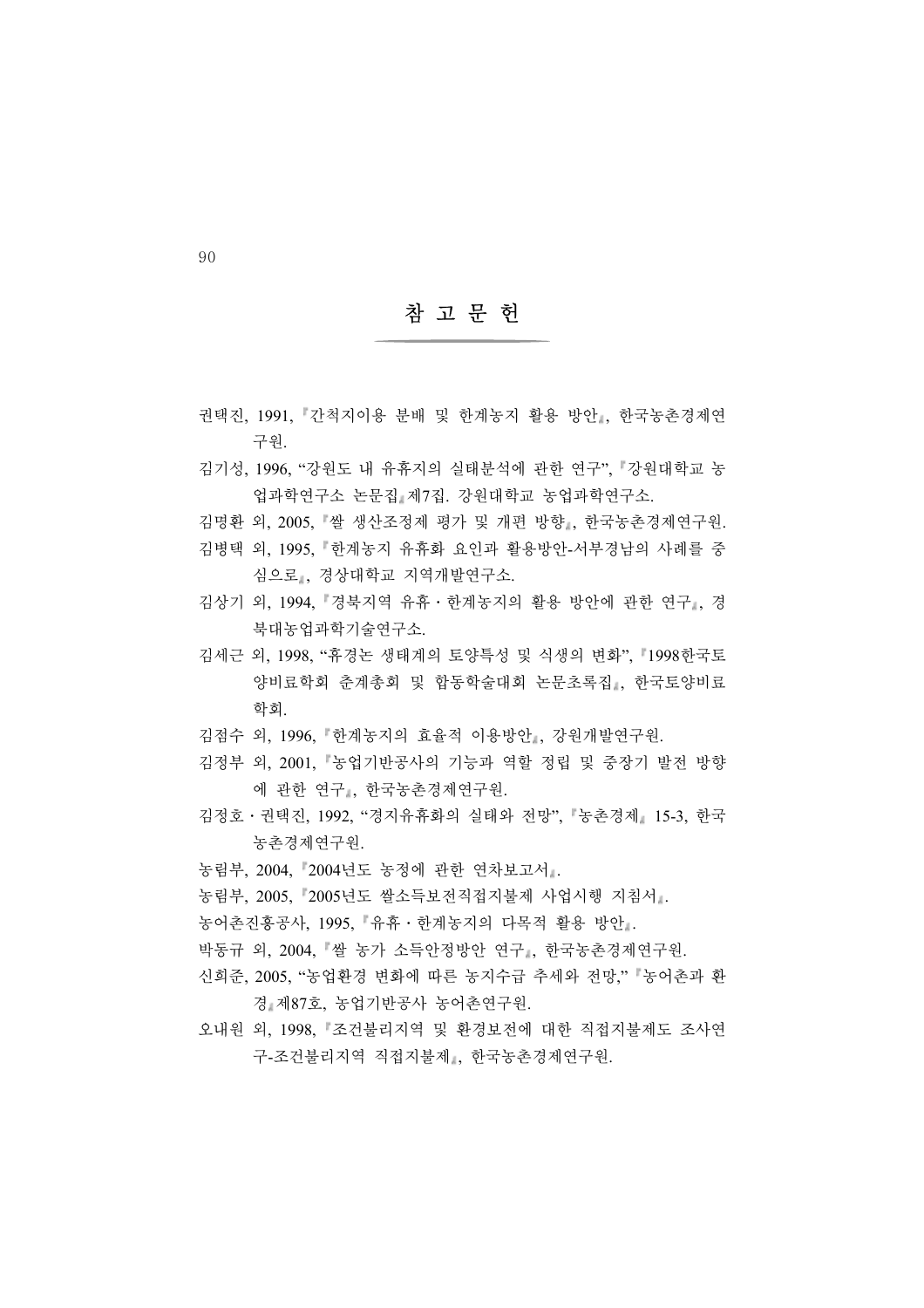- 오내원 외, 2002, "조건불리지역 밭농업 직접지불제 세부 시행방안 , 한국농 촌경제연구원.
- 이정환 외, 1997, 곡물의 중장기 수급 전망과 대응정책 , 한국농촌경제연 구원.
- 이한방, 1999, "과소농촌지역의 휴경화 현상에 관한 연구", 서울대학교 지리 학과 박사학위 논문.
- 이한방, 2001, "과소농촌지역의 휴경 요인과 유형", 한국지역지리학회지 7-3. 한국지역지리학회.
- 통계청, 2002, 2000 농업총조사보고서 1(전국) 및 5(강원도).
- 홍천군, 2003, 홍천군통계연보 .
- 홍천군, 1996, 홍천군통계연보
- 橋口卓也, 2001, 水田の傾斜條件と潰廢問題 , 日本の農業 第218集, 財團法 人 農政調査委員會.
- 橋口卓也, 2004, "耕作放棄地解消と農業․農村 活性化: 福島縣三春町貝山集 落の取り組み", 農-英知と進步 , 現地農業情報 275号, 財團法人 農 政調査委員會.
- 宮崎 猛, 2000, 環境保全と交流の地域づくり-中山間地域の自然資源管理シ ステム』、昭和堂.
- 大內 力, 1993, 日本農業年報40: 中山間地域對策 , 農林統計協會.
- 梅田美谷, 1999, "農地管理組織의 經濟分析-岐阜縣大垣南營農組合-," 農-英 知と進步」,現地農業情報 245号, 財團法人 農政調査委員會.
- 森本健弘, 1995, "關東地方不耕作農地分包形成要因", 人文地理學硏究 .
- 松原茂昌, 2001, 中山間地域農業の支援と政策 , 農林統計協會.
- 安藤光義, 1997, 日本の農業 201: 中山間地域農業の擔い手と農地問題 , 財 團法人農政調査委員會
- 原田節也, 1990, "中山間地農村の過疎․農地荒廢の實態と要因," 中國農業 試驗場總合硏究成果資料 第1號
- 伊藤健次, 1958, 傾斜地農業 , 地球出版社.
- 長濱健一郞, 1999, 中山間地域における農地管理主體 , 日本の農業 第211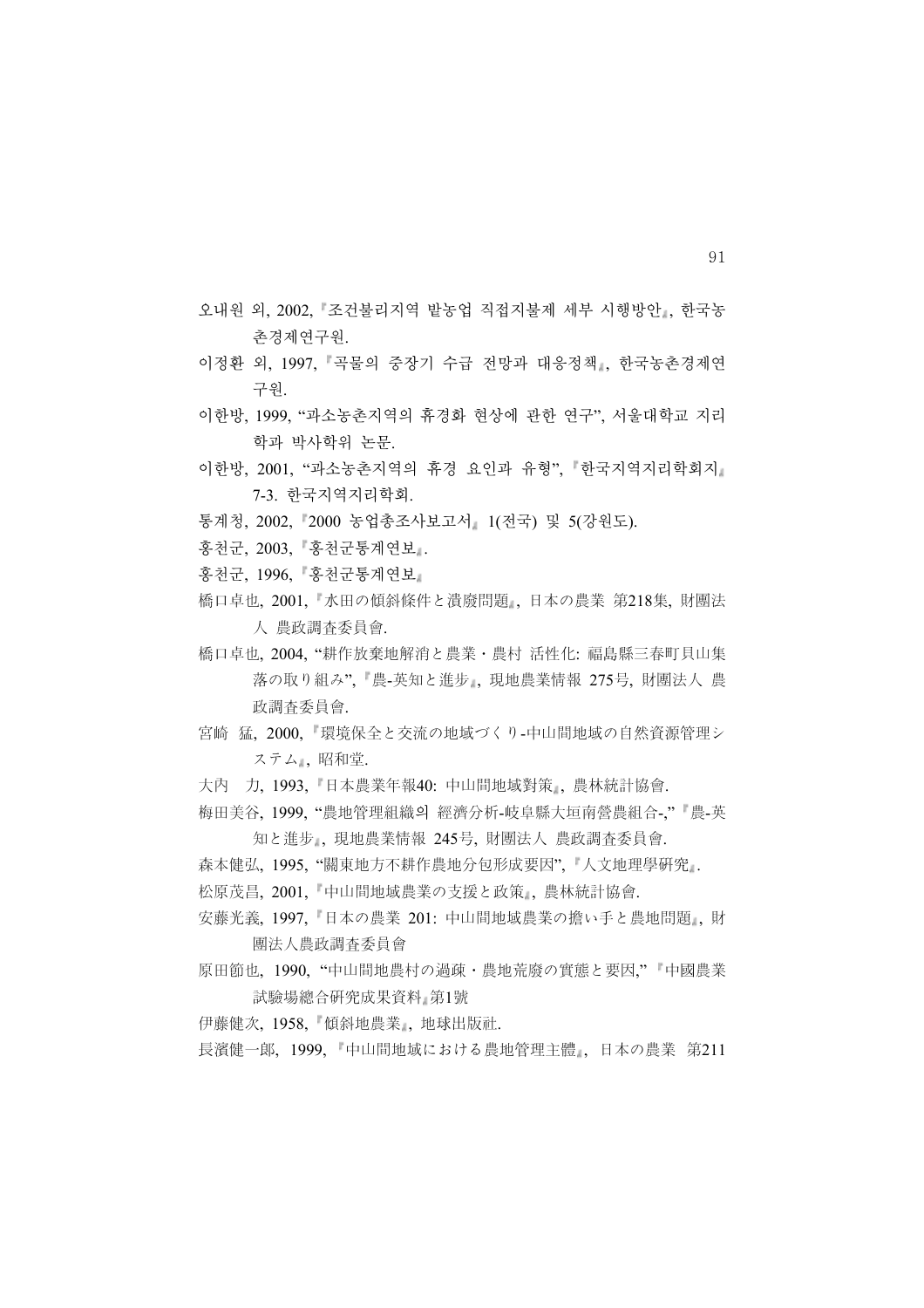集, 財團法人 農政調査委員會.

- 長濱健一郞, 2002, "公的機關による農地管理の實態-農協出資法人と市町村 農業公社-," 農-英知と進步 , 現地農業情報 263号, 財團法人 農政調 査委員會.
- 槇平龍宏、1998、"農業發展と農地の荒廢-靜岡縣浜松市岐の事例-" ■農-英知 と進步 , 現地農業情報 241号, 財團法人 農政調査委員會.
- 槇平龍宏, 1998, "農業の發展と農地の荒廢-靜岡縣浜松市の事例", 農-英知 と進步 , 現地農業情報 241号, 財團法人 農政調査委員會.
- 中島峰廣, 1999, 日本の棚田-保全への取組み , 古今書院.
- 池永正人, 1992, "スイスアルプス山村社會的休閑地問題", 人文地理 44-3.
- 合田素行, 2001, 中山間地域等への直接支拂ぃと環境保全 , 家の光協會.

92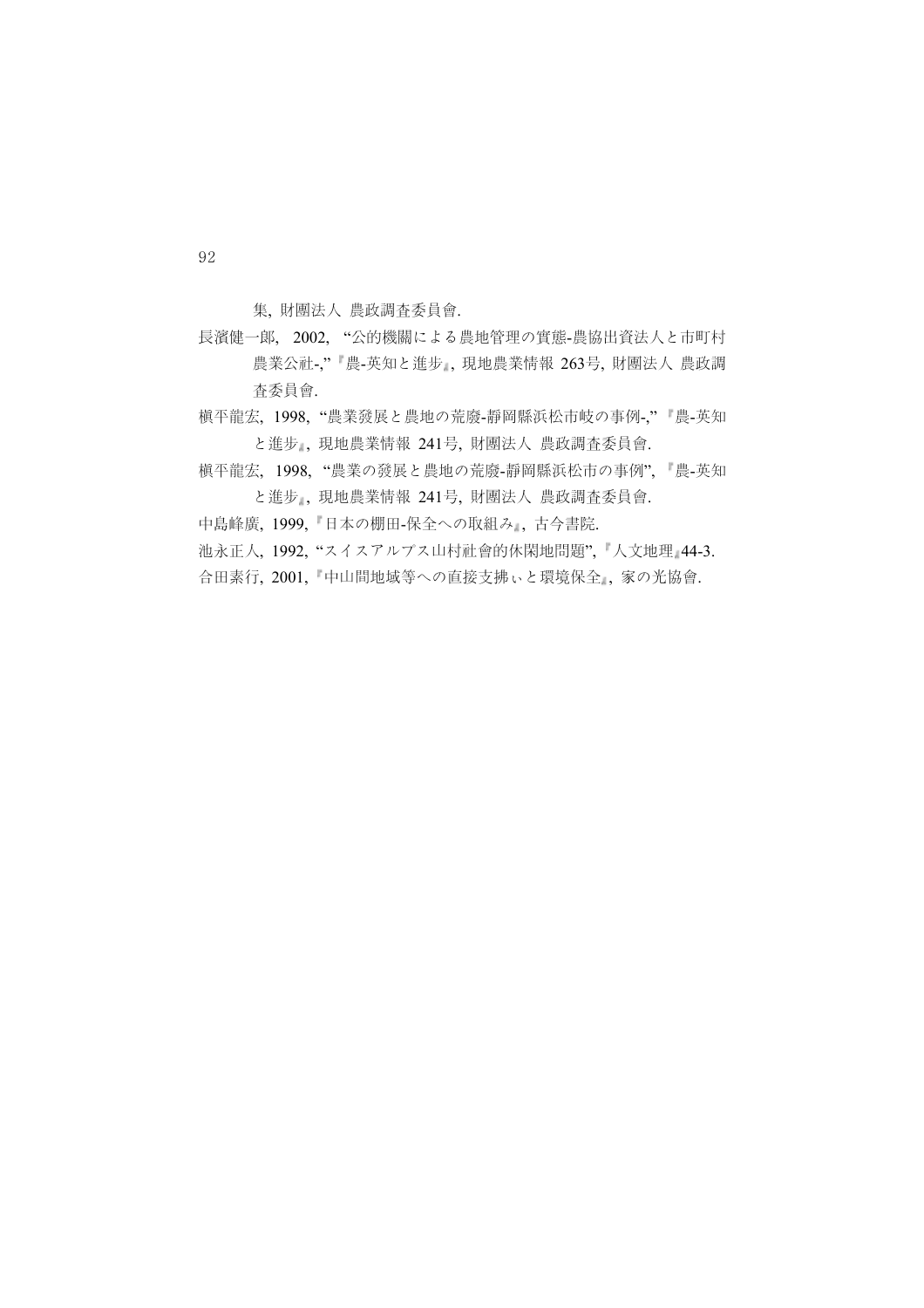# 박석두 **sdpark@krei.re.kr**

서울대학교 임학과, 고려대 경제학 박사

## 주요 연구실적 및 저서

농지소유 및 이용구조의 변화와 정책과제 (2002) 한말․일제하 양반 소지주가의 수지변화에 관한 연구 (1995)

김수석 **soosuk@krei.re.kr**

서울대학교 농촌사회교육과, 독일 브레멘대 경제학 박사

## 주요 연구실적 및 저서

장미품종 로열티 권리화 대응방안 연구 (2003) 농업관련 NGO의 농정참여에 관한 연구 (2002)